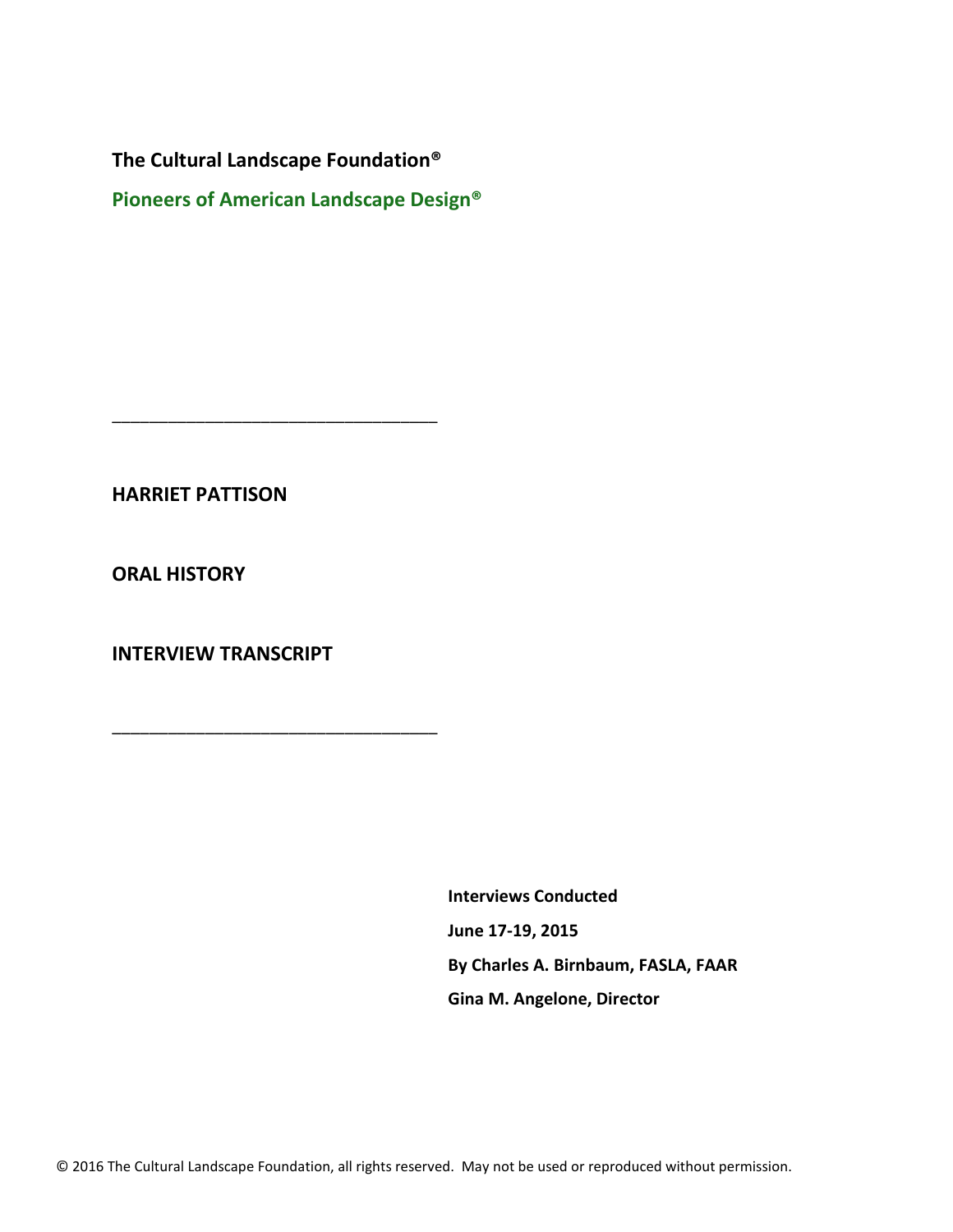Pioneers of American Landscape Design® Oral History Series: Harriet Pattison Interview Transcript

| <b>Table of Contents</b> |  |
|--------------------------|--|
|                          |  |
|                          |  |
|                          |  |
|                          |  |
|                          |  |
|                          |  |
|                          |  |
|                          |  |
|                          |  |
|                          |  |
|                          |  |
|                          |  |
|                          |  |
|                          |  |
|                          |  |
|                          |  |
|                          |  |
|                          |  |
|                          |  |
|                          |  |
|                          |  |
|                          |  |
|                          |  |
|                          |  |
|                          |  |
|                          |  |
|                          |  |
|                          |  |
|                          |  |
|                          |  |
|                          |  |
|                          |  |
|                          |  |
|                          |  |
|                          |  |
|                          |  |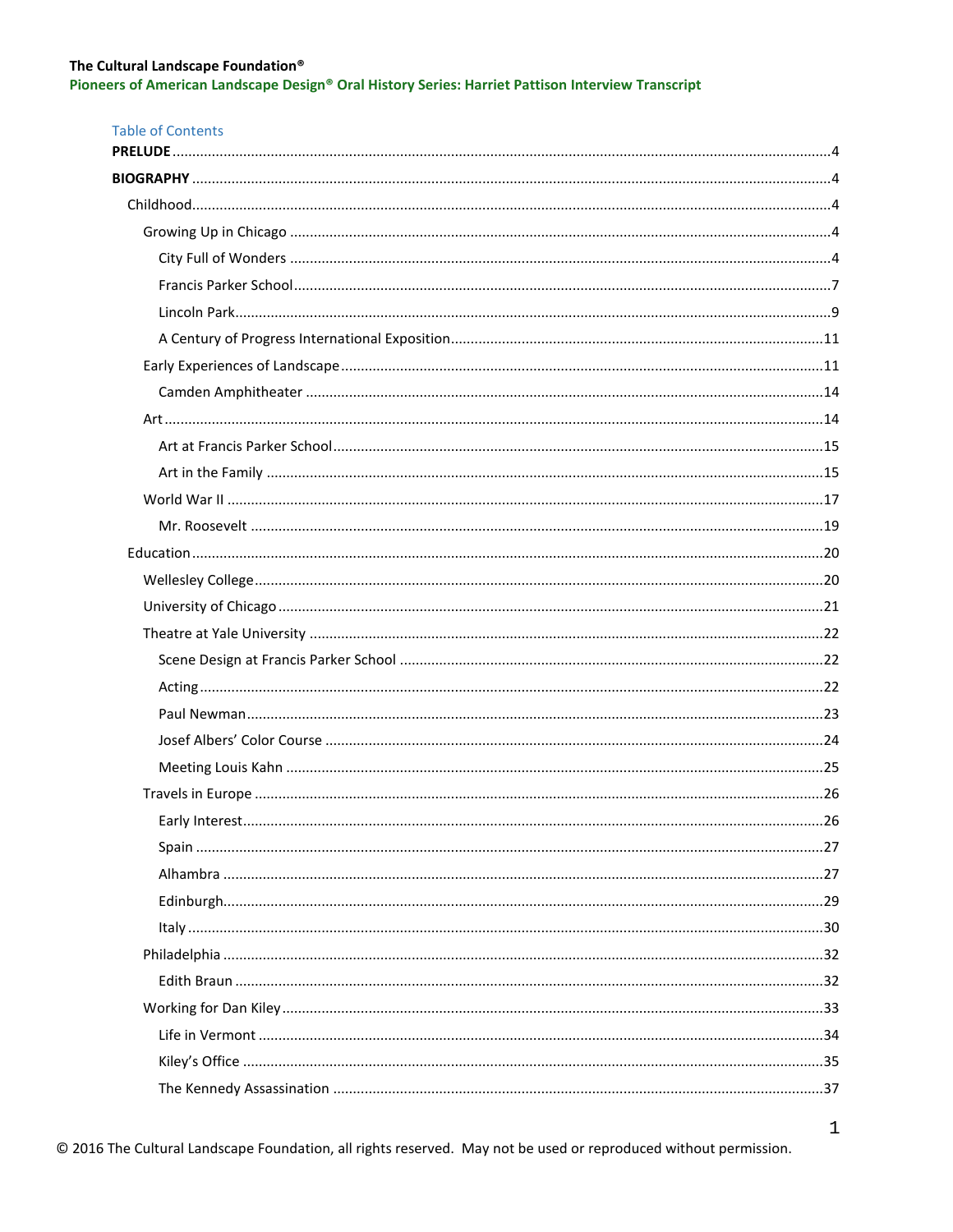Pioneers of American Landscape Design® Oral History Series: Harriet Pattison Interview Transcript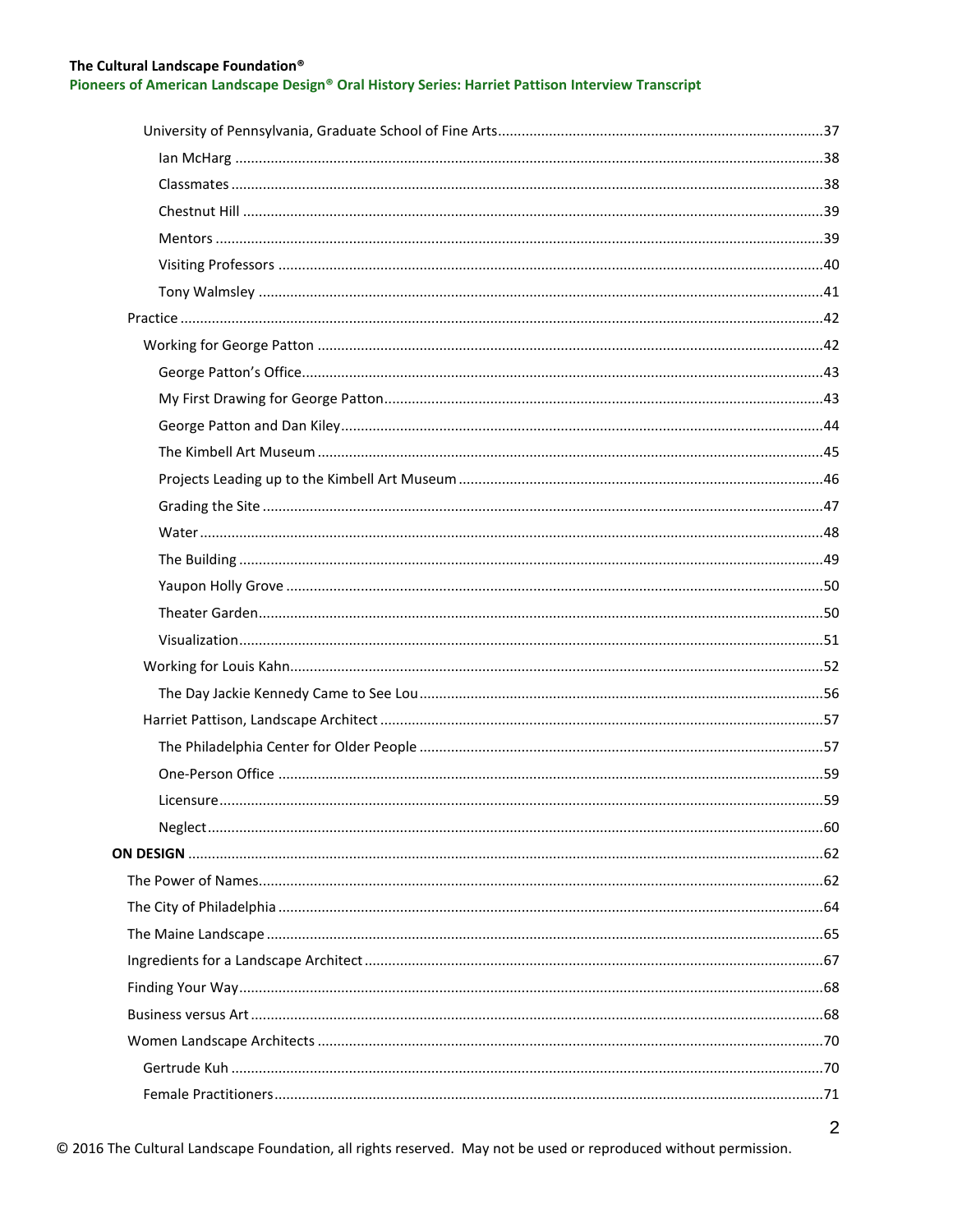## Pioneers of American Landscape Design® Oral History Series: Harriet Pattison Interview Transcript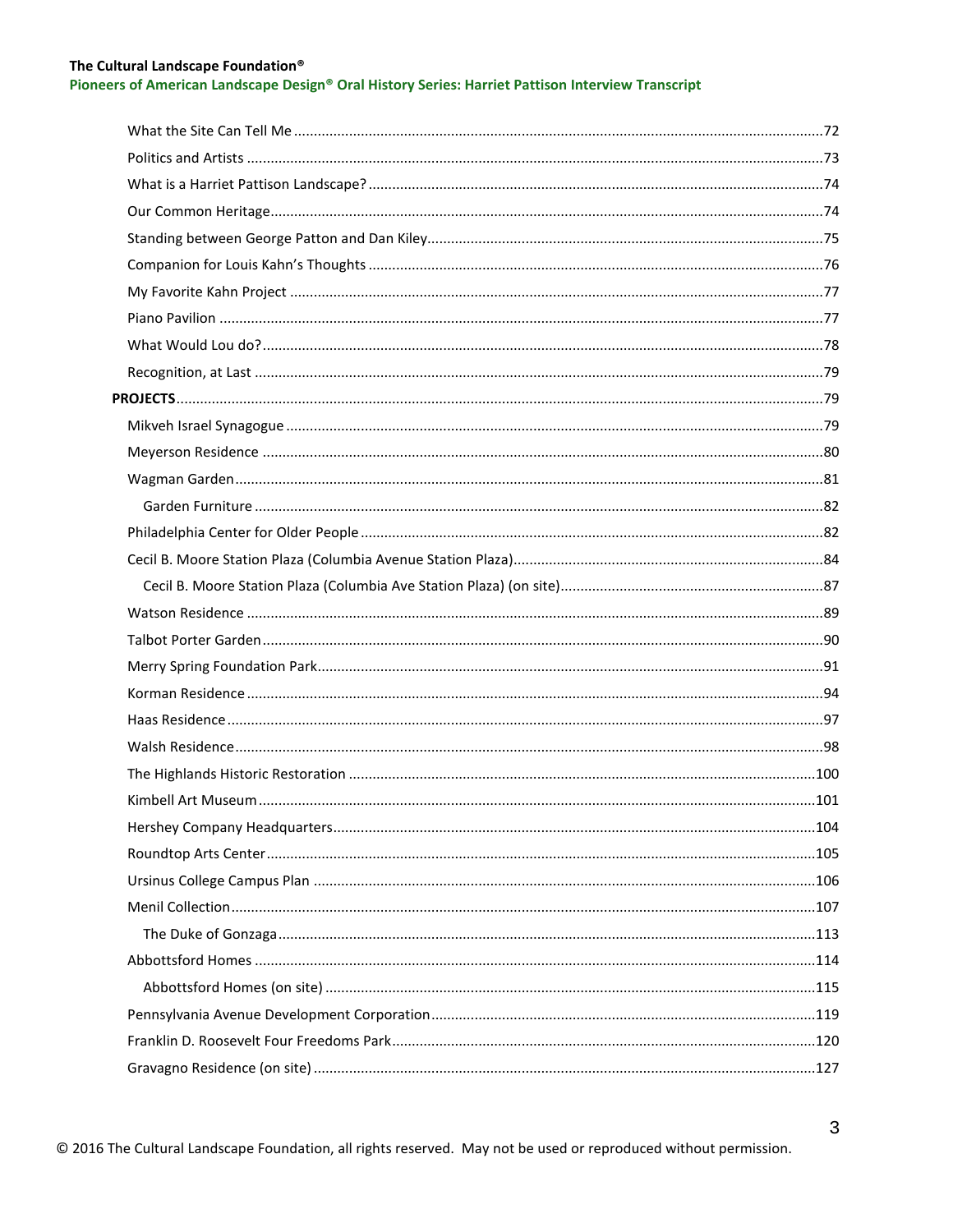# **The Harriet Pattison Oral History Interview Transcript**

*A three-day interview with Harriet Pattison was conducted by Charles Birnbaum at the Architectural Archives of the University of Pennsylvania, and at project sites in the Philadelphia area. For video excerpts from this oral history, visit [https://tclf.org/pioneer/oral-history/harriet](https://tclf.org/pioneer/oral-history/harriet-pattison-oral-history)[pattison-oral-history.](https://tclf.org/pioneer/oral-history/harriet-pattison-oral-history)*

# <span id="page-4-0"></span>**PRELUDE**

 I'm Harriet Pattison, and I'm being filmed in the Architectural Archives of the University of Pennsylvania. I attended the University [of Pennsylvania] in the graduate program for landscape architects many years ago.

# <span id="page-4-1"></span>**BIOGRAPHY**

# <span id="page-4-2"></span>**Childhood**

# <span id="page-4-3"></span>**Growing Up in Chicago**

# <span id="page-4-4"></span>*City Full of Wonders*

 Growing up in Chicago was an exciting sort of world for me. My parents were Chicagoans, and my father was born before the Chicago Fire, and from pioneer stock. [He] had settled in Illinois and farmed and fought off the Indians, and successfully emerged and built a mansion in Aurora, Illinois, before Chicago was even dreamed of.

 My mother was the mother of seven children. She was educated at Wellesley College, was an only child—rather spoiled, I think—and I was told that when she was a little girl, she cried a great deal until her father told her that if she could manage to get through a month without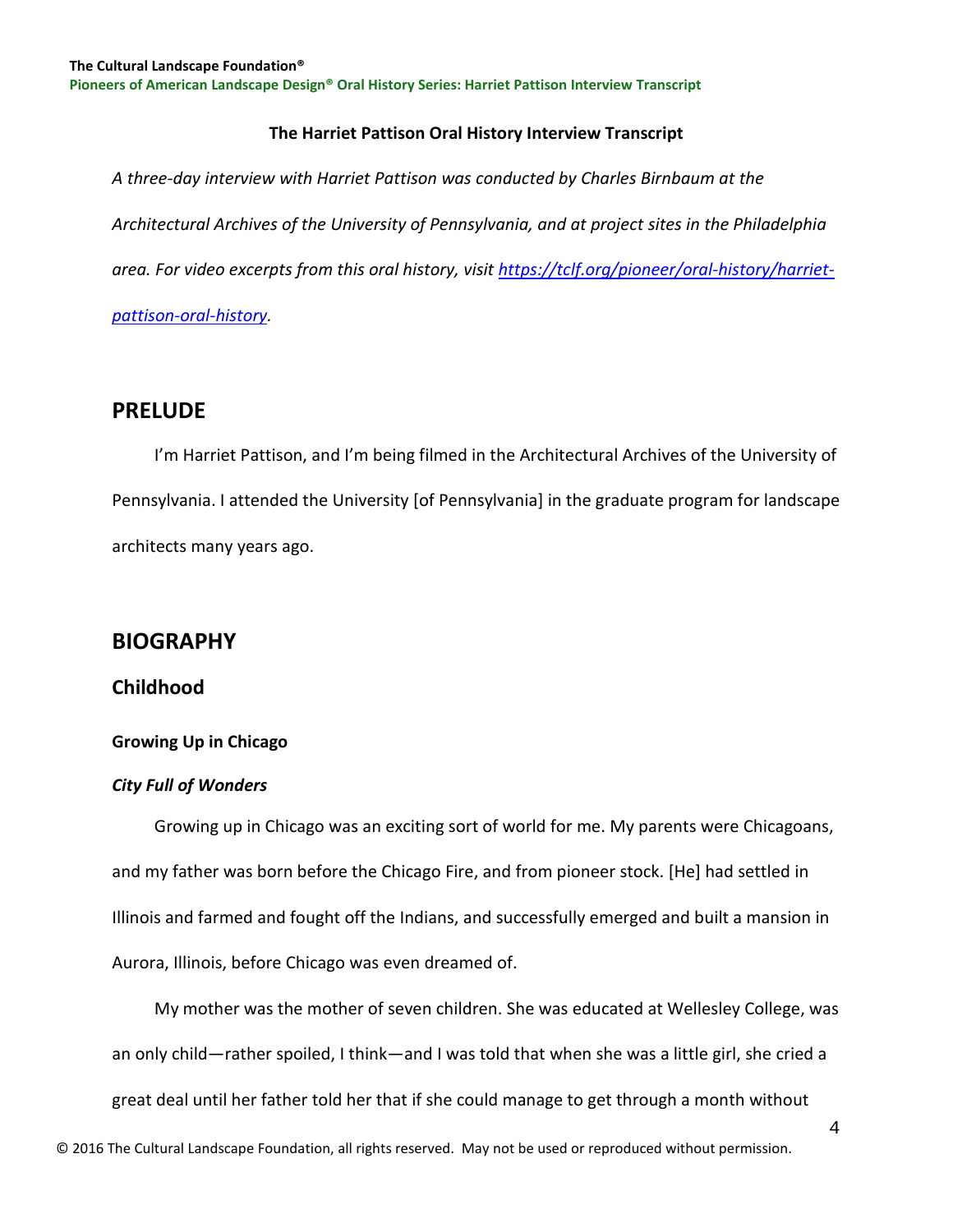crying, he would give her an etching. She managed to do that very well, and then she collected etchings all of her life. When she graduated from Wellesley, she went to Europe and took with her a camera. My mother went to Europe for the first time, in her long dresses, with a hat and a camera. I have some slides that she took with her camera, of all kinds of settings that she'd written down in Europe. And then later, she had a Bell &Howell camera. I remember her filming us many times, all of the children, and we still have some of the films that she made of us. So she was taken with photography, which is interesting, I think. I have seen one or two photographs of her in her long clothes, her long dresses, and with her hat on, and with her camera in hand. So she was a kind of interesting character herself, and she might have had a career with a camera.

 I think she would have been a marvelous judge. I think she should have gone to law school instead of getting married. She did work after college for the Labor Department in Washington [D.C.]. She was very sociable, because [she was] a clubwoman. She was president of a couple of women's clubs in Chicago, and was also on the educational board of the school. I think the head of the board was the head of the American Bar Association, and she could hold her own with anyone. She commandeered the family in the summertime, because my father was in Chicago. She was quite a disciplinarian with the boys and very indulgent of me, I think, because I was the youngest—very indulgent. I was spoiled. But she was a very sociable woman and a fine mother. But I think she would have been an excellent lawyer as well. She had a fine mind.

 Her father [Pattison's grandfather] had gone to Yale, and the Chicago Fire had come and had wiped out his [UNINTELLIGIBLE]. He couldn't finish Yale. He became a court stenographer, I believe. But he was fascinated by history and by photography and traveled in Europe and took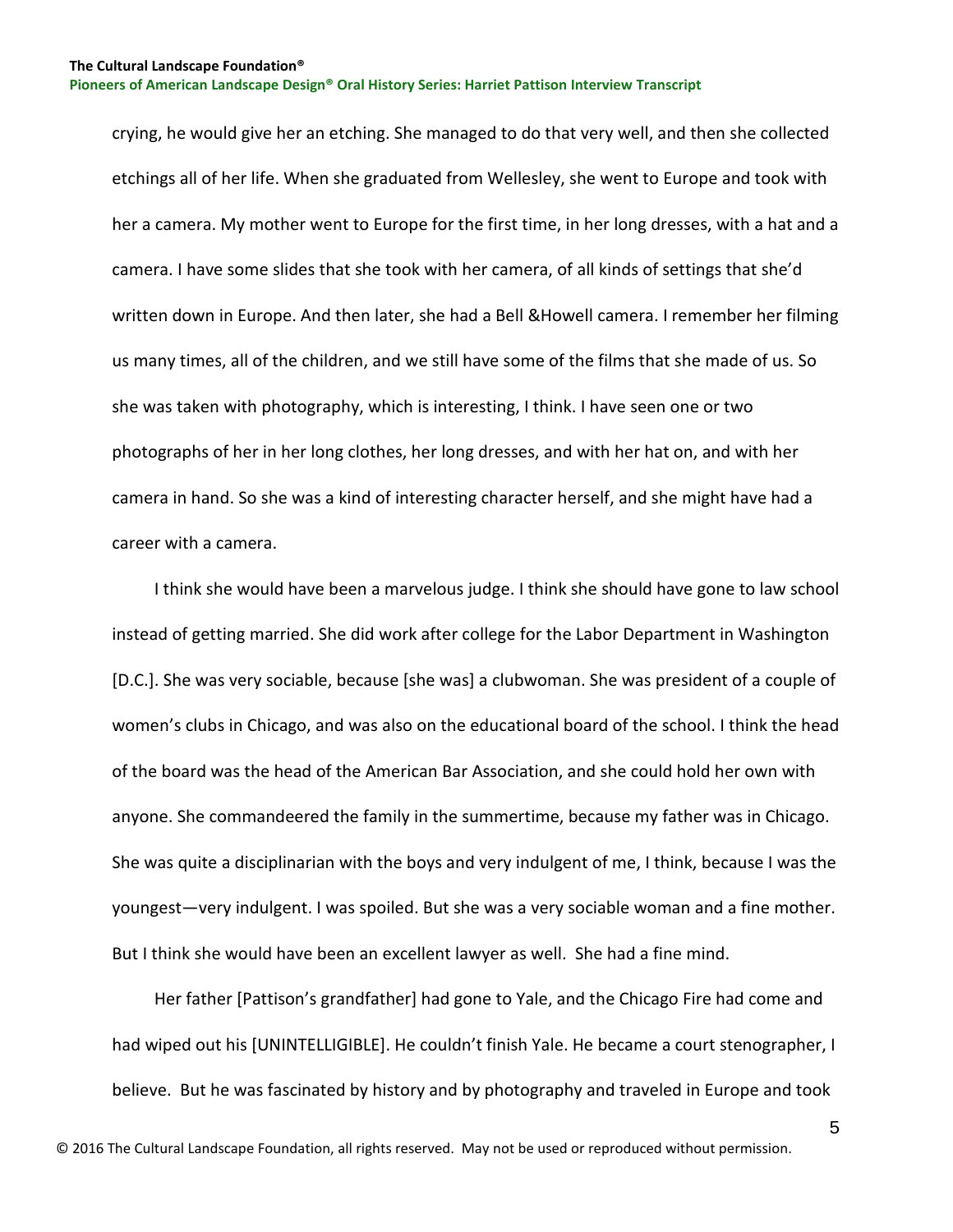many photographs and gave travel talks and wrote about foreign countries. Burton Holmes you may not have known about him—but Burton Holmes lectures were a popular pastime for people. He would show slides and describe various places in the world to people who could never get to them. He wanted my grandfather to be his photographer. But my grandfather went on his own, and there's quite a collection of his slides and photographs of Cairo and everywhere, [including] China. There were mementos in our household that he brought back, mahjong sets and all kinds of things. He was a great chess player and an interesting man.

 I grew up on the north side of Chicago close to Belmont Harbor and the lake, in a middleclass neighborhood, in a block building of apartments, which my father owned. I went to Francis W. Parker School, which was located on the edge of Lincoln Park. It was an incredible school that was f[i](#page-129-0)nanced by a descendent of the McCormick Reaper family, Anita Blaine.<sup>i</sup> The school itself was based on John Dewey's principles, and it was small. But it was a community and a very inspiring place.

 Chicago itself, the Chicago that I knew, was full of wonders. The Art Institute was one. The orchestra [Chicago Symphony Orchestra] was another. The [Chicago] Historical Society was another. And the whole of Michigan Avenue and the skyscrapers were wonderful. The advantage of Chicago and its skyscrapers [is that] they were designed at an exciting period by very good architects. And the whole layout along the lake was fine for displaying these wonderful silhouettes, from the Adler Planetarium, which was a remarkable structure that I always loved, to the North Shore and Edgewater Beach, which was on the edge of Evanston. It was a great display. I contrast the silhouette of Chicago with the later attempt to build skyscrapers in Philadelphia, and they're worlds apart, because Philadelphia is a jumble of

6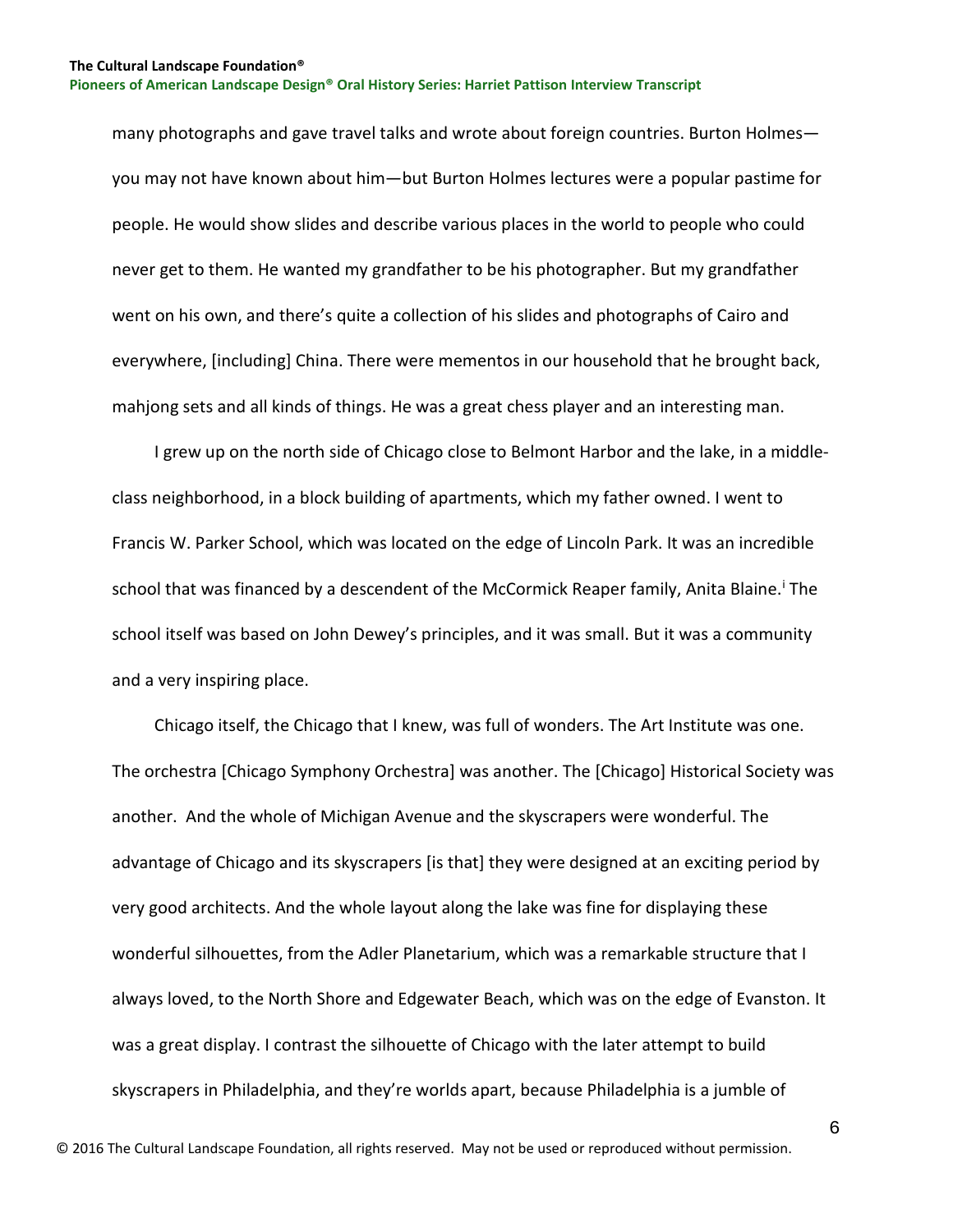buildings that were strung up after the great era of skyscraper building. Chicago was very dramatic and magnificent.

 One of the wonderful spots in Chicago that I loved was the Goodman Theater, which has since been destroyed. But it was a place where I would go and was taken to Saturday performances for children. The theater was magical, and probably my favorite place in the city. But aside from the school [Francis Parker School], which was a very exciting world, our teachers were of varied stripes.

## <span id="page-7-0"></span>*Francis Parker School*

 Each year, from first grade to the twelfth grade, at least in the early grades, we studied different cultures each year. The most exciting year was the fourth grade, which studied the Greeks. And that custom has been carried on into other schools, like Shady Hill and others. In the fourth grade, we studied the Greeks. Before that we studied the Indians and the Vikings and so on.

 The wonderful customs in the school brought together all of the children from every age. Every morning we had something that was called morning exercise, and all of the students gathered, and there would be a lecture or film or poetry reading by students. One had the sense of belonging to a family, a real community. And then we had great festivals for the seasons. We had a county fair in the fall, where all the children brought their pet animals to be seen on the stage, and displayed; and goods were exchanged. Then we had a May Day, when we had a May Queen and a whole court, and a performance that was put together from Shakespeare. We had a marvelous teacher, Mr. Merrill, who read to us, in the early stages, of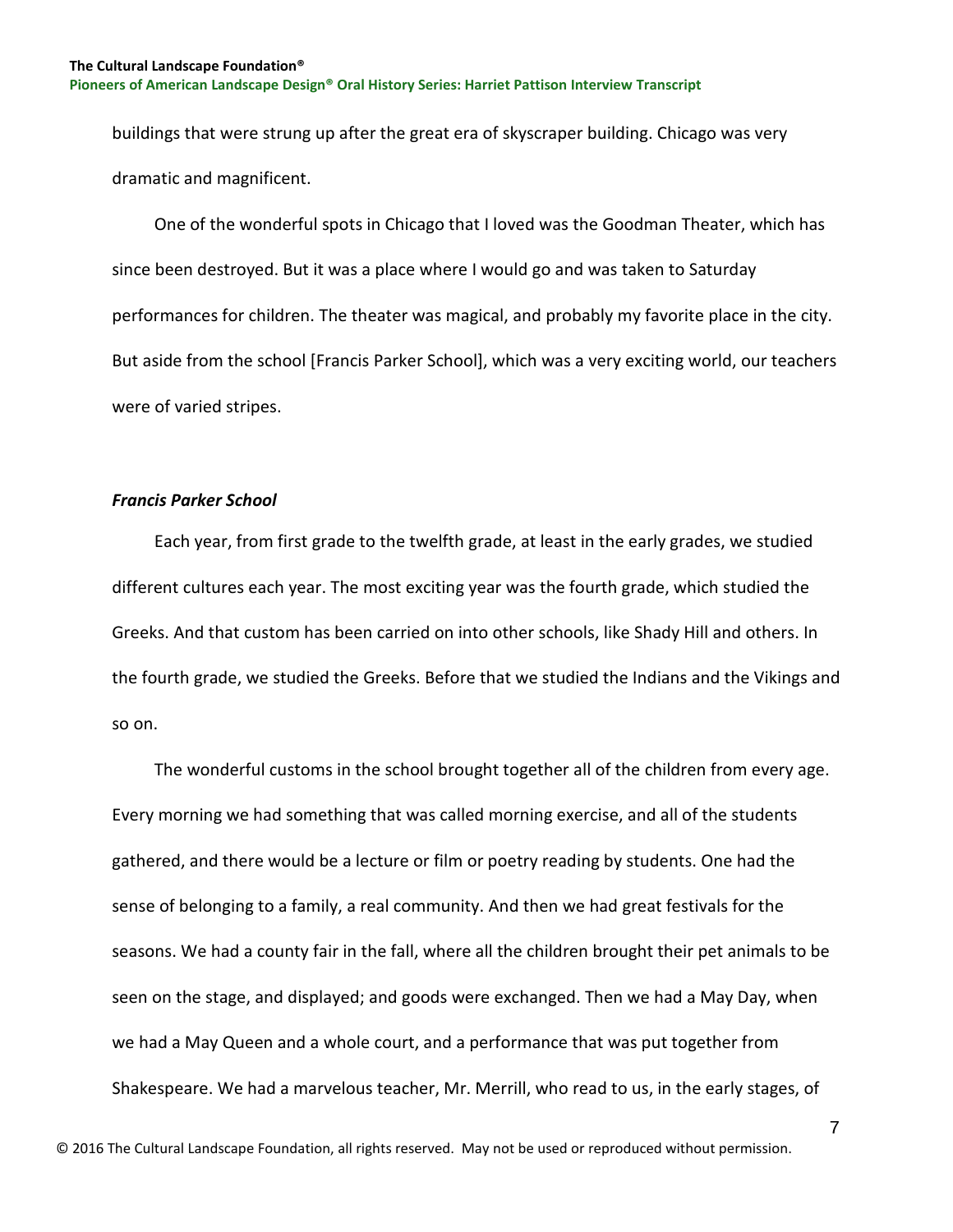Shakespeare, from the Charles and Mary Lamb books of Shakespeare for Children [*Tales from Shakespeare*], and then culminating with a Shakespearean performance by twelfth graders. The theater was very important in our lives. Aside from May Day, another day that we celebrated was when we went to the park, which was right next to the school, led by a Pied Piper—all of the children from every class, carrying their banners and meeting with the parents in the park for a great picnic and celebration.

 But the best of all was Toy Shop, which was done at Christmas time, when the school for two weeks was turned into a manufactory of toys. All the kids brought in their own toys that were worn out and used, and they were repaired by the students. We just knew that we had to bring in our old toys that we'd outgrown, and our books, and right from the beginning, from first grade, we were put [to] a task. The first graders had to collect photographs from magazines and cut them out and paste them into scrapbooks of pictures that they liked. I can still smell the flour paste from when we pasted these books together. That was first grade. The second graders had to sew oilcloth animals that we stuffed with cotton. So we took great stitches and put together these wonderful animals, toy animals. The third grade, I can't remember. But each grade had a task, and it got more sophisticated. Some of the boys were sent off to the shop to construct doll beds. We had a doll hospital, and we brought in our dolls with stringy hair and had to repair them. There was sewing shop that was set up by parents and teachers and students, and we made doll clothes for the dolls. And so we reconstructed these poor toys that were in terrible shape. There were marvelous toys, trucks and things that were made in the '20s. There's no toy like those. They were never replaced by plastic toys, and they were repainted and repaired. It was a great collection. And the books that we had and had messed

8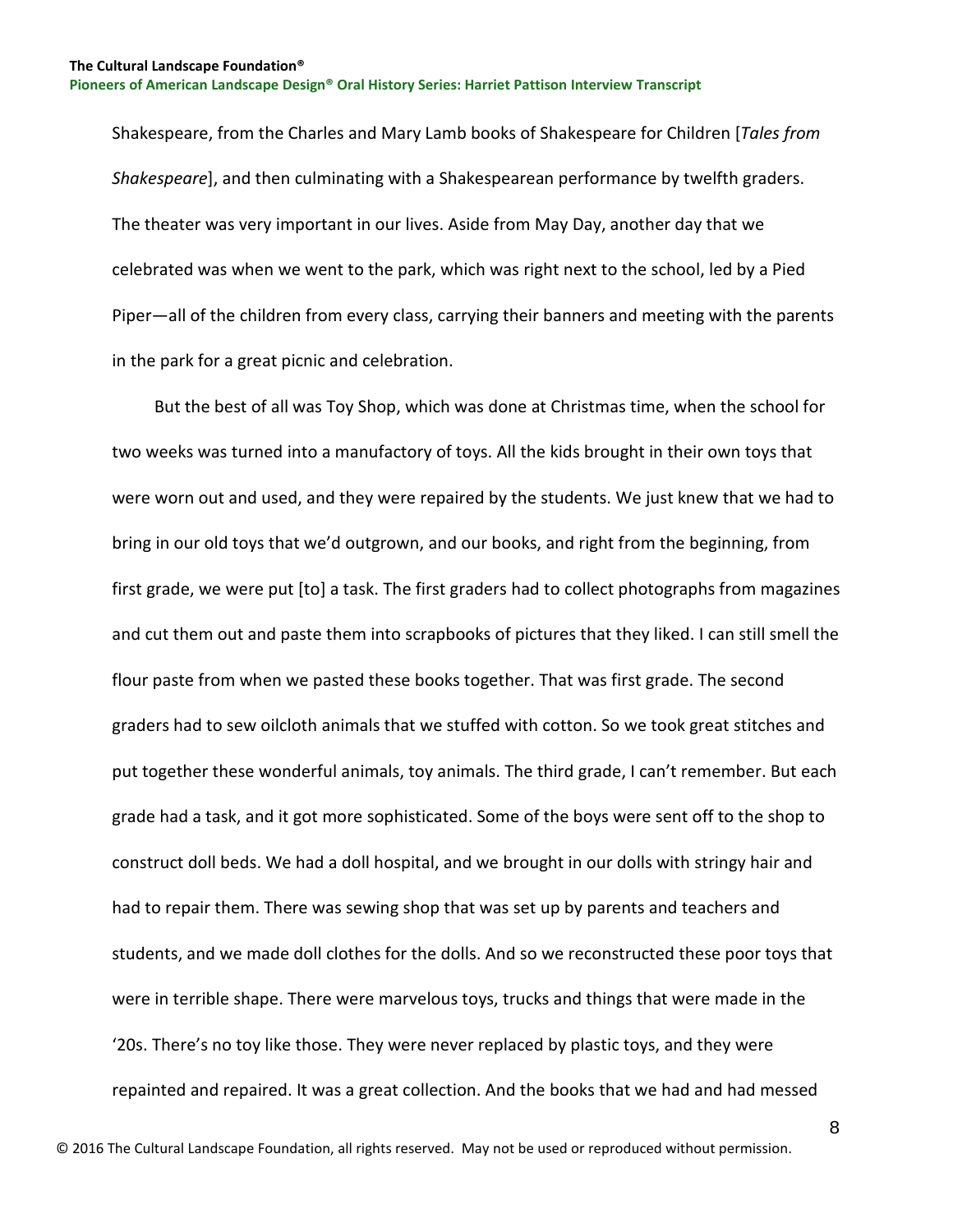up were corrected and erased and put together and rebound. So we really created, and the games that we had messed up were put together, and the pieces remade. We put together the toys that we had destroyed and practically built them anew. And finally, when they were brought together after two weeks, with the concerted efforts of parents who would work in the evenings in the gym and the teachers and students, then we'd create a great pyramid of doll beds that were built in the gymnasium, with all the toy trucks at the base. It was just glorious. We all came and just rejoiced over what we'd created. Seeing that those items that we had discarded were made brand new and were beautiful and coveted, we really wanted them all back. Then these [toys] were shipped off to Jane Addams' Hull House. It was a great lesson, and it was a great coming together of all ages. The whole idea was [that] we were happy then when we knew where they [the toys] were going to and when we learned afterwards that they would be enjoyed again. It was learning about giving away, too.

## <span id="page-9-0"></span>*Lincoln Park*

 Lincoln Park was a wonderful place. The school [Francis Parker School] was right across from the zoo [Lincoln Park Zoo}, and also the conservatory [Lincoln Park Conservatory]. And so this was great. Of course, on the other side, the school was located on Clark Street, where in 1929 the Saint Valentine's Day Massacre took place, which was engineered by Al Capone. So it had infamy on one side, and it had bliss on the other. But the park was very much part of my life, from going sledding in the winter in the park, and then all the statues I loved. I loved the Lincoln statue and Goethe and Shakespeare and "Wynken, Blynken and Nod one night" [the Eugene Field Memorial]. It was a wonderful, wonderful statue, a sculpture that I loved. And it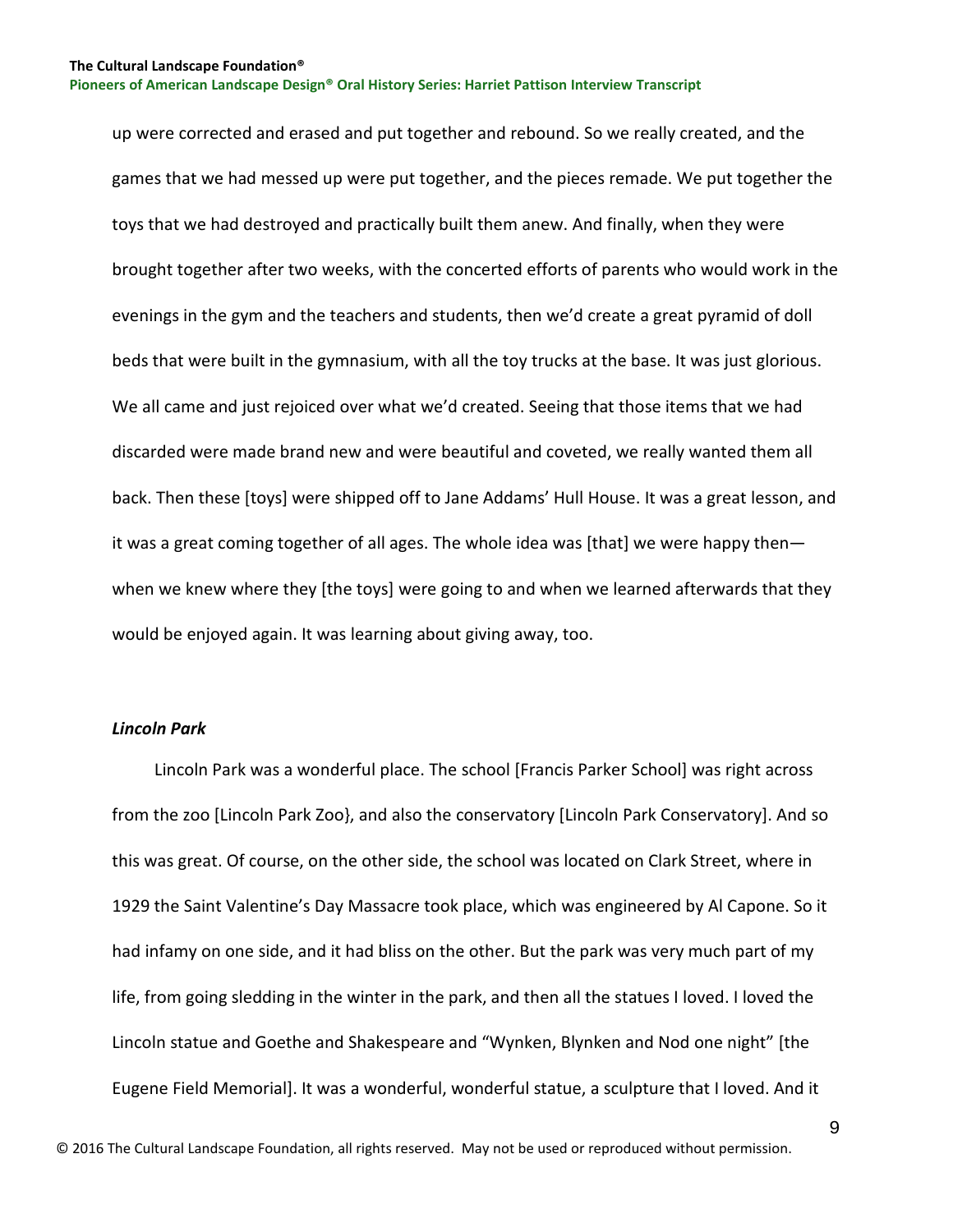just was part of the extension of the experience of school. The playgrounds were not important at all, really. They were there, but there was also a pond in the school, and the little conservatory. And also, the seventh graders kept goats, so we had a bit of wildlife, and it just was a great experience in a beautiful environment. I loved school. What more can I say about the park? With its lagoons and character on the edge of Lake Michigan, which was pretty scary sometimes in great stormy weather, the park was always a welcome place. Within it, the [Chicago] Historical Society was located, too, which told the story of the history of Chicago, which I knew by heart, from its founding to the Great Fire. There were wonderful dioramas that were looked at. There was also a collection of Mrs. Thorne's Miniature Rooms [Thorne Miniature Rooms], which I was privileged to be able to dust at one point, because I had met the curator, and, as a child, I could go in and dust these wonderful little rooms. The major collection is at the Art Institute of Chicago, but it's an historic study of interiors from England and France and the United States—scaled models, which were beautifully created. The lovely thing was that there would be a window onto the garden or the outside world, so it was a whole creation, like a theater that one could review and learn about history.

 If you grow up in a family of five siblings, there's a lot of collaboration. And as the youngest, there was a lot of obedience, too, in a way, to the group. One had plenty of criticism, but it was a very happy family life. Collaboration began in the household and [was] carried out in the school with grades that collaborated. We had big sisters and big brothers, supposedly, who looked after the little ones in lower classes, and we had group projects.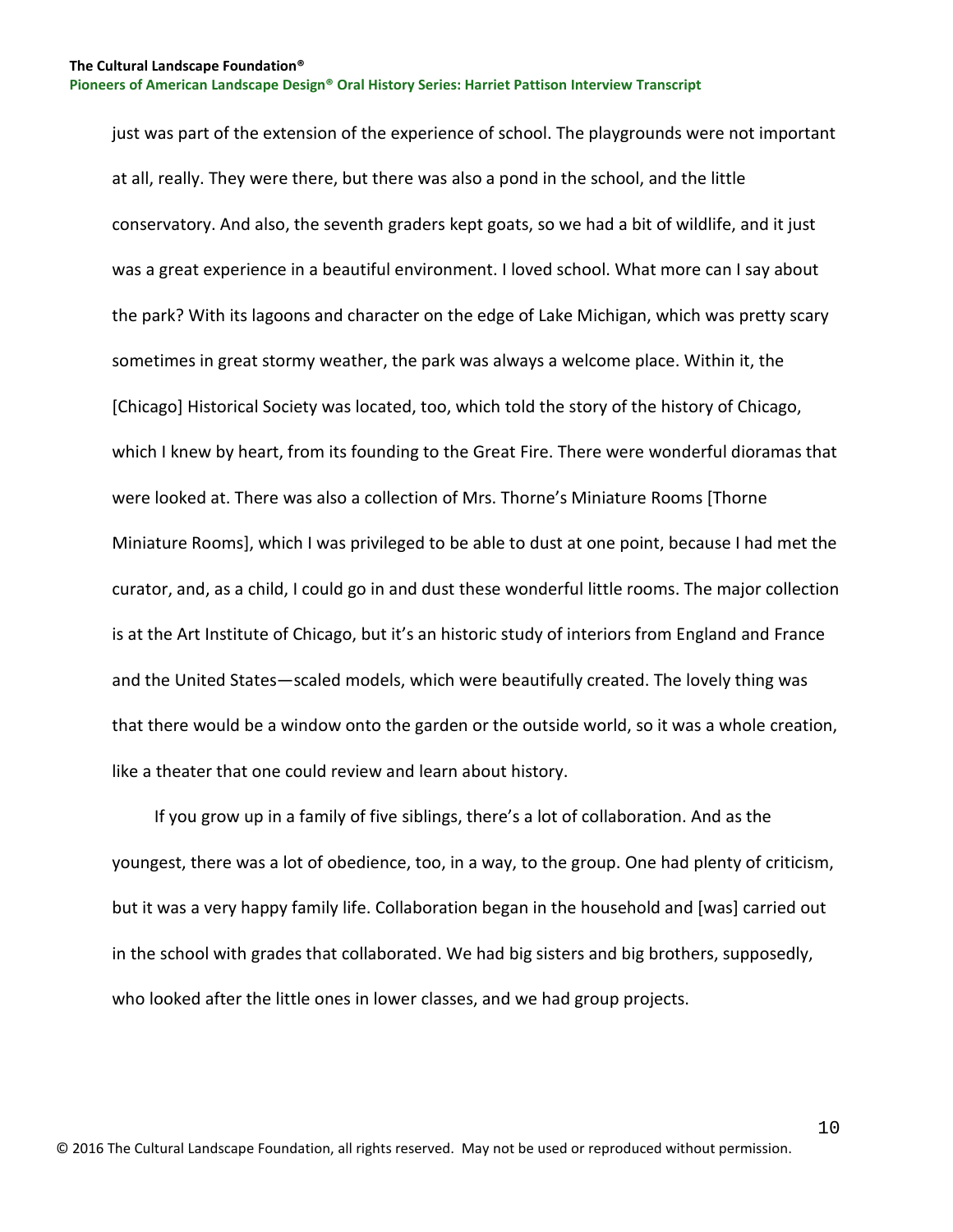#### <span id="page-11-0"></span>*A Century of Progress International Exposition*

 I remember that my father took me to see the Century of Progress [International Exposition]. I was about five [years old], I think. My father was wonderful. The principal of my school—her name was Flora Cook, and she was an amazing woman—said the best father that she had ever known was my father. He took us everywhere. He took us to parades. I loved going to parades with my father. I remember going to the Century of Progress with my father, and the excitement of going to a World's Fair was wonderful. But the one memory that I have was of seeing an Art Deco building, which I believe was the Transportation Building designed by Louis [Kahn] for Paul Cret.<sup>[ii](#page-129-1)</sup> And that is the one image that remains in my mind of what I thought was remarkable as a child, and was the basis of my love for Art Deco. That's really my only memory of the Century of Progress. I think it's a great name. It was a World's Fair, and of course there had been the Great Columbian Exhibition [The World's Columbian Exposition] before, which had created many parks, and [Frederick Law] Olmsted, [Sr.] had been involved with that; but that was before my time. So the Century of Progress was exciting for Chicago, and somehow the seed for all of its Art Deco buildings, which were marvelous in the city. What can I say about it?

#### <span id="page-11-1"></span>**Early Experiences of Landscape**

 I was holding what seemed to be a leaf in my hand—I think it was a leaf. Now, maybe others have thought it was a piece of cake. But whether I was thinking about nature or that life would be a piece of cake, I don't know. But anyhow, I like to think that I was admiring a leaf, because I was sitting on a lawn in front of a shrub that was in flower in Maine—my first summer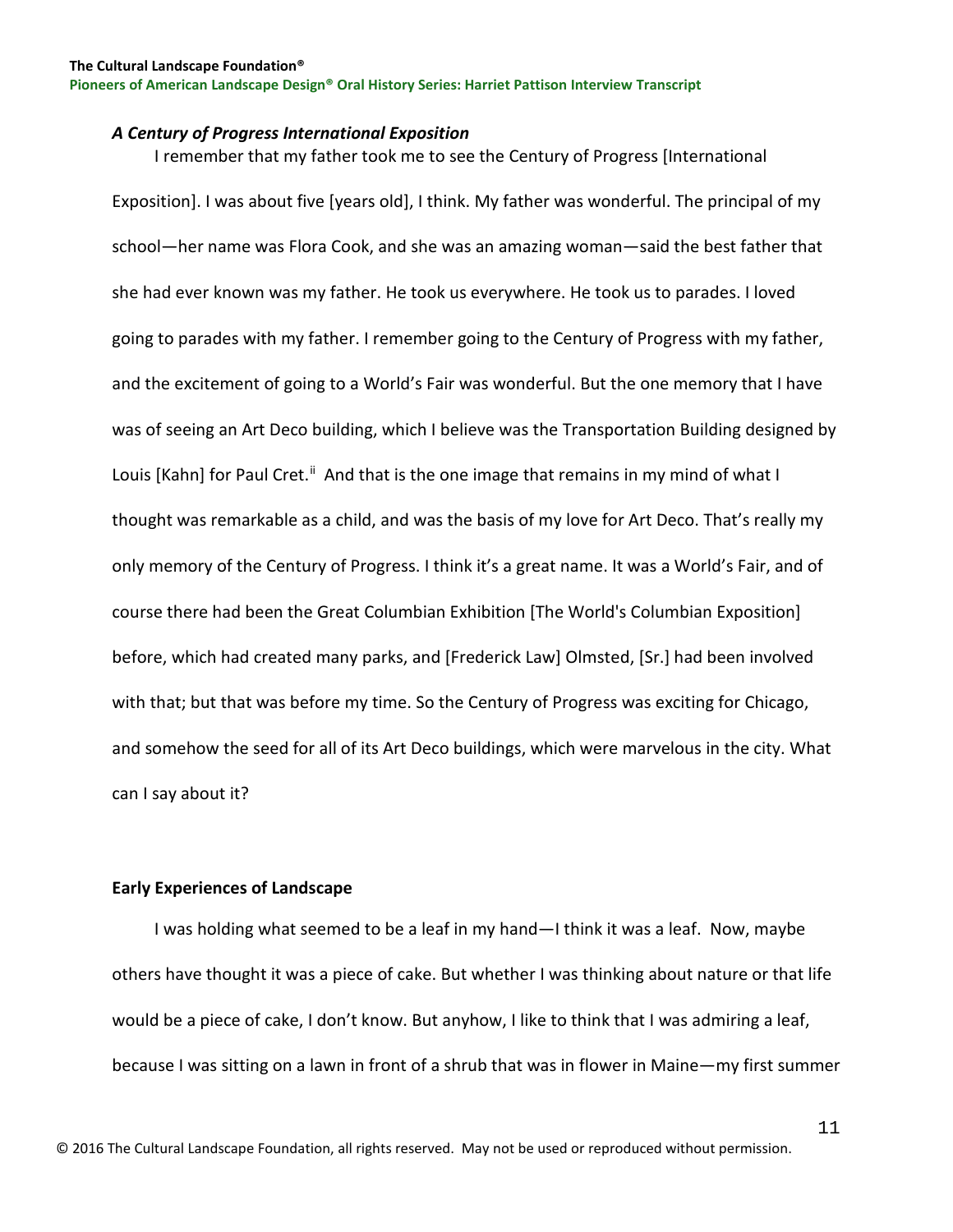in Maine—and that was the beginning. I remember times in Chicago when we would go out to the suburbs and to a garden party. I remember specifically the joy of going to a beautiful garden in the suburbs. But of nature in the city, in Chicago, I think of the winter, the winters which were very cold; and I think of Jack Frost on the windows and of standing by a radiator to keep warm, and all the paraphernalia that one had to wear when you went out in the cold. But then when spring would come—and just the sounds when the windows were open—you could then suddenly hear the sounds of life from the outside. I remember the sounds of the horse-drawn milk trucks and the "clop-clop" of the horses in the alleyway, because our building was next to the Belmont Hotel, and there was an alleyway between, and deliveries were through the alleyway. I remember the sounds of these. I called him the sing-song man, the scissor grinder man who came by, and [there was] the old clothes man who would call out. I would hear the sounds of these peddlers and of the horse-drawn vehicles. Then, of course, [I heard] the cars and the sound of cars, and later on, then, the buses with their diesel exhaust, and the sounds of the city. There was a backyard, which was cement, where we would play sometimes, but would run through all of the alleys of the city. The janitor of our building was a German, who I'm sure was a Nazi. His wife was also German and very unpleasant. But she had a little garden that she fenced in to keep all the dogs and all the children away from her little garden of flowers in the cement. So I remember that very well, and admired it. But the landscape in Chicago was going through alleyways and visiting friends in their houses.

 One remarkable house was that of Ernest Grunsfeld, who had designed the Adler Planetarium and was the parent of a friend of mine. It [the house] had a back garden—a beautiful garden. It was a modern house. It was French modern. I remember every aspect of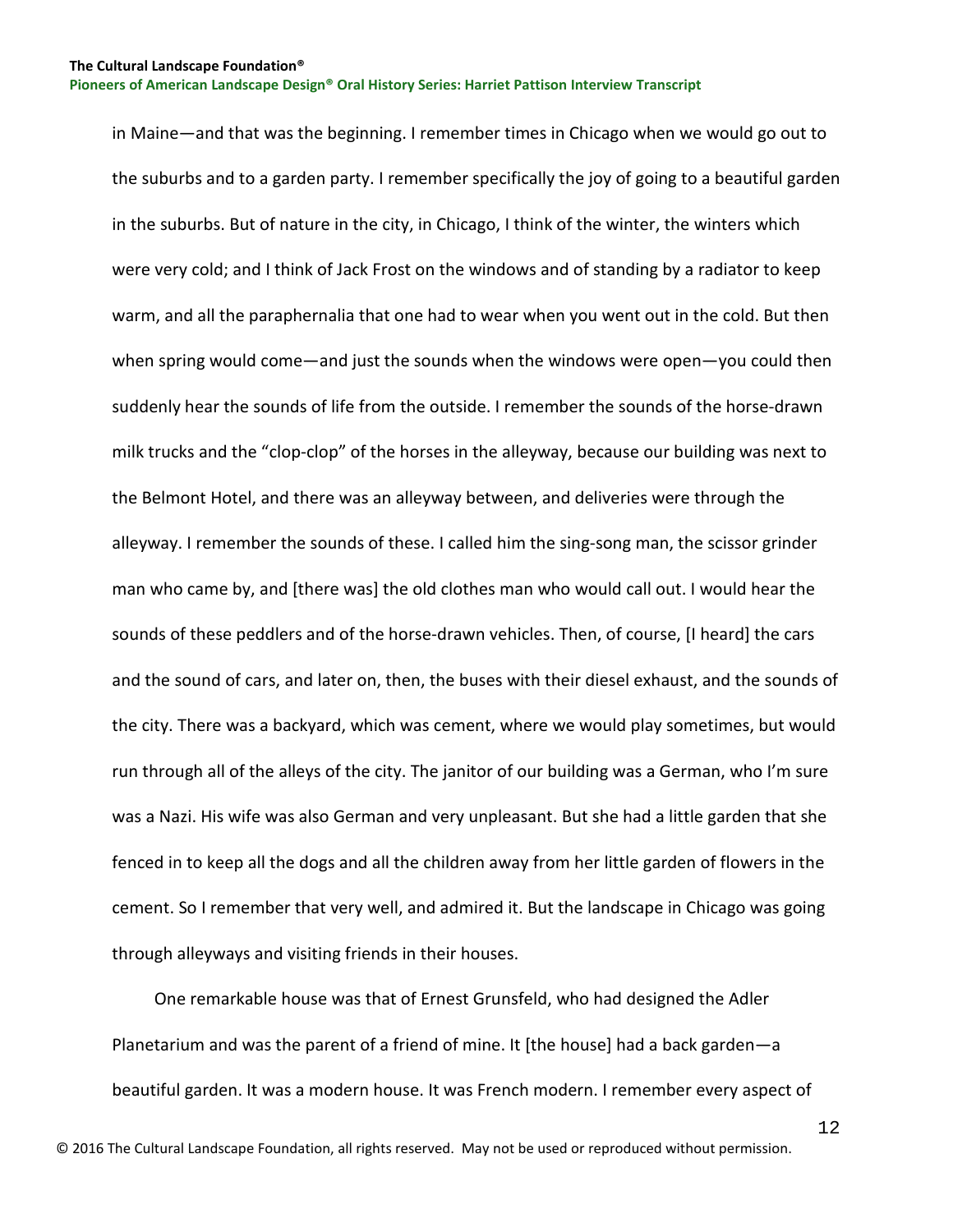that house and of that building, of which people said, "oh, it looks like a firehouse." It was very severe and very plain on the outside; but it was beautiful on the interior, and then it opened out into a garden, which I loved. I remember a few places like that in the city, gardens and the parks, and also driving out to see Frank Lloyd Wright. I could always recognize his buildings when we drove through the suburb, and I loved doing that. Frank Lloyd Wright was my first hero. But the Chicago suburbs, I really had very little experience of. So nature in the city was confined for the most part, and that's why three months in Maine was Heaven.

 You asked me about nature and what it means to me. It just was a place for joy and just complete fulfillment. I do remember as a child being taken to cemeteries, the cemetery of my ancestors, and enjoying that respite in nature. But the Midwestern landscape I thought of mostly in winter, when it was severe and the lake was menacing. Somehow the lake was not like the ocean. The Great Lakes were dramatic. And so nature, in that aspect, with the snows in the winter and then the wonderful changes in spring, and the celebrations that we had in the school of the coming of spring and of May Day and such, mattered very much. But the beginning of the feelings that I had for nature ultimately came from my experience of New England and Maine and the New England trees. My favorite tree was the elm, [which] from the beginning I admired. The Midwestern landscape was sand dunes along the lakefront and not very exciting to me. I was also struck by the landscape of New England and by its architecture. My first love was American Colonial architecture and the village greens, and as we drove into New England and experienced them in May, [it] was just history and fabulous architecture.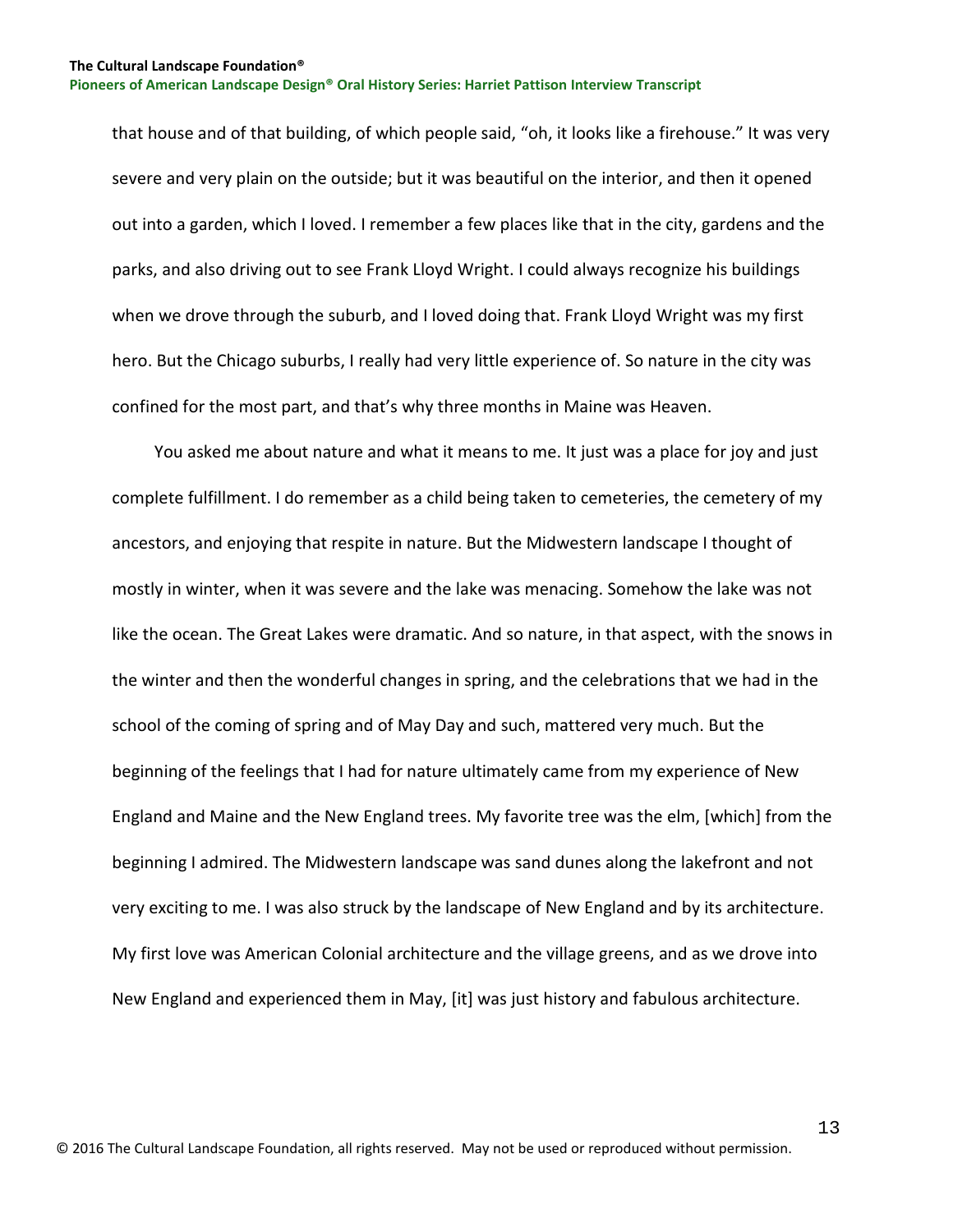#### <span id="page-14-0"></span>*Camden Amphitheater*

 Growing up, there was this wonderful place, to me, and I had no idea who had designed it, but it was called the Camden Amphitheater and it was designed by [landscape architect] Fletcher Steele. It was a place of inspiration that, as a child, it was connected with the library and the town, and largely financed by Mary [Louise] Curtis Bok Zimbalist. One day I just sat down and made a little watercolor of my favorite place, which was the Camden Amphitheater, and a favorite tree, which happened to be the camperdown elm, which is a twisted, kind of convoluted, ridiculous tree, but coupled with a charming little structure that Fletcher Steele had designed. The whole arrangement of the steps and a fountain below a great window of the library that looked out—not on axis—but out towards the harbor with a magnificent view of the ships and the harbor. It took in everything. It took in with just cedars and birches, a very simple pallet, but a very marvelous construction of steps and passages, and a great space for performance that was inspiring. I remember going to wonderful Shakespeare performances, *A Midsummer Night's Dream*, when people appeared out of the great hedges, and just magic that transpired in this wonderful space. So it was a memorable space from childhood on. And later on, I learned who had designed it, and that was a great discovery.

<span id="page-14-1"></span>**Art**

14 I don't consider myself a rebel, but I hated being disciplined. Most of all, I think I wanted to be part of a world of art, and I didn't know how to be, really. I loved going to join my brother in his studio. He had a studio in Chicago, which had been [sculptor] Loradoo Taft's studio in the Fine Arts Building in Chicago. I just loved the fragrance of the plaster and the clay and the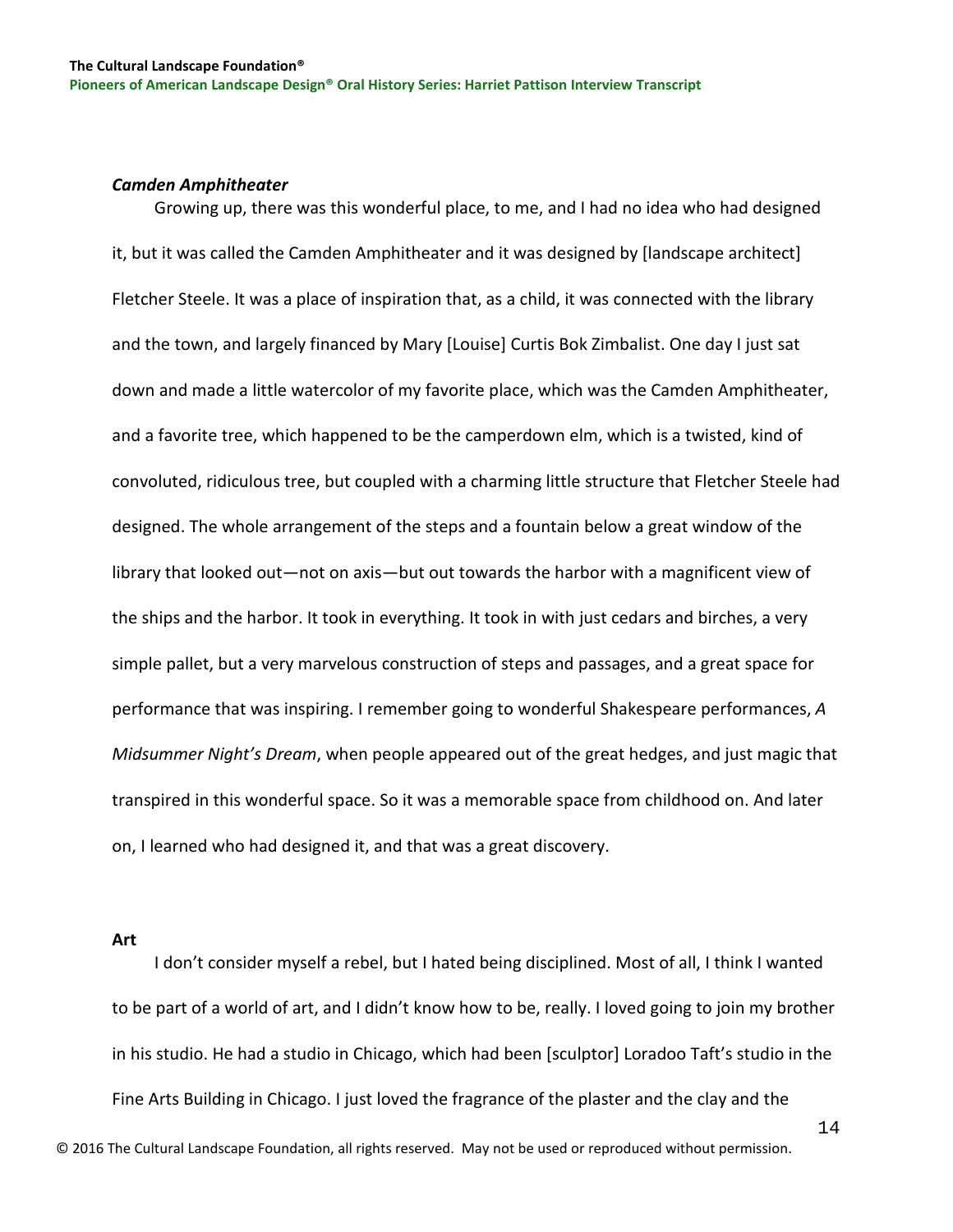marble chips and everything about it—I loved the studio. Occasionally I went with him [Pattison's brother]. I have a little painting that I [painted when I] went with him and did some landscape painting.

### <span id="page-15-0"></span>*Art at Francis Parker School*

 It all comes back to Parker School, too, and to art, because art was so important in that school. It [the school] produced [the painter] Joan Mitchell; also Ted Gory and Barney Rosset, who formed the Grove Press, [and architect] Ed[ward Larrabee] Barnes. Art was very much at the center of the school from the time of Miss [Marie] Claussenius, who taught us how to make pots and to paint with poster colors. I remember in my household all the objects that were made in Miss Claussenius' class, all kind of pots and animals and a wonderful horse that my brother made and was put into the kilns. In high school, we had Malcolm (oh, what was his name?), iij the art teacher who was a rebel and taught Joan Mitchell and Ed[ward] Gorey. He was a maverick and a wonderful teacher. The school had exhibits all the time of students' works in the hallways, and it was a whole production that went on, of art.

## <span id="page-15-1"></span>*Art in the Family*

 My brother, and also, later, my sister, was right from the beginning an artist and a sculptor, and there were classes at the Art Institute [of Chicago]. The Art Institute was a wonderful museum, because it also had attached to it a school of art that was very active and promoted the arts. So it was a great institution. Art was very important in the school and in my training, and because one of my brothers was a sculptor, I was just drawn to his world very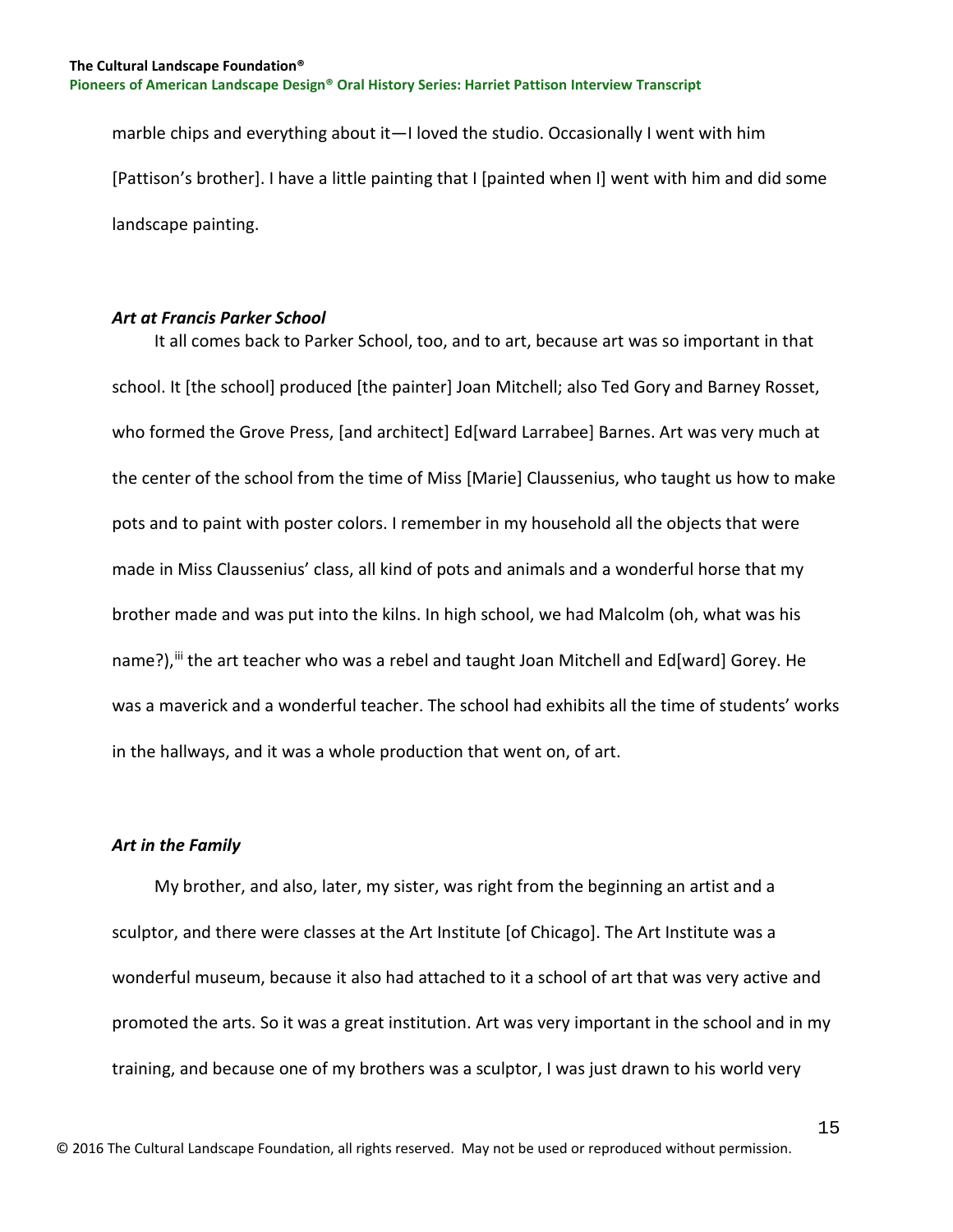much. He also was a painter, but primarily a sculptor. I would love to visit him in his studio when he was in Chicago. It was after the War. He had, originally, a fellowship from Yale in 1939, when he couldn't go to Europe, which every artist would want to do. But he went to China and Japan instead and had tremendous adventures there, and it affected him for life, I think. He was chased by bandits in China, but he worked in a mission of a Belgian priest somewhere in the middle of China and carved Stations of the Cross and such for the church, in stone, and then had to escape bandits who wanted to kidnap him. He walked for miles over China. But when he landed in Japan, he was immediately arrested because he was making sketches. He lived with his sketchbook, and they thought that he was a spy, but he proved that he wasn't a spy. He eventually managed to discover Japan and fell in love with it as well, and probably with the Japanese, I think—with a Japanese woman, he would have cared for. But anyhow, he returned, and then of course the war came. He put away his sketchbooks [and] joined the Navy, and because he was an ardent sailor, became a captain of a 'DE' (destroyer escort) against the Japanese—fighting the Japanese. But when he returned, he had a studio in Chicago in the Fine Arts Building and in Lorado Taft's old studio. I loved to visit him there, and I sometimes went on sketching trips with him. [I] once did travel with him to England, and it was wonderful to go, because he lived with his sketchbook, and so I did, too. He did become acquainted with a number of Chicago architects at the time, [with] George Fred Keck and Stanley Tigerman and others. Some of his works were bought by architects. Visiting his studio was wonderful, and I liked to describe the fragrance. Even when I came to Penn and visited Bob England's studio, it all came back to me: the fragrance of plaster and clay and stone chips and everything about it. I loved the ambiance of being among artists, and, I guess, all my life, I wanted to find my way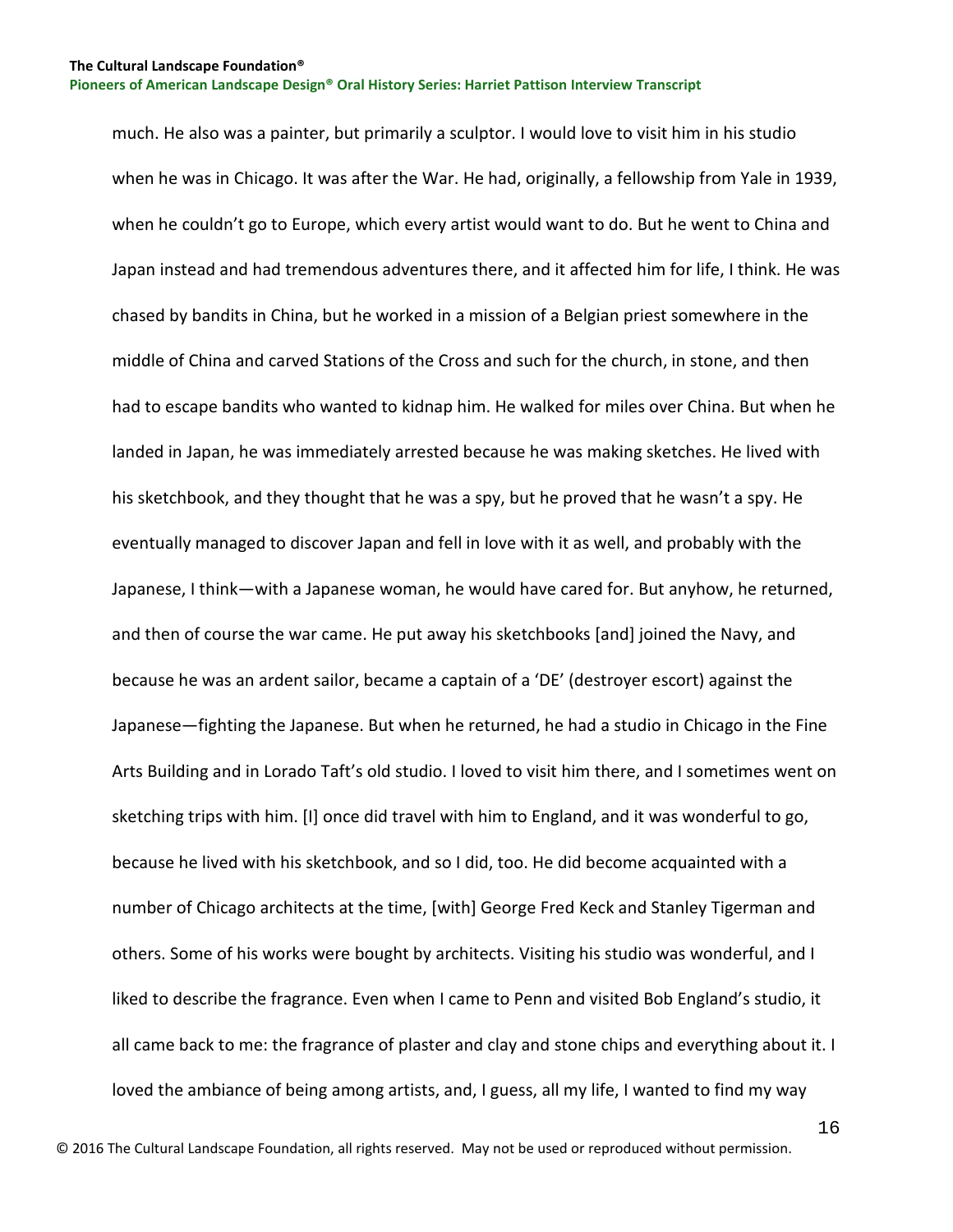into the arts, but I didn't know how to get there. It took a long time. I think I had the clue when I was holding that leaf, when I was a year-and-a-half [old], but it took me years before I discovered [it]. As Bill Whitaker [curator of the Architectural Archives of the University of Pennsylvania School of Design] said, I was a late bloomer, that's all. But the arts was a liberation. Recently, I came across a pronouncement by some English landscape architect, who said that landscape was the realm for liberality more than any other art, which seemed rather interesting. I'm not sure I agree, especially after Ian McHarg [a professor at Penn] gave me a conscience and duties to perform; but I do think nature gives us the means to be free to welcome us.

## <span id="page-17-0"></span>**World War II**

 The War did affect me. I was only twelve [years old] or such, but it certainly affected the lives of my siblings, from the time that the principle of our school lost his oldest son in the Battle of the Bulge. My sister Nancy was six years older than I. Two of her classmates at Parker School, Bullock Hathaway and Steve [UNINTELLIGIBLE] were Marines, and they were killed almost instantly in the war. So there were losses that hung over the school, and constantly. My eldest brother joined the Naval Air Corps before Pearl Harbor. He was an MIT [Massachusetts Institute of Technology] man, but he had learned to fly when he was young. He was in the Naval Air Corps. The war made his marriage to a Southerner, because he was at Pensacola Air Base, and so that was a wartime wedding. One of his groomsmen was Joseph Kennedy, who was killed in the War. Then [my brother] was sent off to New Guinea in the Pacific; the outcome of the War was very much in peril. My other brother joined shortly after Pearl Harbor because he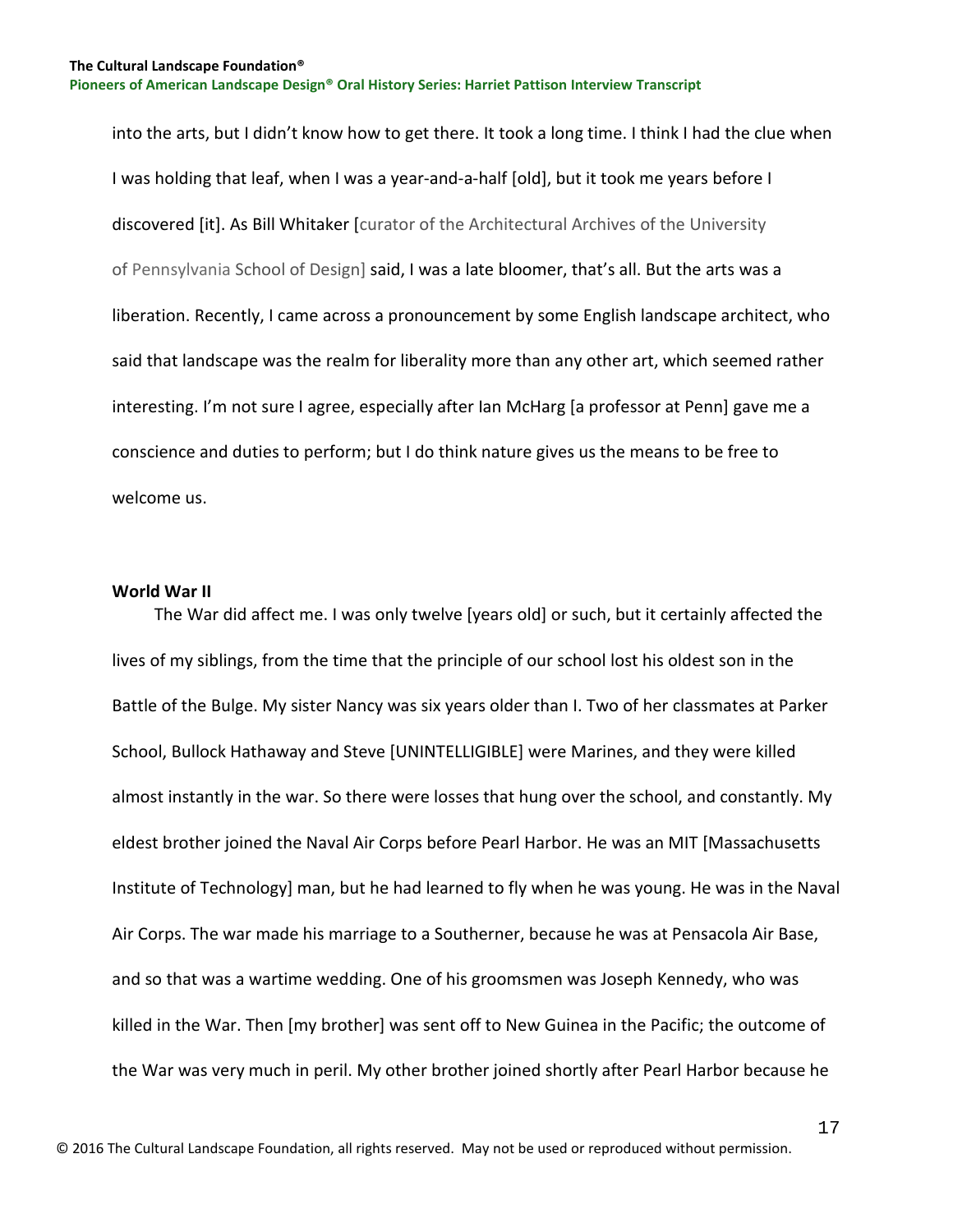was a sailor, as my brother was. He joined the Navy and put away his sketchbook and everything for good. He was trained as an officer and then became the captain of a sub chaser and then of a 'DE' (destroyer escort), and was in the Pacific also. [He] saw combat and convoyed troop ships, including a troop ship, which was a converted Boston boat that he recognized (painted gray) that used to go past our house in Penobscot Bay. And so he went aboard it, because, he said, as a boy he always wanted to command a ship, and it was convoying troops in the Pacific. Anyhow, he had some perilous experiences, as did my brother in the Air Corps, and won the Silver Star, and became a commander in the Navy. But they both left [the military] when the war was over. My sister joined the W[omen's] A[rmy] C[orps]. She became a captain in the WAC and at the end of the war was being trained in Japanese for the Occupation. But she quit and took the GI Bill of Rights and went to Europe to study with Ossip Zadkine, the sculptor. Another sister joined the American Red Cross, and she was sent to Japan and met her future husband there, who was part of the Occupation, a West Point guy, who stayed with the Army. He became a general and also got his doctorate when he was in Washington [D.C.] and in the service, and wrote his doctorate on why we should not be involved with Vietnam. But the Army would not publish his thesis until years later. He also ended up as the founder of the Army Museum [the U.S. Army Heritage and Education Center], which is in Carlisle, Pennsylvania. So we have a bit of history that was involved in the war, and fortunately everybody came home. But it was a very scary time, just reading letters [sent] home to my parents. The war took everybody afield, far afield, brought them marriages, partners, and just enlarged the world for them enormously. And they all went their separate ways. It was a great era, actually, and it made you a patriot.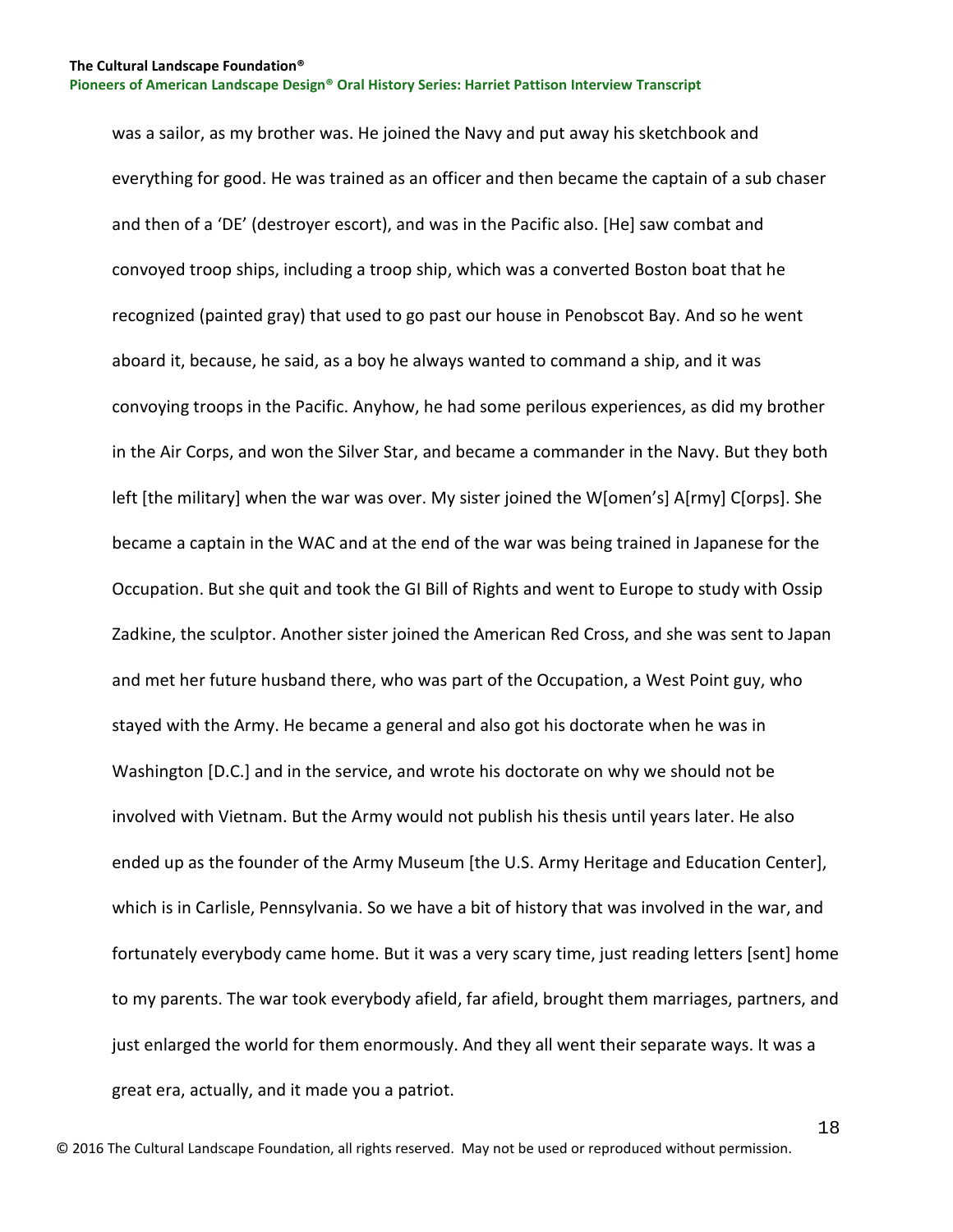## <span id="page-19-0"></span>*Mr. Roosevelt*

 Well, about Mr. Roosevelt: My parents were Republicans, as were my two brothers. I think my father was [a Republican]. They were just born Republicans somehow, and opposed the New Deal, probably. On the contrary, my sisters all became Democrats. I just couldn't help but grow up and admire Roosevelt. I remember hearing of his death and weeping over it, and knowing that he had really brought the country into war, knowingly, thank heavens, and that [he] was a hero, as far as I'm concerned. Yes, I couldn't help but love Roosevelt. He was the only president I had known, and right from the beginning. So I just think it was wonderful to be able to be involved in the memorial [Franklin D. Roosevelt Four Freedoms Park] to him, because I admired him all the way. Perhaps I admired Winston Churchill more, but I don't know. I would listen, glued to the Fireside Chats, and it was the radio that made him [President Roosevelt] come alive. I mean, his voice—I can still hear exactly his pronunciation, or annunciation, and his eloquence. Once, as a child in Maine, when we were sailing, we passed the presidential yacht, and there was Roosevelt on the fantail sitting. It was thrilling to know that somehow I had seen that man. So he was my hero. But also in Maine, my other hero was [Charles Lindbergh]. I saw the first airplane, practically, flying over to North Haven to visit Anne Morrow Lindbergh, and every time you saw an airplane in Maine, you said, "Oh, there's Lindbergh." He was another hero of my childhood, Lindbergh, who was really a Nazi at the same time, and FDR. And it was really so tragic. His [President Roosevelt's] death [came] too soon. He was a great, great man.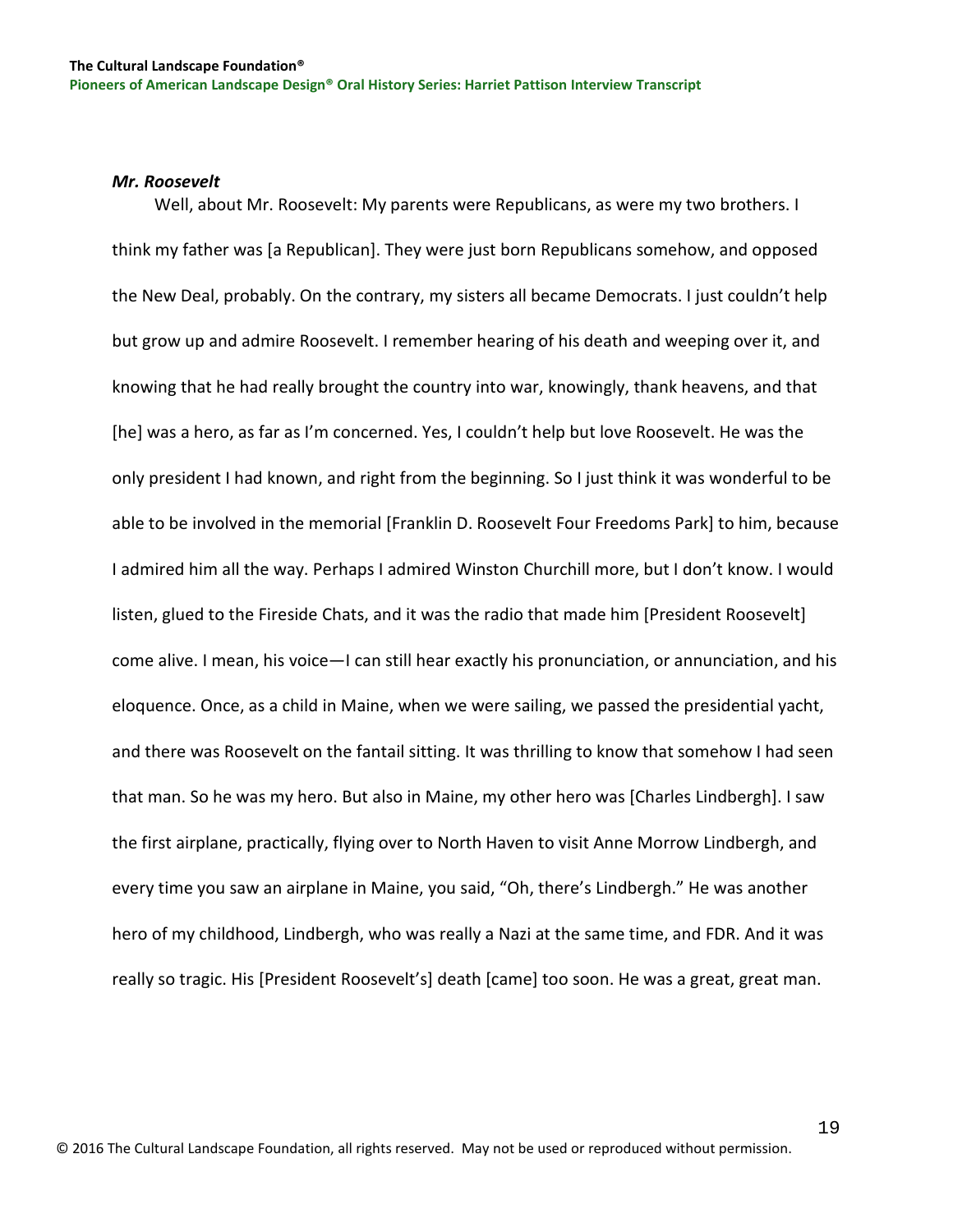# <span id="page-20-0"></span>**Education**

## <span id="page-20-1"></span>**Wellesley College**

 I went to Wellesley College as my mother had gone and [as had] one of my sisters. They both had marveled at it, and I was expecting Heaven, too. It had a great campus, which was really an arboretum, and I was looking forward to that and thinking how wonderful [it would be] to live in such an environment, which was not a city environment.

 However, the first year, the freshman [year], I was put into a house that was in the town, so I was not on campus until the second year. I left after a year and a half, because I really was very disappointed. I would say that the one class that I had at Wellesley that I treasured was an art history class, and I loved that. I loved sitting in the dark, and I had a sketchbook, and I drew every single slide that was shown and learned everything by heart and loved it. So that was a great course. I can't remember the professor, but he was a well-known art historian, and that was great.

 I took a botany course, but it was all about physiology. I was bored stiff. I wanted to do music, but they didn't have any "practical studios," as they called it, in music or in art. I had a music theory course, which was fine. I learned how to deconstruct a Hayden symphony. But it [Wellesley] was not an inspiring place, so I quit. I went to Maine, thinking I don't know what, but that I would find a way somehow. I was in doubt for quite a while about what to do and felt that I had disappointed everyone in my expectation of doing well and succeeding.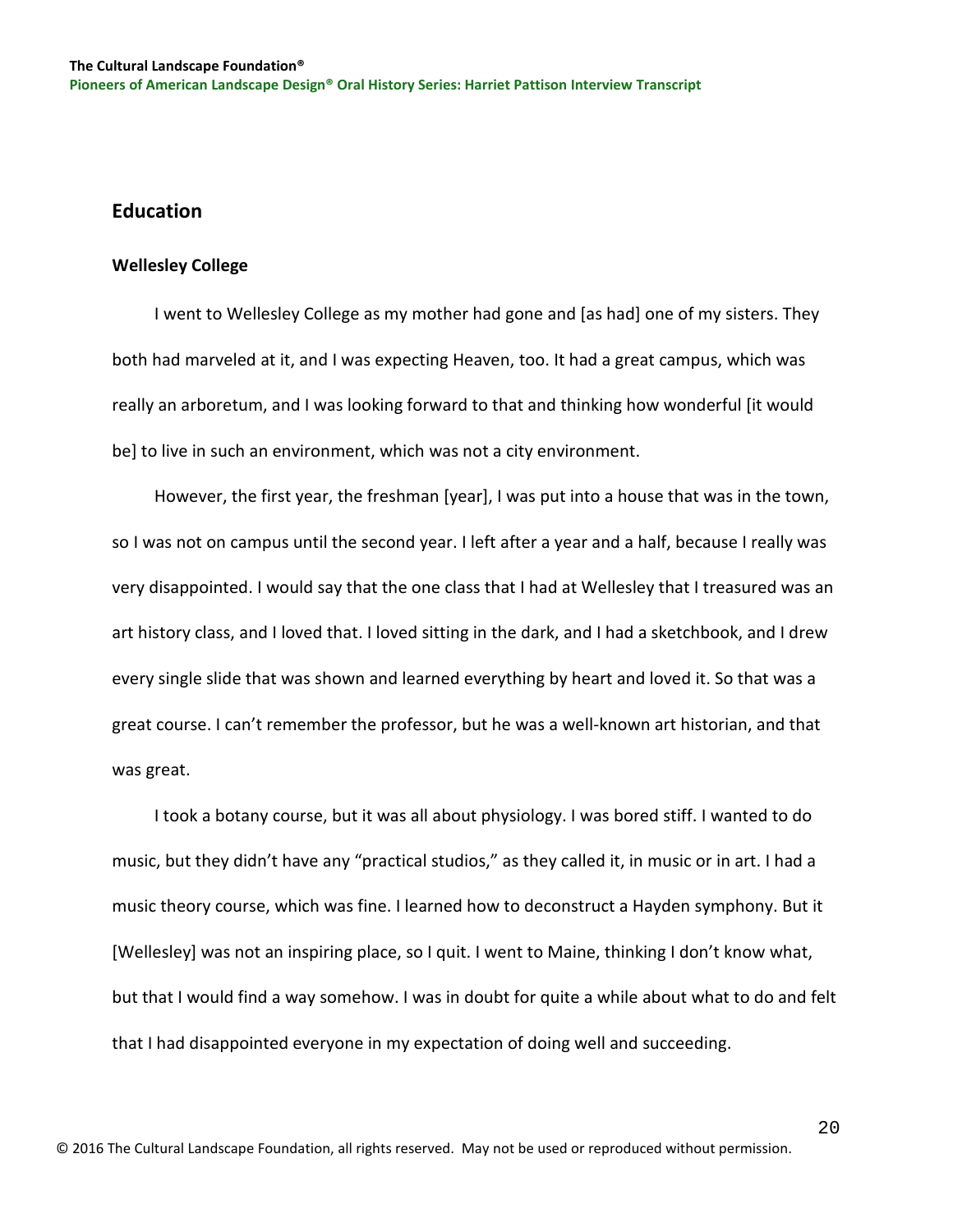## <span id="page-21-0"></span>**University of Chicago**

 Then I applied to the University of Chicago and got in, and went there, and that was a totally different experience. It was a great education [and] it was a fascinating school. It was the time of [Robert Maynard] Hutchins, and, of course, the atomic laboratory was found, and everything was going on under the football field in Chicago in secret. But my connections were with the Second City people, who were at Chicago [and] who were theater friends—Paul Sills and people like that, who were fascinating.

 And my professors, well—it was a wonderful system. You did not feel that it was competitive. You didn't have to attend the classes if you didn't want to. You only took a comprehensive exam at the end, and everything hinged on that. You didn't even have to write papers if you didn't want to. So there was a great deal of freedom, but [with] fascinating professors who were full-time professors. They were full-time in their field, not just T[eaching] A[ssistant]s. They were great human beings. David Riesman was a professor. Reuel Denney, who was his partner, was a poet I became friends with and admired very much. You were placed out of the courses that you knew already, so I ended up having to study physics, mathematics, and things that I was unfamiliar with. But the syllabi were marvelous, and we used original materials. *The Great Books* [*of the Western World*] were part of the education, and it was incomparable. It's never left me, really. So it was a very exciting place. I didn't realize that the campus had been partly designed [by Beatrix] Farrand—I didn't know that. But it just was the most exciting intellectual environment possible, and to have a few friends who were theater wise was also very exciting—bizarre people, too.

21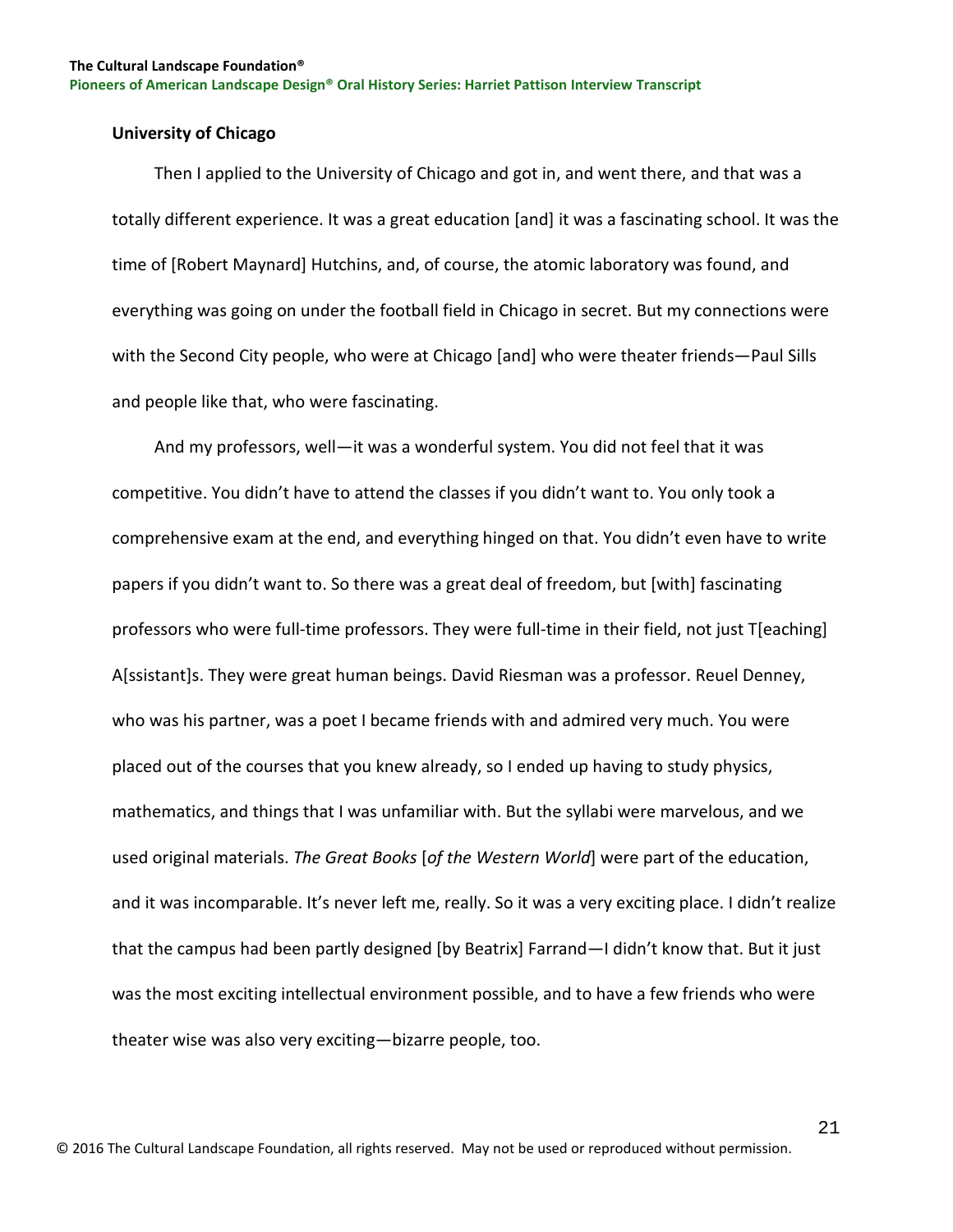## <span id="page-22-0"></span>**Theatre at Yale University**

#### <span id="page-22-1"></span>*Scene Design at Francis Parker School*

 At the Parker School I had designed the scenery for our senior play, one of them, which was an Elmer Rice play called *Two on an Island*. There was a love story attached to it. The two protagonists were actually my classmates (there were only 30 of us in a class). One was Joan Wittsman and [the other was] John Sunnygard. They were in love with each other, desperately, and they played the leads. Her [Joan's] parents were desirous of separating them, and all of the students desired to conspire to keep them together and to make excuses for their dalliance. But unfortunately, Joan went off to Wellesley. I'm not sure where John went. And so that was broken up; it was a very tragic result. However, years later, Joan had married a Harvard man and brought up two children and then was divorced. She returned to Chicago and was ill. She had cancer. But she met John Sunnygard, who had never married, and he was a sunny man. I mean, he was blond and beautiful. They married and they had two years together; so that was one of the very happy outcomes. But I was going to describe the scenery that I designed for that play. There were many elaborate scenes. One was the Museum of Modern Art [and] another was in a café in New York. I had a whole set of sets that I designed and painted, and so I had become interested in the production part of theater and in scenery design. The Goodman Theater—I still remember the magic of the curtain opening on a great scene, any scene in theater—was just the beginning of my love of theater.

#### <span id="page-22-2"></span>*Acting*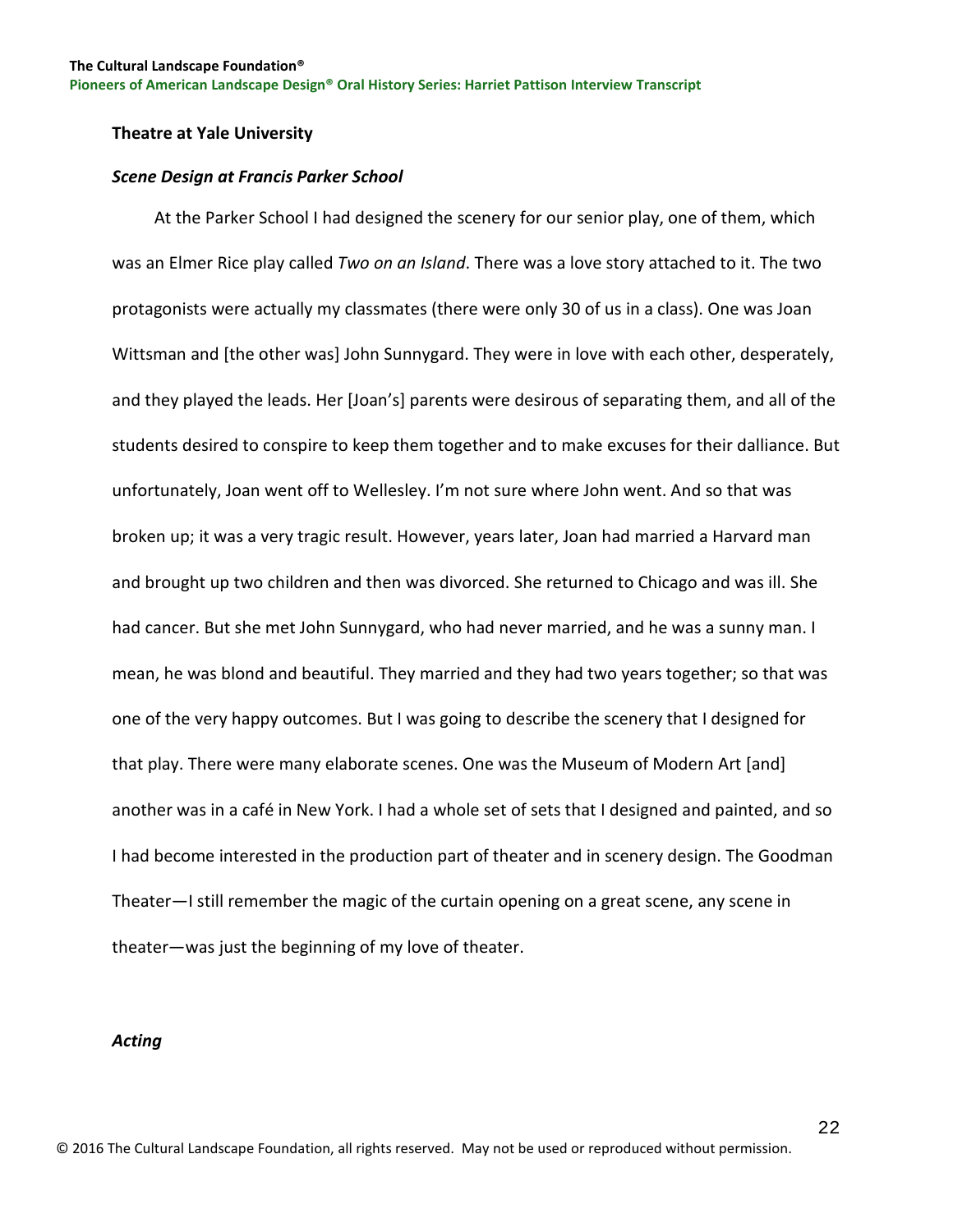I applied to Yale as a scenic designer, hoping that I would be accepted. I was accepted. But the scene design group was filled, so they put me into acting. Before I was maybe a month or two along, they put me into a lead in one of their plays. I was unprepared for all of that. But that's all right. I did learn in the process and found that I loved comedy acting. I loved the timing. I adored Molière and [Anton] Chekhov and liked playing in [a play by Jean] Giraudoux— I'm just trying to think of the title. [It was] *The Madwoman of Chaillot*. And then some other [play], and then a Christopher Fry play, in which I had a lead. Anyhow, I was there for two years. I liked acting, but I felt that my soul must be taken away.

#### <span id="page-23-0"></span>*Paul Newman*

 I didn't recognize that he [Paul Newman] was going to be a great actor. I loved that his final role was on Broadway. Paul Newman was my contemporary at Yale, and there were, I thought, even more talented actors at the same time. But he was such a jolly good man, so kindly and full of humor, and everybody delighted in him. You couldn't help but like Paul. He was married at that time to somebody else, his first wife. He only stayed two years, as I'd only stayed two years. And it's funny, because about a year later I was in New York City and I ran across him in the subway, and it was a delight to meet him. He was just the same—funny and cracking jokes—and it would have been nice to have met him again. But anyhow, he was a fine actor. There were others who went on [from Yale]—one who established the Shakespeare Festival in Oregon, and a couple of other designers and playwrights at Yale. So anyhow, it was an environment for artists.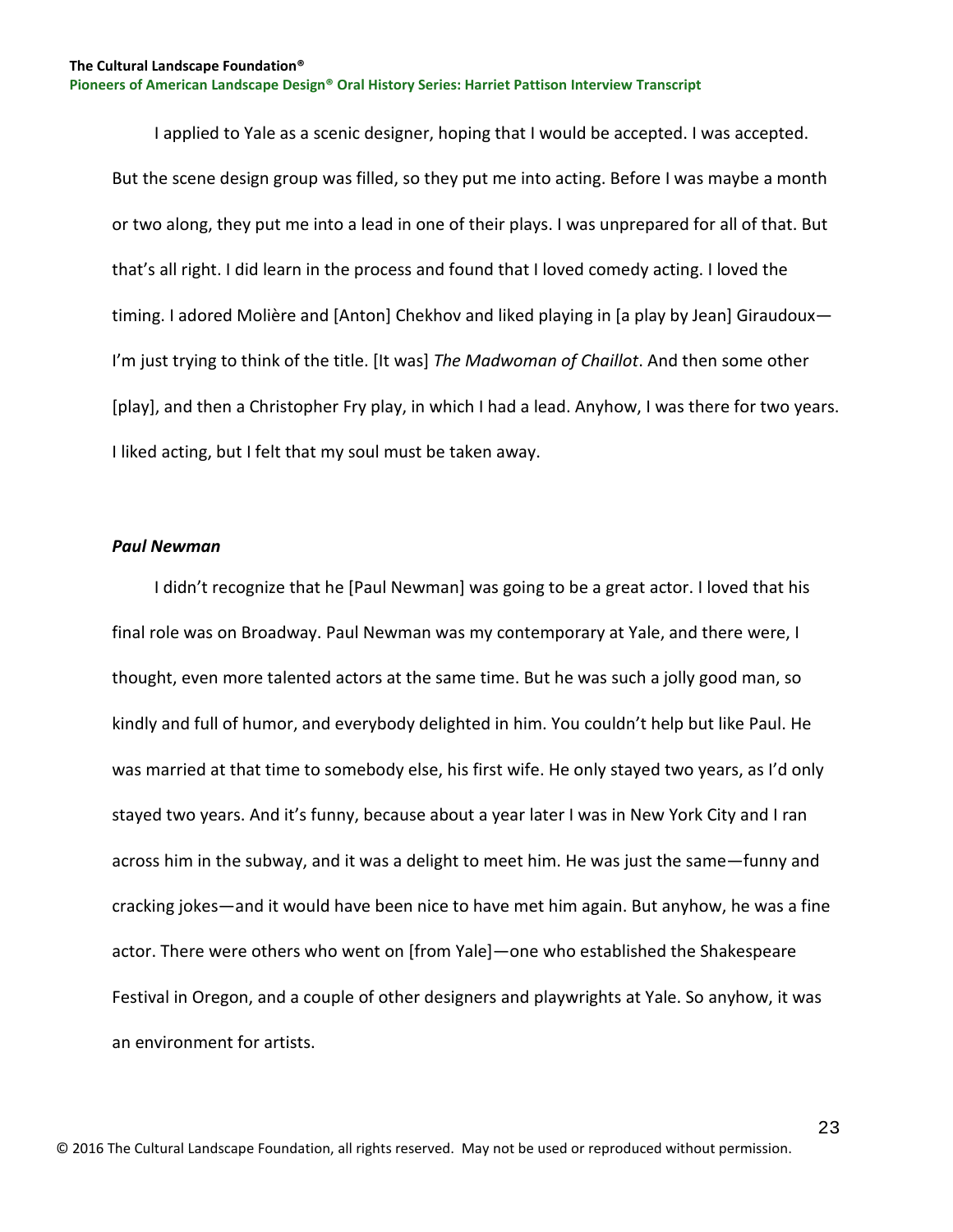## <span id="page-24-0"></span>*Josef Albers' Color Course*

 I applied to take a course, an [Josef] Albers course in the art school. This was unheard of. It was not really condoned, but I was allowed, somehow, to take the course, which was wonderful—the color course. It was Heaven to get away from some of the aspects of drama school, especially voice training and things like that, which bored me stiff. And I really didn't learn the technique of acting, which I should have learned, so I was kind of rebellious, and coming to Albers' class was a great relief. And being amongst art students, I enjoyed them very much.

 Albers was very German and disciplined. I see his figure now, and his white hair, and I can hear his voice and accent. We worked with cutouts and with colors, and we made pastiches. We pasted together all kinds of things, experimented with what colors could do and how they could knock you out or bore you. We had a collection of colored papers, so you could experiment. We had to make sort of copies of masterpieces by breaking them down in pointillist sort of constructions with colored paper. We worked with colored paper. Every problem was a new problem, discovering what color could do, and you could become very inventive. It was great fun to see what people could produce. It was play—complete play.

 I'm not sure what I really learned about color, except that it was just a pleasure, and working out forms, and I had done sketching and things before. I had taken a course—it was a quick summer course—in landscape painting in Saugatuck, Michigan, run by the Art Institute [of Chicago]. My brother and sister were sculptors, and I was very much involved with the artist world, but I hadn't found my medium. Working with cutouts was fun. It was very creative and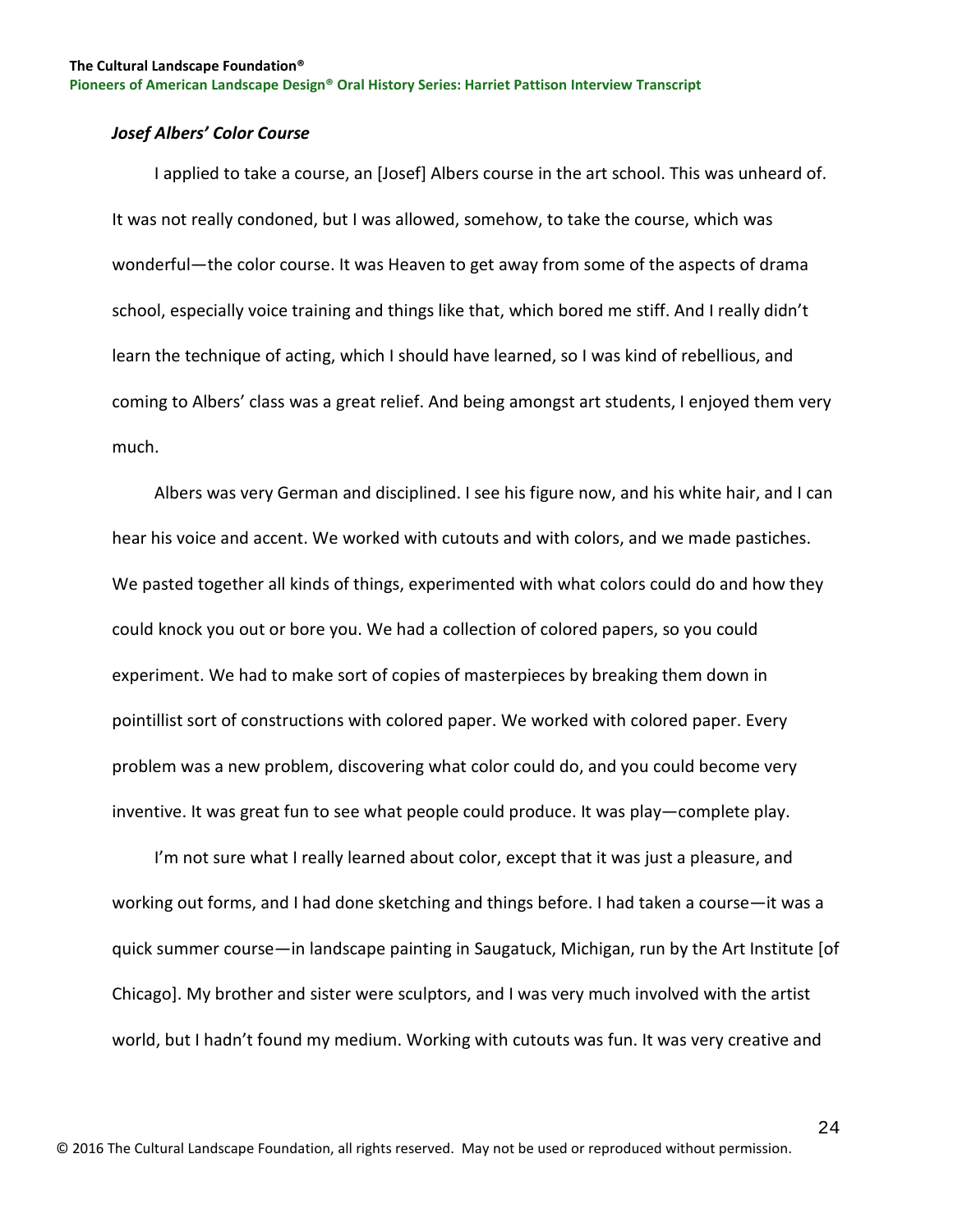completely absorbing, and you could just lose yourself, as I did, for hours, putting together compositions, just with color.

 Though Albers' compositions are geometrical, this was not imposed at all in the projects that we were given. I tend to shy away from anything that has to do with measurement and instruments, really. I'm not a good draftsman. I just am much more freehand and [I] balk at using measurements and scales or mechanical instruments, really. But I loved the freedom that we did have to invent with colors in that class. It certainly was a different way of approaching art, I would say, from what I had expected in my art classes in school. It was much more confined, and it was good training.

## <span id="page-25-0"></span>*Meeting Louis Kahn*

 I made friends with [Sewell] "Si" Sillman, who was Albers' assistant and a painter, and that was how I went one day in the winter with some friends from the art school to the Waldorf cafeteria across the street from the campus, which was torn down for the British Art Center. There I met Louis Kahn, because he was working on the gallery. I didn't know who he was, but I just remembered this amazing man that we'd picked up on the way in the snow, because he was slipping and sliding in the snow. He didn't have any galoshes or anything, so we scooped him up, and he was wearing a great big raccoon coat—just arriving in the Waldorf [and] settling down. We all had coffee, and he began to talk. He talked about art (because these were art students)—and it was fascinating—until it was dark. We just were taken with this man. When I got home to my apartment, which was on Crown Street, [and] which I shared with Joy Gladson, who was going ahead in theater in San Francisco and [had] done very well in her career, I wrote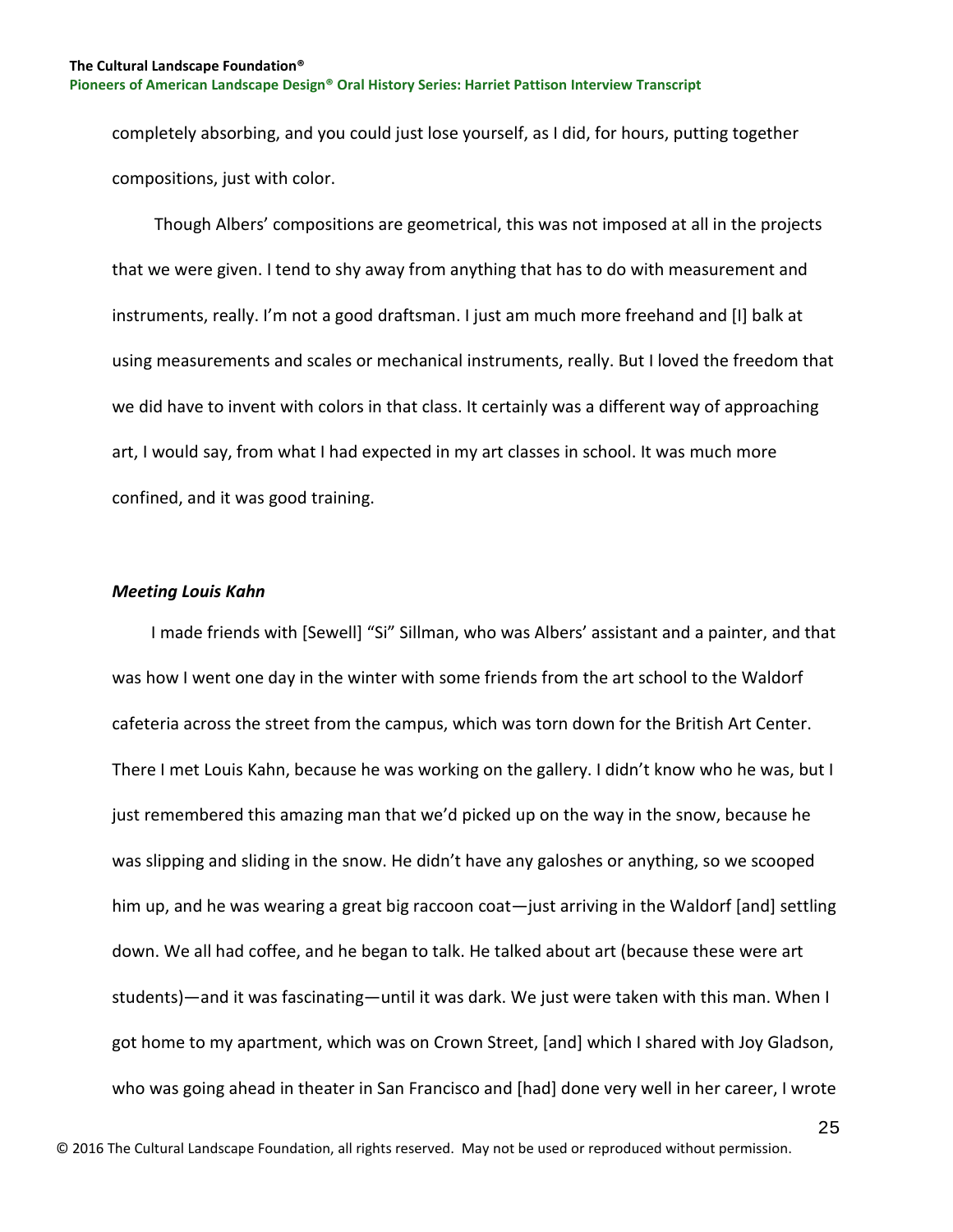down that I had met an amazing man. And that was it. And then I never saw him. I had no idea who he was. Then years later, with [architect] Bob Venturi, when I went at a party at Wharton Esherick's house, I met Louis Kahn again. It was a snowy day, and it suddenly occurred to me that I'd seen this man before. I said, "Did you have a fur coat?" And he said, "No." He said, "Well yes,"—he remembered he borrowed a fur coat from one of the students at Yale. And that was the beginning of meeting Lou Kahn. I had seen him before, but how could you forget?

### <span id="page-26-0"></span>**Travels in Europe**

## <span id="page-26-1"></span>*Early Interest*

 In school, some of my teachers were refugees from Europe. They meant a great deal to me and brought the culture of Europe to our school. Best of all was Madame Richard, who was from Vienna, and her husband, Doc Richard, who taught physics. She taught French. They entertained us and their children, sometimes, in their household. They had escaped because of the Nazis, through Shanghai, and managed to get to Chicago. They brought the world of Europe—and, especially, to me, [the world] of Vienna—and that whole era, about which I wrote a script, actually, because of the cultural excitement that was going on in Vienna. But anyhow, Madame directed my interest very much to Europe. I don't know where it [my fascination] came from, but I was fascinated by England and by English history, so I was yearning to get away from the Midwest and go to Europe.

 When I was able to go with a friend on a summer trip, which turned out to be a year-anda-half abroad, or almost two years abroad, it was Heaven, because I had seen many, many photographs and read many books on English [subjects]. I do not have any grasp of French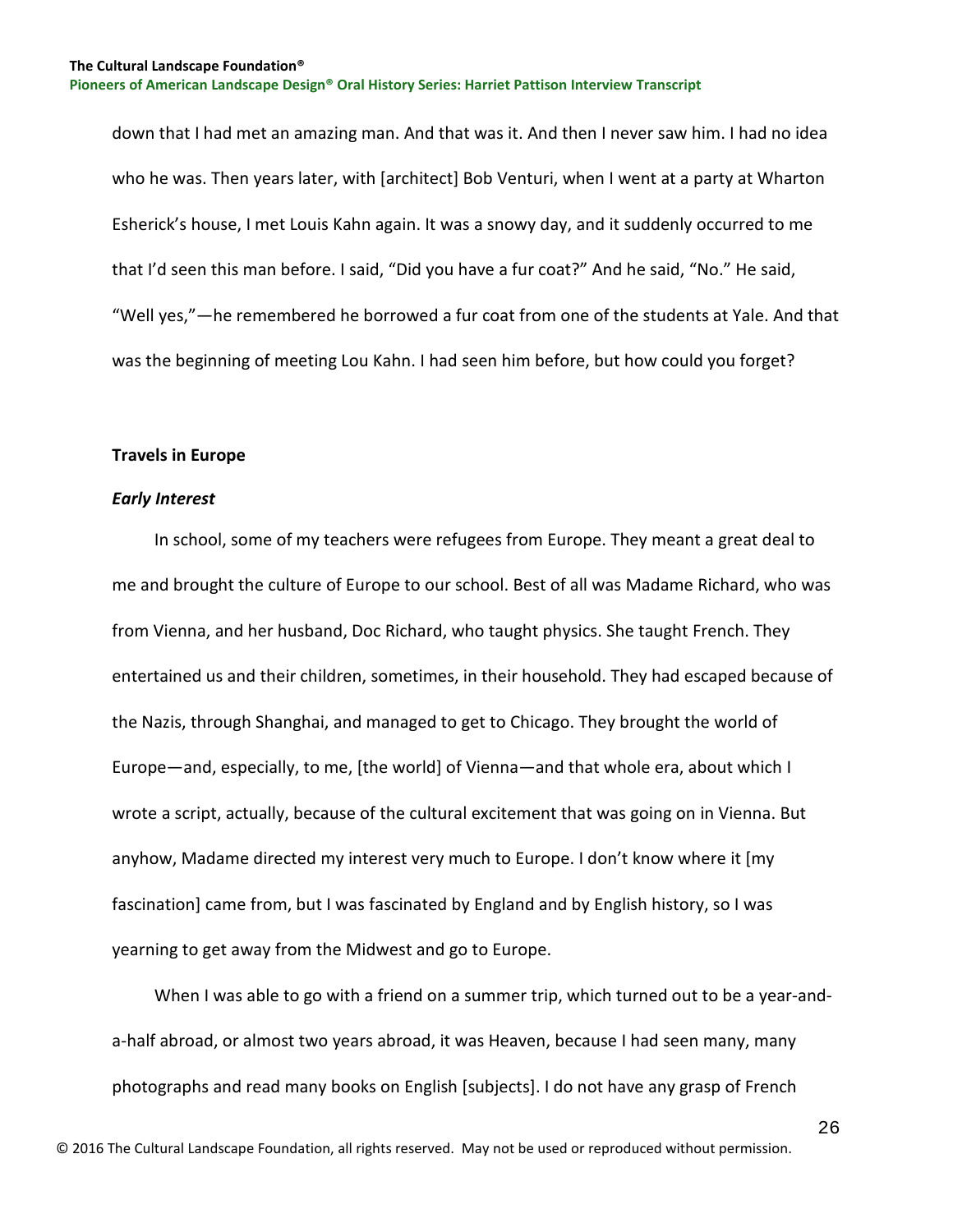really, or Italian, but I loved English literature, and so that very much drove me to visit England and love its landscape. Italy was the most marvelous discovery. I really felt that Tuscany was the one place in the world that I could live forever and not leave. And so I always had a yearning to leave Chicago and go and see Europe, and then I was allowed to go.

 [During] my first summer trip with a friend, my old lovely friend from first grade [at the] Parker School, Geraldine Lynd, we explored. We landed in France and went to Spain when it was still under [the dictator Francisco] Franco, and there I saw the most marvelous romantic landscape in the world, which was the Alhambra.

#### <span id="page-27-0"></span>*Spain*

 I went to Europe after two years at Yale, [during] the summer with a friend. Actually, I took a camera with me, and I intended to film some landscapes, which I ended up doing only in Germany at Rothenberg. Arriving off the Flandre [*L'avenue de Flandre*], [we went] to Paris for a night or two, and then arrived in Madrid in the station, where we were surrounded by [Francisco] Franco's soldiers. My luggage was stolen out the window, but I managed to get it back for some reason. We journeyed south, and we went to Cordoba and to Granada.

## <span id="page-27-1"></span>*Alhambra*

There I fell in love with Granada. It's the most romantic place in the world to me, and especially the Alhambra, [which] was incomparable. Just the whole town of Granada was fabulous. The setting was so dramatic. And then that gorgeous garden—to see what water can do. We two young girls, who were just two innocents abroad, had some very funny, perilous experiences with some of the Spanish men we met. But we persevered. The garden [of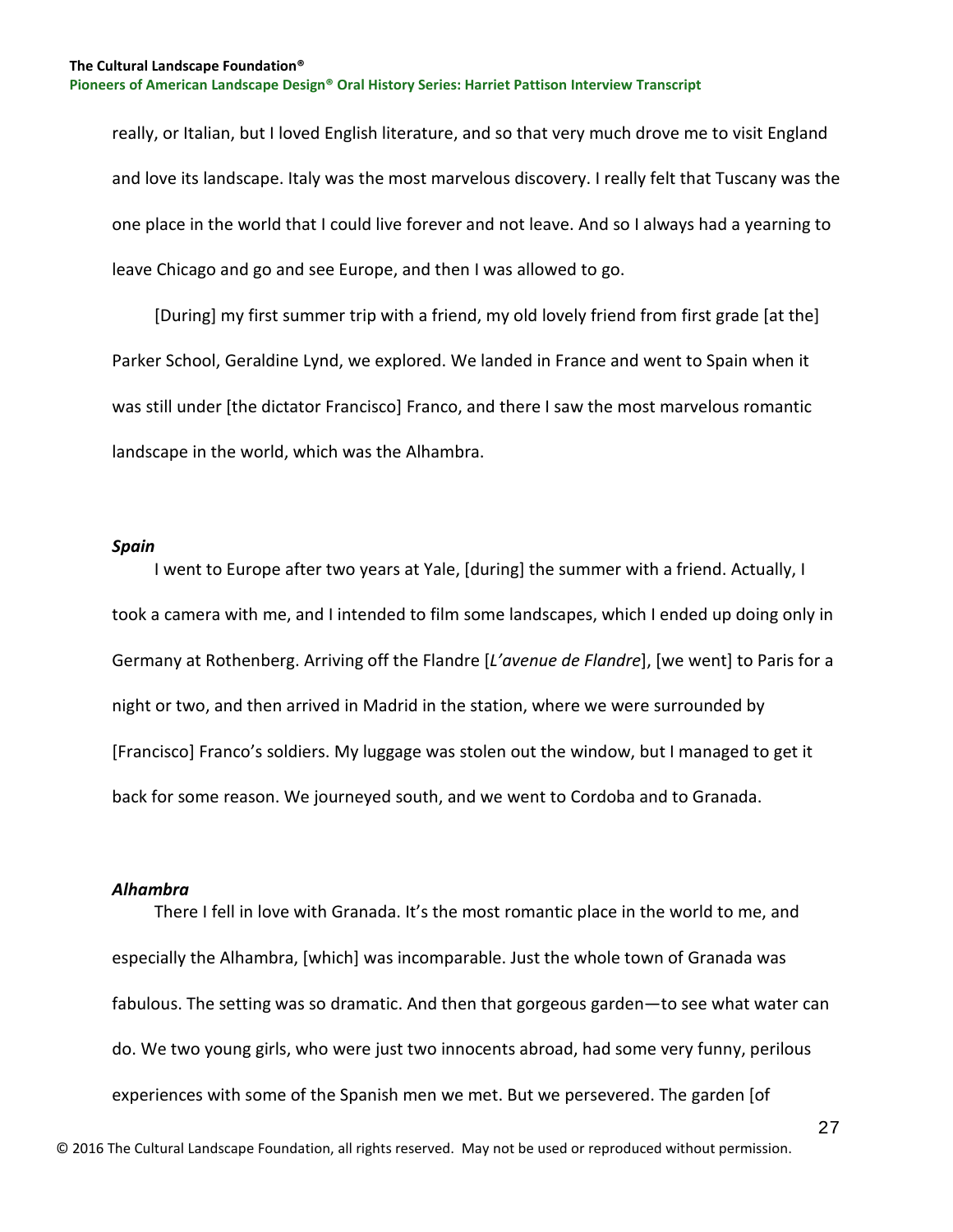Alhambra] just overwhelmed me. I'd never seen a great garden like that. It was the first great garden that I had encountered (I was to see many more when I got to Italy). Later, of course, I went to England and found those as well, and [others] in France; so I covered the territory within the year-and-a-half, and [saw] many, many great gardens before I knew what I was going to do, before I knew my field.

 Everything I'd smell in Spain is the fragrance of sherry. Now, isn't that strange? And then I guess the next fragrance is jasmine; but [that] fragrance, and the fragrance of the fires [and] the smoke. I was just overwhelmed by the beauty of everything. The site [of Alhambra], its location, the way it was pitched above the valley, above the city, was just stunning, and the great walls that surrounded it. [There were] vines all over everything, just the abundance of foliage and plants. And the color, the color of mosaics, and the constant play of the water, the cascades of the water, the wonderful jets. The architecture was not important, really—I mean the construction of what held it all together was not significant, except that the Court of the Lions was very moving. I also remember in Seville that great court [the Alcázar of Seville], but the Alhambra just gathered everything together. It was the richness of the landscape that surrounded it. It was lavish. I just [had] never seen such a gathering of beauty in nature before.

 At the Alhambra, the sculpture, the mosaics, the lions, all of the artistry was combined in an extraordinary richness of a profusion of beauty from every hand. It was not only the sculptors and the carvers and all the artisans who had created this, it was a great work of many arts, many hands, centuries and magnificent plants that I was unfamiliar with. I had never smelled jasmine before and seen orange trees (and I can still), and olive trees, which were so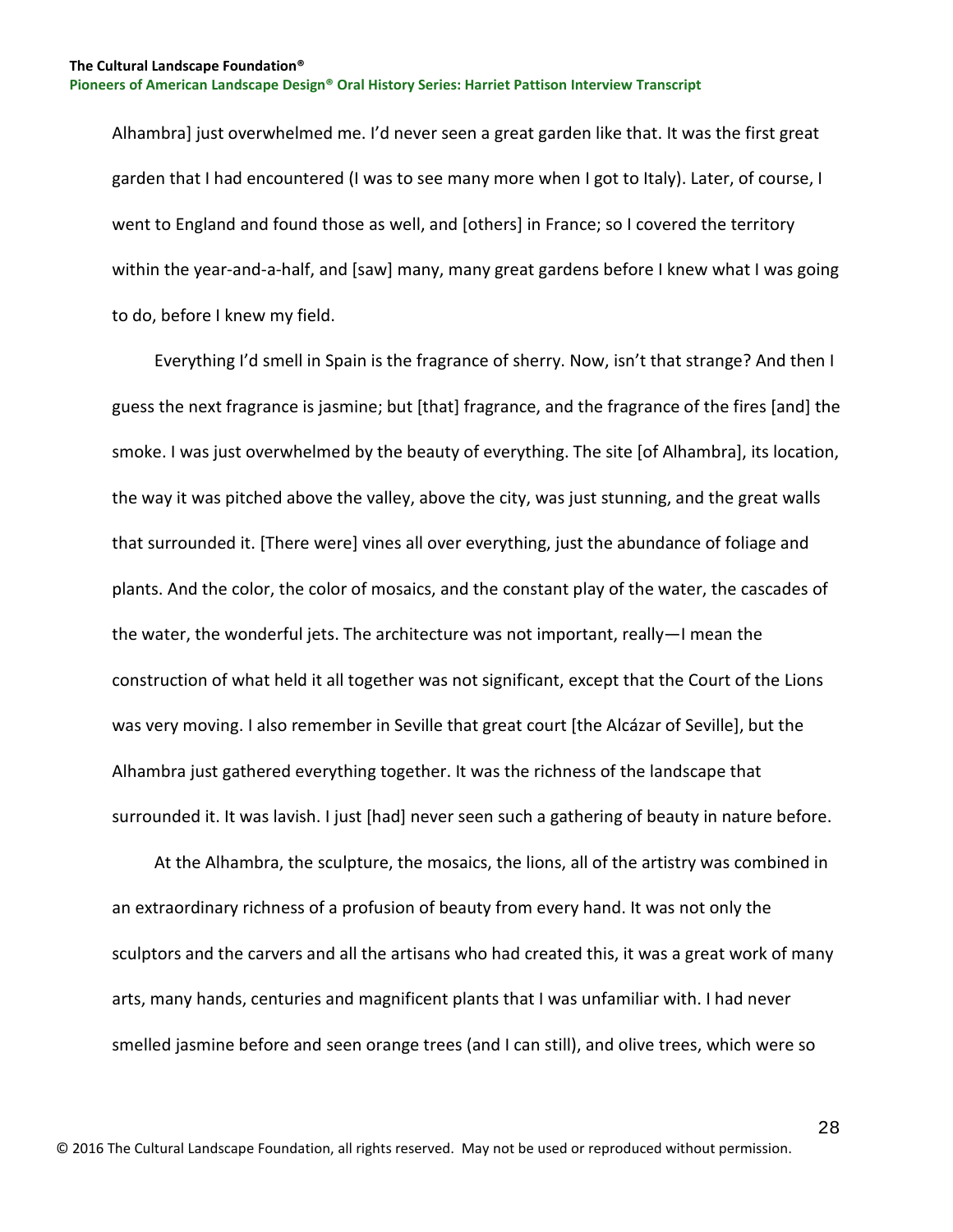beautiful. So this was all new, but welded together in such a way that it was just extraordinary. I had never seen such a perfect work of art before.

## <span id="page-29-0"></span>*Edinburgh*

 That has always been one of my favorite places in the world. And she [Geraldine Lynd] left after the summer and went to work for the *New Yorker* in Chicago, and I went on to University of Edinburgh for a turn and studied moral philosophy, which I thought I was interested in; but not at all, really. I have no grasp, according to my son, of philosophy. But it was interesting because a series of lectures was given by Arnold Toynbee at Edinburgh, and that was fascinating.

 I also attended the coronation of Queen Elizabeth in the streets on the Mall in London. I went on the day before the coronation with three other women who were from Bryn Mawr [College], who were students. We spent the night on the pavement with the crowds in the rain waiting for the coronation. It was marvelous. It was a joyous occasion, wet as we were, and [was] the greatest parade and pageant in the world. I went to Italy after Edinburgh. But I did explore Scotland and I lived outside of Edinburgh. I think Edinburgh was a great city. I just loved looking at the city plan of Edinburgh. The school was located in the old section, the medieval section, and I just remember the castle on that holy route and then across to Prince's Street with the Georgian city, which was gorgeous as well, and the Firth of Forth in the distance. So you really felt it was a marvelous city. I lived out in the country, in West Linton. I took the bus in every day to Edinburgh and then explored on my own and went to the Island of Mull, and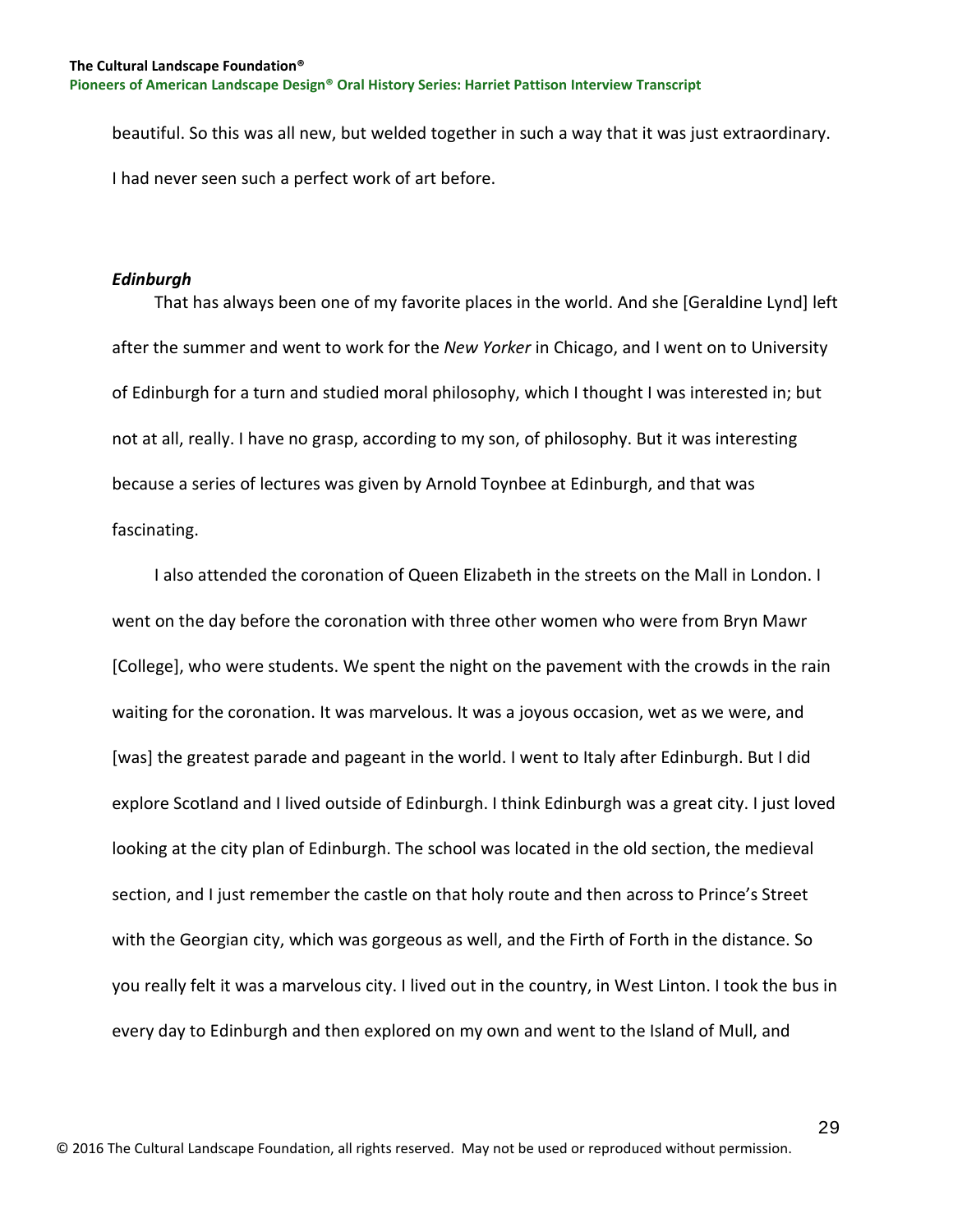Tobermory, and all of the places that I've seen in film, especially in *I Know Where I'm Going*, a wonderful film with Wendy Hiller. It was a great movie.

 I happened to be taken across to the Island of Mull by the boatman who was in the movie, who had gone through the maelstrom in the movie. He took me across, and I landed. I was walking on a tour of my own, and I landed on a spit of land and there were two crofts. By that time, it was late, and I had to find a place to stay. The two crofts at this point were at war with each other, and they were trying to cut off water supplies to each other and trying to lure visitors to their places. Well, I ended up at one croft, and the elderly gentleman vacated his room and gave it to me. I spent the night in the croft and can still smell the hearth and the fire from the peat. And that was a very wonderful experience. I had to get to Tobermory the next day, walking. And so I started out, and then a terrible rainstorm came. Then, by my good luck, the deputy marshal came along on a motorcycle and picked me up. And so I had my first motorcycle ride on the postern of his motorcycle for many miles, until we reached Tobermory, where I found a place to stay in a boarding house, which also held a bag piper. I would awake in the morning to porridge and hear the bag piper practicing. My whole experience in Scotland was wonderful. I loved it—loved the landscape, very austere [and] wonderful and the wonderful people, the Scots, who were warm and fun, but a bit austere. Anyhow, I explored by walking through the landscape, and Scotland and Edinburgh are very fond memories.

## <span id="page-30-0"></span>*Italy*

 Then again, to arrive in Tuscany and its landscape, which just is incomparable, was the greatest delight, and I could have stayed there forever. I spent one summer in Torre di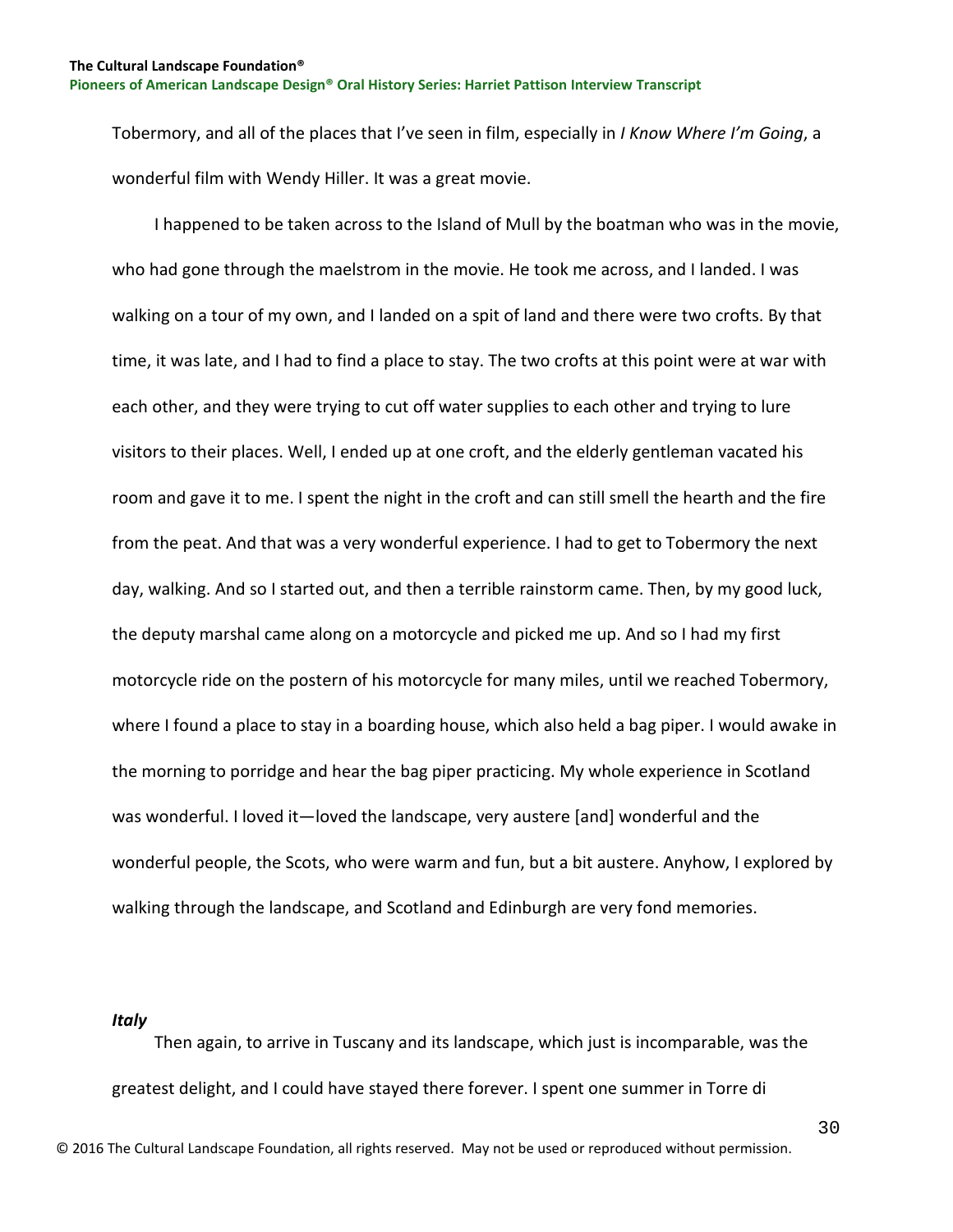Bellosguardo, which was opposite Florence near San Miniato, and it was a place that Henry James had written about, and it was a marvelous villa. It had been turned into a school in the wintertime, but in the summer it took in guests who lived there. To be ensconced in a great palazzo for three months was marvelous, and the view of Florence was incredible. I walked and walked all over the city, discovering it on foot. And there were some fascinating people who were there at the same time. One was Mrs. Burton. Her husband, [Harry Burton], had been one of the explorers of King Tut's tombs, and she had gone to King Tut's tomb. She told many stories about that, so that was a fascinating encounter. I was always encountering amazing people. Most wonderful in Italy were friends of my good friend that I had made at Yale, Mariette Russell, who was a playwright at Yale when I was a student in the drama school. She had grown up in Florence part of her life, and her greatest friend was Vanda Scaravelli, who lived in Florence and was an amazing woman. Her father had founded the Maggio Musicale [festival in Florence], and she was a beautiful woman, modeled by sculptors and such, and she was a great pianist. She became a great friend of Cristiana Amerti and was one of the great women in my life. I didn't know her [Vanda Scaravelli] well, but she was an incredible person. During the war, she had to flee her house because her family was Jewish, and she had to hide in the hills in Tuscany. I think that a peasant betrayed some of her family. But she survived the War and returned, and was a great master of Yoga. In her late 80s, she produced a book of Yoga and she was able to do every conceivable possible position in Yoga. But she was a mystic, and [she] told me about Florence, and so that was the most marvelous meeting and introduction.

 My discovery of Italy was just its marvelous landscape overall. But then to go and see the gardens, the great gardens of Italy, which I did do, starting out with the Villa Medici and then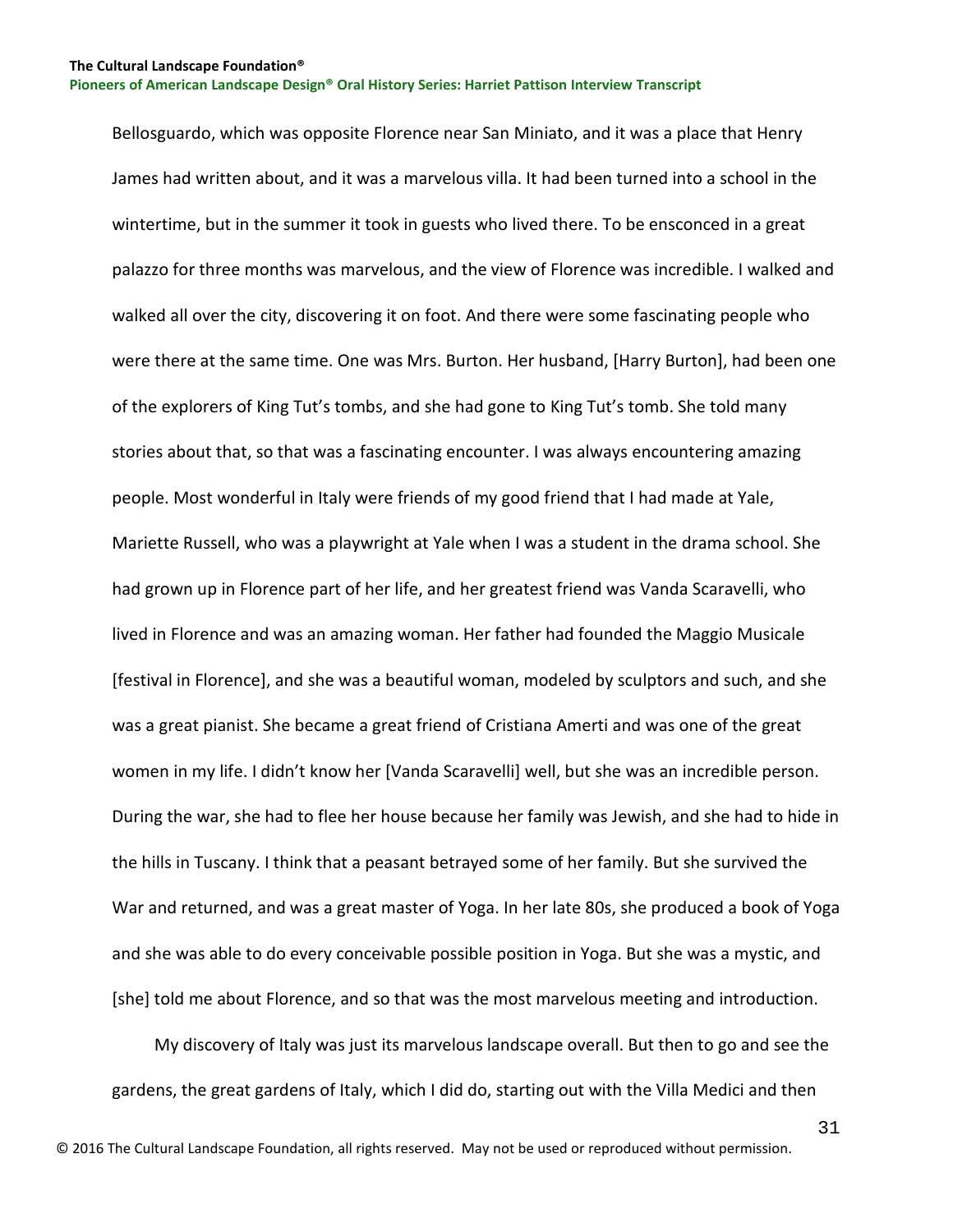the Boboli Gardens and Villa Lante. I'm just trying to think of the wonderful gardens. The names are escaping me at the moment. One favorite that I had [was in] Settignano: [the] Villa Gamberaia, [which] I adored. Let me think of the others. Of course [there is] the Villa d'Este. All of Rome was amazing to discover. But where can I begin?

 The first time that water hit me was at the Alhambra, but the water at Villa d'Este was absolutely astonishing. It couldn't be better portrayed. I mean, 100 fountains and the water organ, the whole process of water going through that marvelous landscape, it was just the theme, really, that unified the gardens, dramatized in so many different ways—unbelievable ways of not only pools and huge fountains, but the hundred fountains coming out of spouts constantly. The drama of water was just unbelievable. I don't know any better example of what water can do as far as drama. I didn't think of the difficulty of building and maintaining. No, I just thought of the magic of it, and I did not think of what it took to produce all of that.

## <span id="page-32-0"></span>**Philadelphia**

 I came to Philadelphia through my friend and teacher, Edith Braun, on a whim, really, to study piano. I was not slated for any career in music, but I was still searching at that late age for some way of expressing myself in the arts. So I came [to Philadelphia] on her advice. She had been teaching me in Maine, because she was with the Curtis Institute [of Music] in Camden and Rockport.

## <span id="page-32-1"></span>*Edith Braun*

© 2016 The Cultural Landscape Foundation, all rights reserved. May not be used or reproduced without permission. I'd had lessons in her house, which was one of the wonderful renovations that had been made of houses in Rockport and Camden by Mary Louise Curtis Bok Zimbalist. Her house and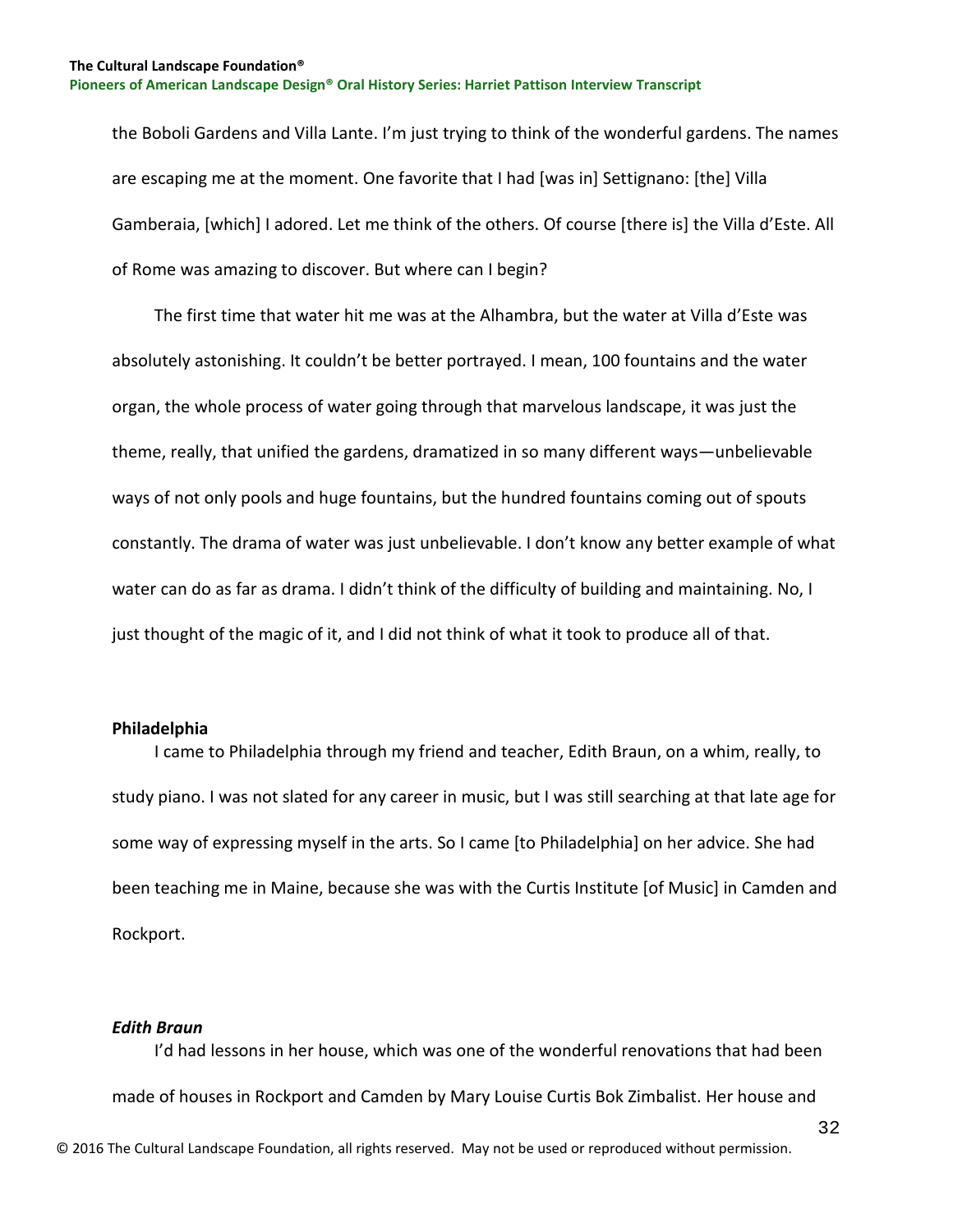her studio, where I took my lessons, were designed by Olmsted Brothers. It was a heavenly atmosphere. Anyhow, she was a great lady and a fine teacher. She was a composer and a great friend of [Gian Carlo] Menotti and of [Samuel] Barber, and a very close friend of Mrs. Bok. Their houses were together on Delancy Street. So that was a very exciting offer and suggestion, and she said, "You have no idea what will happen to you, but come to Philadelphia." So I did, because I was a lost soul at that moment. So that's why I came.

#### <span id="page-33-0"></span>**Working for Dan Kiley**

 My son [Nathaniel] was born on November 9, 1962, in Connecticut, where I had gone to be with my friends. Then in February, I went to Vermont to work as an apprentice for Dan Kiley. That was arranged by Lou [Louis Kahn], because, by that time, I had decided that I wanted to become a landscape architect. I didn't know how to do it, but I know that when I went to the hospital and Nathaniel was born, I took two books with me, and they inspired me. I still hadn't a clue as to my future. But Lou arranged, not too probably diplomatically, for me to work for Dan as an apprentice. I thought, "Well, that's wonderful." I think Dan didn't realize that I was bringing along a baby with me, or the whole situation at all. He probably expected that I had had some training or talents, whereas I had none. I had only a good eye and a sensibility that Lou had already discovered, and felt some peculiar confidence that I would be able to become a landscape architect, and that I had the sensibilities that would equip me for that. I think Dan discovered nothing of the sort. I was sort of a maid at hand that could be helpful in the office. There were about five men that he [Dan Kiley] had working for him. [There was] one woman draftsman [and] there were two draftsmen who were local, but the others all trained at Penn.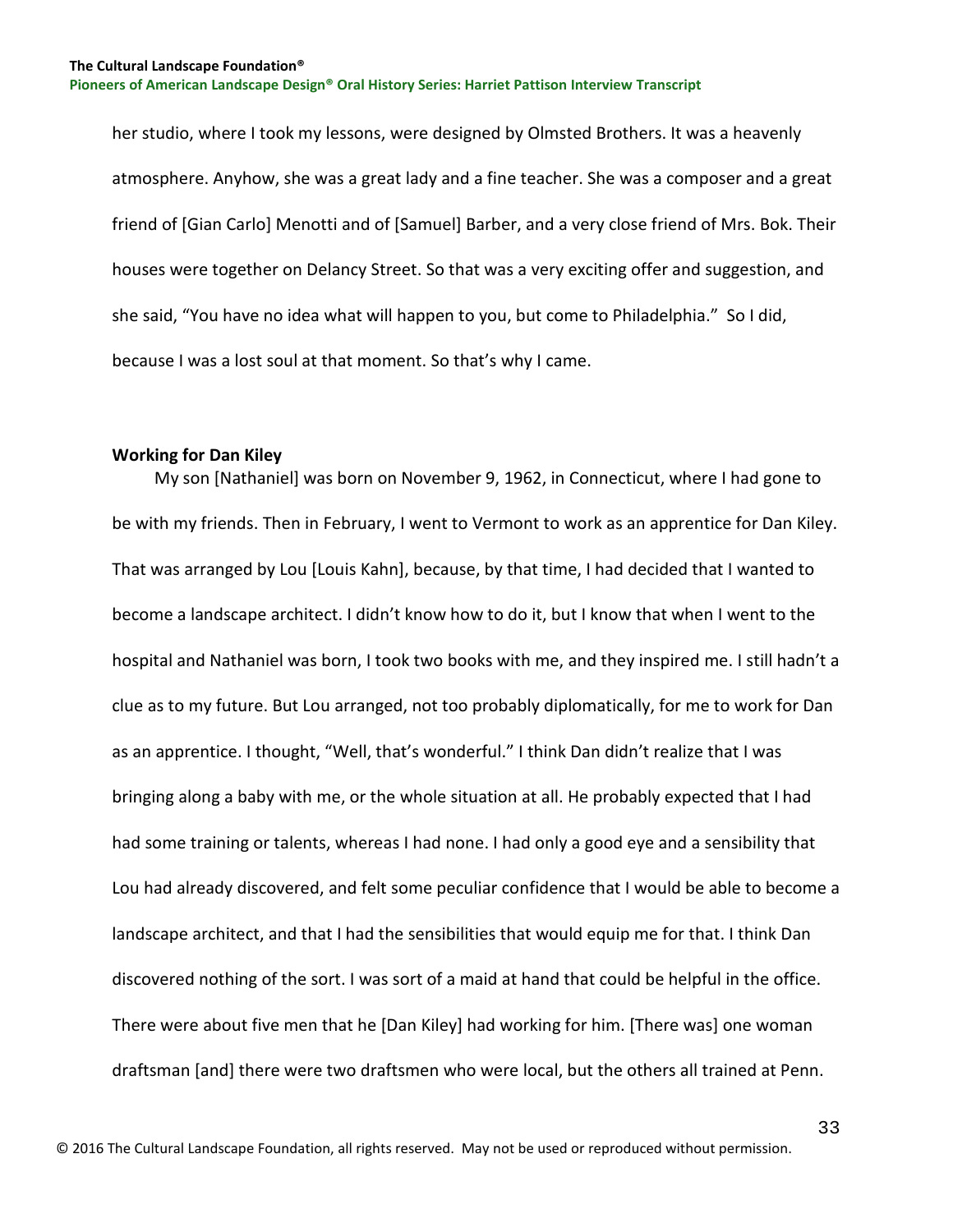One was Scottish [and] one was English. (I can give you all the names of the people who were there). Henry Arnold was there, [along with] Philip Shipman, Doug Samson, and [Joe] Karr from Chicago (he came later). And then [there were] the locals: Wally (I can't think of his last name, but a very kindly soul); and a very nice woman who was also a draftswoman; and then the secretary—that was it. Some of the people were very kind and helpful. Philip Shipman was terrific. Douglas Samson was mean, and he was a wretched Scot. I think he turned out to be head of Derek Lovejoy [& Partners] in Edinburgh. Philip Shipman ended up becoming an artist in Ireland, but he was really kind to me, and a lovely man. Henry Arnold was very nice. He had a French wife who was troublesome but very nice, too. Philip gave me some jobs, which were very simple but related to the projects that were going on. The rest of the time, Doug Samson had me taking care of ammonia prints and scrubbing the floors, which were not very nice, in this house that Samuel, was it Samuel Granthel,<sup>iv</sup>on a mission to the Arctic had owned.

#### <span id="page-34-0"></span>*Life in Vermont*

 Next to it [the house that served as Kiley's offices] was a garage, and there was a garage apartment just above—very rough—where I moved and where I stayed, and where my son was beginning to grow up. I found an attendant who came to look after him. She arrived on horseback, came every day, and she was lovely. She taught him about birds and everything else. And it was beautiful, the landscape, because we overlooked Lake Champlain. But I arrived in the winter. It was very bleak. My sister drove me from Connecticut to Vermont in a car that I had just purchased. It was an adorable Hillman, which was a convertible, but with leather seats. It was beautiful—completely impractical—and I had just gotten my driver's license two days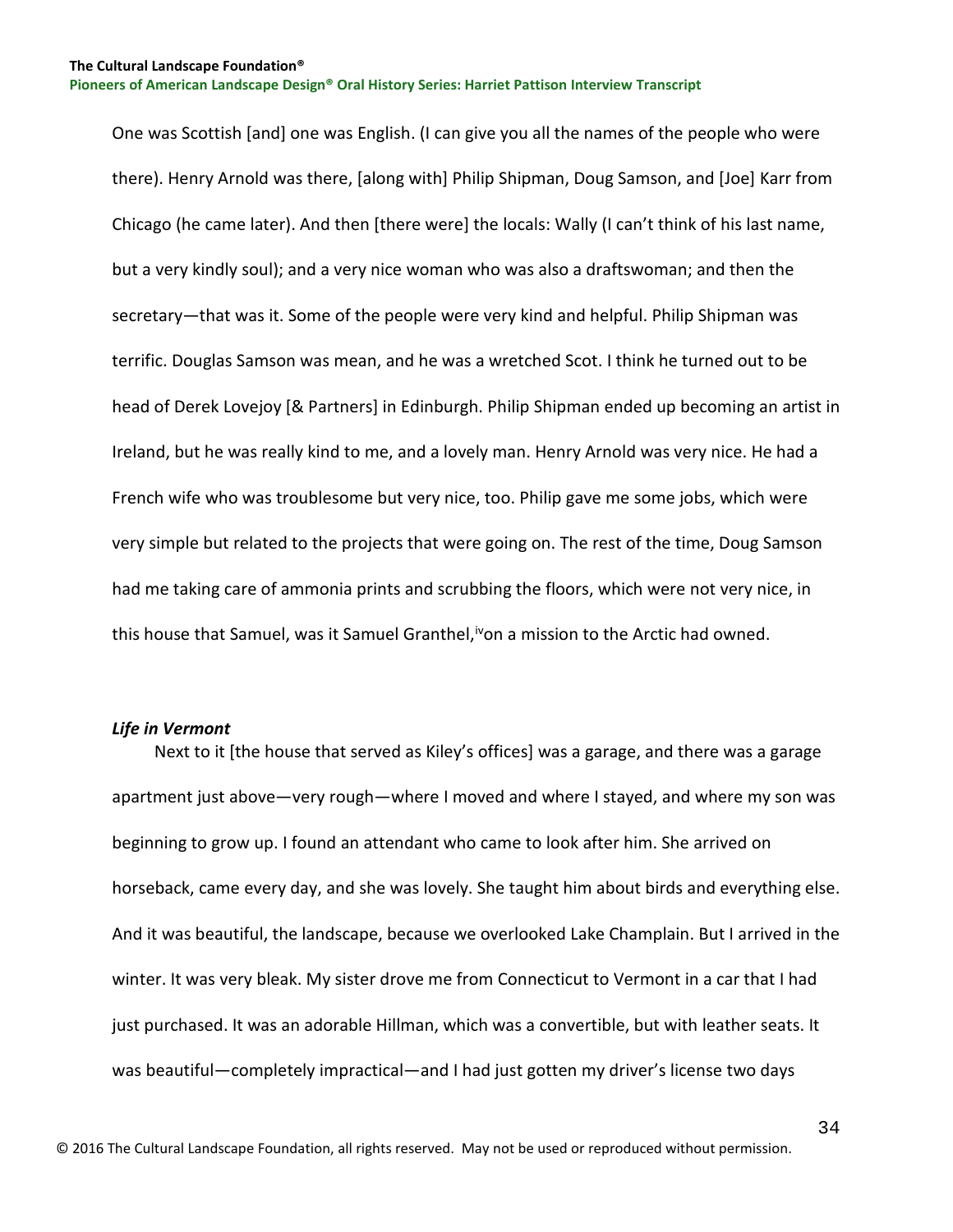before Nathaniel was born. So that's when I arrived, in the middle of the winter, and it was pretty bleak and cold, and my sister just said, "No way! This is no way to work." But I was lucky to be there, and I could work in the office, but I had really no role whatsoever in Dan's work. He was very merry and kindly, and he indulged me and my presence there. [He] gave me a little stipend and then gave me a little raise one time, but for doing very, very menial work. His wife was extraordinary. [She] produced eight children or such, but she was an Emily Dickenson character. She was marvelous. They lived in a house, which was crazy, filled with animals and children, and it was a remarkable place. Living on Lake Champlain was fantastic, even in the winter. My most favorite memories (and I'm writing about it in my book) were in the winter, when the ice had frozen over, and it was black ice. The snow had not covered the ice, and we skated in the moonlight on Lake Champlain. There were bonfires on the ice; it was that thick. That was at Wayne's Point, and it was just out of a fairytale, really. So that was memorable.

 Dan ran his office in a very relaxed way, and they'd take off, if the powder was good, for skiing, and all of the guys in the office skied. Dan, of course, was an incredible skier himself. In the summer, they would swim in the lake. It's a very wonderful place, really, to begin life—life among the artists. Dan finally realized that I was not doing anything particular in the office, and he said, "I think it's time for you to go on." I was devastated, because I felt I'd failed, but I had been given no jobs or responsibility.

#### <span id="page-35-0"></span>*Kiley's Office*

 I watched as some of the work was proceeding, work that he was doing in Washington. The Oakland Museum he had just started on. I saw that in process and could observe Dan,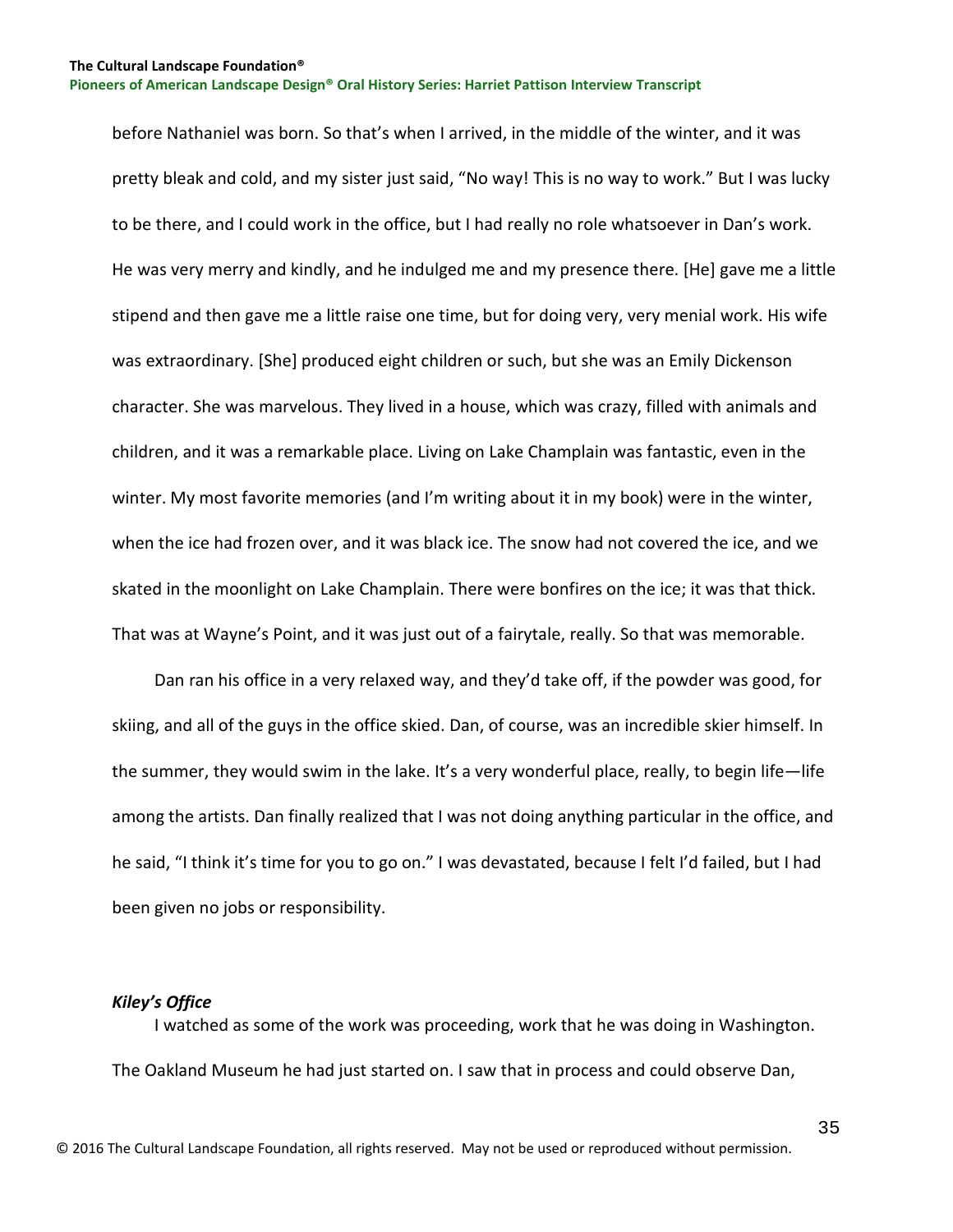whose manner of working was so different from Lou's [Louis Kahn]. He was very energetic, but the environment was very different in his office from Lou's office, which was just electric, [the] things that were going on. But in Dan's office, you kind of wondered how he was generating ideas. He didn't really communicate so much to others what he was thinking. It's hard to think about how he affected those who worked for him. He had some wonderful people who did work for him, [and] he was just a very genial person as well. I'm sorry that I didn't really get back to him afterwards to thank him for sheltering me and taking me on without resenting my presence there. He was very generous. Later we communicated only by phone, but a number of times. It was very cordial, and I really appreciated him enormously. He was very generous in allowing me to be there. I was there for a year and a half.

 I don't remember any visitors [to Kiley's offices]. The only thing that I do remember is that next door was a beautiful mansion, which belonged to a Chicagoan family related to friends of mine. I was invited in the middle of winter to a great concert that [pianist Arthur] Rubinstein was playing in Burlington [Vermont]. Kitty Hill, the daughter of [composer] John Alden Carpenter, was a cousin of friends of mine, and I was invited to an evening, a midnight reception, a grand party, and it was in the snow, and wonderful Rubinstein was parked in front of this great [Odilon] Redon screen in a house that was filled with flowers. It was something out of a [Jean] Cocteau dream or something. It was unbelievable, in the middle of Charlotte, Vermont, in the middle of the winter.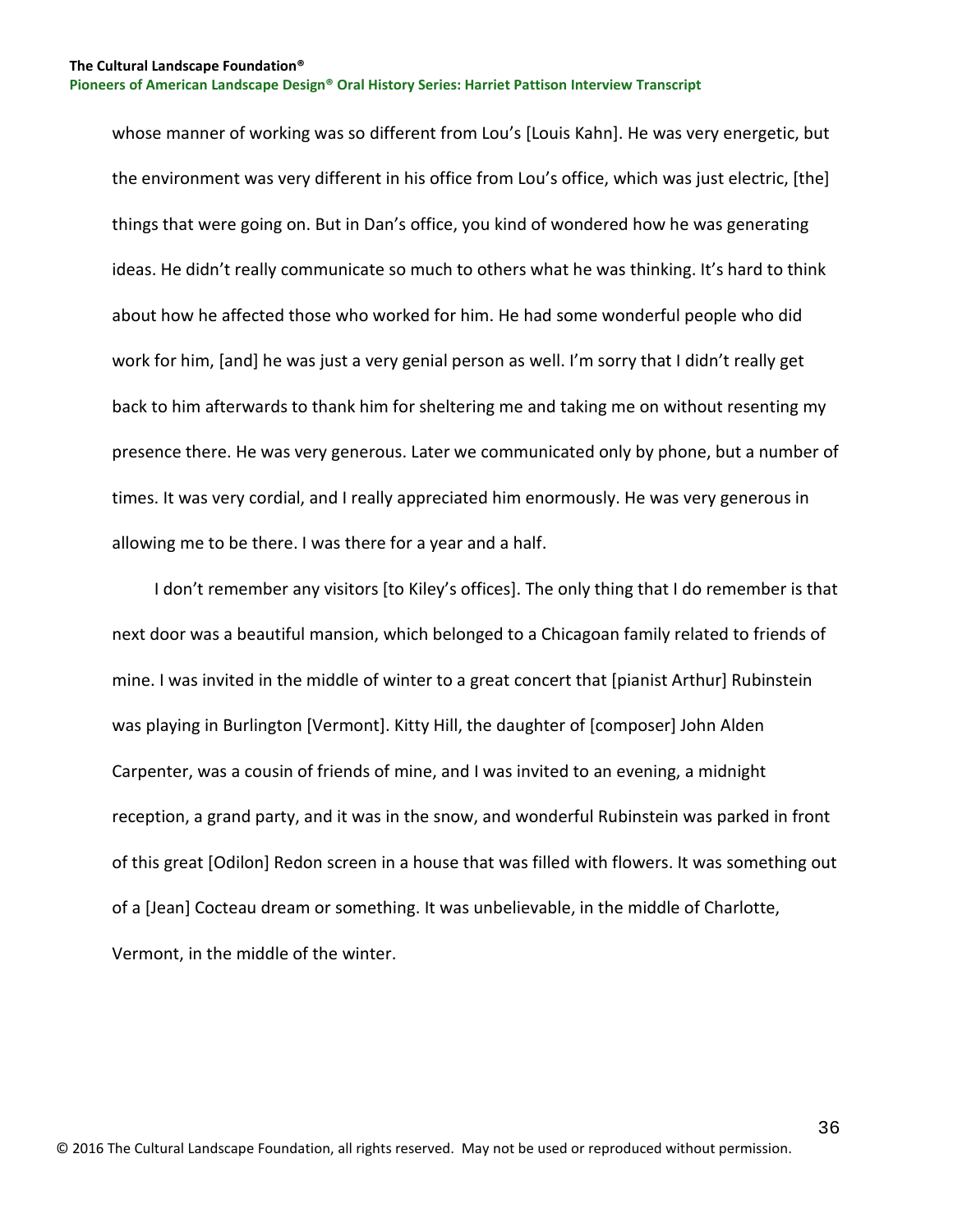#### **The Cultural Landscape Foundation®**

**Pioneers of American Landscape Design® Oral History Series: Harriet Pattison Interview Transcript**

#### *The Kennedy Assassination*

 [Nathaniel] was a toddler, and he was adorable. There were neighbors, one neighbor was lovely, friendly, and it was a welcoming group. I felt welcomed. I felt I was part of everything there. At that time, the assassination of Kennedy took place, too, and I remember that. One day in the afternoon we were in the woods—I think the whole crew. We were planning to have a masquerade party, and then suddenly we turned on the radio, and we heard the news from Texas. It was devastating. We were devastated, all of us—just grief stricken. It really was horrifying. But I don't remember how Dan reacted, or Anne. I don't know.

## **University of Pennsylvania, Graduate School of Fine Arts**

 I was very privileged to be accepted at Penn. I made a late application, and obviously through Lou [Kahn], I was let into the group. It was very exciting, because at that time I had decided [what] I wanted to become. I returned to Pennsylvania, to Philadelphia, but I found a place in the suburbs, in Chestnut Hill, because Philadelphia had seemed to lose its charm for me. So I had a very different approach to Philadelphia. But I had seen at the office [of Dan Kiley] the difference between those who were trained as landscape architects and those who were just draftsmen. And I knew that when I'd made up my mind that I wanted to be a landscape [architect], that I had to be trained. There was no way that I could learn it as an apprentice, and certainly not at Dan's [Dan Kiley's office]. That's why I realized I had to go to school again. I was lucky to be accepted into the program, and it was very exciting from the beginning. The firstyear students were thrown together with the architects, which was a wonderful mix. Some of those architects ended up working for Lou [Kahn], too. It was an exciting year. The first project we did was the park for the Cleveland Museum. We were all taken out by overnight bus to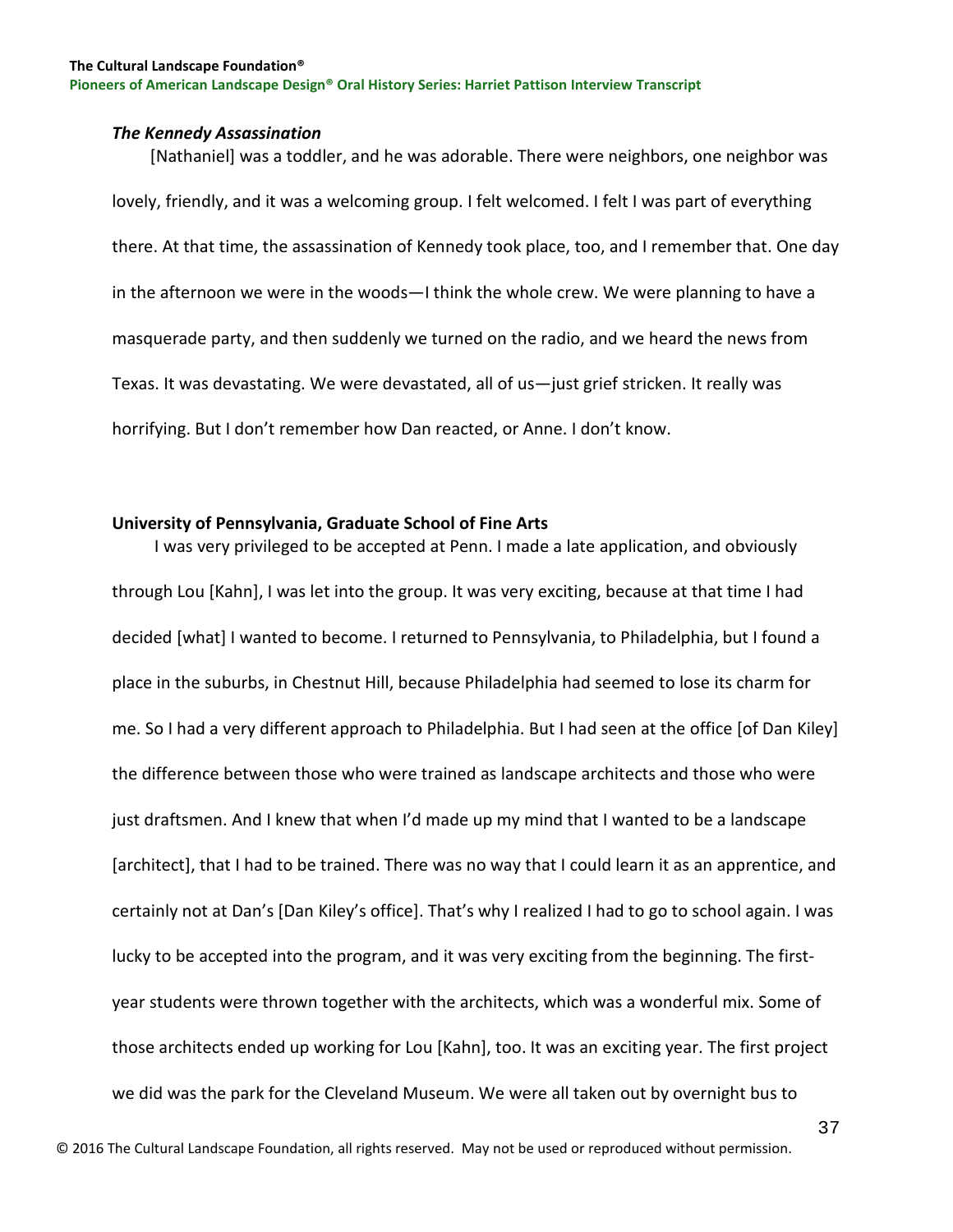Cleveland to see the site, and then given the project of designing a great park. That was exciting—to be working on design. The history of landscape architecture course I loved. I can't remember who the professor was at the time. I began learning the nuts-and-bolts, and at Dan's office, one of the draftsmen had tried to teach me drafting instruments, which have always been sort of a nuisance for me. Anyhow, there were certain aspects that I enjoyed learning. And then there was [Sir] Peter Shepheard and John Fogg, both of whom were godsends as far as I was concerned.

### *Ian McHarg*

 Ian McHarg, of course, had launched his program and it was fiercely driven. He was a taskmaster [and] ran it like an army—very "martial arts." Jerry Cope could mimic Ian McHarg brilliantly [and] describe how he would shout out orders. It was too much for a good friend of mine, who was an Englishman and an architect who had come from England, Richard Penton, who was a fine man. But [he] just couldn't take the discipline and the almost sadistic treatment of students. It was rough.

#### *Classmates*

 In the group, there was a nice Irishman, Niall Hyde, who'd come with his family [and] became a friend. There were others, [but] I don't remember that there was any other women in my year. Carol Franklin was two years ahead, and Sarah Bradford was another year ahead. There was Richard Westmacott (I think it was Richard), a very superior individual, [and] Toby Tourbier, who became a partner of Anthony Walmsley [in Tourbier & Walmsley], was also gifted. There was a Dutchman who was very mean to me, particularly, [a] kind of insulting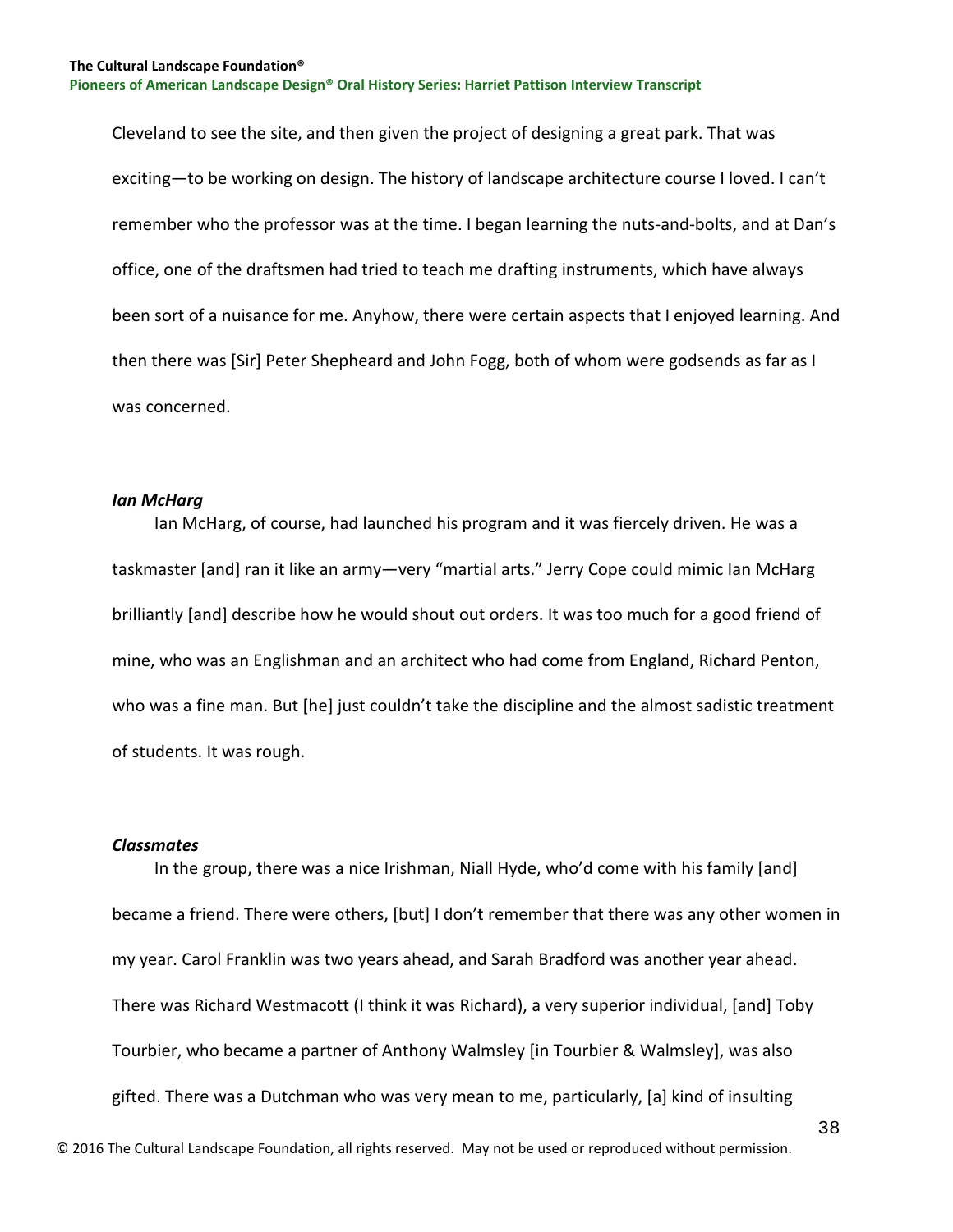individual. And who else? There were some of the architects—Leslie Mesnick, a gal, became my friend. She was in architecture. But I didn't have much time for friends. It was very strenuous, and I had to get home every night.

## *Chestnut Hill*

 I found a wonderful woman who would look after Nathaniel, and I lived in Cherokee Apartments in Chestnut Hill, which, I realized, had been designed by [Oscar] Stonorov, Lou [Kahn]'s partner at one point. But the grounds, I did not realize, were designed by a wonderful woman landscape architect, and I only heard years later that Cornelia Hahn [Oberlander] had designed those grounds. I still remember this great Cedrus atlantica [Atlas cedar] at the end of the street on which I lived. [The architect] Aldo Giurgola lived nearby, and they became friends. And Ian McHarg, his house was down the street a piece. I didn't socialize with them, but it was a lively environment, and a good one for Nathaniel to be raised in. Nathaniel went to a nursery school, which was run by nuns, a Montessori school, and then later went to Germantown Friends, where I made many friends, as he did. And so there was a community. I was kind of a suburban mother, but I wasn't suburban particularly; but I managed to fit into a community. It was very strenuous.

#### *Mentors*

 The three years at Penn was exhausting, but I survived. There were marvelous encounters. [Sir] Peter Shepherd was an artist, a very inspiring speaker, and a fine teacher, and it was great to have him. Dr. Fogg was incredible. I learned so much about horticulture and plants, and it was wonderful to be out in the design community and to be appreciated for what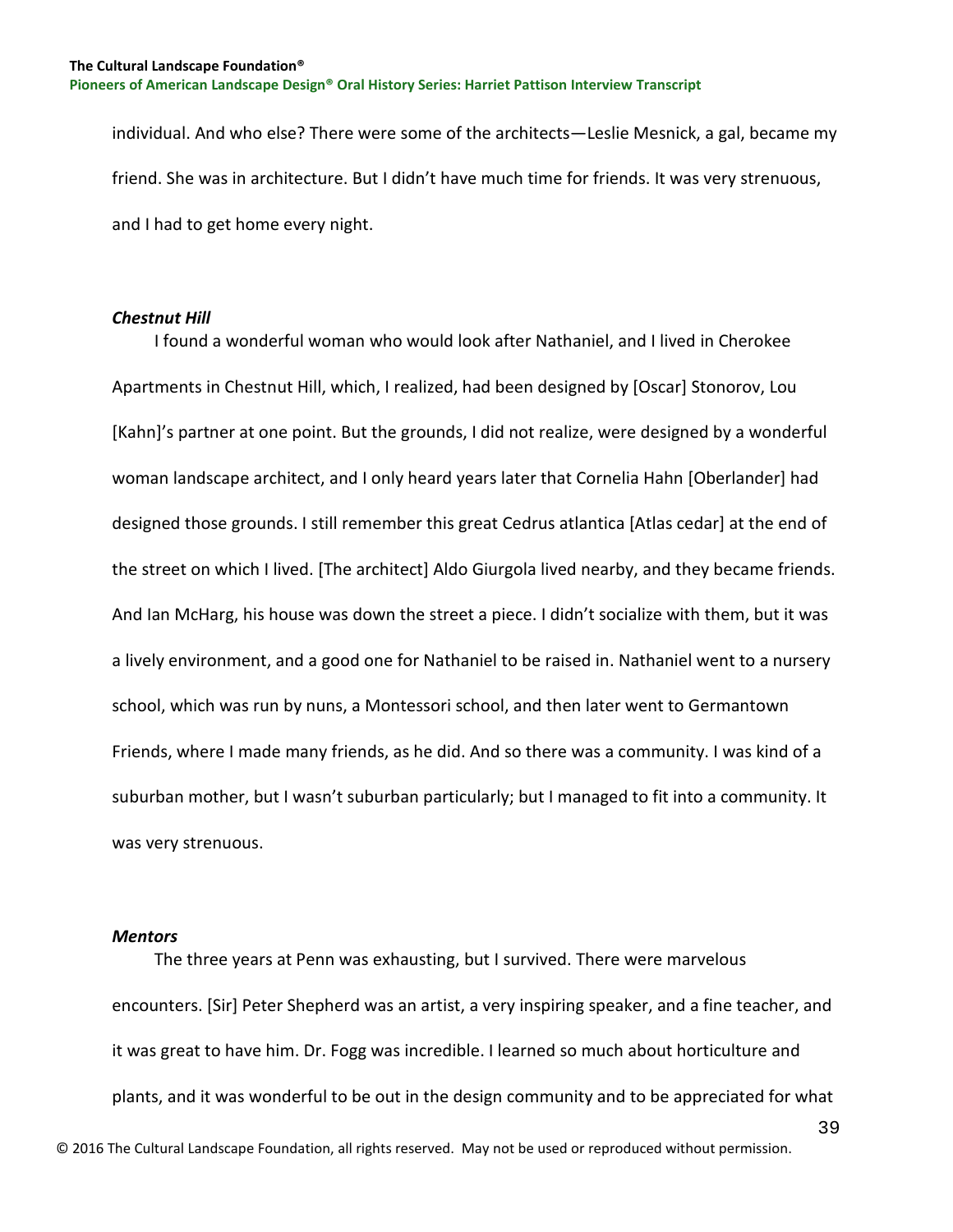I could do, because I was a very good student of Dr. Fogg's and loved the work and loved being out at the arboretum. That was a high point. I was not thrilled with the ecology course—not at all—that was instituted. I thought it was a bore. As I said, the history of landscape architecture was fascinating. It was wonderful to be learning so many things, and I loved having the challenge of meeting designs, but the whole system of charrettes and of juries was very scary and unpleasant for the most part.

#### *Visiting Professors*

 I did have visiting professors, but I really hardly remember any of them except [landscape architect] Paul Friedberg. We went off to see his playgrounds in New York, and I took Nathaniel along. Nathaniel informed Paul Friedberg that he didn't think much of his park. So anyhow, I didn't either; but that's all right. He [M. Paul Friedberg] was a dynamic guy. [Roberto] Burle Marx came and gave lectures, and the whole crew and the department practically ignored him. They did not treat him with respect, and I was shocked somehow, because it was wonderful to go and hear him speak. He had a translator—I guess it was Conrad Hamerman. It was thrilling to see his [Burle Marx's] work and to see a great artist, but some of the people in the department did not even attend his lectures, as I remember anyhow. But then when he spoke about moonlight in the garden, I just was thrilled. We needed that in this school. And I, of course, attended all of the lectures that Ian [McHarg] gave, or had his speakers come, but I hardly remember his speakers on the environment. But I was learning. I think the judgments were very partial and very harsh when people presented their work, and there was just a lot of favoritism that was practiced in the group.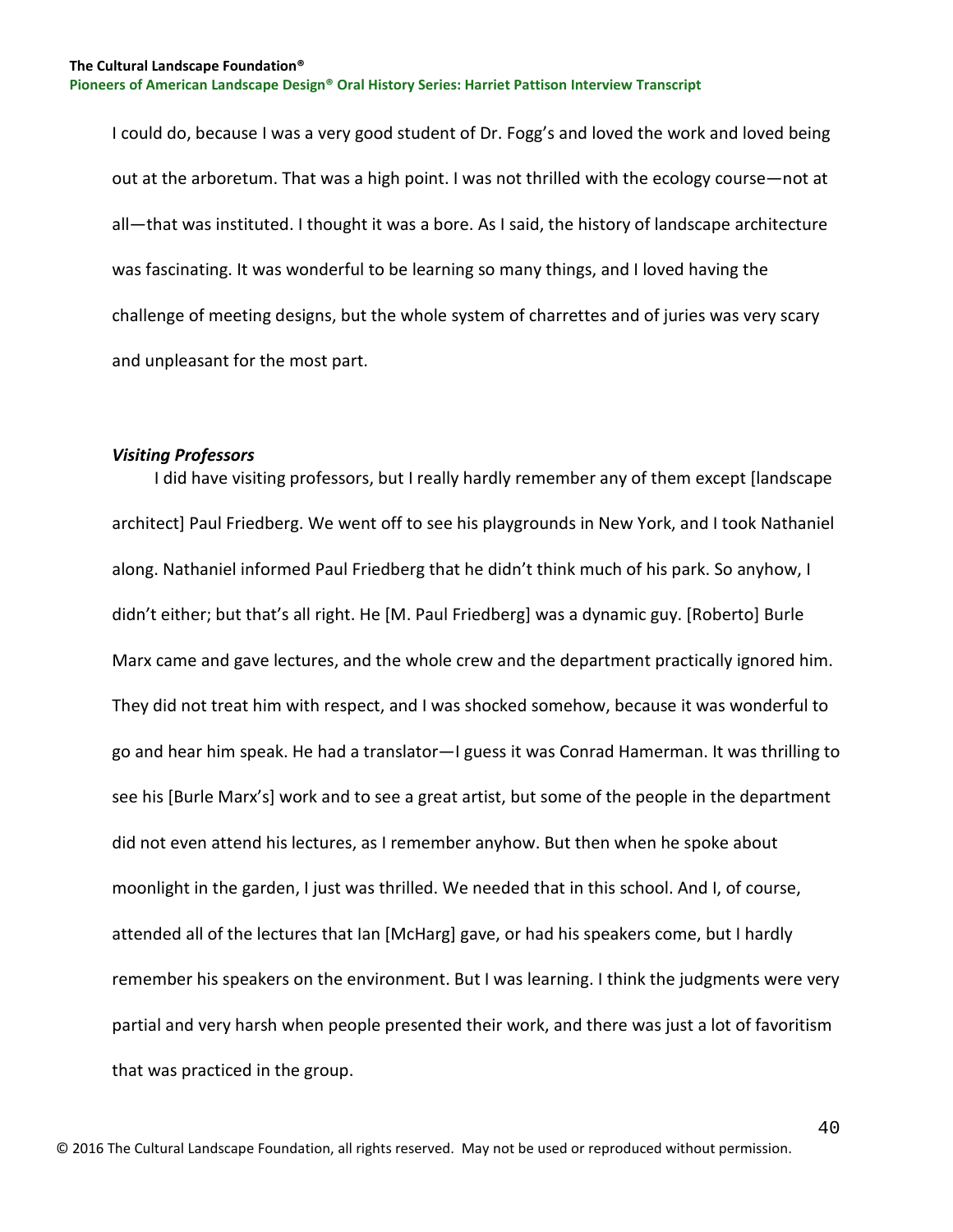## *Tony Walmsley*

 Tony Walmsley was a good teacher. He imparted material that was in construction that was very important, and he was kindly. [Landscape architect] Peter Ker Walker I did not really know anything about at the time. Later on, Tony worked with Lou [Kahn] on Islamabad for Derek Lovejoy and was coming back to Penn and was going to teach at Penn at the time of Islamabad. It's strange. Tony imparted good knowledge; he was fine and he was kind and a good man. But [as for] the rest of the crew, when I say it was hard on certain people, I know it was hard, because of my English friend who would last only one year through.

 A lot of people knew of my connection with Lou, and that also made my position difficult, because I had to prove myself. I mentioned the Dutchman, who was outright nasty to me, because of who I was. And I think the architects were actually more receiving of women in the field, maybe, than landscape [architects]. But for the most part, I just had to work terribly hard—sometimes three days without sleep for charrettes and things. And at the same time, to be concerned about my child, I just had my hands full. I really couldn't make friends; there was no time for that. If there had been one course that had taken people to see the landscape that we spoke of seeing, and drawing the landscape and taking you away from this terrible discipline—there should have been [such a course]. It would have been humanizing. It was a dehumanizing experience, really. It was driven like a regiment that Ian [McHarg] was in charge of.

 I really felt [that] this was my last bid, because it had taken me so long to find a way to find my way into the arts, where I could legitimately belong, and where I might express myself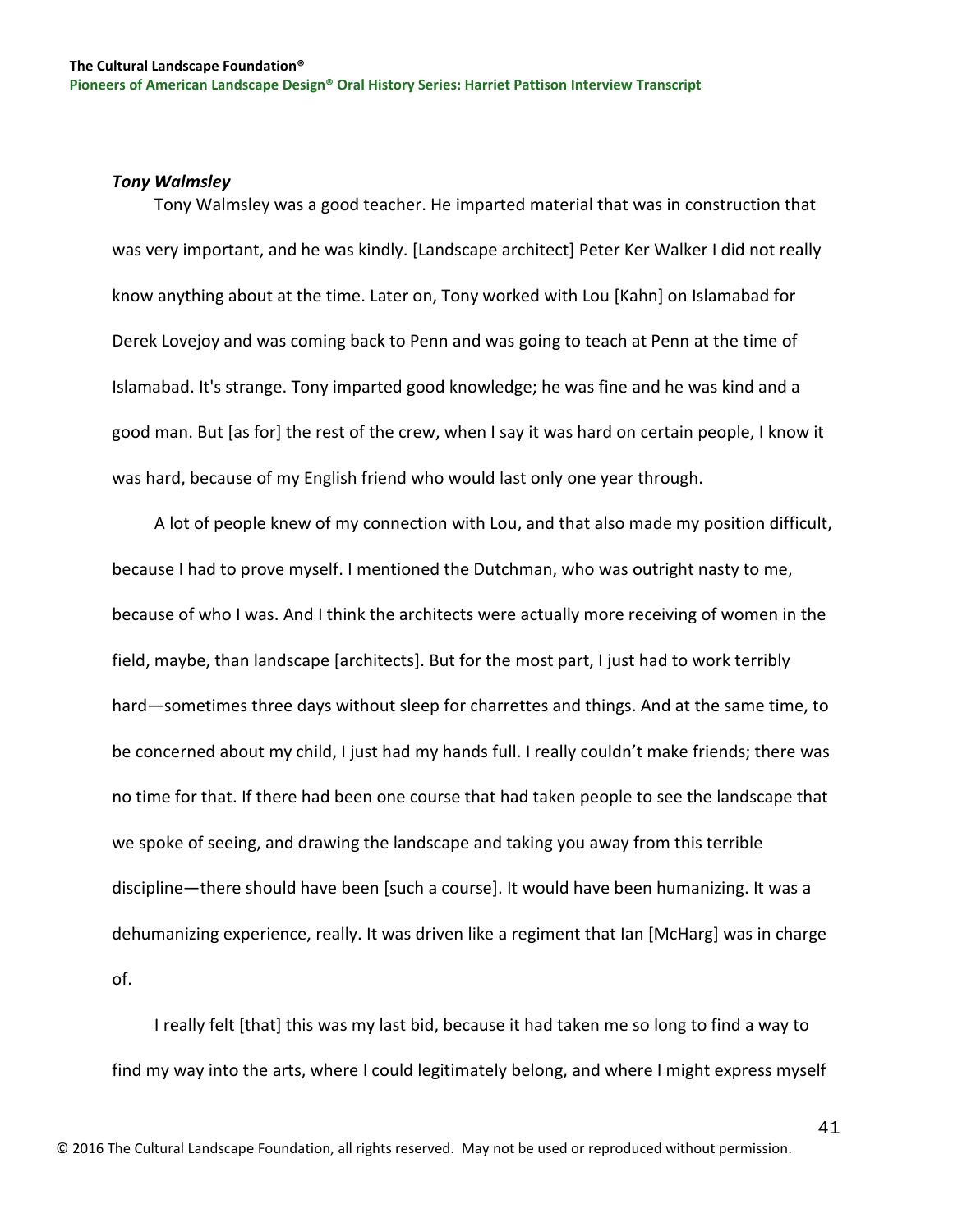and not just attach myself to the arts, but to participate and to make something. So the challenge was wonderful. I loved the challenge of design, but I just had to endure the terrible pressure that was exerted on everyone. I never thought I would, [and] I never felt I could, give up, because this was it. My mother had financed sort of a last bid for me to become selfsupporting and to become an artist, and I didn't want to fail. So I never thought of giving up. And I had Nathaniel, [and] that was also wonderful, but it was tough and kind of brutal. What can I say?

## **Practice**

## **Working for George Patton**

 My first job was with [landscape architect] George Patton. I was so lucky because of George's relationship with Lou [Kahn]. And again, I'm sure that George accepted me on Lou's recommendation. It was a small office, and there were three guys there, Ken Arnold, John Moss and Bob Kesnick, and the secretary. It was wonderful to be actually paid and hired, and soon George gave me responsibilities that were wonderful and that I'm sure his men could have done in quick time much better than I. But I worked on a couple of projects, which, right from the beginning, I enjoyed immediately, and George was such a fine person. He was a little bit crotchety in his office with his men, but it was a great place to learn. And George was the person to learn everything from, really. He was so experienced and knowledgeable that it was the perfect place to begin.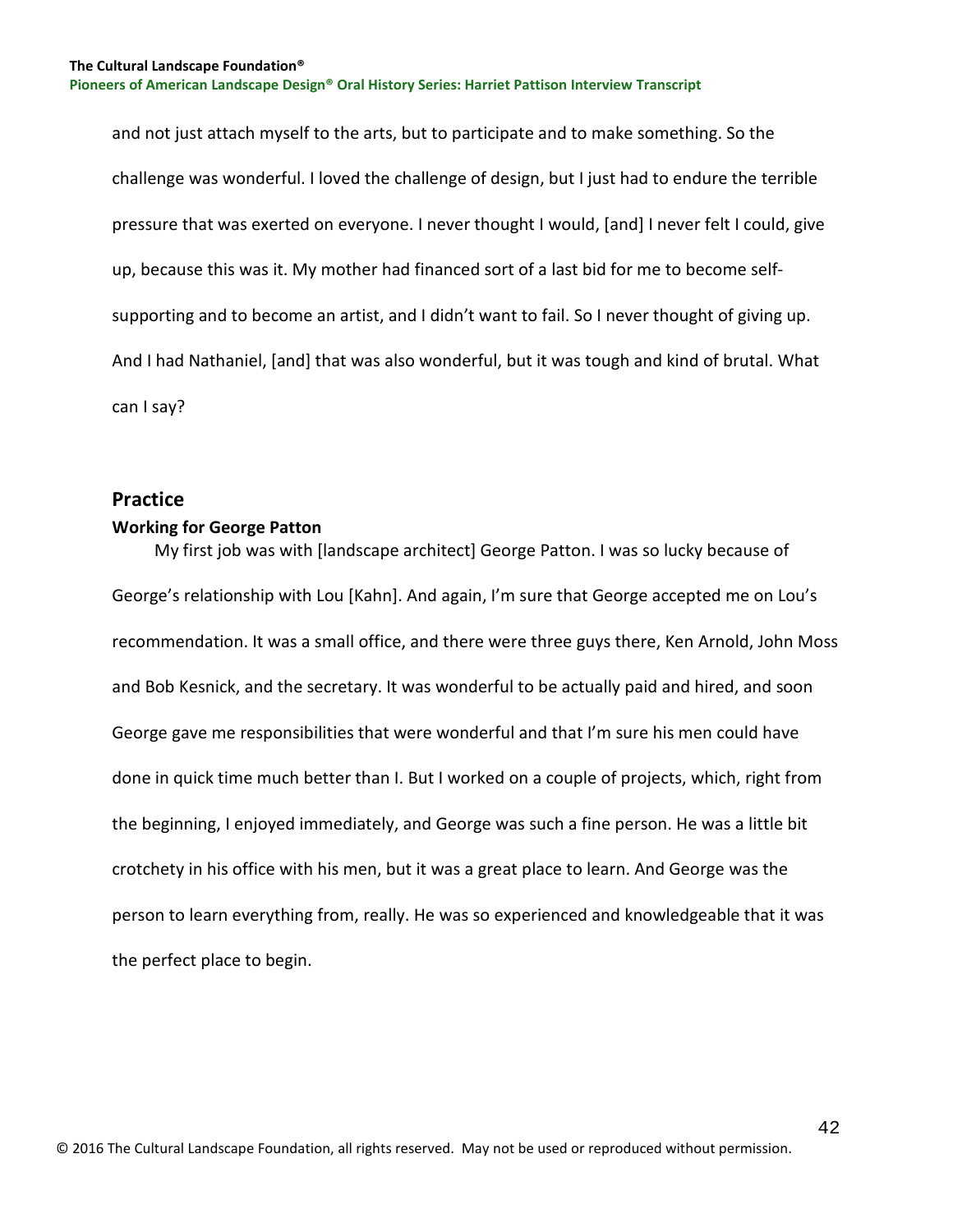## *George Patton's Office*

 Ken [Arnold] was absolutely indispensable to George [Patton]. And I worked with John [Moss] on different projects. [Pattison is shown pictures of herself, her former co-workers, and George Patton]. Oh, my gosh, that's wonderful. Well, it's great to see John again, and George bless him—and Ken laughing and George smiling. [LAUGHTER] Oh, dear George. That's a great picture of George. These are all loveable people.

## *My First Drawing for George Patton*

 [Of] my first drawing for George, there are a couple of photographs. It was a rather fussy house with a sunken terrace and swimming pool. All of a sudden I looked out and saw in the distance the beginning of the Wissahickon Gorge and the forest. I thought, "Oh my gosh." This was borrowed landscape to make use of, and to extend the garden out into the land, and get away from the formality of the house, but still lay claim to the land and create a suggested retaining wall to change the topography somewhat, and then to have an area for a great flower border. But [it was] to lead you out into the landscape away from all the terrace and furniture and everything else, out to the distant view, which was the crest of the hill that overlooked the great Wissahickon Woods, which I loved and always will. And so I put a feature at the end, which was a fountain, a jet, just a single jet to lead you out to the very edge of the forest and make use of the borrowed landscape and extend the world from the house into the landscape. That's all. This was my first job for George, and a first drawing that I made for his office. From that point on, he began to give me privileges. The name of the project is the Brown house in Chestnut Hill on Towanda Street. This is the second time I've seen this drawing in how many years?—1967? I was amazed to see my name, and I'm wondering if he lost the job because,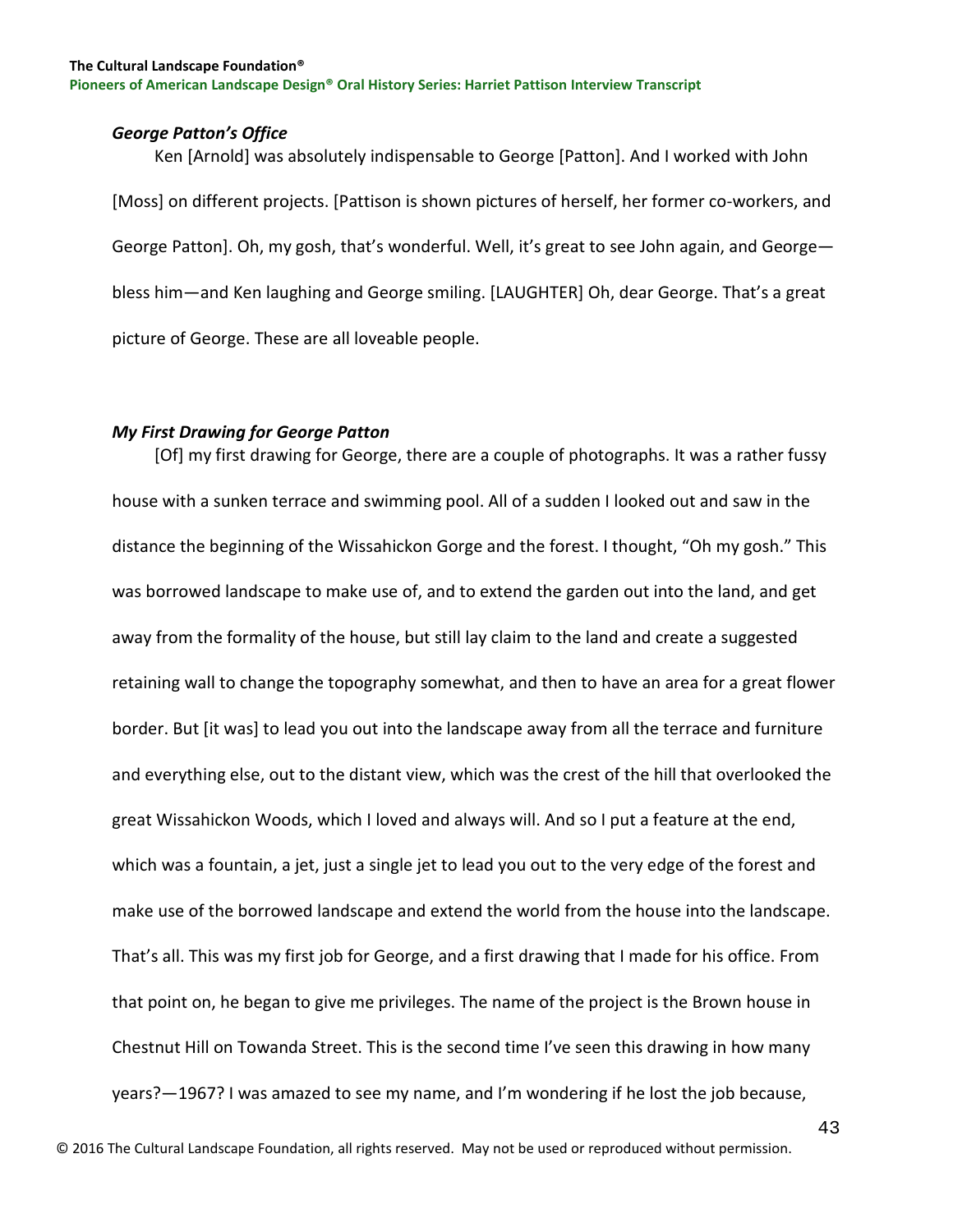which he did. Well, no, it wasn't in 1967 that he lost it, but there's a whole story that's involved with that.

## *George Patton and Dan Kiley*

 George didn't engage in long conversations about history or even his past. He never mentioned the Rome Prize, or whatever. He is very Southern and courtly, and it's difficult to see how he was working, how he came to his design decisions. Again, I had not observed anything in Dan Kiley's office. But with George, he had a very good critical eye, and he would set a problem and we would work on it, and then he was a very good judge about what would work and what was fitting. He didn't parade his historic knowledge at all. It was just in-born somehow. He was a thoroughly American artist, and so was Dan, of course. But Dan was more experimental and inventive. George was conservative—not exciting the way that Dan was— [and] just very steady and positive and respectful. He was a pussycat with his clients, always, and he might be sort of a tyrant with some of us sometimes. But that was all right. I've often said it was because he had a kind of bossy wife who let only his garden be unsupervised. But he had a nice sense of humor, a sweetness to him, [and was] a very sweet man. I would not say that he was a great inspiration as far as his work, but he was a model as far as being responsible for everything that he put down.

 I think I would tend to go for the experimental guy if I could. If I had had the ability, I would have kicked over the traces and been more experimental. But my temperament was conservative. But George was too comfortable, maybe, and I wanted to find a way to have an exhibit. When George died, I tried very hard to have his work exhibited, and failed. We were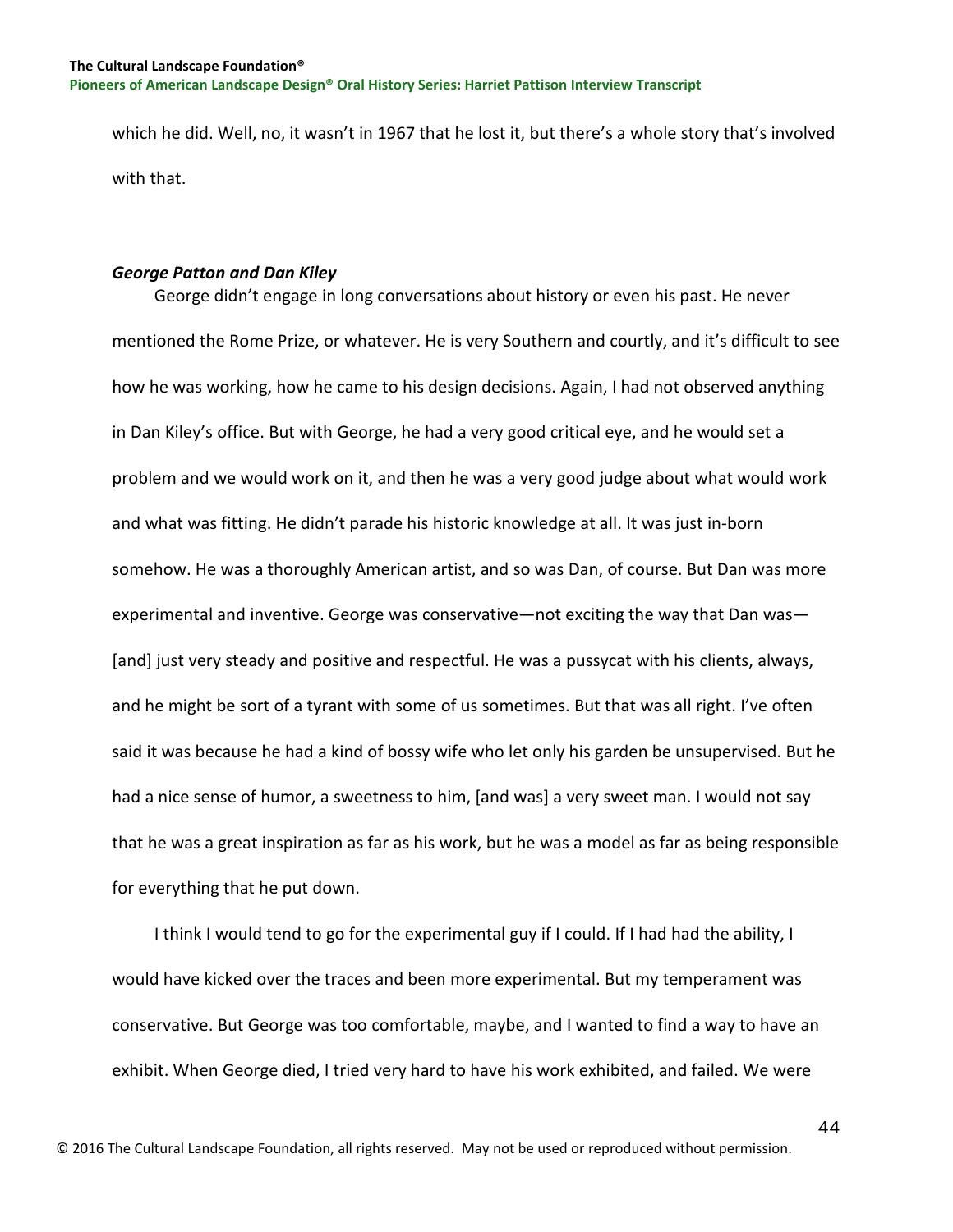going to set up at the Moore College of Art [& Design]. We were going to have an exhibit of his work, because I think he's given so much to this [Philadelphia] area, especially, and I drive by his parks, and they are there. And they have survived. He certainly knew how to create landscapes that would continue and [that would] flourish without his name attached, without any glory, but just surviv[ing] because they were so well done. So he has time; time is on his side, in some ways, I think. I would wish that I could be more experimental and wild and [had] taken off in various directions, but George was solid, absolutely solid. I'm sure if it had been a contest between the two, between Dan and George, I can bet that George knew more than Dan ever dreamed of in some respects.

 At the end of three years, I knew what it meant to be a professional landscape architect by working with George, because he covered the field, and he was, I think, some governing part of the ASLA [American Society of Landscape Architects] board, and very thoroughly knowledgeable and reliable and responsible. I couldn't have had a better master teacher for the profession.

 When I came back to Philadelphia, from there on I really went undercover. The only social life I had was what I created among parents of school friends, and completely outside of the profession. I was very much in shadow. But still, I was able to work with architects, and so I was current in a way, but just not socially acceptable in this world.

## *The Kimbell Art Museum*

 Lou [Kahn] turned over the Kimbell (the landscape) to George [Patton]. At the time, the original Kimbell plan occupied almost the whole nine acres. There was hardly any landscape at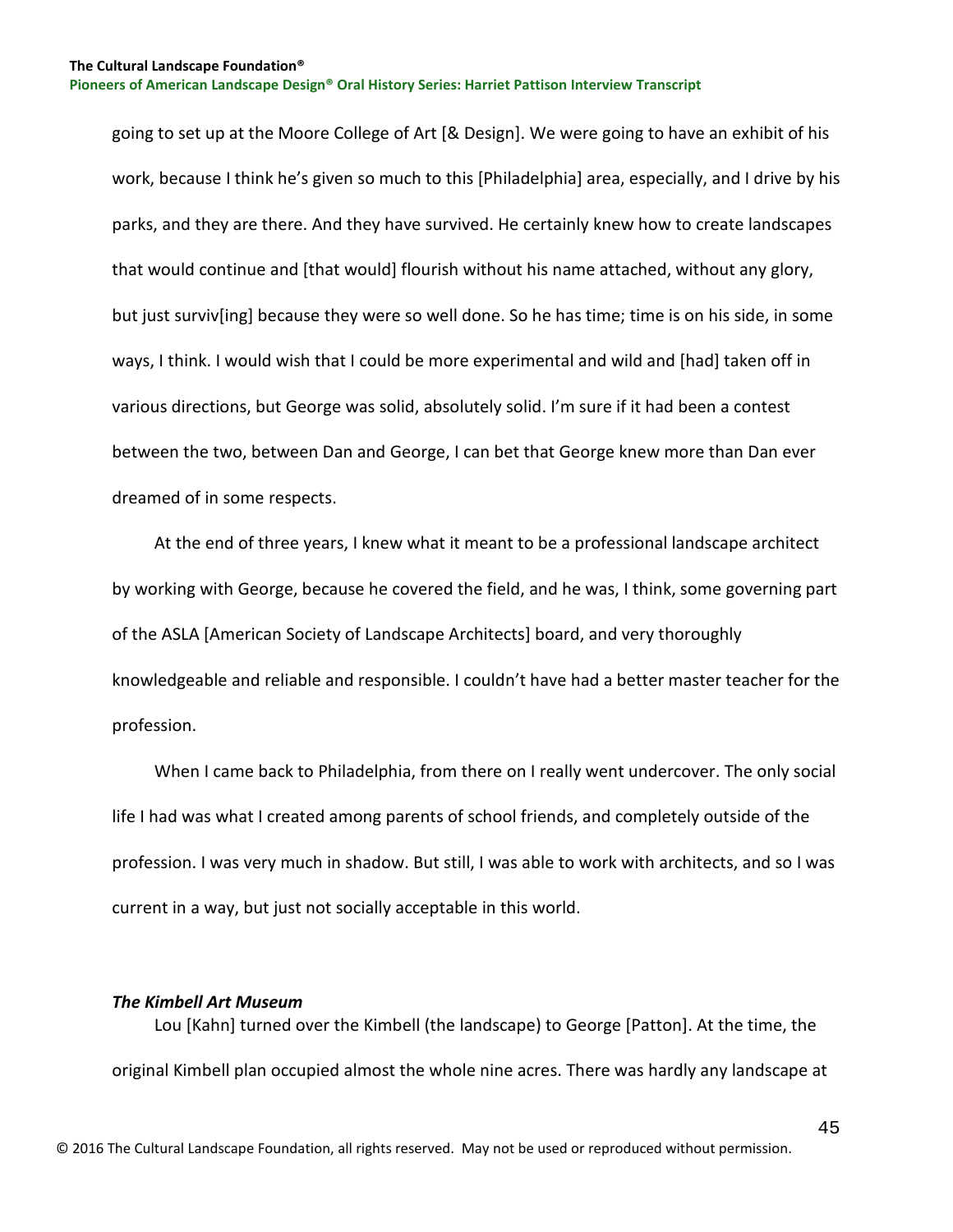all. Gradually the building shrank, and then some land was revealed, and then there was work to be done. One of the interesting things is, in conceiving the building, Lou incorporated a few of the trees that were on the site—brought them into the building. Even in the original plan he incorporated a whole grove of elm trees into his building, which was quite unusual. People might call it green architecture, but it was kind of establishing a conversation between green and architecture that Lou had begun.

## *Projects Leading up to the Kimbell Art Museum*

 When George [Patton] came, I think the first work that I did was probably ([work] that I recognize) a drawing [from] October 1969. There's a print on which I've done a planting plan, and so I'd begun work on it at that point. Before that I worked on two jobs for George. One was the Brown Garden. It would be interesting to look at a drawing that I made for George, and a drawing that George made of the same thing. I already had had some vision about this site, about the garden, that George didn't have, but that he was willing to implement in ways that I wouldn't have known how to do; but I had [the] concept. And so he followed through on that, which was wonderful and generous. Then I was working on a playground [the Wayne Elementary School Playground] in Wayne, [Pennsylvania,] and that was the time of the adventure playgrounds in England. Then, of course, Lou [Kahn]'s work with [Isamu] Noguchi was very inspiring, and when I returned to Philadelphia, I participated a little bit on the lake plans of Noguchi and Lou [for Riverside Playground in New York City; unrealized], so I had my ideas about what kids wanted by that time. I experimented with the playground in Wayne simply by ground sculpture, by changing the layout of the ground, and it [the playground] was a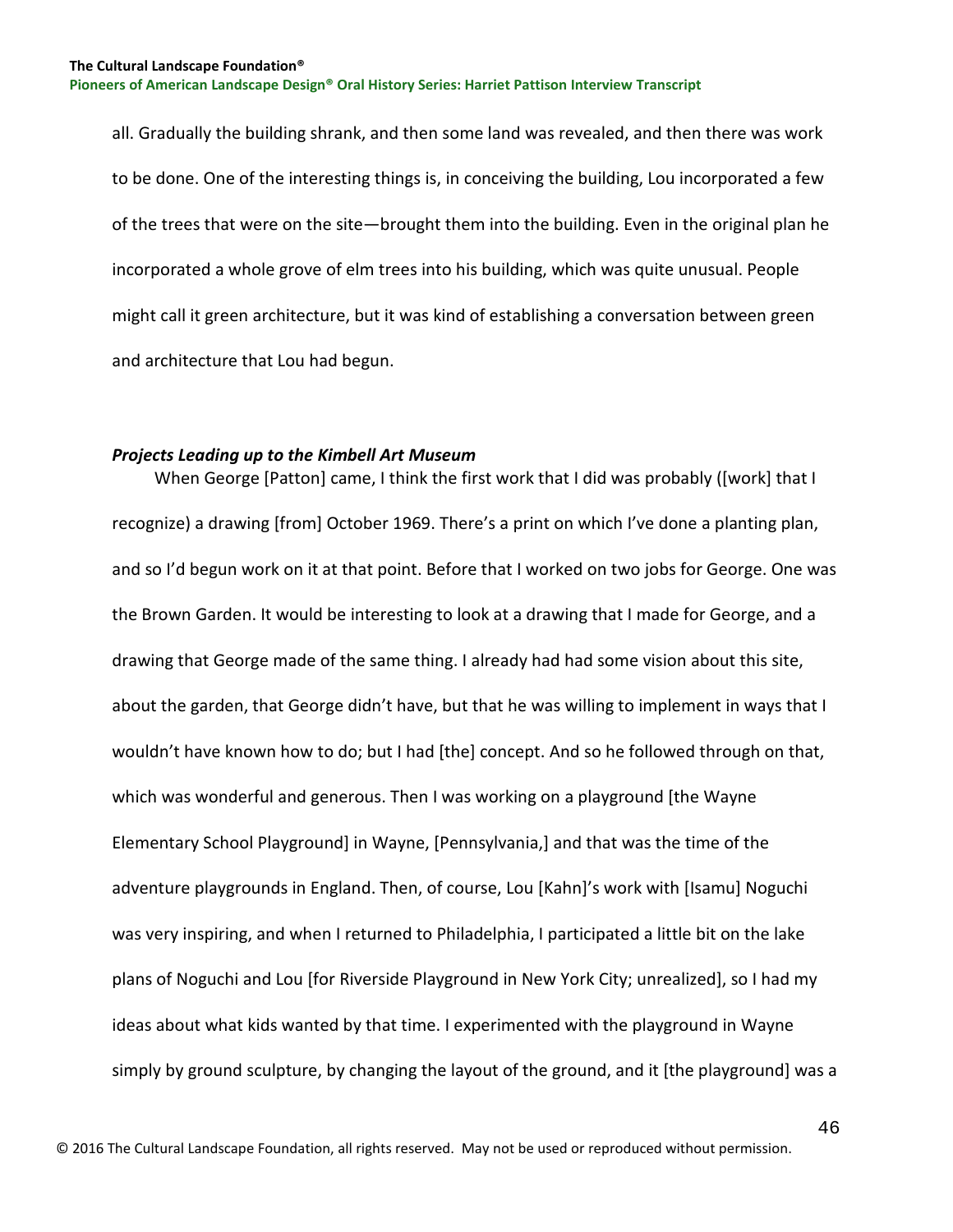small area off of the elementary school. I simply wanted to bring in great boulders and some dead trees to climb on, just using wood structures, but featuring in the landscape areas that kids could invent things for themselves, pretty much. I drove by [the playground] the other day. It's located near the Gra[v](#page-129-0)agno work,<sup>v</sup> and the mounded ground is still there, but it's filled with junk [mass-produced play equipment]. Playgrounds that people have spent a lot of money on— [it] is so despicable and is so against the idea of a natural environment for kids. But George trusted me on that, and his men, especially Bob Kesnick, helped in detailing the wood sculptures and wood items, which I wouldn't have been good at doing. I designed them, but detailing would have been beyond me at that point.

 George trusted me with those two jobs, and that was wonderful, because that gave me some confidence, so that when he brought me in on (and probably at Lou [Kahn]'s instruction, too) the Kimbell, I at least had proved myself of use to George. He gave me great leeway, which was wonderful, because, before that, I had been a critic of Lou's work sometimes. He trusted me for some reason, my sensibility and my eye response about things, and because I responded to his work as to my feelings to Lou's work. So in designing the Kimbell, I was given just enormous leeway to suggest things.

## *Grading the Site*

 I first of all suggested the grading of the site, which I think is critical, because there was a big drop, by ten feet, in the grounds, and I studied those. I had confidence that I could regrade it, and then I did the grading, which I think made a huge difference in the siting of the building, shifting it into the site so that it really belonged there, and [so that] it wasn't sitting on a plinth,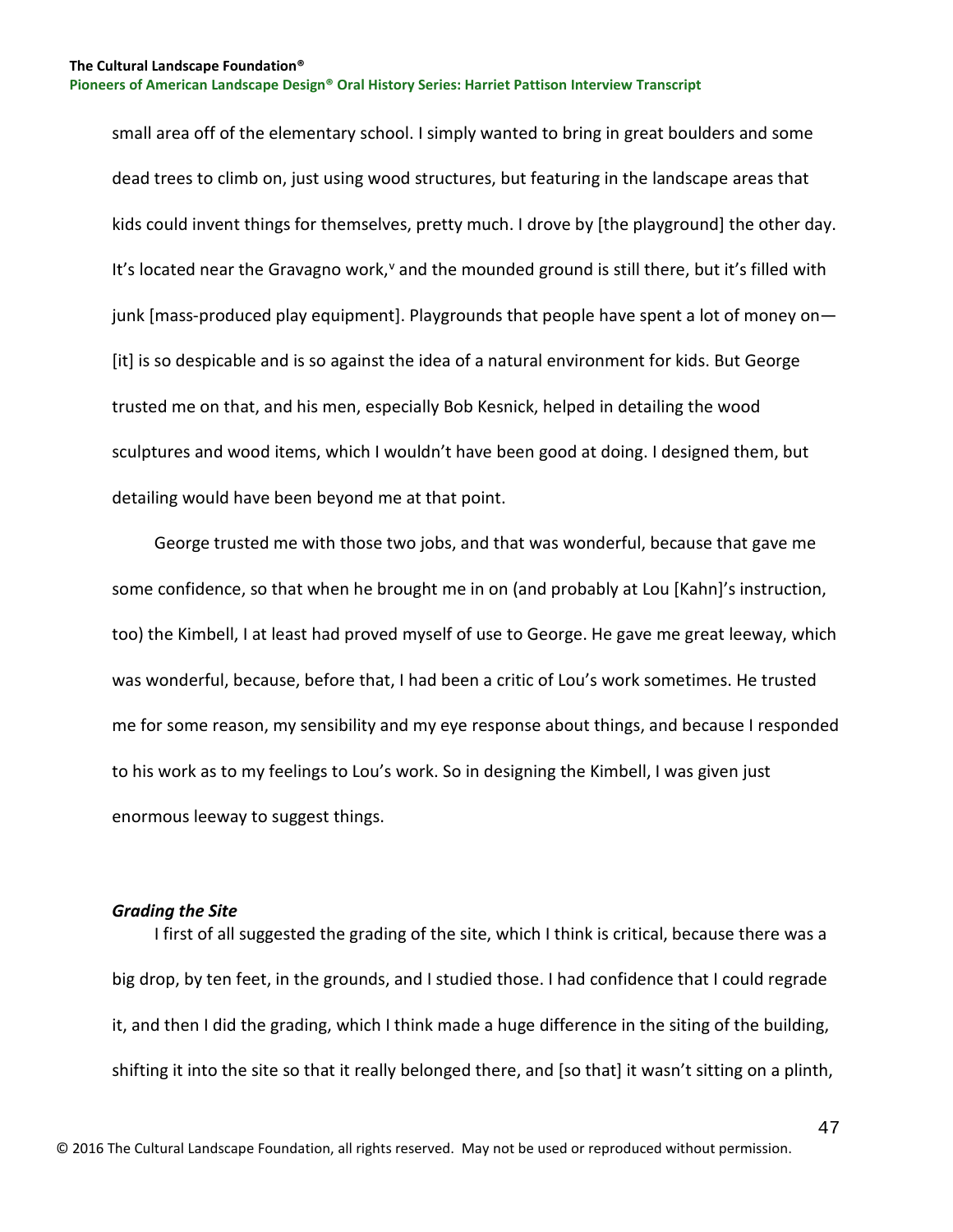which it really had been, which had been Lou [Kahn]'s approach. And so I dug it into the site, and that made all kinds of opportunities for varying levels and different facets, and opportunities in building the building and viewing it from different vantage points. It wasn't just, you know, a palace set on a plinth, and [made] to be the same all around: It was suddenly integrated with the landscape. Lou had given a clue about wanting to incorporate trees in the building. It wasn't much of a site. It was kind of a depressing site, as a matter of fact, but with the levels of the ground, that gave the clue of how to really approach it.

#### *Water*

 The whole idea of water, of course, was mine—to use water. Actually, Lou had originally made a big sort of dull reflecting pool. I don't know what it was going to reflect, and it was going to bake in the sun. I took that out and began thinking of water as moving water, both as reflector, but also at the same time to be moving. The sound of it [was] to be a part of the whole poetry of the building, to relieve the atmosphere and the heat of Texas. The whole approach of the building was not axial. To suddenly recognize these possibilities, that there were all kinds of areas and approaches to the Kimbell that were possible, and all kinds of experiences that were external of this wonderful building. I worked really for two years just on the Kimbell, and had to learn about the plant material. Of course, George [Patton] was from the South, but not from Texas, and the regional plants in that area, and so we had the advice of a guy named Dalrymple from there, who sent us lists of plants and stuff. I made all kind of lists of possible uses of plants that would be appropriate for that kind of site, which was wind and heat and dust and everything.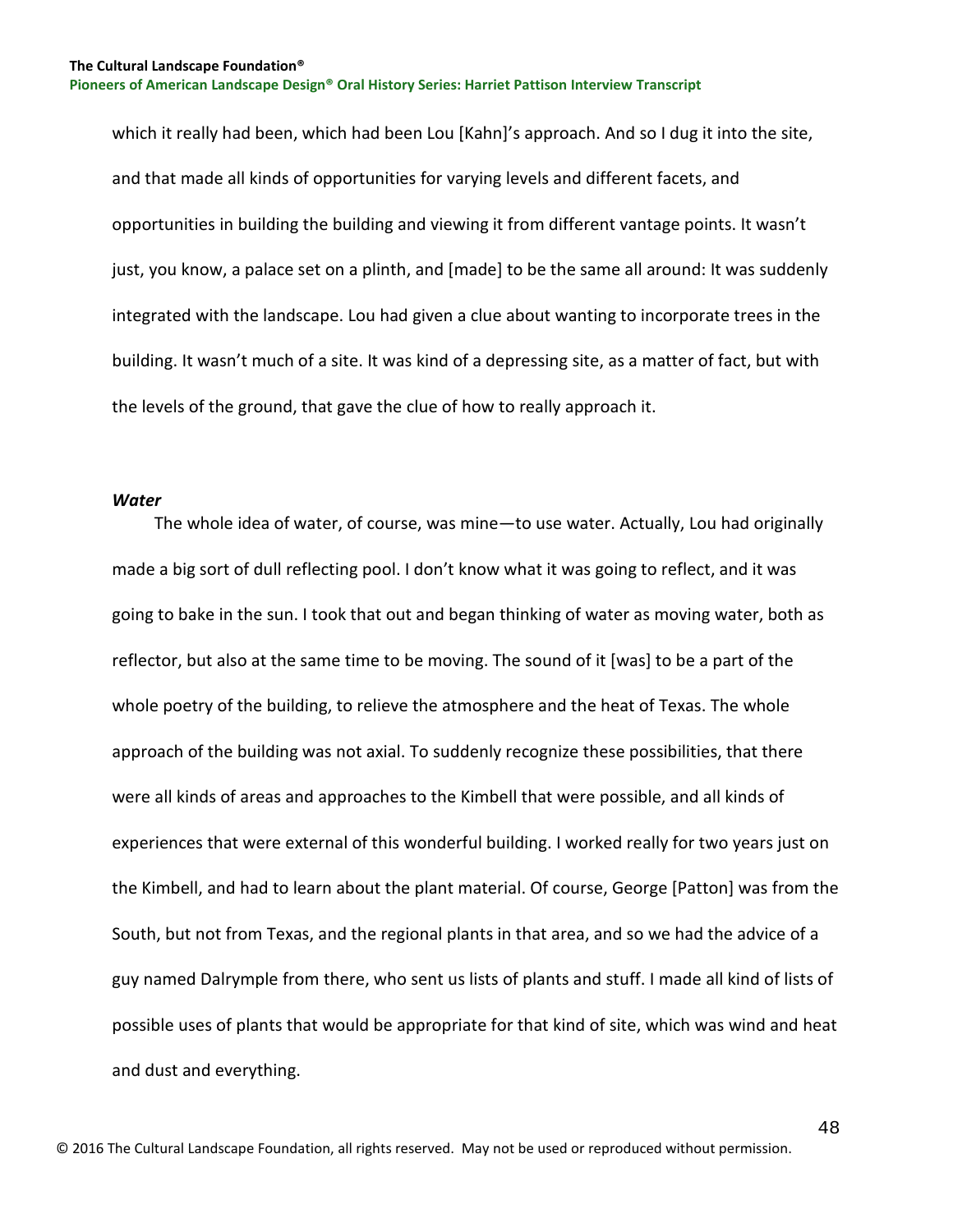## *The Building*

 Originally the building had been very large. It had a huge footprint because it was to be only two stories to keep within the Amon Carter [Museum of American Art] viewshed, which is something that Lou [Kahn] respected. Then, gradually, the building began to shrink, and then it changed its whole orientation and became [the] tripartite structure that it was. And then it kept shrinking. There were just many responsibilities—things that had to be filled, [such as] the truck delivery route [and] the parking area. But how to rescue the ground and to save the park and to feature the park, which Lou said was absolutely the inspiration of his building. I'm not sure that it was [from the] beginning. I'm not sure it was, but that's what he claimed in his letter to Mrs. [Velma] Kimbell [benefactor of the Kimbell art Museum]. It was just marvelous fun. I did not go to the site. I used only photographs and studied like crazy the layout of the building, and the grading that I worked. The grading is all invented, really, which I did. So ground sculpture is really important, and it's the beginning—it's where I began on that project. But Lou, for example, his first building had been surrounded entirely by an arcade. The only thing [that] was left was the two porticoes at the end, and they almost eliminated the porticoes. I said, "You can't do that." He [Louis Kahn] said, "But they don't really quite fit with the rest of the museum." But we kept them, because I knew that they were important. And it just made the arrival. Imagine arriving at a museum, [and] instead of ascending a long flight of stairs, a staircase, arriving in a great hall in the center of everything. This was not the main entrance, of course. The main entrances were through the sides, and were gathering from all sources, from across the park, and in the city. And, of course, there was the cars, because most Texans arrive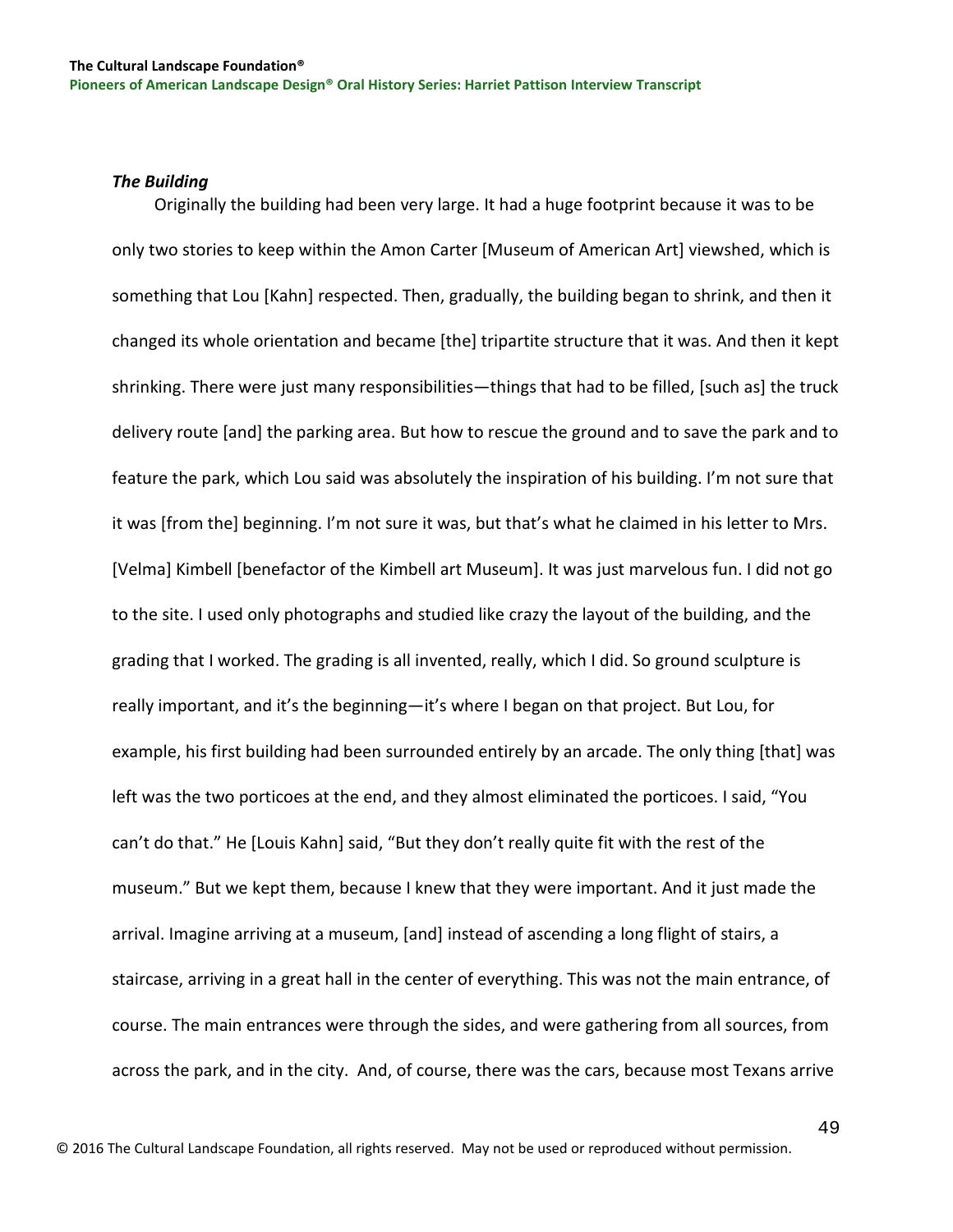by car, really; [and so we had] to provide for that. The building becomes an experience that unravels, and you start from a certain point. But it's a journey. You gather in the landscape around you—a dull landscape, [but] it still had great possibilities, because of the avenue of trees that was there. And the trees that Lou had incorporated, he hadn't just plunked there: they had been there, in a way, and they became organic.

## *Yaupon Holly Grove*

 [The] building became invaded when [I] made the yaupon holly grove. Originally I had designed vines and a whole sort of canopy of vines. And then I found out about yaupon holly, which I didn't know at the time was an evergreen—a wonderful tree. And so I put a grove in, and the grove is already invading the building. The landscape and the building, they come together, and the water was a theme that was to unify everything. And all these different levels and steps and experiences, water was to actually [?]. It [water] started where the grove is now of yaupon holly and carried through to the idea of having the long troughs, which were to reflect the wonderful canopies and bring light in and make the figures that walk into the porticoes like sculptures. I even envisioned them as sculptural, like the Parthenon, but proceeding to the museum through the porticoes, and that the reflection would be magical of those porticoes. But then the water, the murmuring of the water, and the simple drop into the lower [basin] was drama and was movement. It was very important.

## *Theater Garden*

© 2016 The Cultural Landscape Foundation, all rights reserved. May not be used or reproduced without permission. Then I carried the water down to the lower level into the theater garden, into a grotto, where it was to fall ten feet. Eventually there was a crisis in budget and everything, and they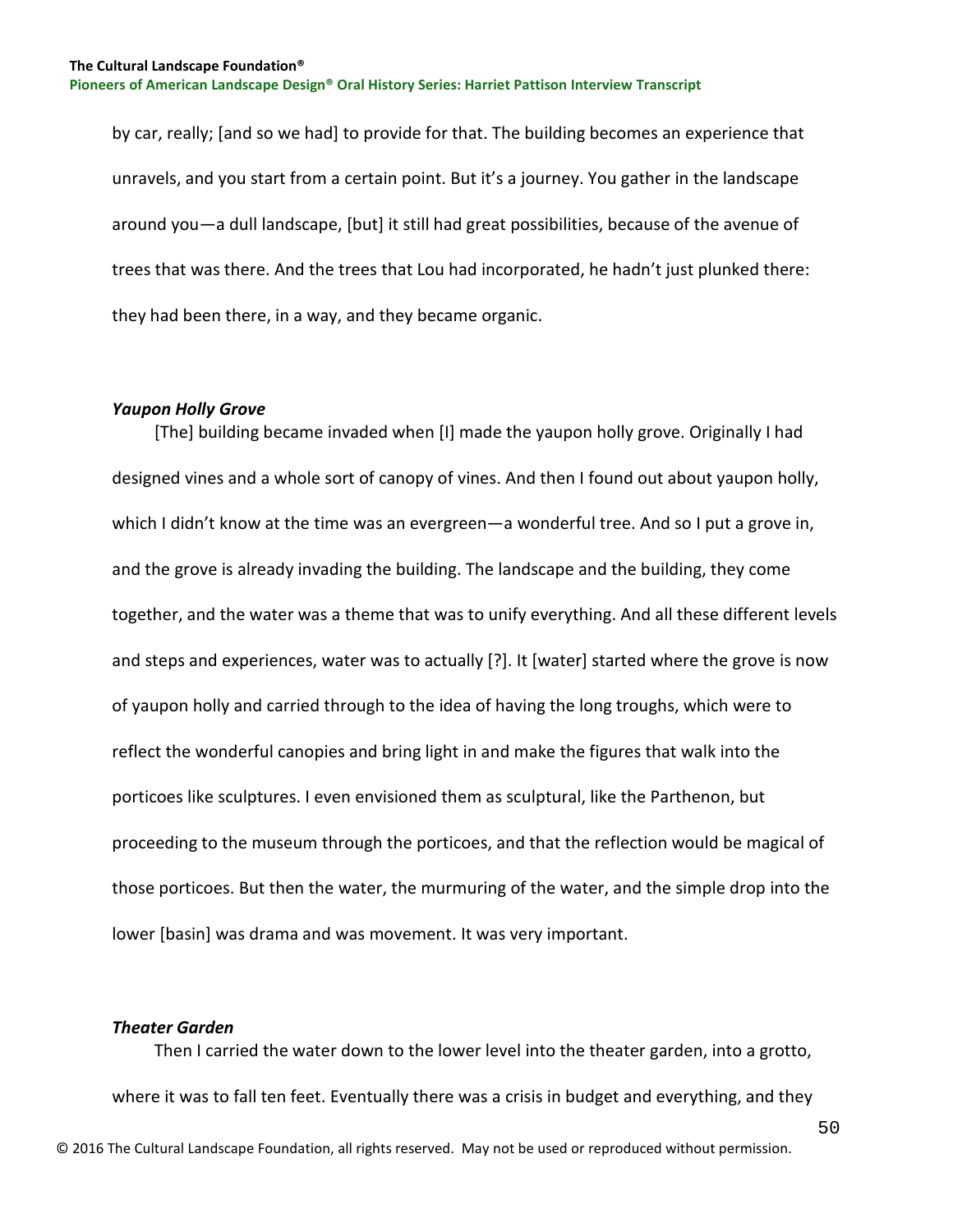cut it out. I think they were very sorry that they cut it out after they cut it out. But that was to be like an echo chamber in the final story, and there was also a pool below the myrtle court where I had placed the [Joan] Miró sculpture, which is now in the museum. [That location] would have been a great place for the Miró, but they were afraid of putting a very treasured piece out of doors. But my thought is now, when I see what has happened to the whole site, that the theater garden still has possibilities. If we would only return the grotto and have the water end below, put the Miró back, and then have access at the lower level into that courtyard, it would be a phenomenal place for performances, which I thought of originally, and for festivals or anything. You could put a canopy over it if you wanted to celebrate certain things that would be happening; and it's right next to a parking lot, which has no use now, because everything is now underground. But for festivities, it could be related to this lower garden, which is protected from the view of the [Renzo] Piano building and all that stuff. But it has its own character, and it could be a great asset.

#### *Visualization*

 When I was working on the Kimbell with Lou [Kahn] and George [Patton], I had great support from George, but also great latitude, because I really basically worked with Lou. I would work alone in studying the building itself and working out the grading, and see the possibilities. One of the things that I discovered (and that Lou always pointed out) was that I could visualize from plans. I could visualize three dimensionally from plans the experience of walking through a place, or just from looking at a plan, I could see what was happening or what could happen, or what one could experience, or what one could feel about a space, which he [Louis Kahn] said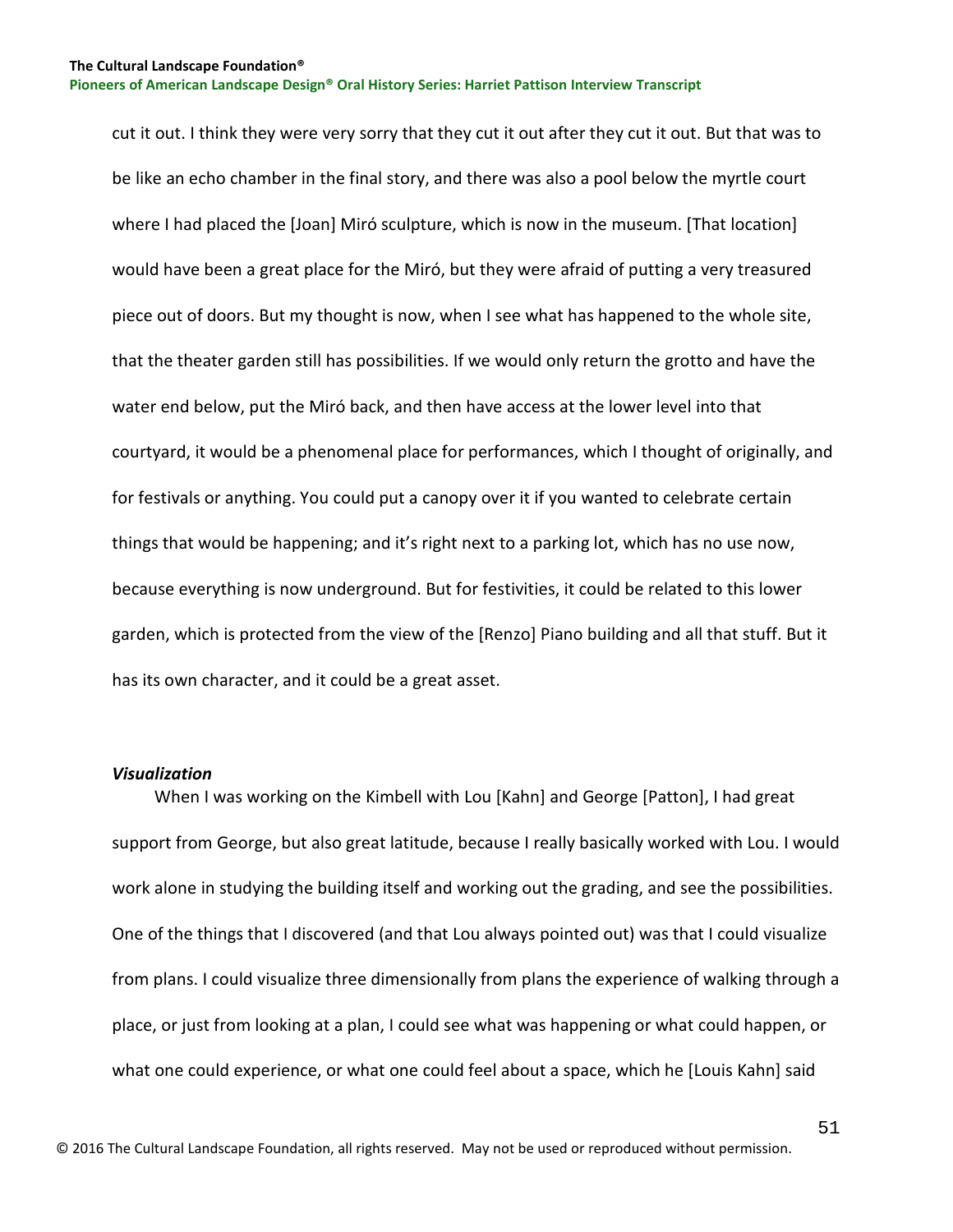not everyone could. And so I worked, sometimes alone for hours over a certain area, and then I would show it to Lou. We were upstairs and downstairs, so it was very easy to make connections. And yes, it helped a great deal always, because [of] his advice, and then I would go back to refine something, and to make it work, and to visualize it. I visualized every movement from walk[ing] from the parking area through the theater garden, and creating the theater garden. Lou had the idea of, as he called it, a ha-ha, which later he used also for the Roosevelt Memorial [Franklin Delano Roosevelt Four Freedoms Park]. It was a drop with a balcony, but not with a visible sense that this was a protection or a balcony. It was an overlook, and we could justify it by saying it was a theater court, and [that] this is where people would gather to watch a performance, which Lou spoke about, [and] that this would be certainly against the background of the building. So I saw the different processionals, the ways of arriving, [the] very different ways of arriving there. The movement through these spaces, which was [from] my European background [and] the idea of the room. They were different kinds of experiences wherever you were, and different kinds of feelings that would be evoked from where you saw the long view of the park; or when you were in an area and watching a performance, and when you were in a grove of trees, which is really a kind of architectural creation with great tree stumps or trunks, thinking of it as a whole orchestration and movement.

## **Working for Louis Kahn**

 Lou [Kahn]'s office—I would like to describe [it]—was two floors at 1501 Walnut Street [in Philadelphia], when I was working there. [On] the top floor, where Lou's office was, there was a string of windows that overlooked 15<sup>th</sup> Street, and opposite was a replica of an Italian palazzo,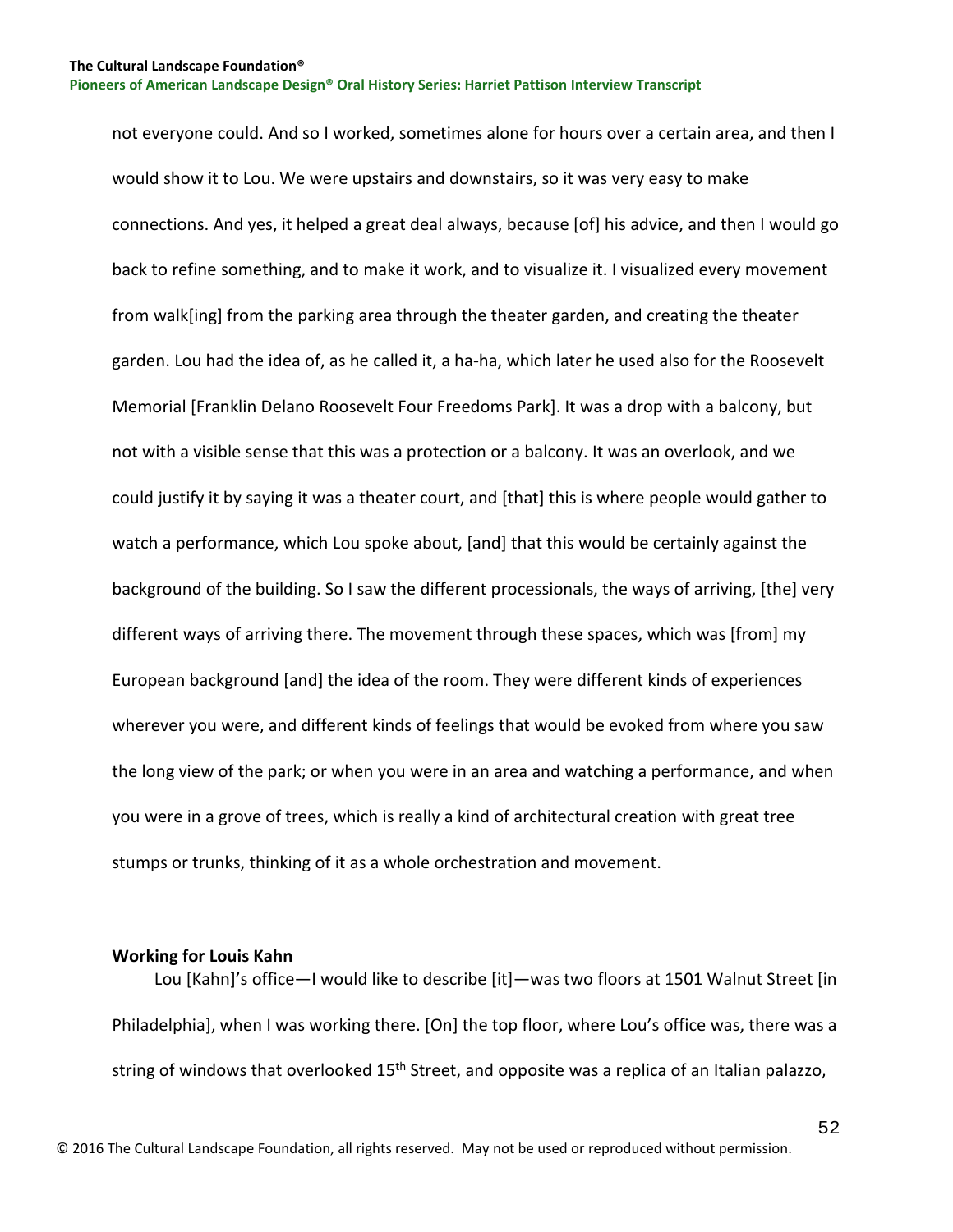which was a bank building. Lou always looked out the window and marveled at the light and the color on the stone walls. It was a great backdrop for the fifth-floor studios and the layout of all the desks where there were, oh, a dozen draftsmen, architects, who were working. So there was good light. It was the top floor of a five-story building. The fourth floor, where I was tucked away, held mostly storage and then a workroom for model building at the end of the corridor. I was stashed away in a room, which had a glass door. In it were stacks of files, and then I had my desktop, which overlooked the palazzo across the way.

 [As for] Lou, most of his work was on the fifth floor, and he had his special corner room, which was very spare. He had a bookcase with just a shelf of his favorite books. One was a catalog of Leonardo's drawings, and a favorite book called *Paiedia*, which was a book of ideas that he would look at briefly. And then [there were] a few architectural books and studies, and a big engraving of a Roman (I'm just trying to think of the name of it)—a marvelous engraving on the wall. "And [there was an] old telescope, which he would sort of point out the window, and it was almost impossible to see anything at night through the telescope, but it was there. On the windowsill [was] a collection of tchotchkes and little things, gifts that people had given him, including one little Buddha head that I had given him. That was about it. There was a bench with Annie Albers' weaving for the Unitarian Church that was lying atop it, and he would take a snooze on that bench. There was really nothing else except his tabletop and yellow trays. The entrance way to his office, which was not very presentable to Jackie Kennedy when she came, because there was just a spare desk and a couple of rough changes—nothing, no luxury whatsoever, no plants. And then [there was] the draftsman's quarters, which was just a long,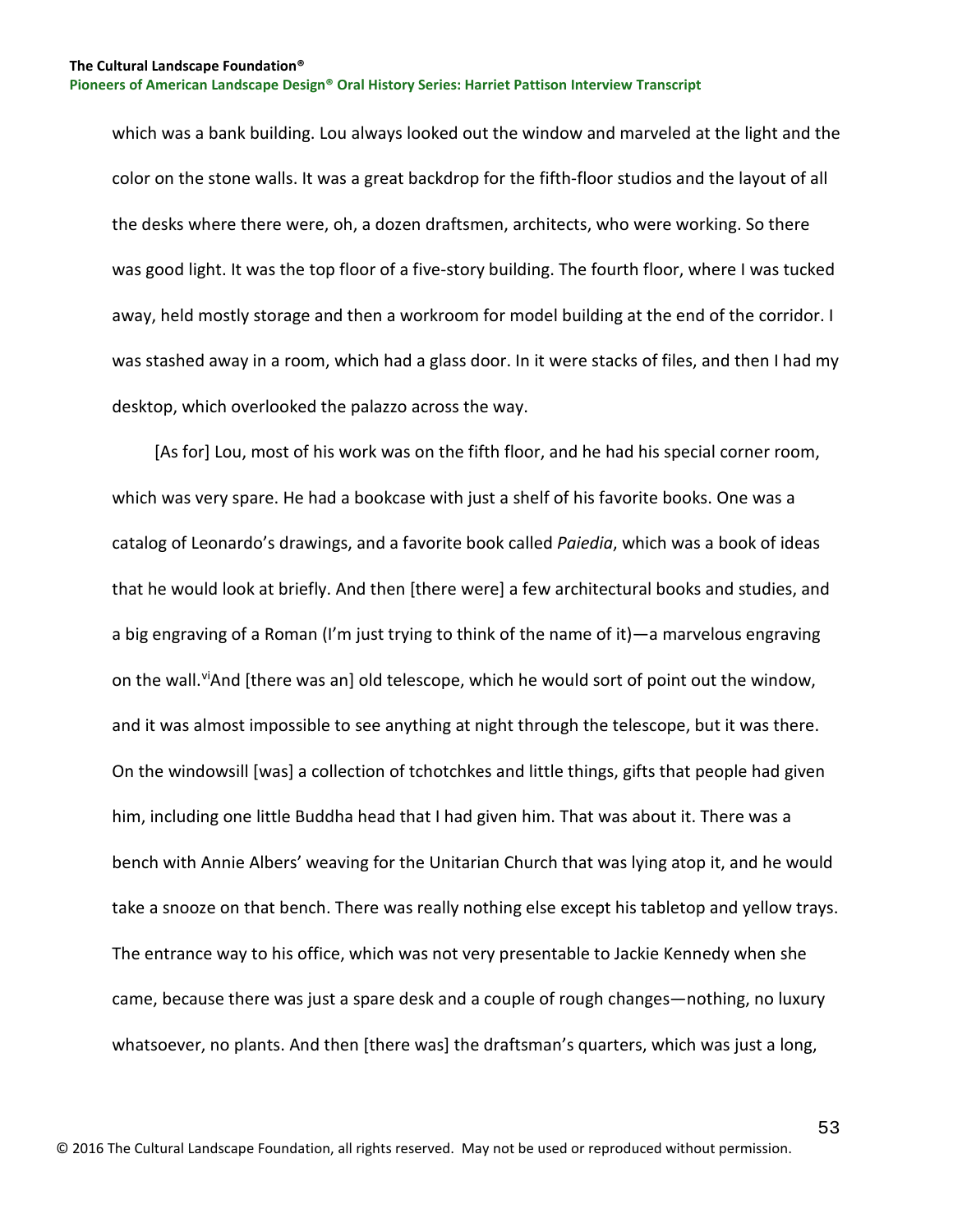long corridor. And [there was] a little dressing room where he [Louis Kahn] would quickly change and grab his luggage and take off in a whirlwind.

 He was always [in] a rush at the last minute to catch a flight somewhere; and usually a night of working straight through, with all hands on board, so it was a crazy kind of environment: always energized, but exciting. Lou would go from board to board, and he would sit down beside [you] and look at your work, and sometimes he would scribble something, a note. After hours, when people left, when they were allowed to go home, there was always one, Dave Wisdom, who was the loyal standby who had been with Lou from the beginning, a Quaker, who always came and left at the proper hour. And there were students who, whenever they saw a light in the window at night, would try to come in and join up and see if they couldn't give a hand on a model building or anything.

 The office supposedly went home at night, but sometimes it was an all-night affair of working on things. Lou was kind of relieved when everybody did depart, because then he had time to himself to think about things, and then he would go over the drawings on people's boards and sit down and concentrate on the work. But I remember a number of times when he would come by and he would start scribbling. He would not touch other people's drawings, but he would take yellow trace and lay it out and draw over what he wanted to get across. On one drawing, for example, on the FDR Memorial, an initial plan, an idea that he had, he began drawing. He kept drawing, and pretty soon his drawing went over the mark, completely over the table. There was a huge drawing, and he just ran out of trace, because his idea to begin with, of the FDR Memorial, was a huge bastion, an enormous, wonderful structure of metal, which was a great almost fortress-building that was quite remarkable. It was a wonderful idea.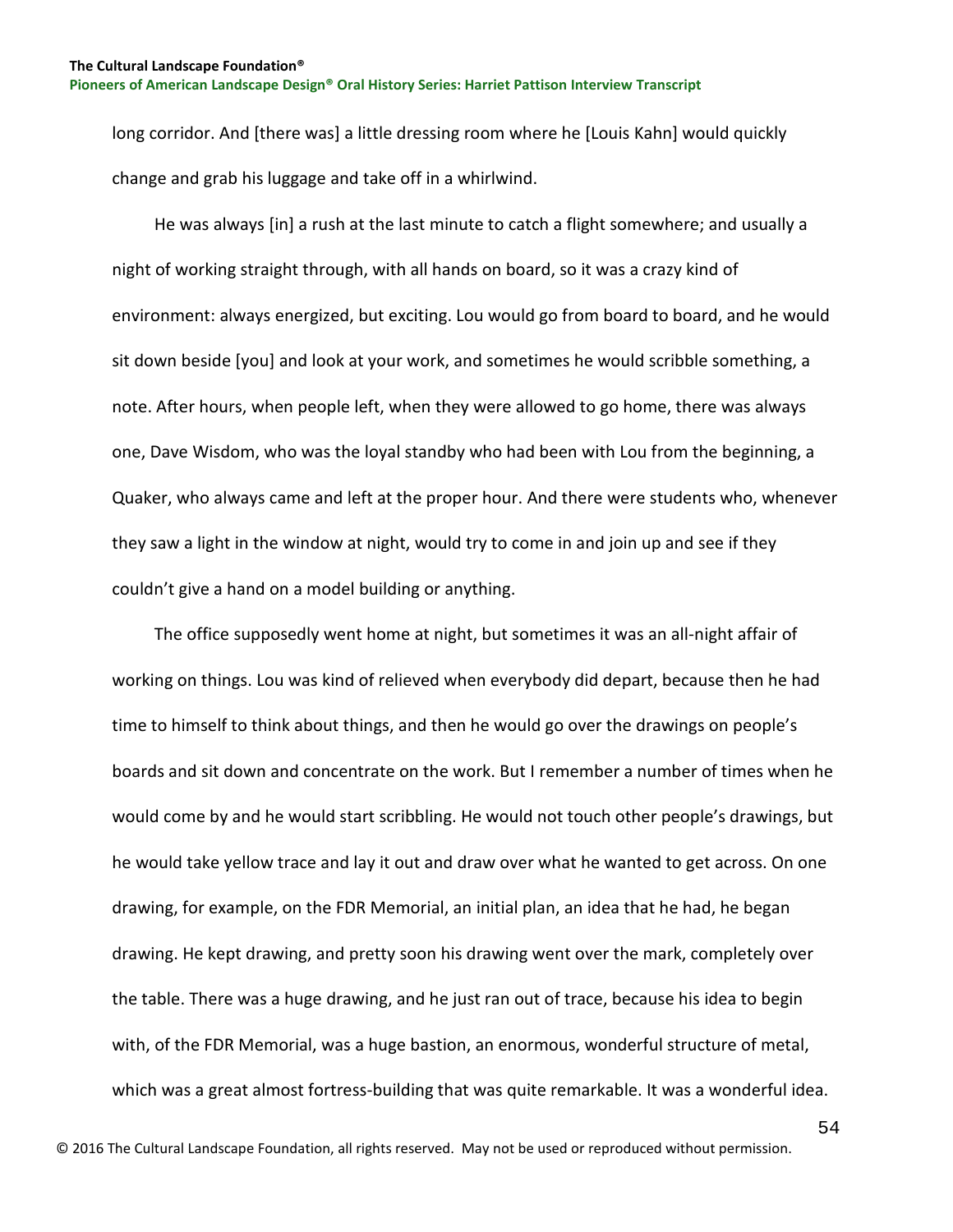And when you realize what it came down to: a twelve-foot-high, very simple room of granite, it's amazing the transformation that went on on that project.

 Much of my work was done in my little room, and Lou would come in and mark up, sometimes, my work. I would work occasionally with some of the men in the office on projects. One was a wonderful Frenchman, Fredet, who was a revolutionary at the time of the uprising in France, and a very gifted guy. We had a lot of fun working on the de Menil project together, and it was just fun, as Lou would come along and make remarks. And then he'd say, "Try this," and so we would experiment. Other times he would come by and look at people's work and not make any comment, and then come back to it afterwards, after people had left, and ponder what was going wrong, or what could inspire him. So you never knew what was going to happen from one minute to the next. But always it was a place filled with energy, enthusiasm, and humor, because Lou would always turn something around and would get people laughing at some comment, some crazy comment that he had.

 When Lou was working on a project initially, in his notebooks, especially you will see that he would begin with the tiniest microscopic drawing of an idea, so that his sketches are very tiny. But then all of a sudden, when he would begin to expand, he would let loose with a drawing that was miles long, and would just run off the table with huge drawings. Also, in presentation drawings, he would have a perspective laid out for him. He would get his pastels and add color, always. That was with the pastels, which were very delicate. And actually, the drawings that were generated in the office were on thousand age paper, with pencil, [and they were] very, very delicate drawings. But when he put his pen to a sketch or to a final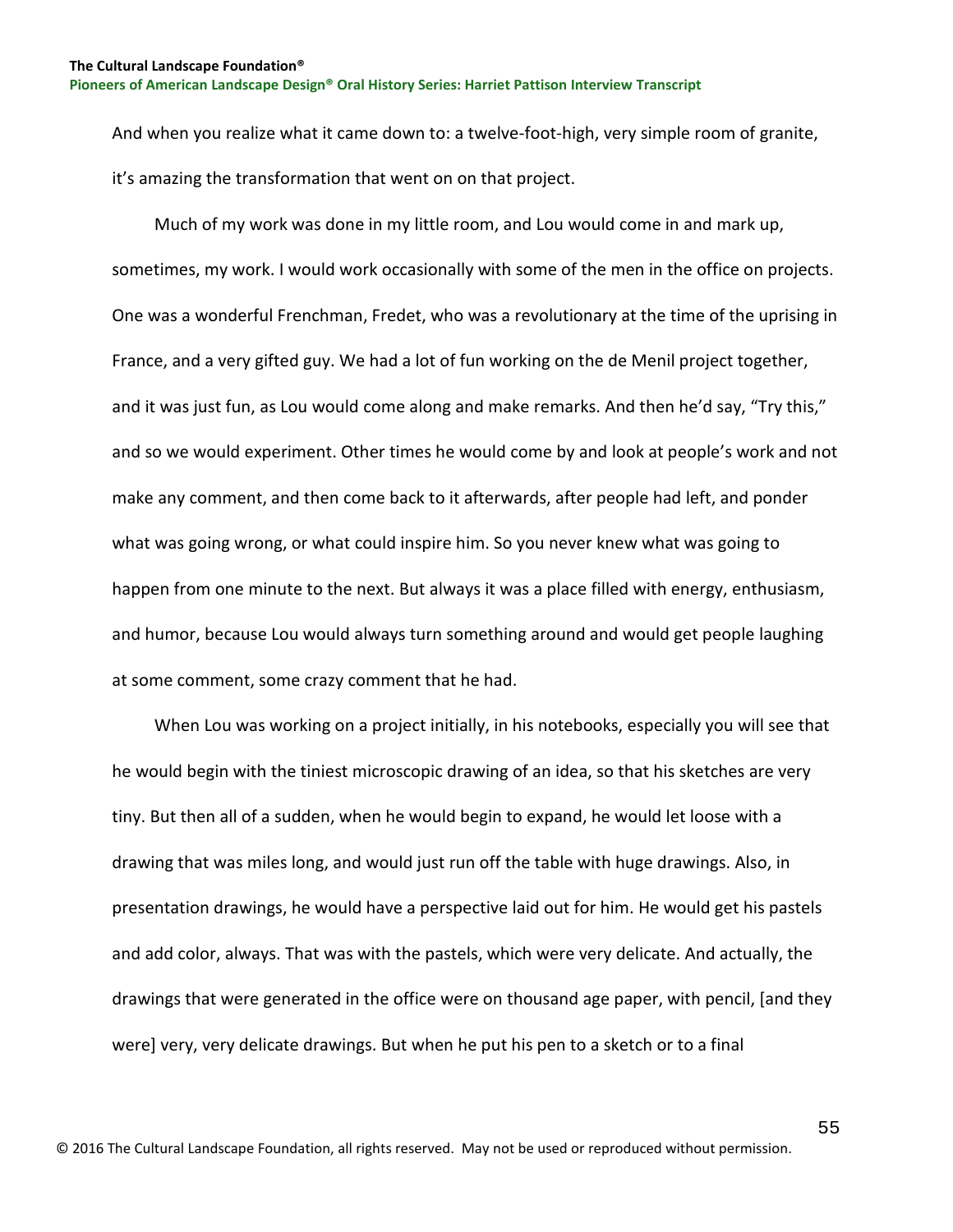presentation, it was very fluid and very fast, very facile. You couldn't stop him. And I mean, his mind went from his head into his hand. It just was automatic, his drawing.

## *The Day Jackie Kennedy Came to See Lou*

 When Jackie Kennedy came to the office, I was not there. I was in Vermont. But I heard the story of everything that was happening. Lou [Kahn] knew that she was arriving, and so he raced out to gather ashtrays to scatter them around to make the place look lived in. And he banished a few of the old, broken-down chairs and brought out some of the models that were stored away, and tried to dust up the place. There was not much he could do. It so happened that the windows were open and it was a spring afternoon, and all of a sudden he heard a great bustling in the street, a lot of noise and shouting. He leaned out the window and looked and said, "Oh my goodness, there must be a fire," because people were rushing out of the building across the street, and there were all of a sudden sirens and things, and he looked and thought, "Oh, goodness, what was happening?" Then some of the men came and looked out the window, and lo and behold, it was the arrival of Jackie Kennedy. They all hastened back to be sitting at their boards, looking very like great good workers that they were, and not gawkers. Lou tried to spiffy himself up and then went to the elevator to greet Jackie as she stepped out of the elevator on the fifth floor. It was like Camelot from that moment forward. He just adored her, and she was marvelous, and she paid no attention to the disarray that he had tried to smother in the office (imagine [her] having been to I.M. Pei's office and seeing leather seats and plants and everything gorgeous). But this was just a workplace. It was miraculous, her visit. At one point, I think it was six months later or something, he [Lou Kahn] was meeting people in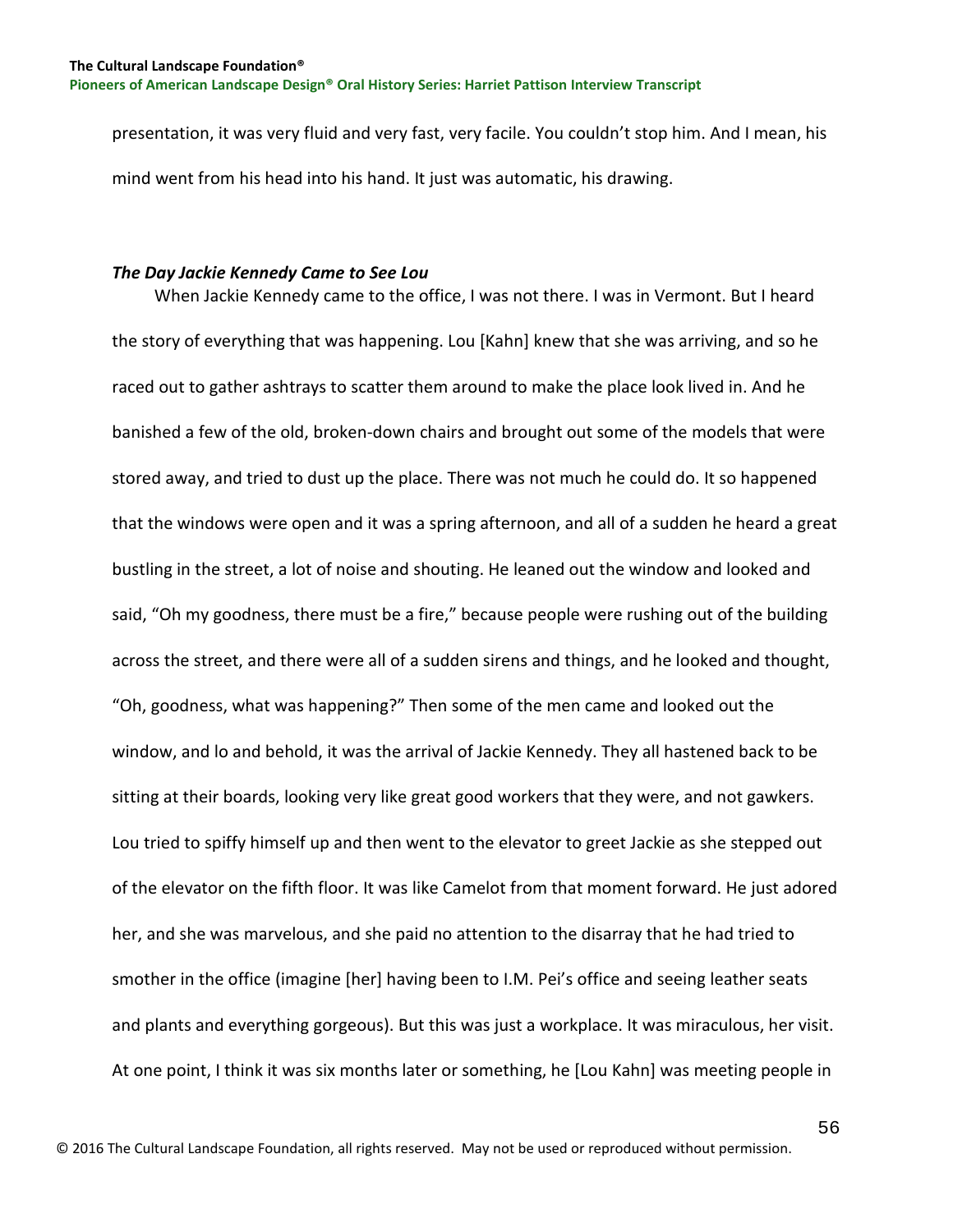Washington, and someone remarked that Jackie had said to the man (I forget [who]—he was a critic) "Oh, Lou Kahn, that's one man I could put my arms around. She adored him, and he wrote a wonderful letter of regret that he was not chosen to design the library [the John F. Kennedy Presidential Library and Museum]. It was a personal exchange that went on. And Lou said about Jackie, "She may be in love with a king or a great financier, but someday she'll be in love with a poet." He absolutely was taken with her. I think there was a tone of regret that he wasn't chosen to be the architect.

# **Harriet Pattison, Landscape Architect** *The Philadelphia Center for Older People*

 It had to happen that I had to support myself and my son. I was now on a roll, and I had a certain amount of confidence, so I could approach people, and there were architects who were kind enough to trust me. Joe Jordan was probably the first; he gave me two assignments. The first one was the Philadelphia Center for Older People, and that was great. It was fun working with him, and I think he came up with a very original building for Broad Street, which took a lot of courage, especially to put a building for people on Welfare and [for] the elderly right in the middle of downtown. You don't usually do that, but he did. So that was a fun assignment. It kept me very busy. Actually, I had done one other job, another commission on my own, when I was working for Lou, and that was for the Watsonsviin Maine. That was a master plan in the residential area, and was my first commission on my own. Before that, Lou had me work for the Meyersons and then for the Kormans. Vill So I had done work for his office, but the Watson [residence] was my own.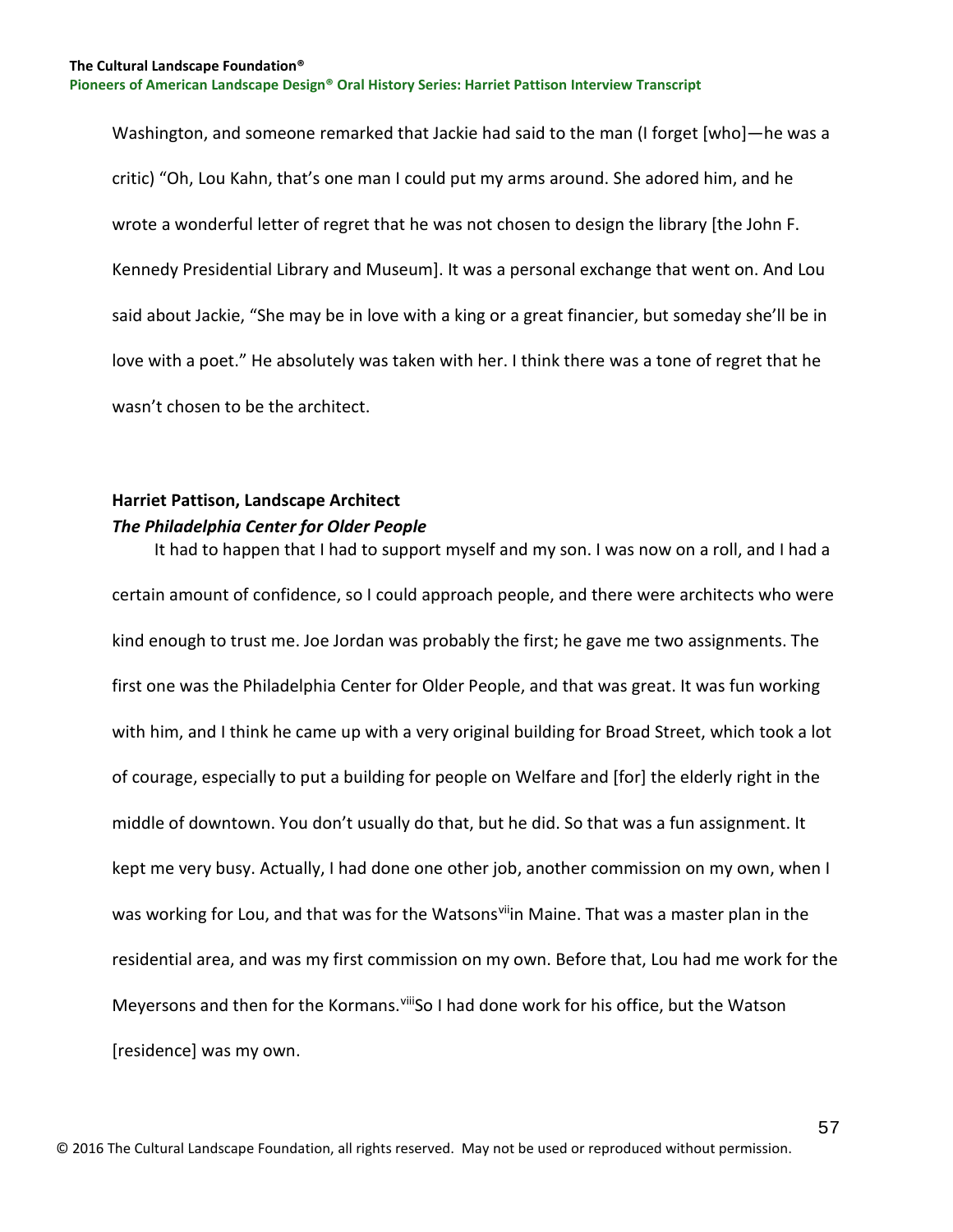The next proceeding was the Philadelphia Center for Older People. It won a wonderful prize for originality, [which] included the landscape, by the local AIA [American Institute of Architects] chapter. I think some of the ideas that Joe had about having a great front porch on Broad Street was a wonderful idea. And then there was the area in the back, which was a garden, [and] which now, when you visit, has graffiti [on the] walls, where I had terracotta walls and great vines. I had a watercourse and simple things (sort of a metaphoric landscape), a little stream and a fire pit and some trees. There was not much room for much more, but it was to be an oasis. After all these years, it's not much, but it could be restored very simply, because the bones are still there. There are some trees, and it wouldn't cost a lot. It would be nice, because it is a publicly funded project, to see it restored. And I don't think it would be at a loss for the community itself. I think it would be an advantage, because when I visited it, there was one lone person sitting in the garden, and it could have had a swarm of people outside enjoying being outdoors. So I would like to see it brought back.

I'm trying to think of other jobs that came my way bit-by-bit, but that was the first, and then other architects gave me more work. Some of the individuals that I've known socially connected with me and asked me to do work. It was a start, and so I didn't lose hope. I thought that I could really make my way. There were whole areas that I felt incompetent and that I needed help on, and so working with architects reinforced and helped me a great deal, too. That was important. Now and then I took on an assistant. I did for Columbia Avenue [Station Plaza; now the Cecil B. Moore Station Plaza]. Xoriginally I'd taken on Conrad Hamerman, and he would have been great, but he had a clash with people at [the architectural firm] Mitchell/Giurgola, and dropped out. Then I worked again for Ursinus College, and that was for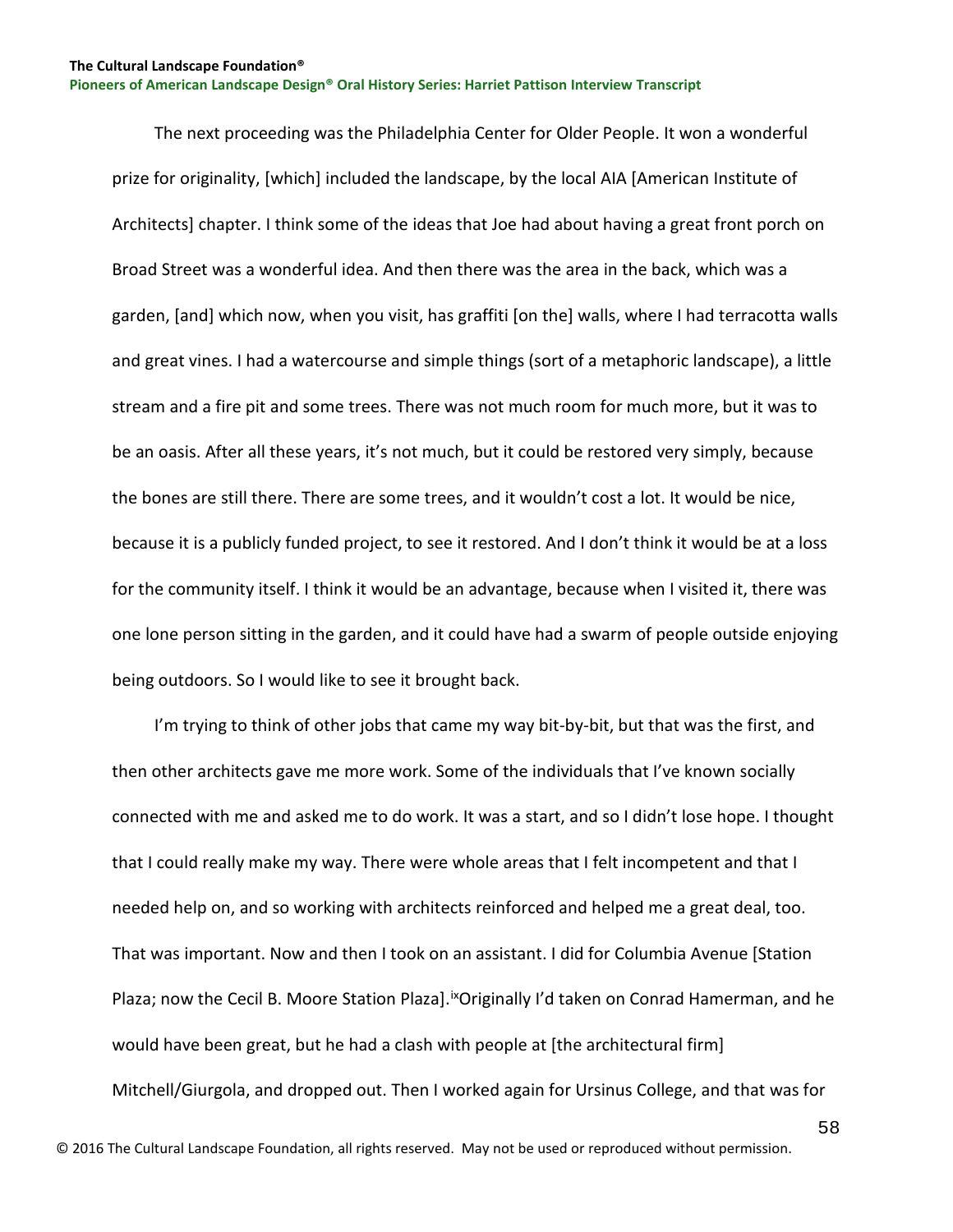[the architectural firm] Dagit-Saylor. I asked Alice Farley, a fine landscape architect, to assist me, and she's a wonderful artist. That was very compatible and very nice. And then my favorite, which is now destroyed, was the Walsh landscape,<sup>[x](#page-129-5)</sup> and Rafael Villamil, who had worked for Lou [kahn], was my architect who assisted me.

#### *One-Person Office*

 Otherwise I did everything alone in a one-person office, and tried to juggle getting jobs and doing all the drawings myself, and the spec[ification]s and everything else. It was strenuous, and always shaky. I can't say that I succeeded always. But I had a good time doing it, and I loved getting projects and solving problems and finding ideas and giving to clients ideas that they never conceived of to begin with. I always saw possibilities and capabilities, like [English landscape architect Lancelot] "Capability" Brown. I really like to play very much with what I was given, depending on the site completely. Every time, every job, it was beginning with the site, even before the program that clients gave, and usually the program that clients gave was easily satisfied and not sufficient to really generate anything that was new or exciting. So I did jobbing work sometimes, but tried not to. And everything always seemed new and welcoming. So I loved working. Finally I'd found something where I could be useful and care about.

## *Licensure*

 When I took the exam [to become licensed as a landscape architect], it was for Delaware/Pennsylvania. But I did get licensed in Texas for the Kimbell [Art Museum project]. I think I was promoted by George [Patton] to get my license in Massachusetts. It's hard for me to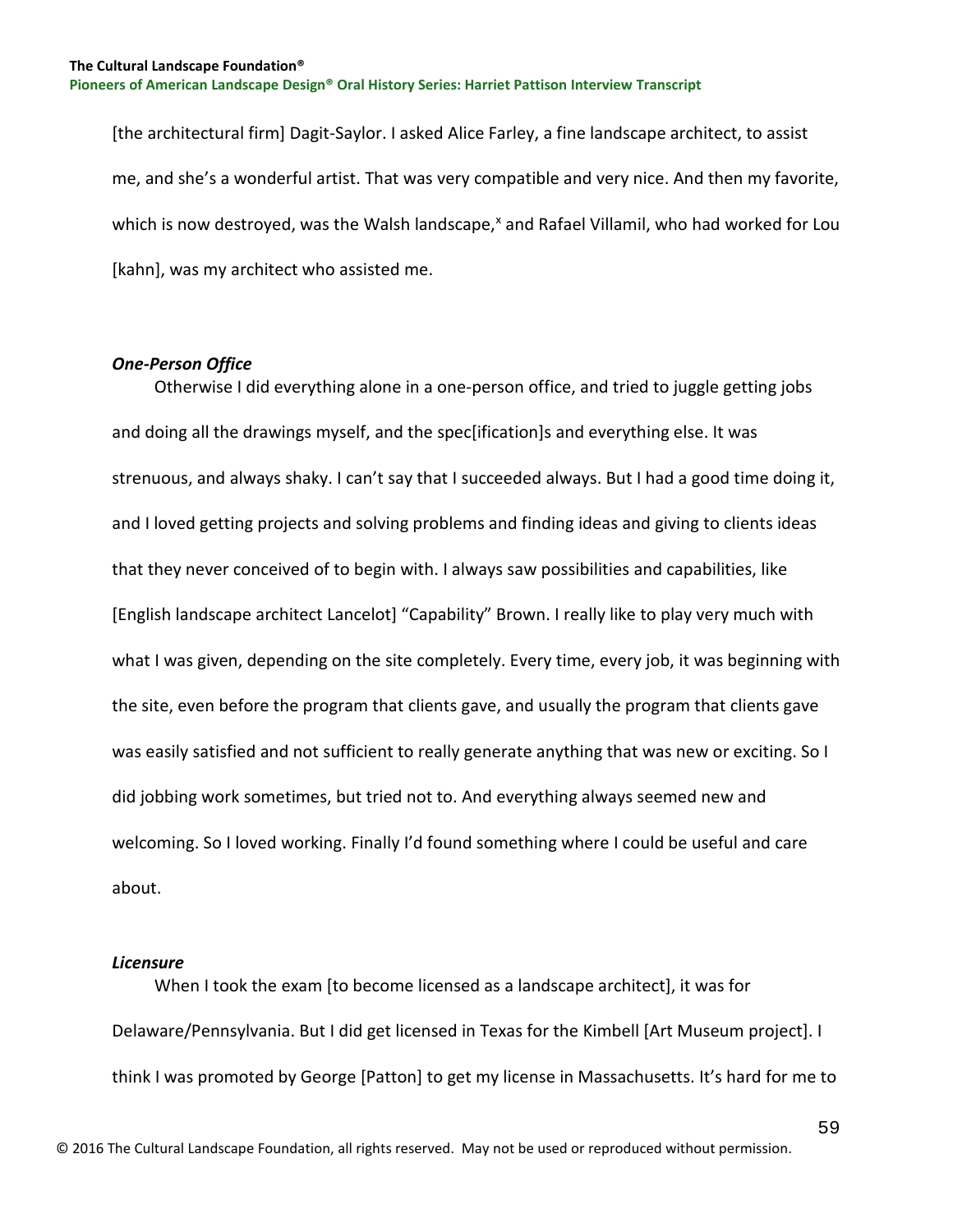remember, but the only test that I took was for Pennsylvania. It was wonderful [to be called a landscape architect] instead of being a landscape designer or a garden designer. Oh, it was wonderful to get a stamp—number 305.

I don't know when I got my Pennsylvania licensure. That was a three-day exam [that] I was terrified about, because I hadn't taken exams for a long time. And I studied up for it. I know that when I finally took the exam for Pennsylvania, I was terrified, because I had been out of school for a long time, and I did have to study hard for it. I think I came through very well on the test, but it was scary. But it was interesting. Lou [Kahn] had to pass a test in California when he worked on the Salk [Institute], especially for earthquake construction. He came through with blazing colors, but he was not a student in any way. So, you never know. But people were licensed for their experience, and that's probably how I got licensed in Massachusetts, because I already had a block of experience; so [with] Maryland and Texas.

## *Neglect*

 One of the neglects in my practice is that the most exciting part for me is to design and conceive it [a project] as a whole, and conceive of it over time, because time is definitely part of the ingredient that nature gives you, and it's very different from what architects have. I would be very disappointed: I would work on a project for architects, and then they would take a photograph, a series of photographs of their building as the little seedlings were put in, and that was it. And they would take off, and they were satisfied. But for me, I really saw my projects ten years on in my imagination, and then a few times, I would be called back to assist people, and that was fun, and that was good, but rarely so. I was just eager to get new work, so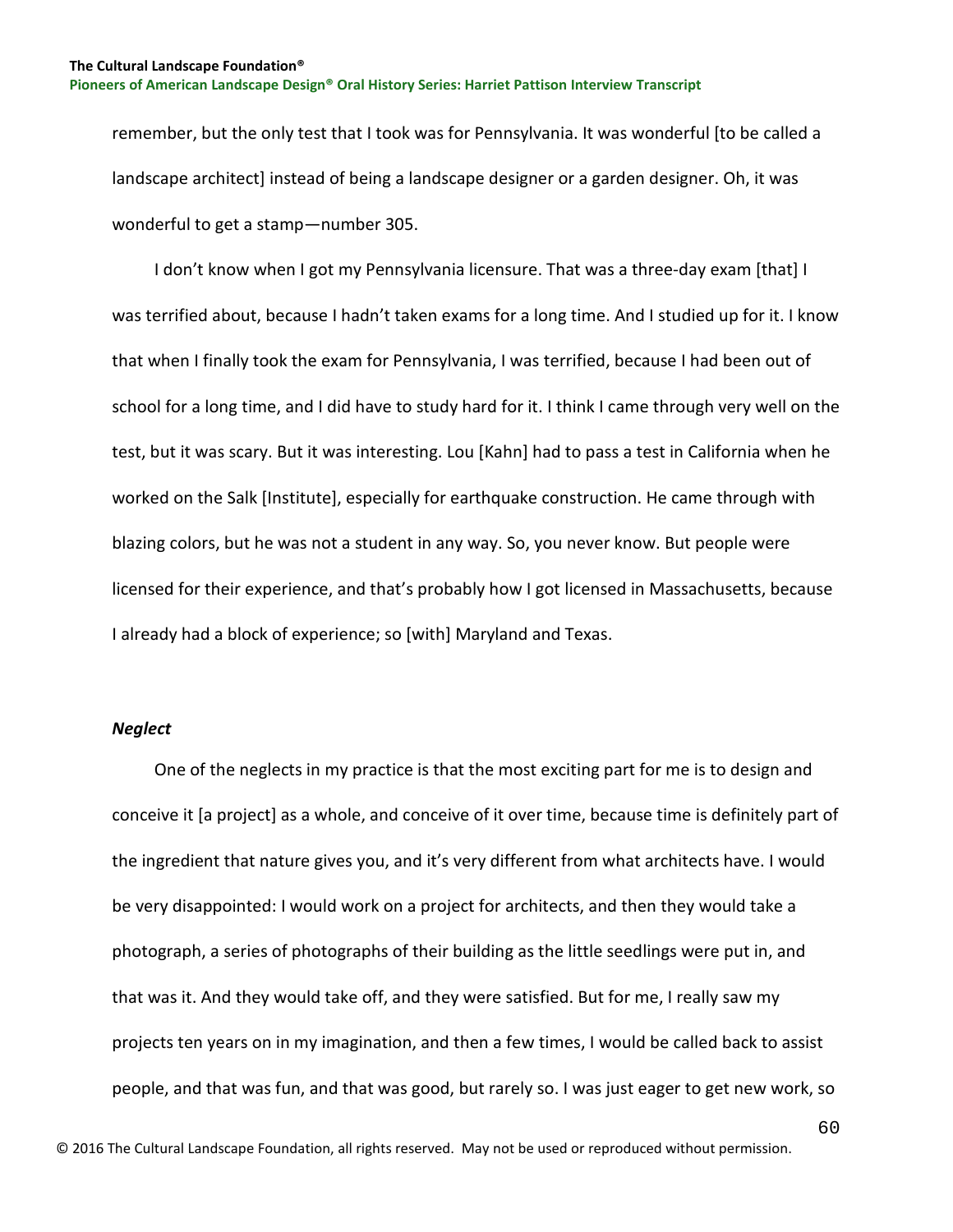I was not good on maintenance. Whereas when I think of a practice of [landscape architect] Beatrix Farrand, for years and years she would work on a project, and every year would attend to it and carefully manicure and make changes. And the plants, apparently, were scared to death when she would come for a visit, because they were afraid they'd be changed, and they were. That was Farrand for you. But I just kept sort of churning out ideas, so I was neglectful in my practice.

 I had my lesson a few weeks ago when I went to see my two favorite jobs, which had been sold maybe a dozen years ago. I saw one totally wrecked, which killed me when I saw that, because it was my favorite construction of a great folly and all kinds of things, and it was wiped out. Another project for Otto Haas[xi](#page-129-6)was beautifully maintained until the owner sold it, and then it was taken over by a developer. It was largely native plants in a wild garden, much of it, and when I went back, it had just gone to ruin. No one had paid any attention to it. Then when I stopped by to see Carole Gravagno<sup>[xii](#page-129-7)</sup>on a job that I hadn't seen for ten years, which we will visit, I was a little saddened to see that some of my ideas were not carried through, that she had had someone else come in and make some changes; but that the basic outlines were there, and the trees that I had put in had transformed the landscape, and that the trees would survive, and they would flourish, and I had made a difference. That made me very happy. It cost a lot of money to maintain it as well as she has. So that's another responsibility that with private work is neglected. And I think most of the works that have survived of landscape architects that I see, have been public works and have been maintained.

 A few private gardens have been treasured, but it takes a lot of money to keep them up, so that's an endangered species. I mean, you think a place like Biltmore would have to have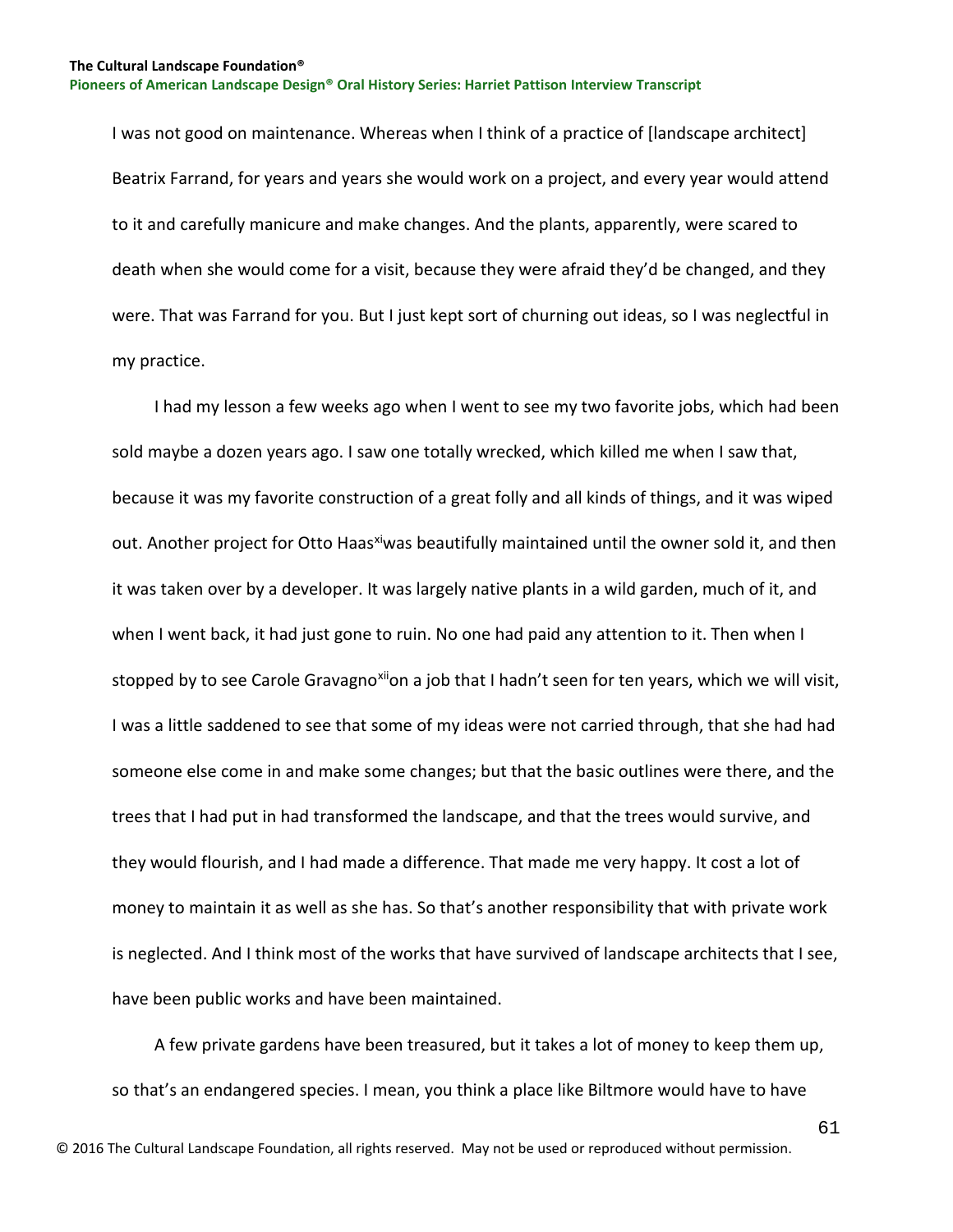millions to keep it intact. I would say a lot of wonderful work that [landscape architect] Laurie Olin has done has been for public projects, which will be maintained, and that's wonderful, and maybe that's the one source of keeping landscapes going and endurance. But that's an ephemeral art. I just learned my lesson about that a little bit late. That's the way things are. But time does have its rewards, and time is definitely one aspect of the landscape architect's factors that's part of the imagination of the landscape architect, and should be recognized as a responsibility. How do you design something that will be perpetuated for generations? Well, with trees.

# **ON DESIGN The Power of Names**

 I would present these things to Lou [Kahn], and often using words, because words and naming of things were very important to me, and somehow initiated a lot of my ideas through a word or a phrase. I was thinking the other day about something like Olmsted's calling the Sheep Meadow. Well, if you have a sheep meadow, you don't take it over and put something in the middle of the sheep meadow: you respect it. Using names to categorize certain areas sets them in your mind and makes them respected, so that was one particular way that I worked with Lou, through words.

 It was sort of a favorite trait of Lou's and mine that names generated or came from ideas. It was the beginning of unraveling something, unlocking access to design. Working with Lou, every day we would work on something at the Kimbell in the office, and it would be a small detail or discovery. The whole idea of the water became (and I think Lou used the phrase) "The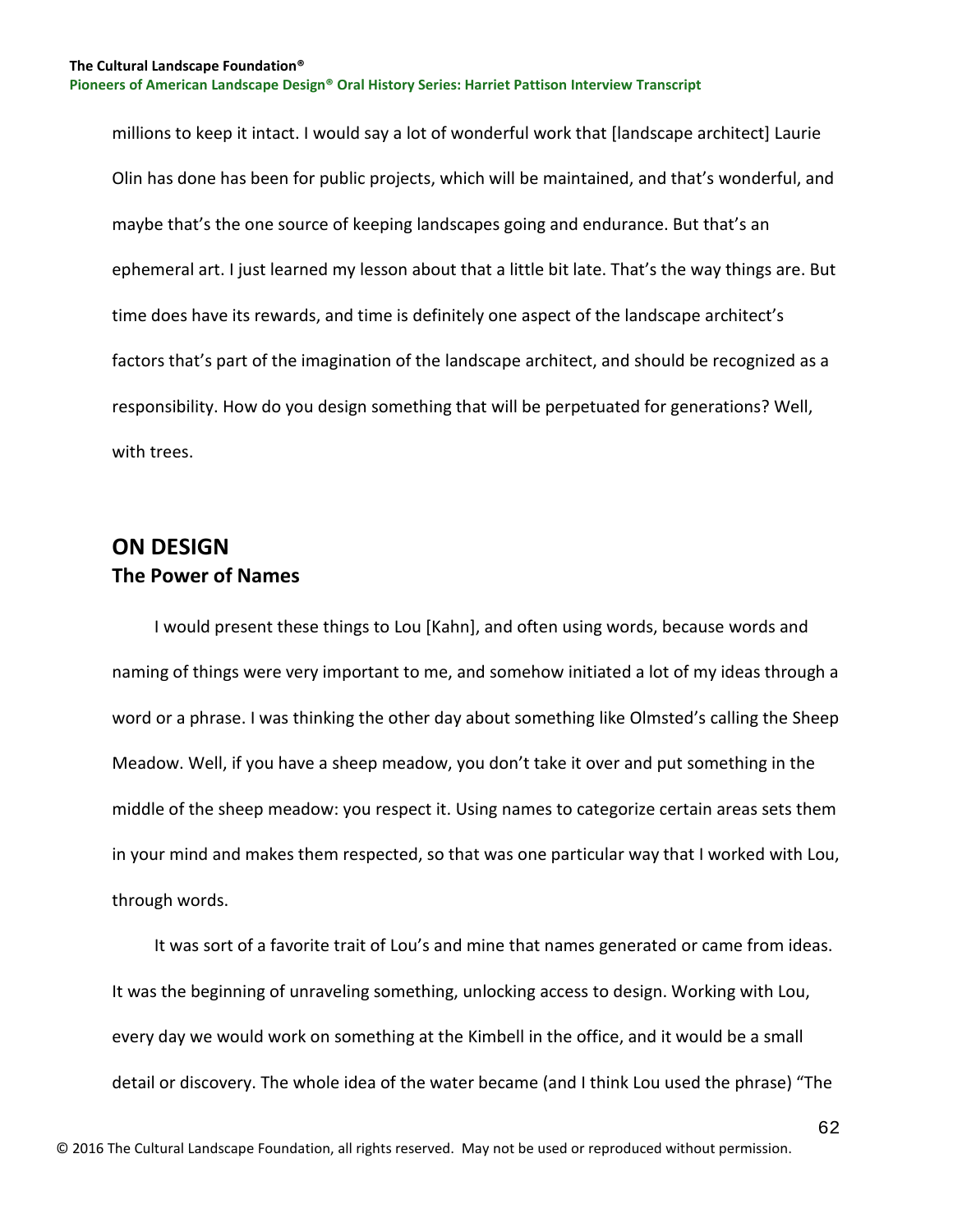Odyssey of Water." And it was. It was to begin at one point and travel in various ways, and then end up echoing down in the grotto.

 The trees were very important. I would like to show the drawing that Lou made of the tress for the Kimbell. They were absolutely essential. It was all there was to this site, really: it was nothing without them. At first they had penetrated the building, and then finally they became a wonderful way to experience the building, to walk under the trees and see the building emerge, not as tall, actually, as the trees, but what a discovery. The discovery of this building—there were so many ways of appreciating it and seeing its beauty. It was such an extraordinary building. Lou called it "the villa and the garden," and so it did have its Italian beginnings and inspirations. At the time, he sent me a postcard from the Villa d'Este, and he just said what a marvelous place it is. He's seen Hadrian's Villa, which, of course, he knew very well before, but the Villa d'Este was a kind of revelation to him at the time. And so when he called it [the plan for the Kimbell Art Museum] "the villa and the garden," you knew where it came from. And I do think of this as a villa, and it's a very different idea of a museum from the palaces that are usually designed for artwork in this country. Most of the great museums are palaces originally opened to the public. And so to conceive of this building, which would be entered casually from across a park, from anywhere at all, from the grounds across the street for cattle, or [from] the highway on the other side, or from the [Amon] Carter Museum [of American Art] across the park. It was open at every point, and it was not a central axial kind of building. It was not imposing: it was welcoming. [About] those porticoes, which Lou had wanted to eliminate (and I said, "No, no, no") he said, finally, "You know what's so wonderful about those porticoes—they're so unnecessary." But he approved of them and loved them. And [now]

63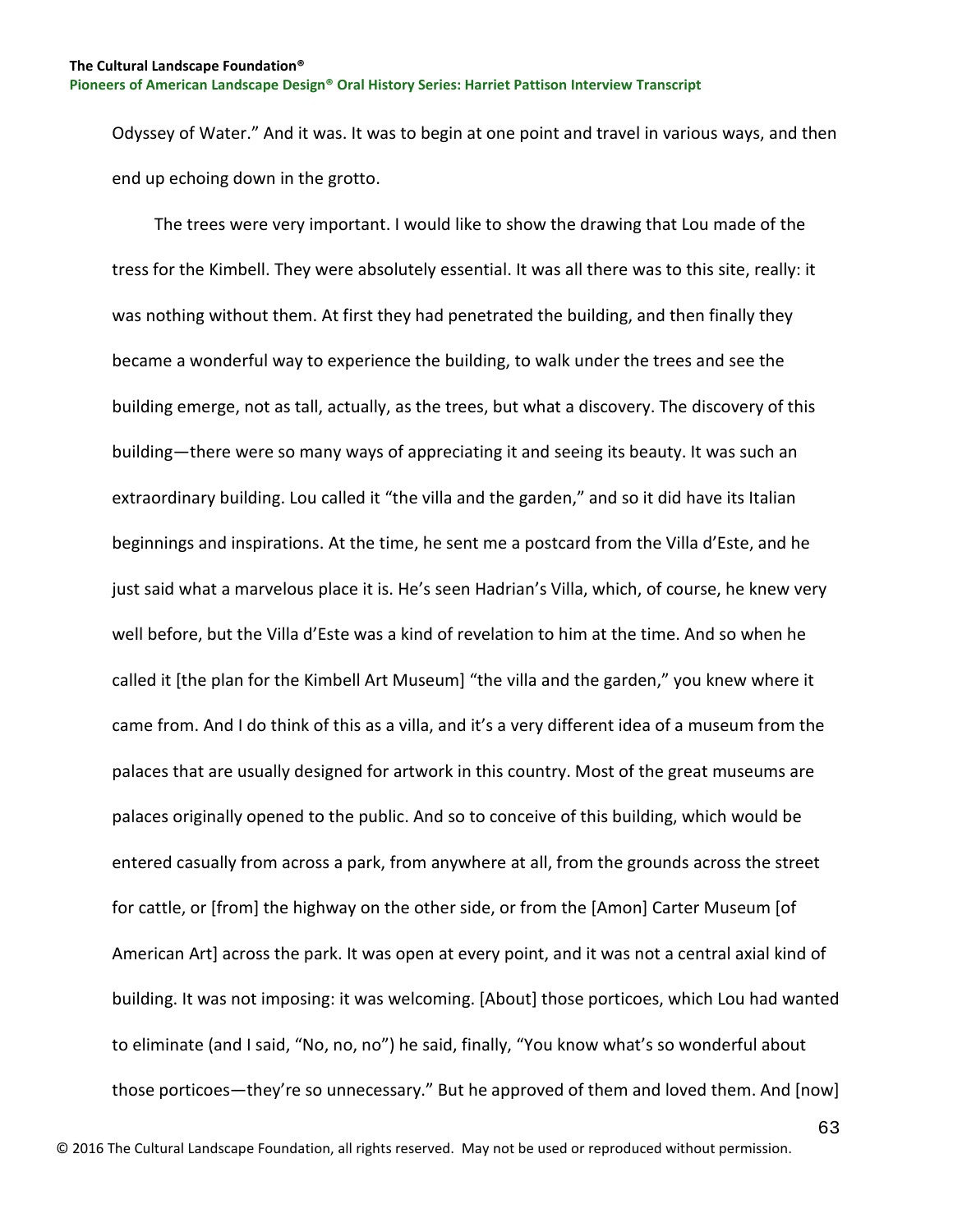you see how they're magnificent, and give [the building] great dignity. Also, the scale is so human. It's a humanistic building and it's not an imposing edifice. It's just welcoming. And you can come to it at any point, and the landscape is part of it, very much so. It's interwoven with the building.

# **The City of Philadelphia**

 I lived outside of Philadelphia, so I was not really involved with any of the work in town. I had always valued the historic buildings of Philadelphia, and not treasured very much else afterwards, except for the P.S. Ellis building, which I adored. It should have been a landmark, and it should have taught every other architect who built a skyscraper a lesson or two. But again, the cluster of landscape or skyscrapers that was forced upon the city in a way, killed the scale of the city. [With] a city like Chicago, when all of its skyscrapers were built at once, they could be stretched out in a long ring, a line along the coast, and could be very singular and make a marvelous skyline. But Philadelphia has that knot, and as I was driving in the other day to Philadelphia, I just looked at the pile of buildings that were here and [the] skyscrapers, and just thought, "No way. It just can't handle them." It's a pity that the scale of the city was at that late date interrupted and then they went upward in concentrated form. And there was no discrimination as to the location of its buildings. They were just strung up when a developer got hold of a piece of property and this kind of layout couldn't handle it. So I think that skyscrapers coming to Philadelphia was a missed opportunity. They kind of messed up the city, frankly. But its housing stock is wonderful. Of course, the thing about Chicago is [that] it's got this marvelous waterfront, but then it's got terrible slums, and the stockyards and everything else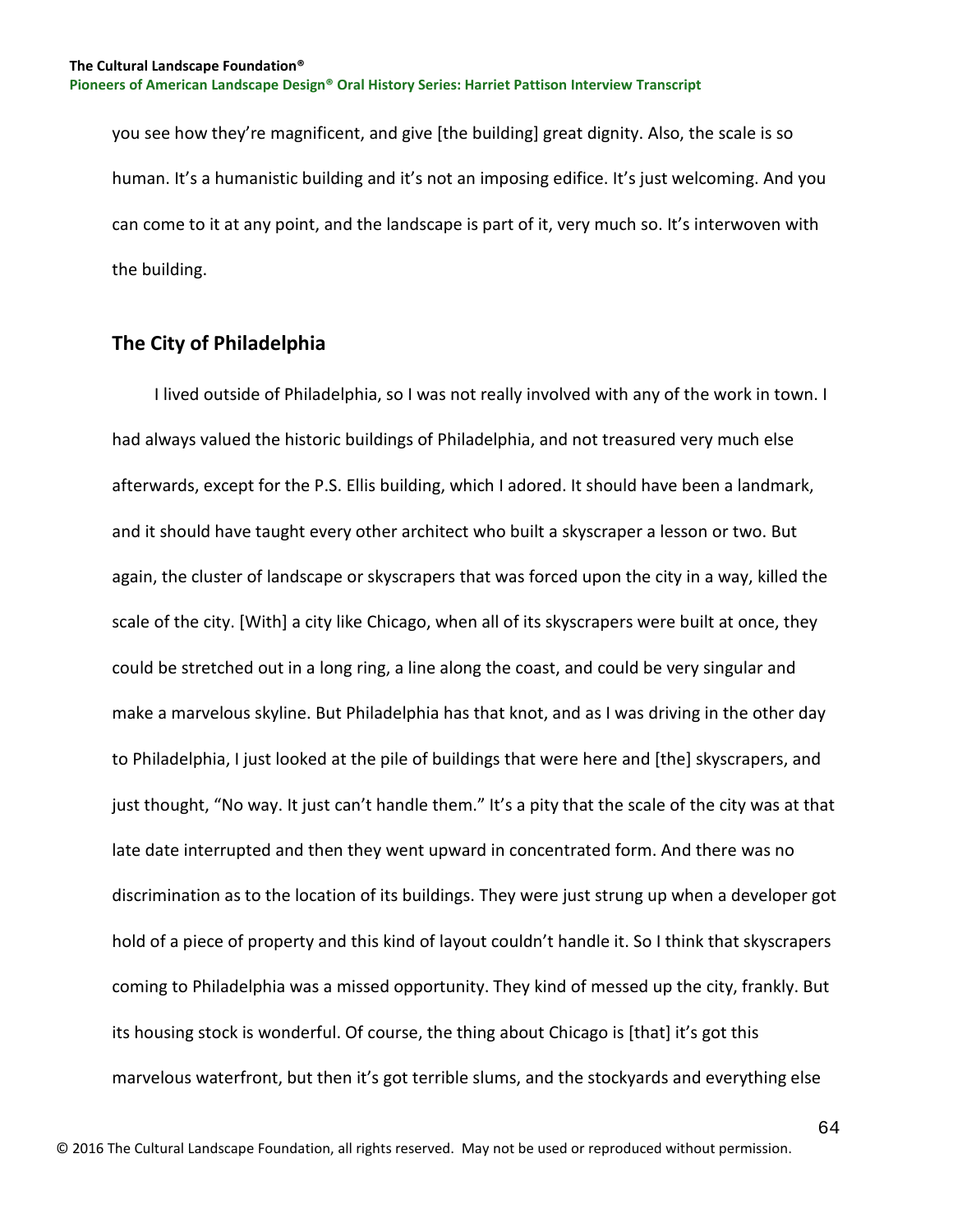that stretch out for miles unhindered. [I'm] just thinking about what topography can do for cities and what it did for Edinburgh and places like that. The form of Philadelphia should have been very carefully considered—the geographical layout. I think Lou [Kahn] tried very hard to give it formation early on [with] his early studies, his traffic studies, and then his layouts.

 I'm not impressed with what [city planner Edmund] Bacon did with the city. I think he had an international idea that he wanted to carry through and tore down significant areas that were sacrificed. I think the rejuvenation of Society Hill was wonderful. It's been very interesting, but it has huge problems. I think the neglect of North Philadelphia is shocking. I think city planners have a lot to answer for and a huge problem to tackle, you know—where the city should go from here. And I do think that landscape architects can provide some of the answers. I'm not sure how, but just a different vision of the city and the future, and the sense that Ian Mcharg did invest in the natural systems as being a guideline is very important. But inspiration is needed, and I'm not sure where that's going to come from, to make this city take new life. And it's hard to know, because it became an industrial city that had tremendous potential and brought huge populations here, and now there's no employment. And still it's building upward towers. But [for] what life there is in the future, I think there [will] have to be great decisions made, and who's discovering them? I don't know. I really haven't a clue.

## **The Maine Landscape**

 How lucky I was to have the experience of the city and the experience of the country. It took three days' journey between the city and the country to make this transition in my life, every year, when I went from Chicago to Maine. I think you need that interim, in a way, to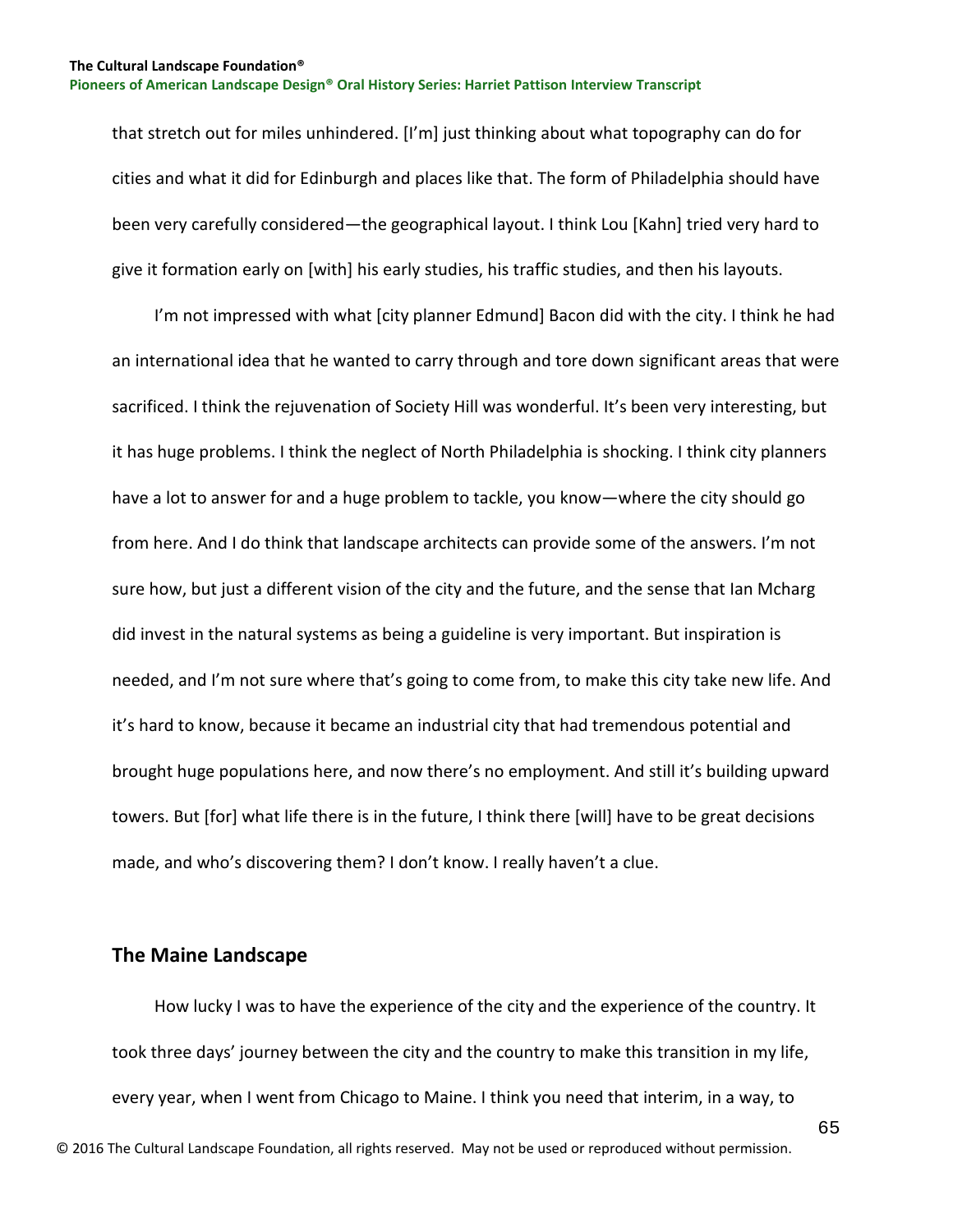adjust, but it always made me want to bring the country into the city and to discover the riches of the country, of nature, and all of its experiences, which were so marvelous for me, and for my family, and which I would love to bring back to the people who live in the cities, who can't have that privilege of going out to the countryside. The Maine landscape was so inspiring, and Penobscot Bay had great hills. We called them mountains, but they were not terribly high, like Bar Harbor, Cadillac Mountain. They were the inspiration for Edna St. Vincent Millay, who was born in Camden, Maine, and wrote a beautiful poem, "Renascence," about the top of one of the mountains there, describing the view of the islands and the sea from the mountaintop. So this was a place that could inspire poets and great painters. Maine was a marvelous place for painters, Winslow Homer and many, many [others]—John Marin, and great painters. There were great gardens, which were created here, including the Rockefeller Garden by Beatrix Farrand, and the many gardens that she created on Mount Desert. The climate was marvelous for great flowers, marvelous perennial gardens, and the whole environment of their conifer forests, and then the rugged rocks of the seacoast, and the ocean, always. But I have described what it meant to me as a child, coming to it. There were other aspects of my designs in Maine, then, where I used native materials and didn't consider that any limitation at all, but an inspiration to be true to the place. Often the great estates that were made in Maine were rather reckless. They didn't always recognize the restraints and the sparseness of the landscape, so I tried to recognize this.

 I only got ahold of the Reef Point Bulletins from George Patton's estate. [LAUGHTER] But I knew the Rockefeller Gardens, which were marvelous, and most marvelous of all was the Spirit Walk, which was just native plants, ground covers, and these wonderful sculptures from the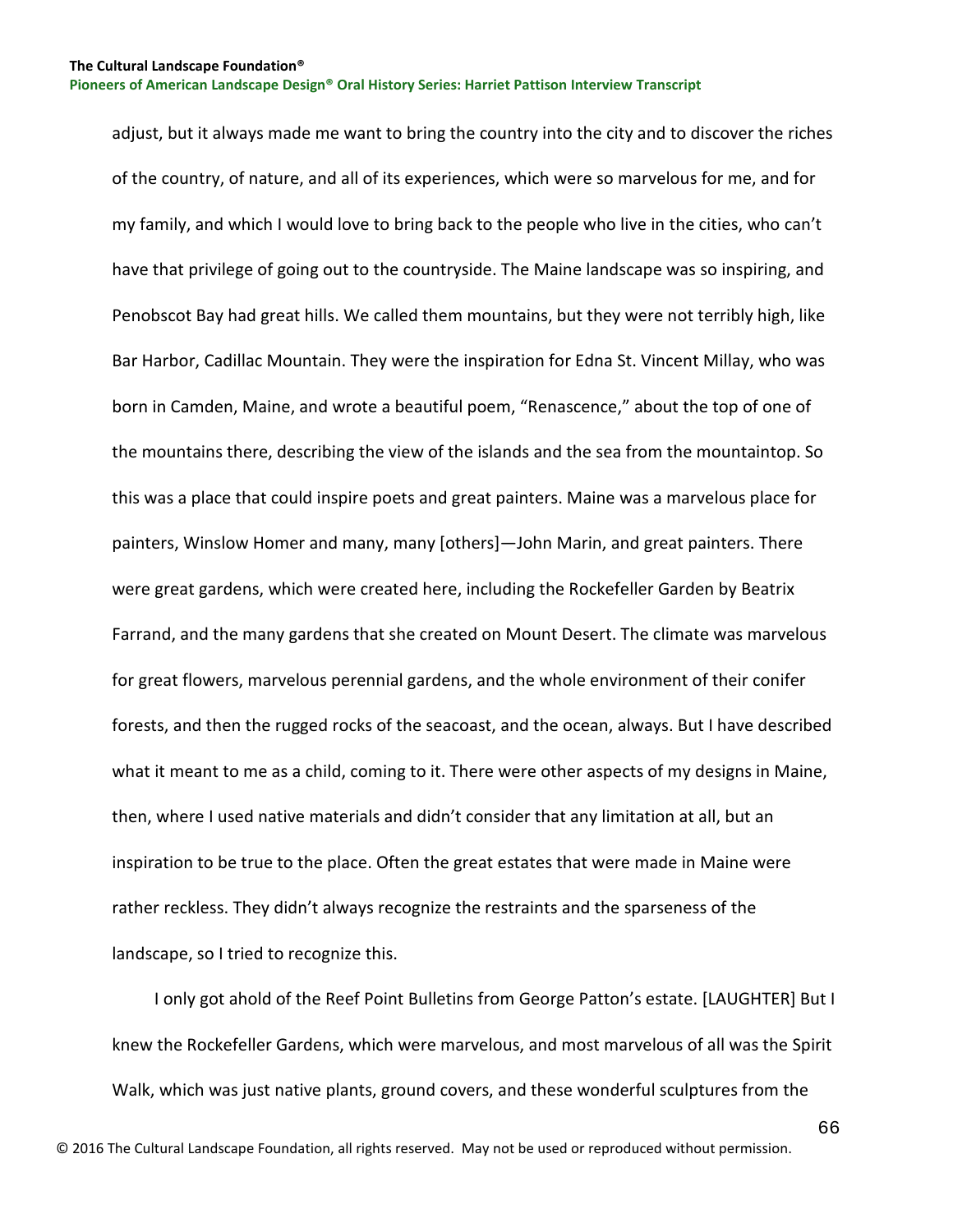East. For me, that's one of the great views that I'll always treasure. To go from there into a huge garden filled with flowers and with pink walls, and great spruces, which were northern spruce, and a small fountain, but just an abundance of color, beautifully done, and detailed. [Beatrix] Farrand would go there every year and absolutely demand certain plants that had to be chosen. But best of all for me was the restraint of that Spirit Walk, which just had the magic of Maine, but also centuries from the past and from Asia, and then its super abundance of flowering plants, which [is] only in Maine, because of the cool nights and the summer climate, where they flourished as they did nowhere else. So that was a magnificent garden.

 One of the wonderful aspects of Farrand was her introduction of many plants to the Maine climate. She wrote not only about the native plants, but also about her introductions and her use of plants in a Reef Point Bulletin, which she published periodically, describing the care of plants, and also describing the wonderful aspects of each specimen plant that she used. Her range was enormous and just inspiring—what you could do with plants was just extraordinary, simply with plants. You had a huge palette and sculpture and great forms, from the tallest trees to the simple groundcover. So she was a great plantswoman and a great educator, and an inspiration for all of us.

# **Ingredients for a Landscape Architect**

 [The] temporal quality—time—is one of the ingredients for a landscape architect to take into advice, and to accept that it's an ephemeral art, largely. But to have a temporal imagination to [ask] "What are the things that a landscape architect should think about?" Well,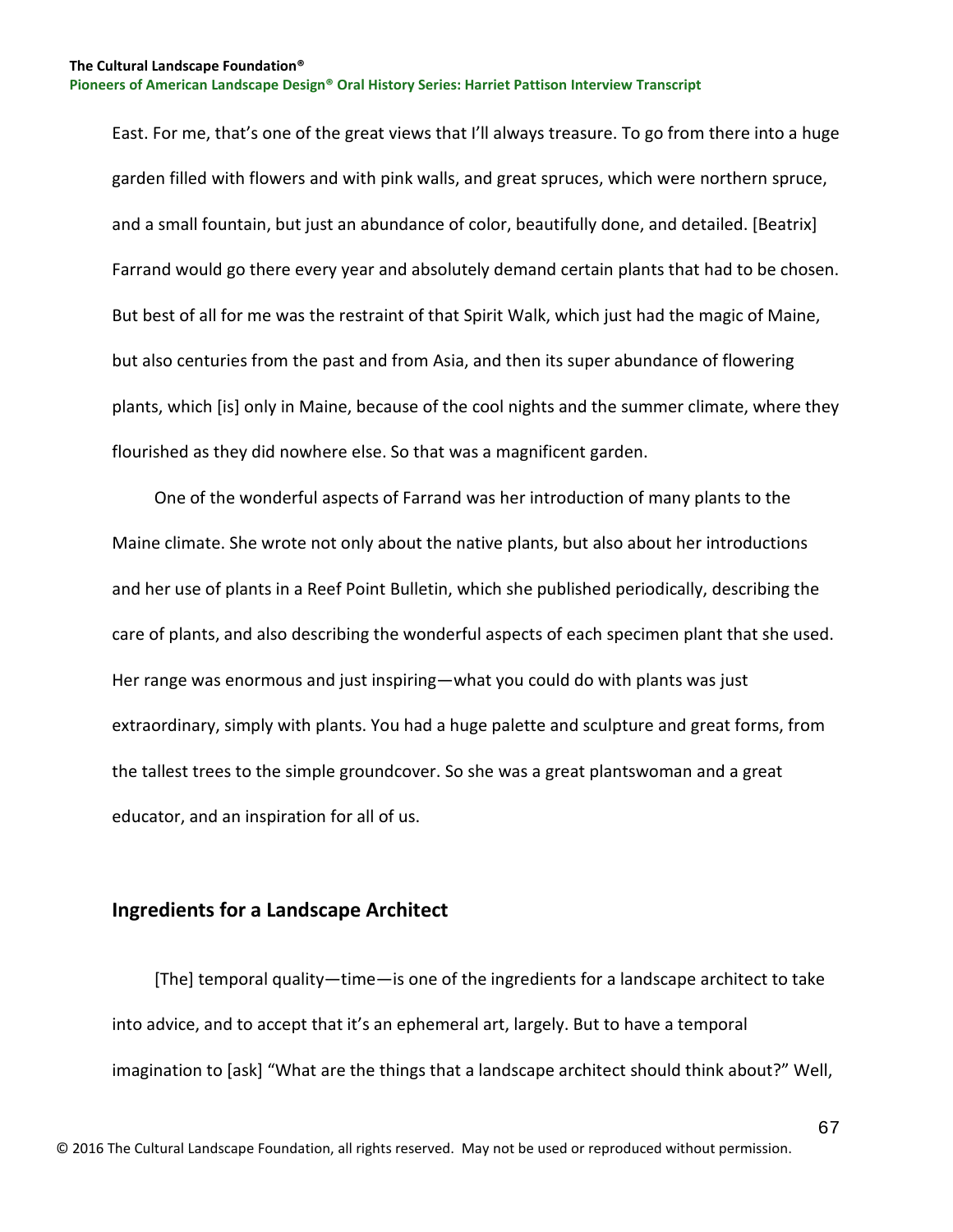the great fun and joy of plants, and the inspiration of plants and of the landscapes that you see really thrill you and transform your feelings. When I go to a great landscape, when I went to Vaux-le-Vicomte, I was overwhelmed. It was utopia, to see what could be accomplished and to be in the presence, and to have feelings evoked by great landscapes—what a joy to discover those places in the world. It's wild on a peak in Derry, but I can also liken it to climbing a mountain in Maine, Bald Rock, and looking out over the bays and seeing the islands from where I was, and nautical lands, and a beautiful world. It's bliss. It's totally satisfying. So there are great satisfactions in landscape that I wouldn't change for anything. What else can I say?

# **Finding Your Way**

 Well, it doesn't give any kind of message to the people that are, you know, struggling to find a way in the arts, [struggling] to find their roles. It took me so long, so many years, and when I hear about young people not being able to make up their minds of what they want to do or what they can do, I just think, "Well, wait, and it will come to you." But it's very tough to go through. I was in my 30s, so it took me a long time to discover a place where I could fit in.

## **Business versus Art**

68 © 2016 The Cultural Landscape Foundation, all rights reserved. May not be used or reproduced without permission. I hadn't a clue how to run a business and I still don't have a clue—It's just been my Armageddon. And when you ask me about a practice or having an office, forget it. I'm just not attuned to that, really. I was lucky to be able to work for architects who did trust me. But if I had tried to go out and get work directly from corporate boards or whatever, I wouldn't have had a chance. I never would convince anyone to give me any work, so it was really only one-on-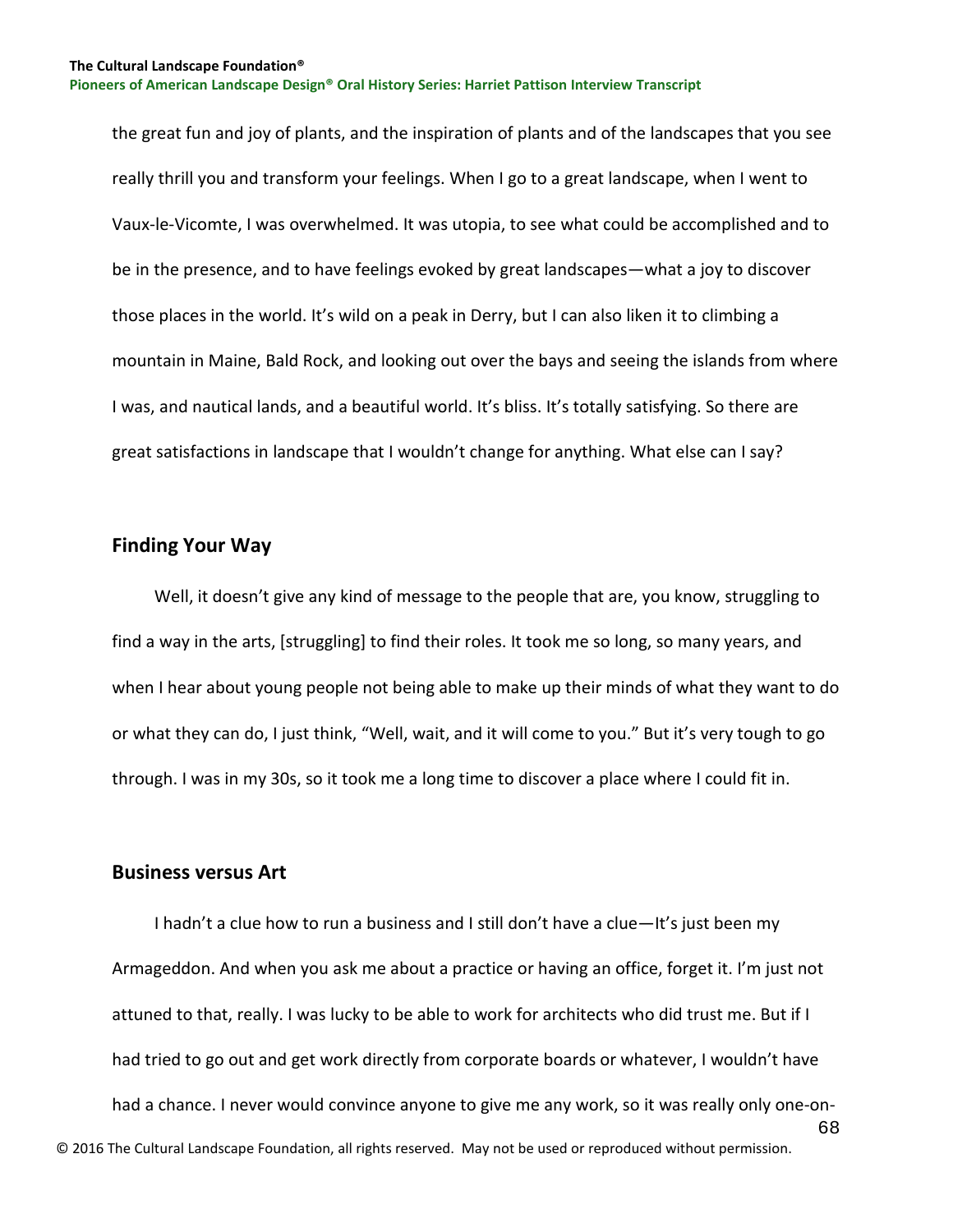one connections that I could manage to do work. But every job that came my way is a wonderful challenge. I adored that part of the work—that I was always given a problem to solve, and I loved that. You always start afresh, and that was inspiring. Some of the architects were great, and for some reason they trusted me and listened to me. But I could not persuade—I'm sure—heads of boards or anything, or run a business. No way. I just don't have that ability. I'm very impressed with people, when I read about [landscape architect] Beatrix Farrand and how she bossed her crew and how many women worked for her in the office and gained their own reputations. I marvel at those people. Carol Johnson had her own office, and Cornelia [Hahn Oberlander]—that's great. I didn't have any of those abilities; I just have a love of art. And when you have a love of art, to find where you can fit in, where you can be useful, is problematic, more and more so. I would never survive in a big office. I never would have been able to put up with politics and discipline, [and] being bossed. I am kind of a rebel and a loner. I just would love to give hope to people who are young and trying to find their way in this world, which is results-driven and has no time for explorations and creativity, really. To be singular individuals with sensibilities, it's very hard to find your way. I don't know whether it's harder now than it was; I suspect it is. But I think it's essential to try and find ways to welcome the arts and welcome the artist into the community and make them indispensable, [in order] to humanize this world that's becoming so dependent on technology and organizational skill and everything else. The artist is a maverick. How to find ways to support the artist, and that's again where I was. We had discussed the idea of philanthropy and of where individuals can funnel their wealth into supporting not just the arts, as they call it, (when they mention the arts it becomes a corporation or something), but to support the artists and their adventures. New

69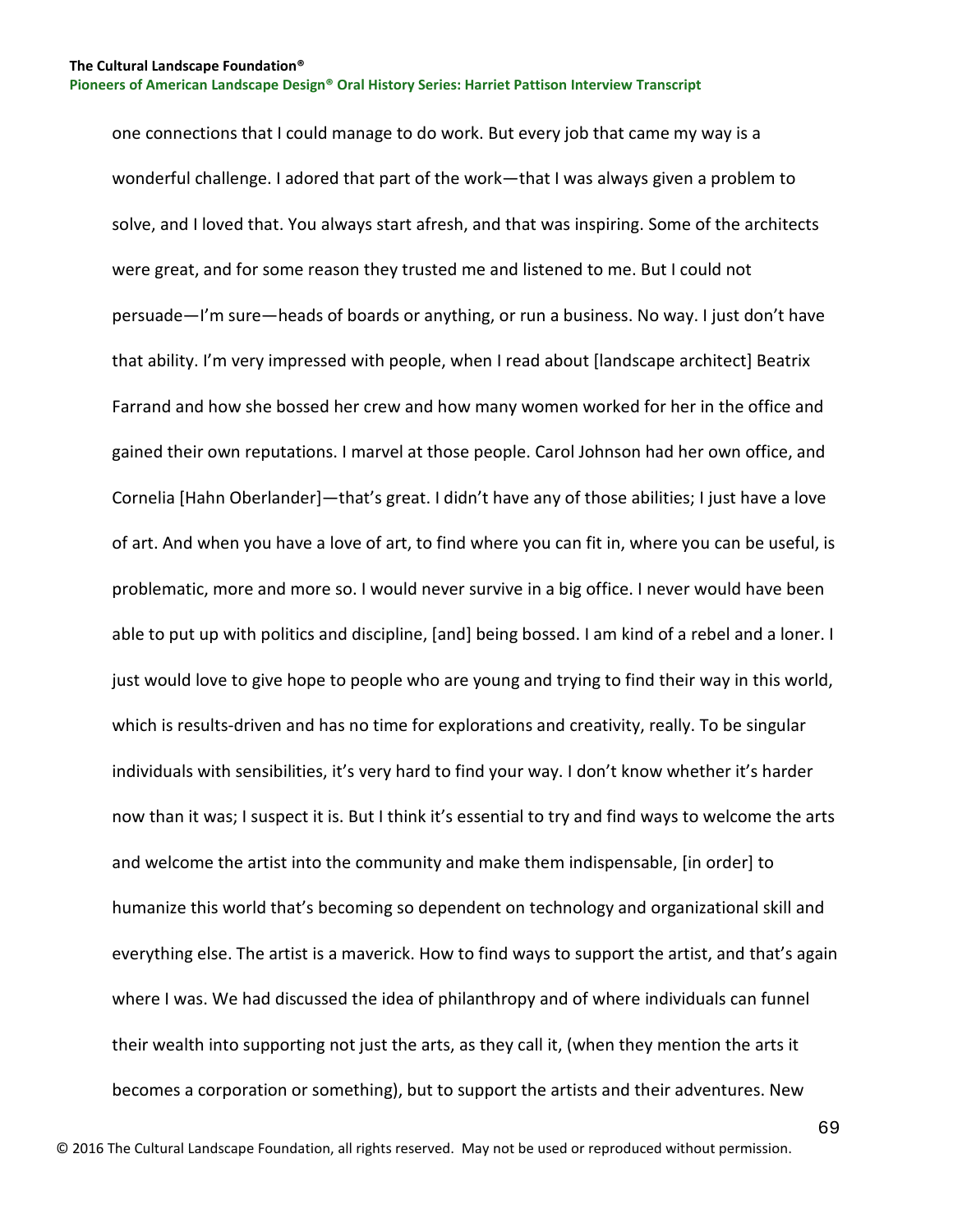institutions, maybe; but it is a very personal connection that's involved, so I don't know what to say at this point.

# **Women Landscape Architects**

## **Gertrude Kuh**

 One other person that I didn't recognize in my youth was Gertrude Kuh, who was a landscape architect. She was a friend of my mother, and I had no idea when I met her and knew her, really, what she did. She had gone to the Lowthorpe School [of Landscape Architecture for Women] as a young widow. When I knew the first landscape architect that I had met, I didn't really recognize what she did. She was a friend of my mother and a school parent. Her son was two years older than I at [the Francis] Parker School. She was an exquisite woman. She used to come to visit my mother, and she would bring boughs of spring flowering crabapple, or whatever, to the house, and I always picture her—she was exquisite. Her taste was incomparable. She designed [architect] David Adler's works on the North Shore of Chicago. Her son told me that in midlife she tossed out half of her drawings. He had not realized what she was doing, [and] she'd put them down the incinerator before anybody knew about it. But the drawings that were saved were of 300 projects, and he left them to the Art Institute of Chicago, which established its first collection of landscape materials based on her gift. She was incomparable. She went to the Lowthorpe School, which was founded in 1900<sup>[xiii](#page-129-8)</sup> for women landscape architects. Later, in 1917, the Cambridge School for Women Architects and Landscape Architect[sxiv](#page-129-9) was also established. They were both in Massachusetts.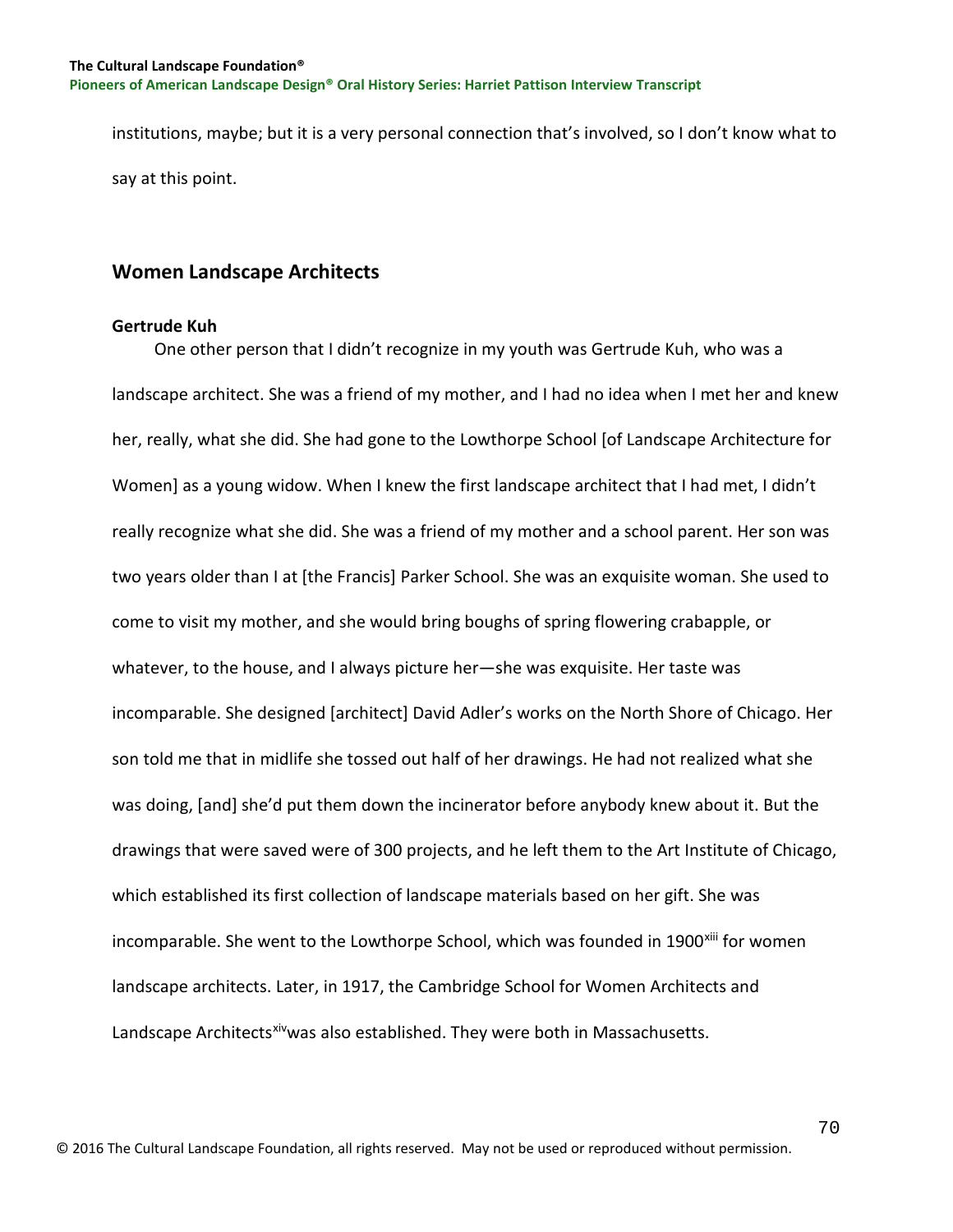#### **Female Practitioners**

 It came across to me quite recently in my papers; I had some studies that were made of women in the field between 1900 and 1930. And, of course, Beatrix Farrand was my idol, absolutely from the beginning, and she was one of those. There were a few others—Ellen Shipman and Marjorie Kaufman, and a few other women who were practicing landscape architects. They called themselves landscape designers. There was this study that was made of women in landscape architecture from, as I said, 1930, or [from] 1900 to 1930. And there were about 250 names, with a very brief outline of what their education had been. I would say [that] two-thirds had been to the Lowthorpe or the Cambridge School, and the rest had been through universities. But they were from all over the country. Some had continued their works privately—private gardens, largely—and then many had written books on color in the garden, on all kinds of aspects of gardening. So there was quite a literature composed in this period. They were all educated women for the most part, from Eastern colleges, and then had gone on in their studies. I was overwhelmed when I saw the list of the names, realizing that these women were in obscurity now, for the most part. There are a few—Carol Johnson—who succeeded brilliantly, and a few other names that I recognized; but for the most part, they're lost. But they were doing their work, and when you asked me a question at one point—[asked me] if I were a Modern [designer]—I suddenly realized, "No," [because] I really belonged with this group of women, in a way, in the field, because I was drawn by art, and I think that most of these women were artists and had found a means of expression through landscape. They persisted for the most part, unknown, but created gardens and made a great impact on their environment.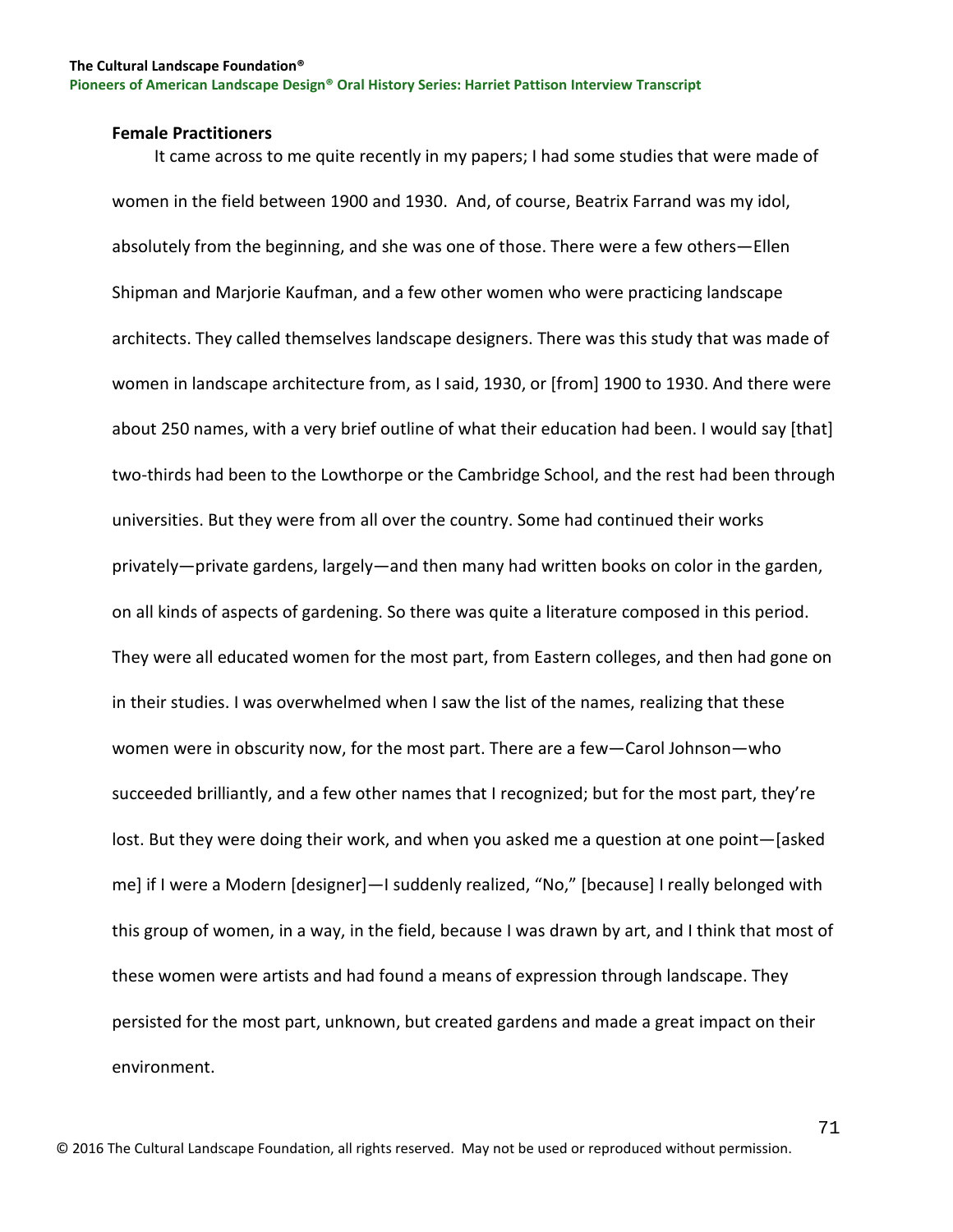They've been unsung and forgotten, and I just think that it was a kind of necessary purging of the profession that Ian McHarg practiced—that he brought about a huge change in the profession, which had become self-indulgent in a way and dependent on rich patrons and people who could afford gardens, and it was time for a huge change. But at the same time, these artists, I think, were lost, and their heritage was not transformed. I think [of] Ian McHarg, my reaction to Ian was that he absolutely gave the Earth a voice and a conscience to the practitioners of a profession, which really had not been a profession in a way. That gave us all a sense of responsibility for literature. But at the same time, we lost some of the artists, and I would just like to see the artists come back into the world of landscape architects. There have been a few along the way who are artists, but everything is so result-driven and measurable and scientifically important, and significant. But I think that art has a different transforming power that needs to be reinstated in our profession.

## **What the Site Can Tell Me**

 When I'm given an assignment or commission, the first thing, even before the client's wishes, is what the site can tell me immediately, and I do have first impressions of a site that I look for inspiration from what's existing. Sometimes there is almost nothing there. Sometimes it's derelict. Then you have to begin to generate ideas. But if there are some great trees, or there's interesting topography, or the surrounding context can be very disruptive, or it can be inspiring, it depends what you find. Often [with] projects that I worked on with Lou Kahn, I had never visited the sites, but I had to imagine them from photographs and from site drawings and put together a whole imaginary landscape that could inspire me. But topography is very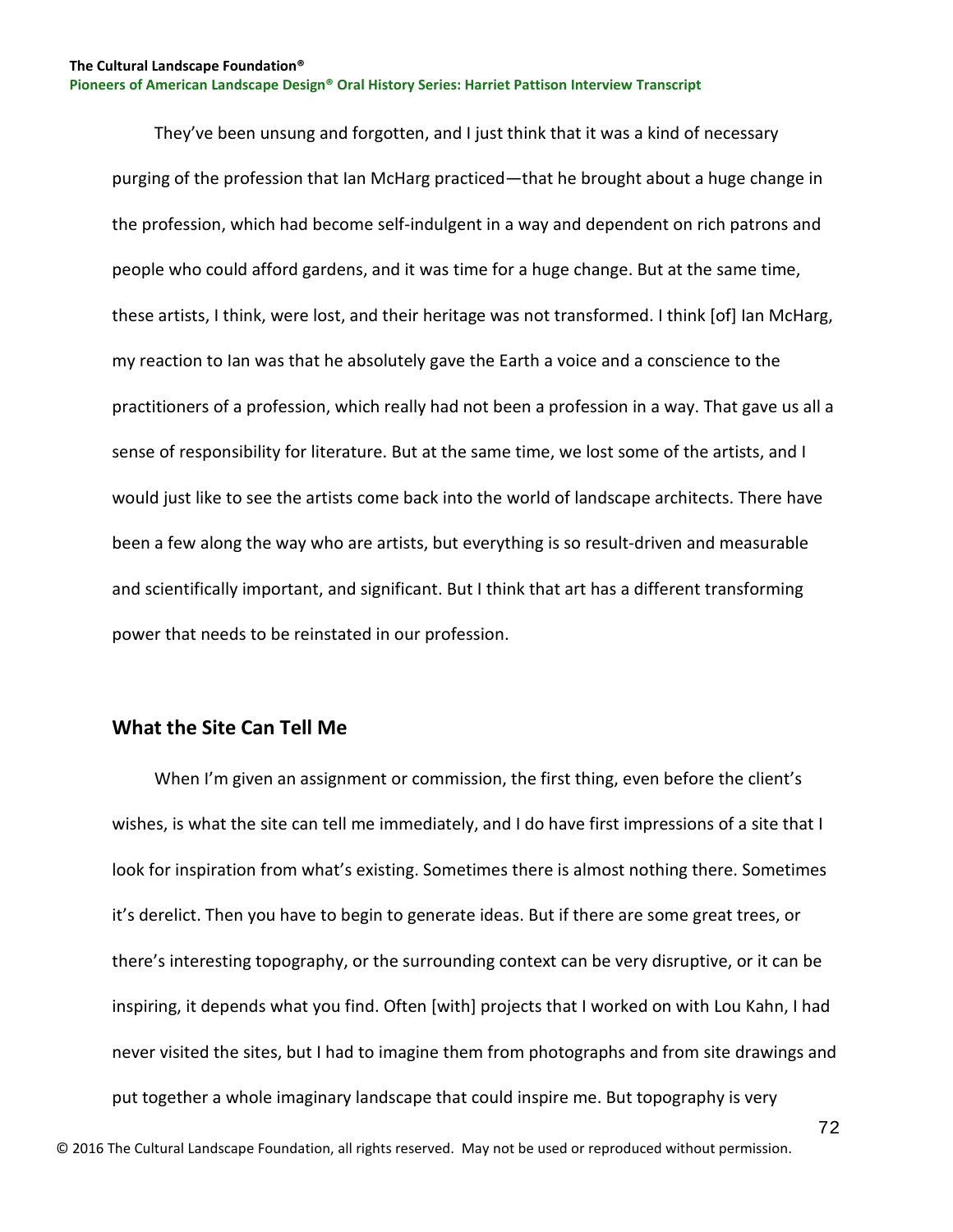important, and generating all kind of ideas. And the trees that are there are wonderful, and I always try to save them. I'm grateful for whatever I find. If it's a dramatic landscape, rocky ledges and such, then I seek to dramatize what's there and to build on what I'm given in the natural environment, which can be wonderfully inspiring, before even the human beings who are going to inhabit it and use it. The next inspiration comes from the ideas that people have of what they want. From there I take off and then begin to imagine things for them. So the process of creating is, first of all, the site, and then second, the people's wishes. Then you take off from there.

### **Politics and Artists**

 I find it interesting that someone like Bob [architect Robert Venturi], who is an artist, very much needed a partner who was very helpful and political and could leave some of the battles for John Rock, and Denise [Scott Brown] to battle, and allow him plenty of leeway to invent and be an artist, which he is, definitely, and was. I wish in some ways that I had found a partner who could help me along, and negotiate, because I'm not a businessperson at all, and I don't know how to run a business. And when you inquire about setting up an office: I did my best, but it was not very successful, and it was fun to try and persuade people one-on-one, but to face a corporation—I couldn't do that. I didn't have the power of convincing people. I wish that I had had more opportunities to really invent and been given big-scale projects. I had the wonderful opportunities with Lou [Kahn] to tackle big problems, and I loved them. I loved the scale. On my own, I just didn't have the opportunities, and I didn't know how to create them. I think it's very difficult for someone (I don't know). I think of Dan Kiley, who managed marvelously, really, to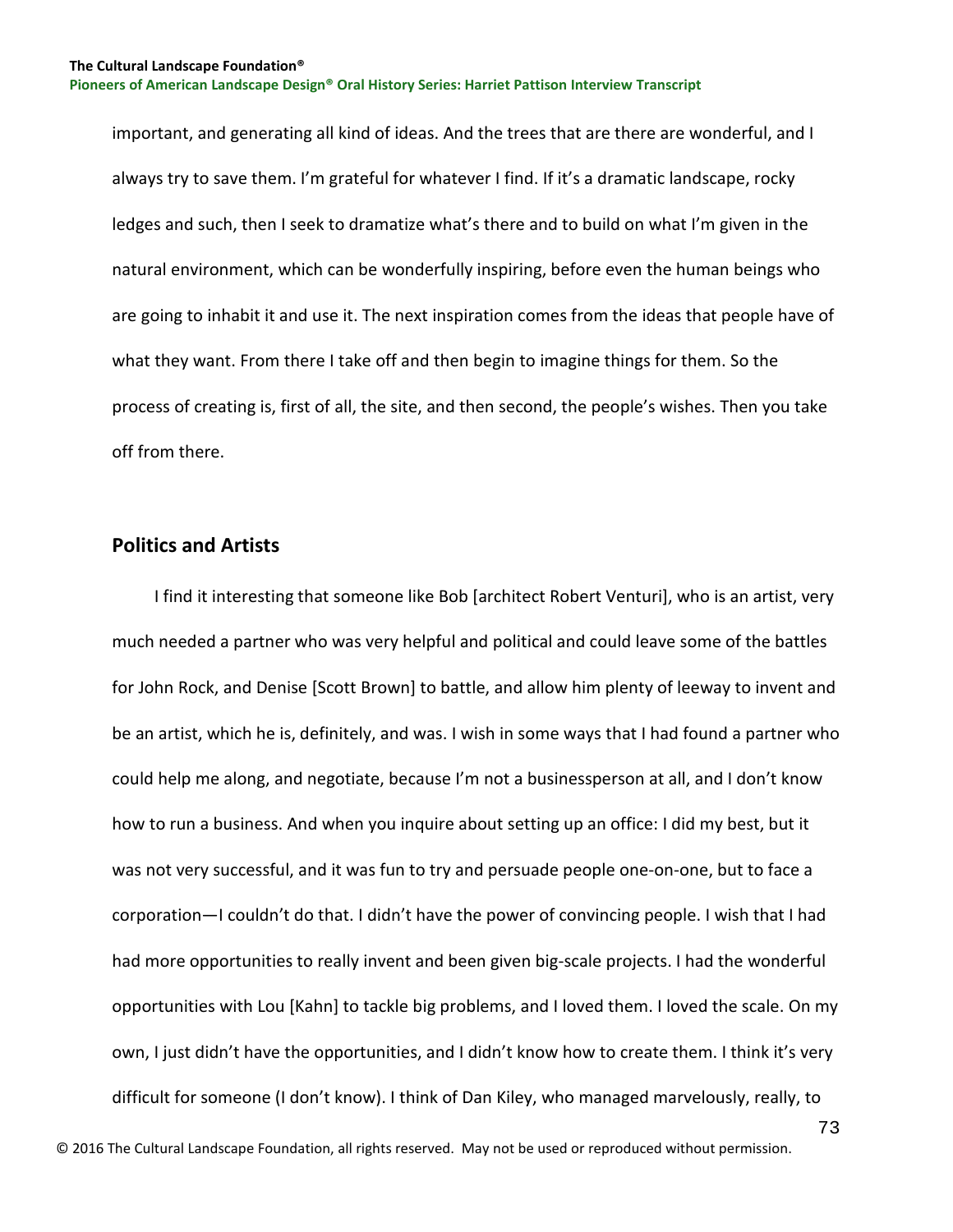get his work done, and knew how to marshal people to work for him and produce his work, and he just was a very political guy, too. I mean, he knew how to sway people and did it beautifully. I don't know. Then I think of somebody like Beatrix Farrand, who was the master at intimidating people, too, and really getting her point across, and at the same time managing to do her marvelous work. So you have to have a combination of things.

#### **What is a Harriet Pattison Landscape?**

 Each project that comes in generates an original idea, and that's the most exciting thing of all: to be challenged. I love working out something, solutions. And then your mind just gets going, and you get carried away. I don't know what a Harriet Pattison landscape is. I mean, I don't know how you put a label on that. You look at Lou Kahn's drawings, and you know immediately. His mark is on everything, built and unbuilt, and it's wonderful. So lesser people, you know, plug away and do their best.

### **Our Common Heritage**

 When you think of lost works of art and the current destruction right now in the world, of works that are in peril, centuries long that have been treasured, and are potentially in the hands of people who would destroy them and not value them, it's our common heritage. And landscapes, which are the most vulnerable work of art, really, are very vulnerable. Because people are careless and don't recognize the value of a great landscape, it's considered usable and disposable. You can build on it, and you can, it's a toy. It's not valued as it should be. Gardens have every right to exist, as much as great buildings, which we cherish. So I'm just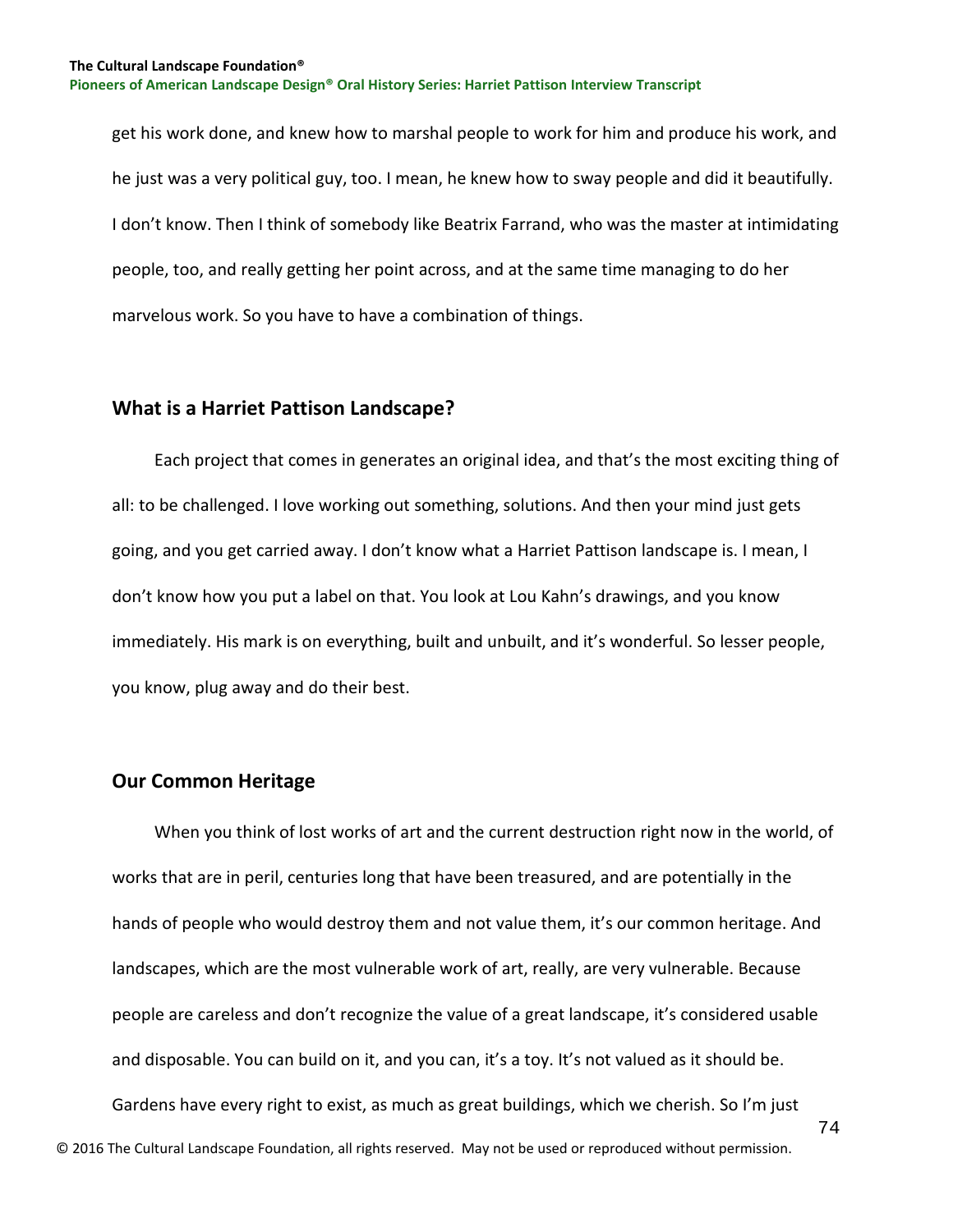hopeful that great landscapes are recognized, and that there is stewardship, and that they are perpetuated. Nature has its way of tearing things apart and making ruins very quickly, so it's a battle against nature, at the same time, to preserve, and it's very costly. And it's the first thing to go. It's also often the last thing that architects think about when they're designing. They'll say, "Oh, just shrub it up and add something," but it's dispensable. That's not at all the way I think about landscapes. They are treasures, and I just hope that there will be greater understanding of the work of art that a landscape is. It's very deliberate and thoughtful, and we need to preserve them.

### **Standing between George Patton and Dan Kiley**

 You asked an earlier question about where I stood between George Patton and Dan Kiley. I think they both belong together, because George was a preservationist and looked back to history and made gardens, great gardens, and preserved great parks. It was absolutely essential to the profession. Dan Kiley was an innovator and a free thinker, and that's absolutely necessary for the profession. So you really have to have both of those artists together. When you asked me about Modernism—the word—I would not apply it to Lou Kahn, for example. Is he a Modernist? I think maybe you were asking about someone like [landscape architect] Fletcher Steele and his work, which I adored. I have a little painting that I will show of his Camden Amphitheater that I made before I was a landscape architect, because I loved that place, and I loved his imagination. It was a favorite spot in the world for me. So was he a Modernist? I don't know, really, how the term applies to landscape architecture. Certainly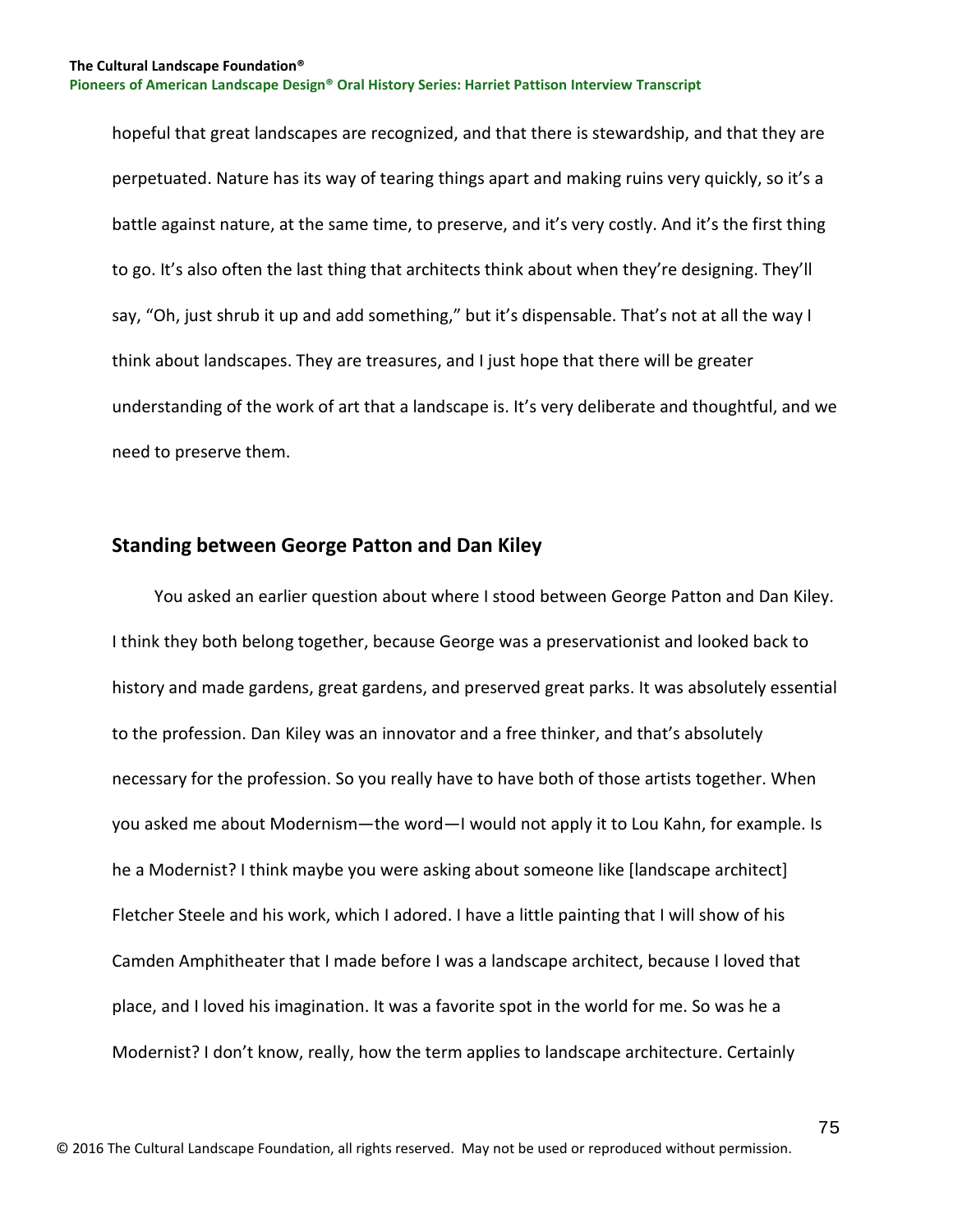history is part of the world of landscape architecture. I'm not sure about the term at all—how it applies. I don't know how to answer your question.

## **Companion for Louis Kahn's Thoughts**

 I describe myself as a companion for Lou's thoughts, and we shared a sensibility, which was uncanny. I think he trusted me from the beginning, when I looked at his work. Even though I was unschooled, he waited for my responses and trusted them. Because I thought along similar lines, but even as a novice with no real understanding, but what we shared was a love of art and history, and even words. I knew what he was talking about when other people said that he was crazy, or that he was off the wall saying something, that he was just a dreamer. But I knew where he was going, and it was just an instinct that brought us together, and a reverence for great art, whether it was in music or in visual arts. He was a very spiritual man in a way that had nothing to do with religion. He was after the spirit, and we would have long conversations when he was exploring, when he went into a continuum, a continuum that was just beyond most apprehensions, in a way, and I knew when he would go into it, and then ideas would come flying out. I was ready to receive them, and then to argue with him and discuss them. And so it was just a receptivity that I had, and that's why I was a companion to his thoughts, that was just happenstance. We'd had a common understanding and reverence for the past and what had been done, and an enthusiasm for any problem that would come up. It was fun to tackle ideas.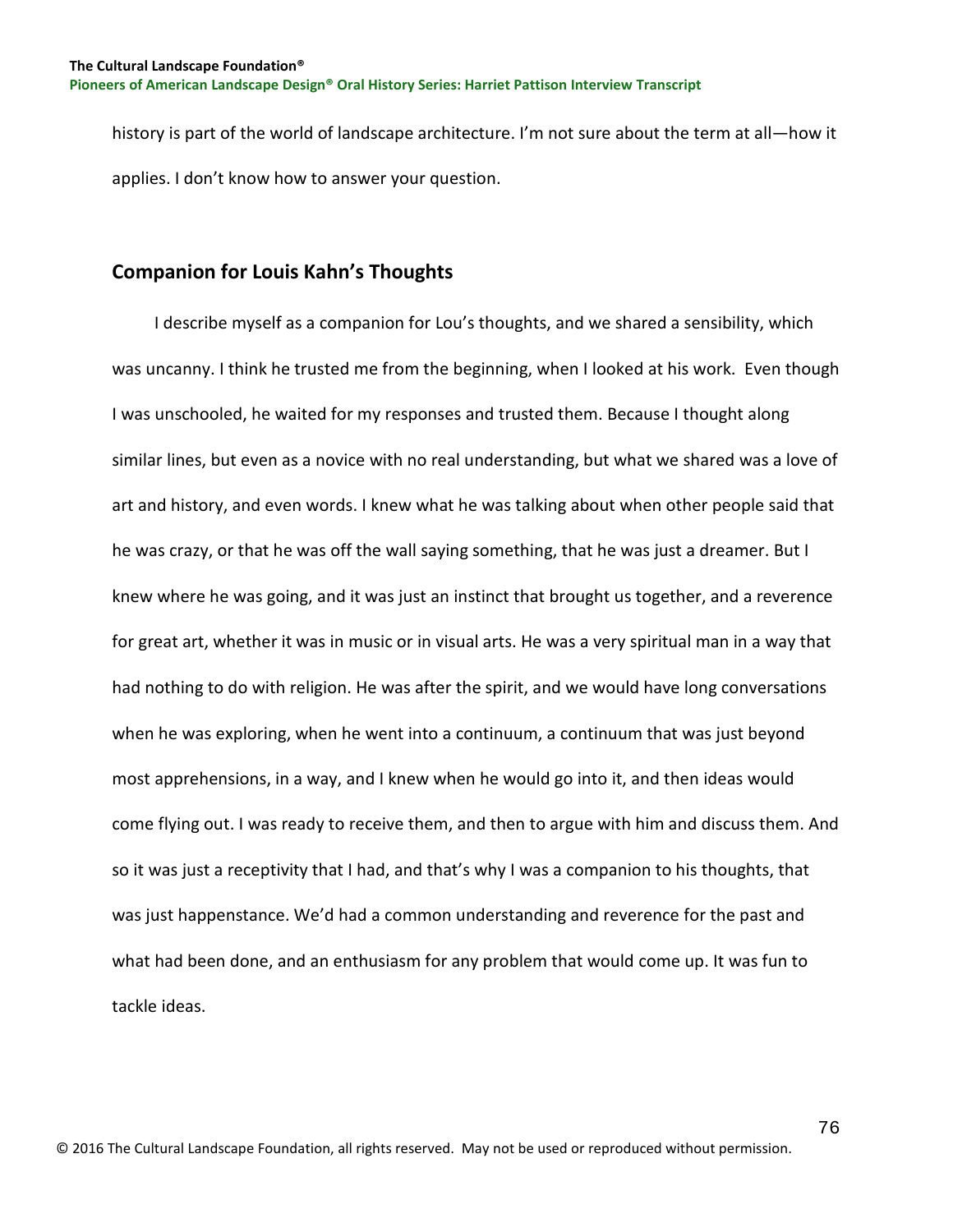## **My Favorite Kahn Project**

 The most stunning project of Lou [Kahn]'s is Bangladesh [the National Assembly], is Dacca, the great assembly building. To see it, to inhabit it, is astonishing. And it certainly is undeniably magnificent work. I loved the Kimbell, because of what we worked on together, and also because I know for Lou it was a favorite. It just was a perfect work. So I would say those two works of Lou's were, for me, the most meaningful.

## **Piano Pavilion**

 I just wish that this drawing had been put before Renzo Piano before he came up with his plan to eviscerate the park, which had been such an important aspect of the design of the museum, and to present his idea of what a museum should be.<sup>[xv](#page-129-0)</sup>Lou [Kahn] had a very different idea of what a museum experience was, and it was not to stuff a lot of entertainment underground. I think that Renzo Piano was intending to show off that he was very respectful of the Lou Kahn museum by mimicking the tripartite design, and by making his building glass, which was to be transparent, and by burying half of his building underground for parking and for entertainment purposes; but it ended up as a building with two porticos that go nowhere, and we really intended to be very dramatic and to detract from the great drama of the porticos that Lou had made. If you look at a nighttime photograph, it tells the whole story of the drama of the Lou Kahn building, and of the importance of its relation to the land. On the new project, [the] so-called pavilion dominates the landscape and totally destroys the landscape and creates a mound of some sort, on which nothing is going to grow. It's a kind of [a] devastating treatment of a great masterpiece, that Renzo Piano could have had all kinds of other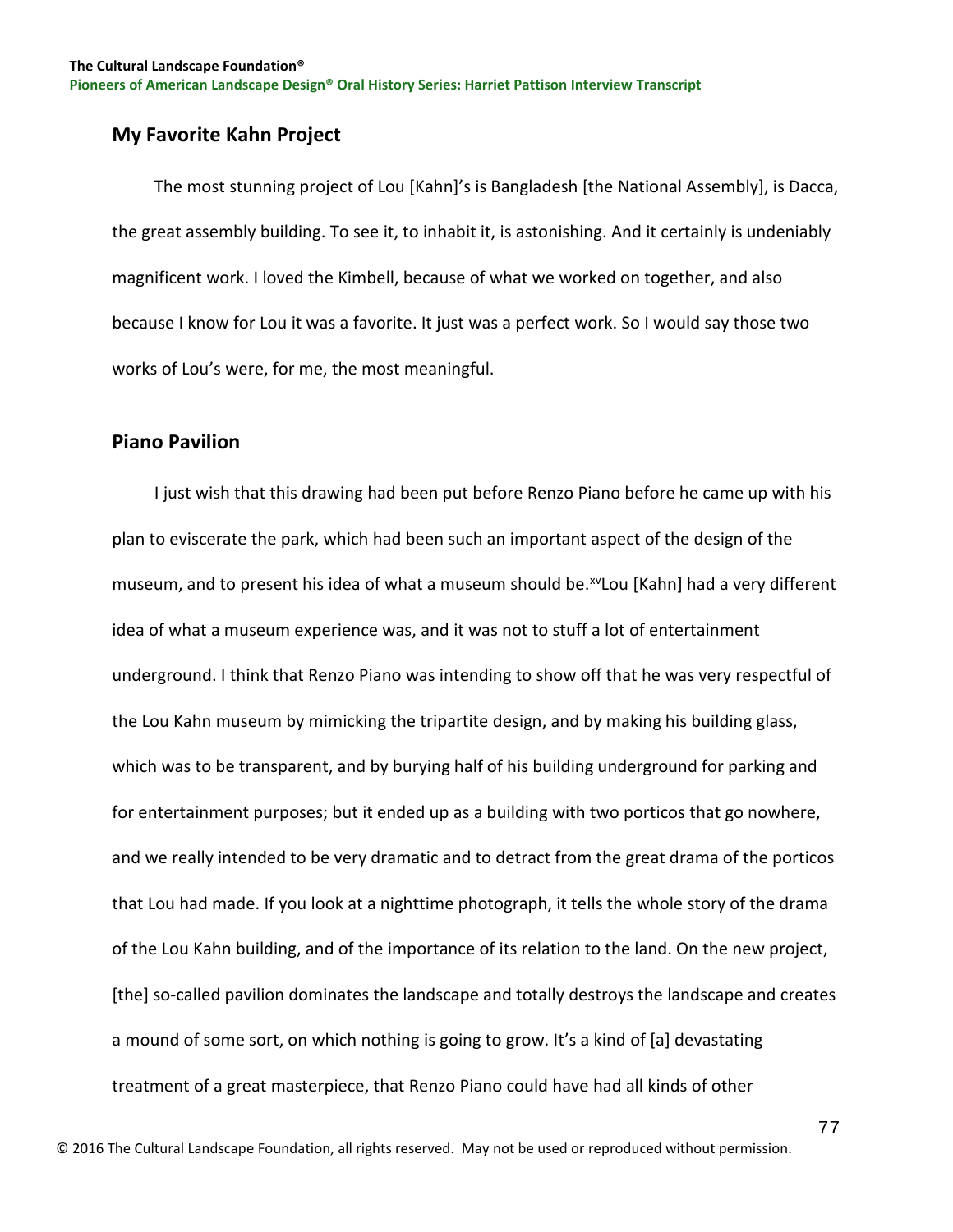possibilities for siting his building, instead of trying to upstage a masterpiece and to enhance and have a great dialogue with a masterpiece, by creating another one, but in another position, not using glass. Glass in a Texas environment is crazy. So this sense of deference to a great building is just lost. And if he had only seen this drawing, it might have made him pause in his ideas.

## **What Would Lou do?**

 I never asked myself specifically the question of what would Lou [Kahn] do if he were given the project that I was given. But I would think of him as giving me criticism if I had done something, but not what he would invent. It's not possible. But I did learn certain lessons from working with him that I absorbed. Just the thought of his coming back to see what I did without him—I love the thought, because I think he would say, "Good girl." I think that I learned Lou's litany by heart. I absorbed it, and so I could feel that he was looking over my shoulder sometimes, really.

 That was wonderful—that was really, really wonderful. And Lou, oh, I just had a wonderful quote of Lou's that I wish I could remember. If you do your best about something, and if it doesn't succeed, it doesn't matter. You know? You just face it with a smile, because it's unimportant. So the part of it that's wonderful is just the trying, and the challenge, and that excitement is still with me, and that was the wonder of working with Lou, because it was thrilling, and it didn't matter how daunting the problems were, or if they were defeated or lost or whatever, it was just the chance to try and do something.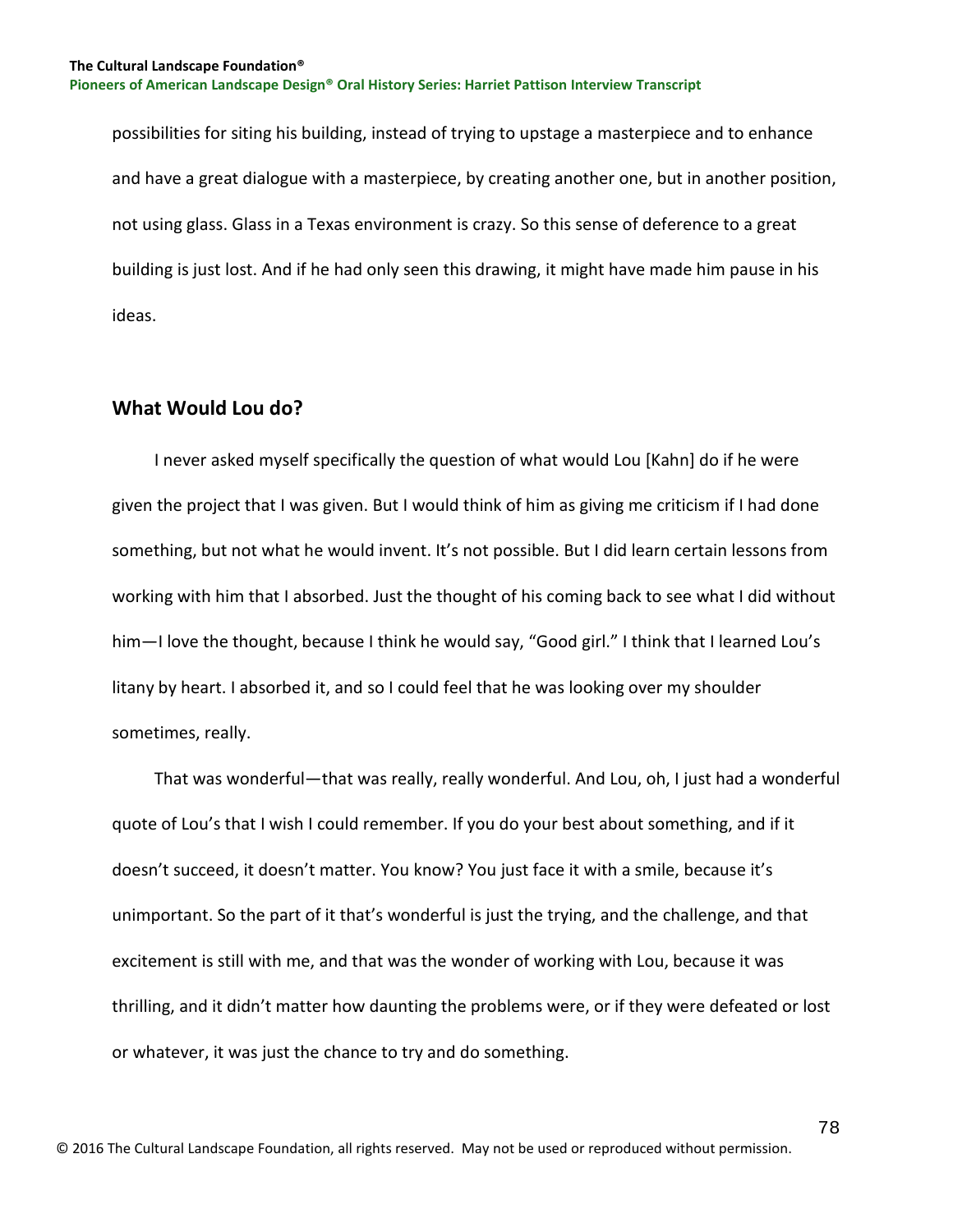### **Recognition, at Last**

 On the day of dedication, to which I was invited with Nathaniel [Kahn], it was very stirring, ceremonial, very exciting, and I was thrilled to hear that Nathaniel's film [*My Architect*] had something to do with the building of the memorial, and inspired people to build it. Then I was thrilled to hear that I was called Lou Kahn's landscape architect, and given that measure of recognition, which pleased me. Best of all, afterwards, on the podium, [Bill] Clinton had delivered the final speech, and Nathaniel said, "Come on, we're going to meet the President." So we went up, and he was receiving everybody. Suddenly, there I was in front of Bill Clinton. He took both my hands and just held them, and looked in my eyes, and it was as though, you know, the god from Olympus had come down and blessed me. I really felt somehow that there was a blessing in his hands. He was very whitened at this point, and rather almost frail. It was a great scene, and I felt that somehow Lou's idea about human agreement was what he was looking for, and that he expected that there would be human agreement in the room. I suddenly felt absolutely absolved of any resentment or neglect or whatever. I was thrilled, and I just felt, "Yes, it's been done, and there is human agreement and celebration here." It was truly a moment of grace and gratefulness and joy.

# **PROJECTS**

### **Mikveh Israel Synagogue**

 This is a project that I did for Lou [Kahn] at the end of his design for the Mikveh Israel's Synagogue in Philadelphia, which would have been marvelous if it had been built on the Mall in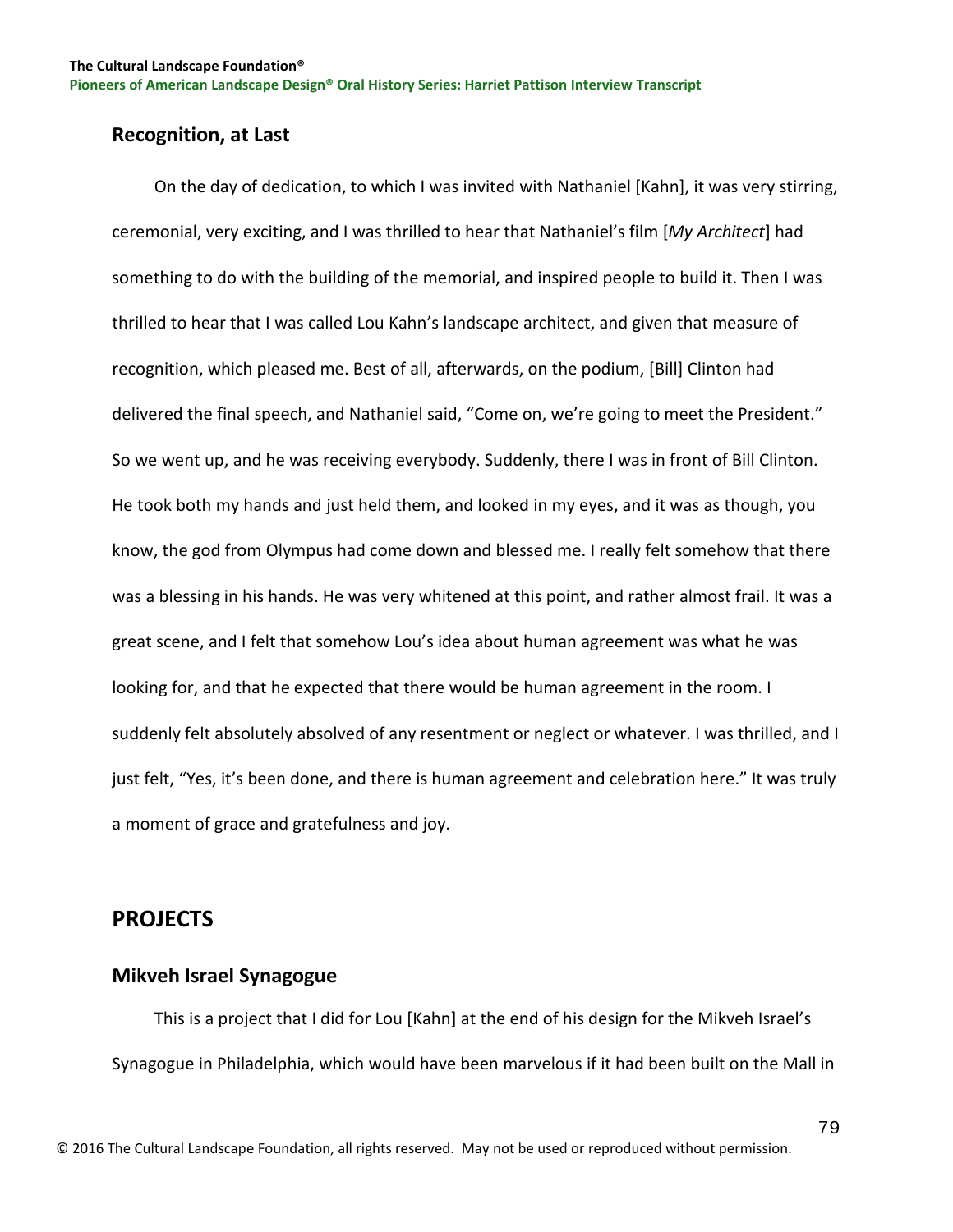Philadelphia. It would have brought the world to see Philadelphia, I'm sure. It was a great building. Unfortunately, the story was [that] the drawings were almost complete, and then at the end of this, I worked on the walkway with paving patterns, which connected the walkways through Philadelphia. It was a continuation of the greening of the city and a response to this wonderful building in a paving pattern that played with the wonderful circular shapes that composed this group of three buildings. The problem was, eventually, that [regarding] the separation that Lou had made between the sanctuary and the museum with the central entryway, [it] was suddenly decided that the museum should be combined with the sanctuary by a change in the direction of the building committee, and the chairman of the building committee. Lou objected very strenuously to combining an enterprise, which takes in money for the museum, and involve it with the temple, with the sanctuary. He said, "You don't have moneychangers in the temple," and that lost him the job. After twelve years, his drawings were complete, they could have been built at the time, and they were just waiting to have money to afford it. This was kind of an excuse to dismiss him. So he was deprived of building this great building in Philadelphia. There are no Louis Kahn buildings in Philadelphia.<sup>[xvi](#page-129-1)</sup> This would have been magnificent.

### **Meyerson Residence**

 This is a plan for Martin Meyerson, who was president of Penn at the time. Instead of living in Chestnut Hill in the suburbs, he was a city planner and he wanted to live in Philadelphia. So he took over a row house in Philadelphia on Spruce Street and asked Lou [Kahn] to rehab[ilitate] it. So Lou redesigned it and brought me into the Meyerson's plan. There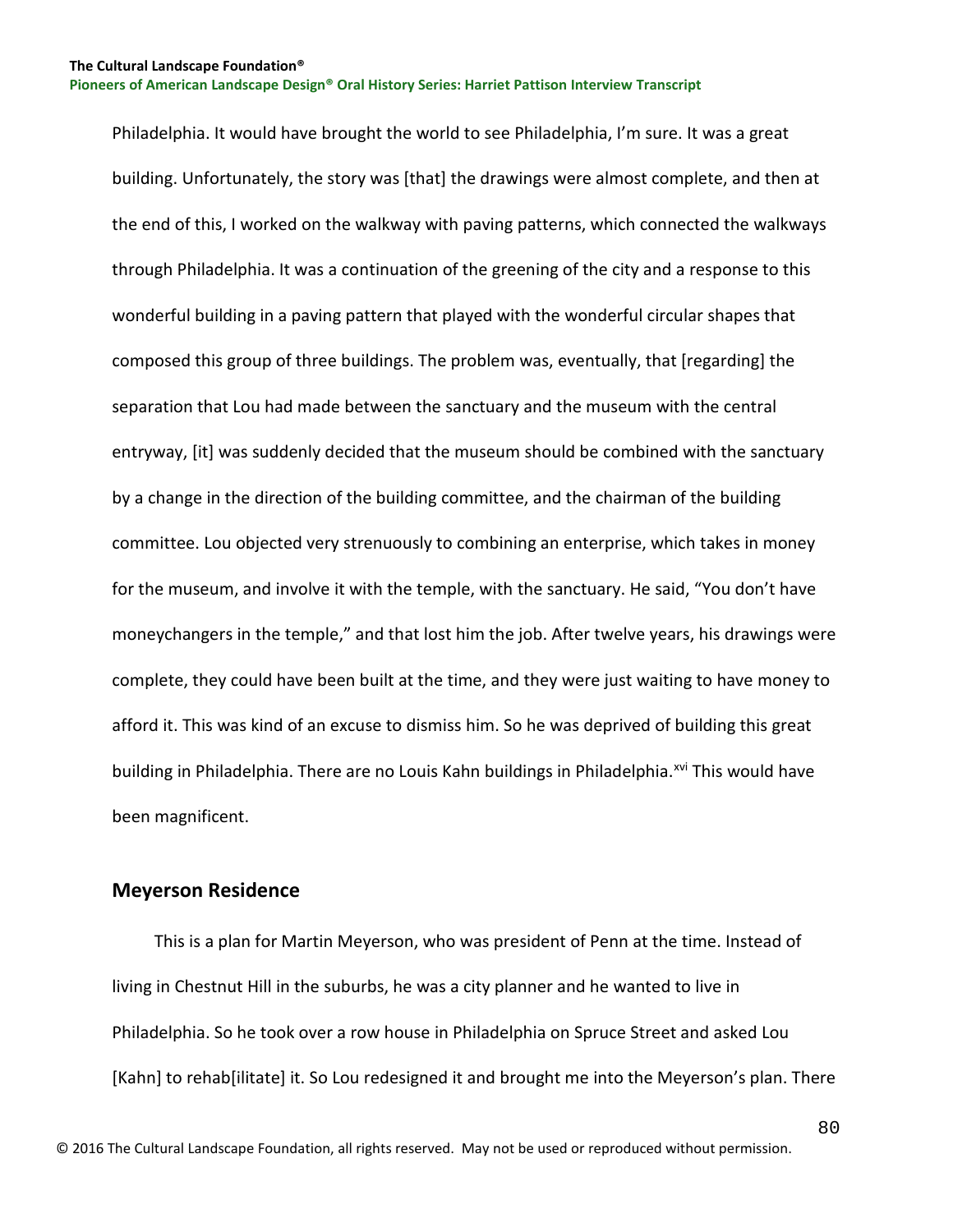was a little backyard, and so I was to create the first garden. It was my first dealing with clients, and one of the few times that I worked with Lou [Kahn] with clients. They were wonderful. Margie and Martin were wonderful people to work for, and this was a very simple garden plan. I tried to make it evergreen, for the most part, but I also inserted a Franklinia tree, because of Ben Franklin, who had founded the University [of Pennsylvania] and also, this was a great tree that was native to America and discovered by John Bartram and named after Ben Franklin. So there had to be a Franklinia tree in the president's garden, which was just a bit of paving and a little bit of lawn for reception, and a terrace. Lou's only, really, addition to the house was a sunroom, where I gave tropical plants harbor, and a place for their giant cat to live. I also raided the arboretum, the Morris Arboretum basement, and found some sculpture and some wonderful pots. We pilfered them and took them into the garden. There's a photograph or two of this project. It's just minimal, but it was my first project for Lou with clients.

#### **Wagman Garden**

 This is a quickie. This is a project in the city, which was great fun, and it was on my own, for a couple on Society Hill, who were a bit hippy, but able to afford anything. And so it was great fun. She was a writer, and they were a lovely, crazy couple with children. They had a nice big backyard with brick walls. They also had a crazy collection of objects and figures, which I tried to incorporate, and some modern sculpture. There were a couple of existing trees, and I planted a few more and ivied up the walls, and filled the pots with flowers and created a terrace for them with multi[ple] levels and sort of areas for the kids to play in. But it was just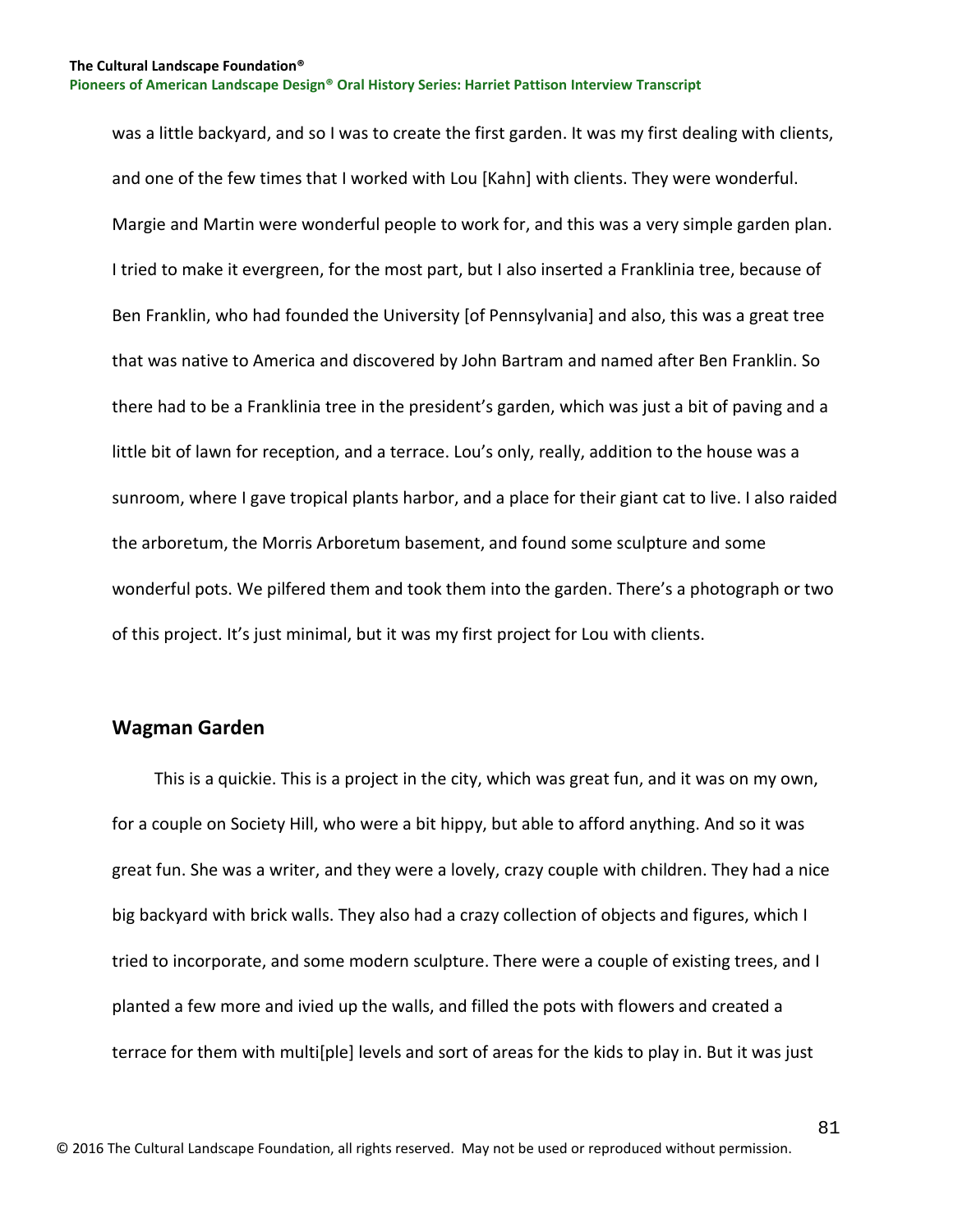the possibility of bringing a garden into the city that was great fun, with wonderful clients. So it was altogether a fun project.

#### **Garden Furniture**

 I was particular about choosing furniture for gardens, and I was even helpful, I think, to Marjorie Meyerson, in the interior in her house, helping her to locate some of her artworks and choosing furnishings that were fitting, but with restraint and not 'over the top.' With the Wagman garden, I chose rather simple furnishings [so as] not to overwhelm the major aspect, which was the green, and to fill the garden with plants and play down some of the aspects of living, the clutter of life. This was an early version of outdoor living, which was promulgated by [the] California ideas of Garret Eckbo and others. And so I wanted to bring it to the rather rigid East Coast and make life expansive for this wonderful couple in the center of rigid Philadelphia, surrounded by brick walls. But to make a lot of fun going on, and a mix between the inner and the outer spaces that was fluid and open.

#### **Philadelphia Center for Older People**

 The Philadelphia Center for Older People, designed by Joe Jordan, was my first project after Lou [Kahn] died, and was given to me by the architect, for which I was very grateful. He designed a wonderful building, two-story, right in the center of the city, for older people, to attract them and serve them. One of the wonderful things that he was to create [was] a great front porch for them, which was sheltered, and they could sit in shade behind a bank of planting, right on Broad Street. So that was their front porch, and it was a very generous use of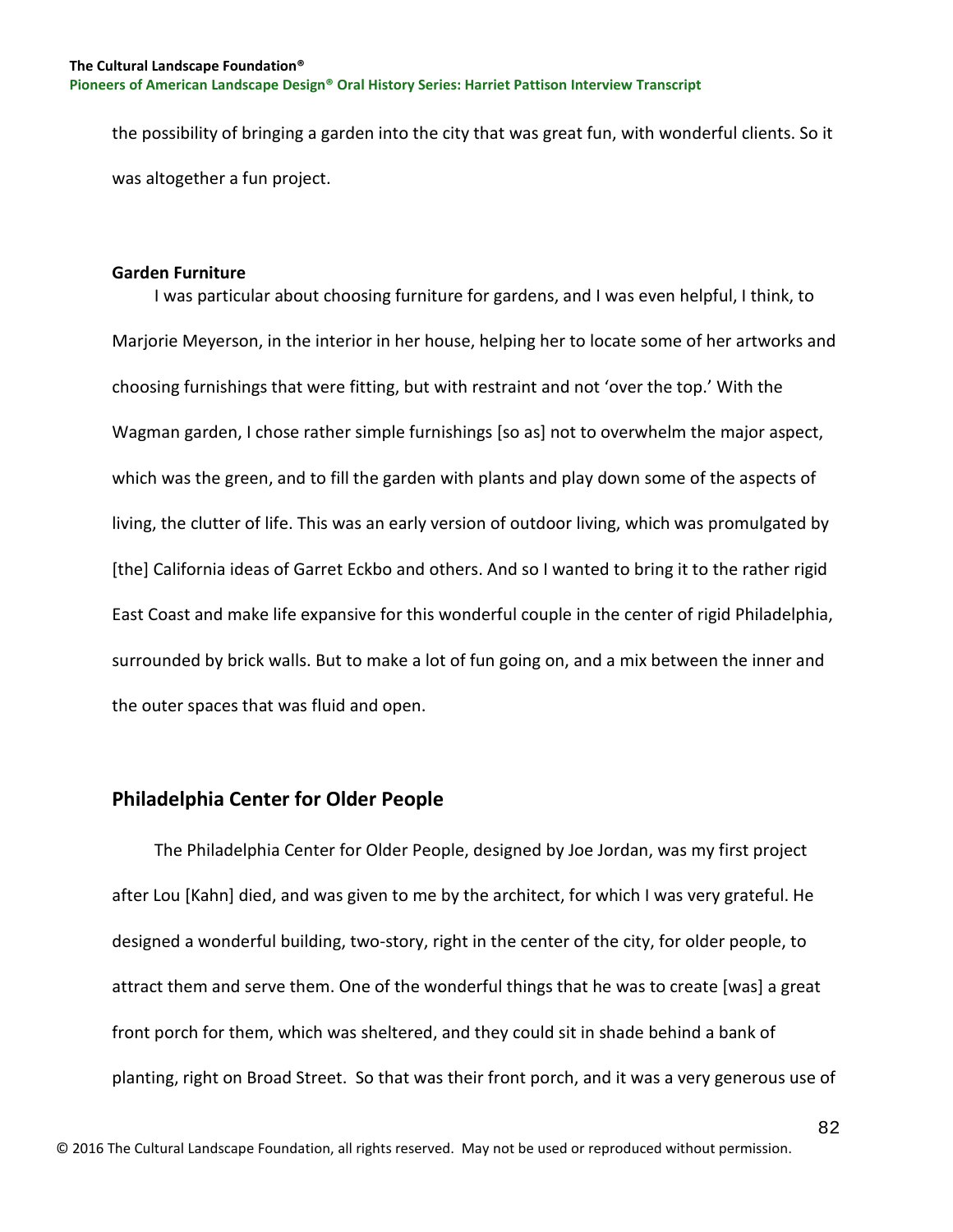space. I think there was a play court laying out for skittles or bowls or something in the paving on this great porch. When I went there the other day, after years and years and years, I saw some old people sitting out, enjoying the traffic on the street, on Broad Street, which is a custom in Philadelphia—people on their front steps observing the life going on on the streets. So this was a single building of importance, I think, and it's still there. It won first prize of the year that it was it was built by the AIA [American Institute of Architects, Philadelphia Chapter].

 At the same time, there was space to provide a garden in the rear, surrounded by brick walls, and there was one existing tree in the area, which I retained, and then planted a number of other trees, and built a couple of walls and had walking paths and built a circle for bonfires out of doors. Then [there was] installed a pond, a little pool with a waterfall and a stream, believe it or not, that was to course through this little area. But just the sound of the water and a little planting, water plants around it, was to create a kind of oasis in the city, and a cool spot. The walls I painted a rather shocking terra cotta color, and embedded in one wall above the pool I had pockets for plants and candles, or whatever people wanted to put in, above this little pool. And then there was the waterfall. It dropped over stones and wound through a little area of green with some shrub planting. There was a little more than just planting. Seating provided with brick for seating walls, and a pathway that was kind of circuitous and fun, and a little bit hazardous for old people, maybe, but they might have to use their canes to get over a rock. It was also a gathering place off of this building, and it had quite a life to it.

 Coming back after 40 years to see what had happened, there was only one individual in the garden, and there had been a couple of (I don't know) St. Francis statues put in. And the planting, which had been largely azaleas and other evergreen plants, had not been cared for.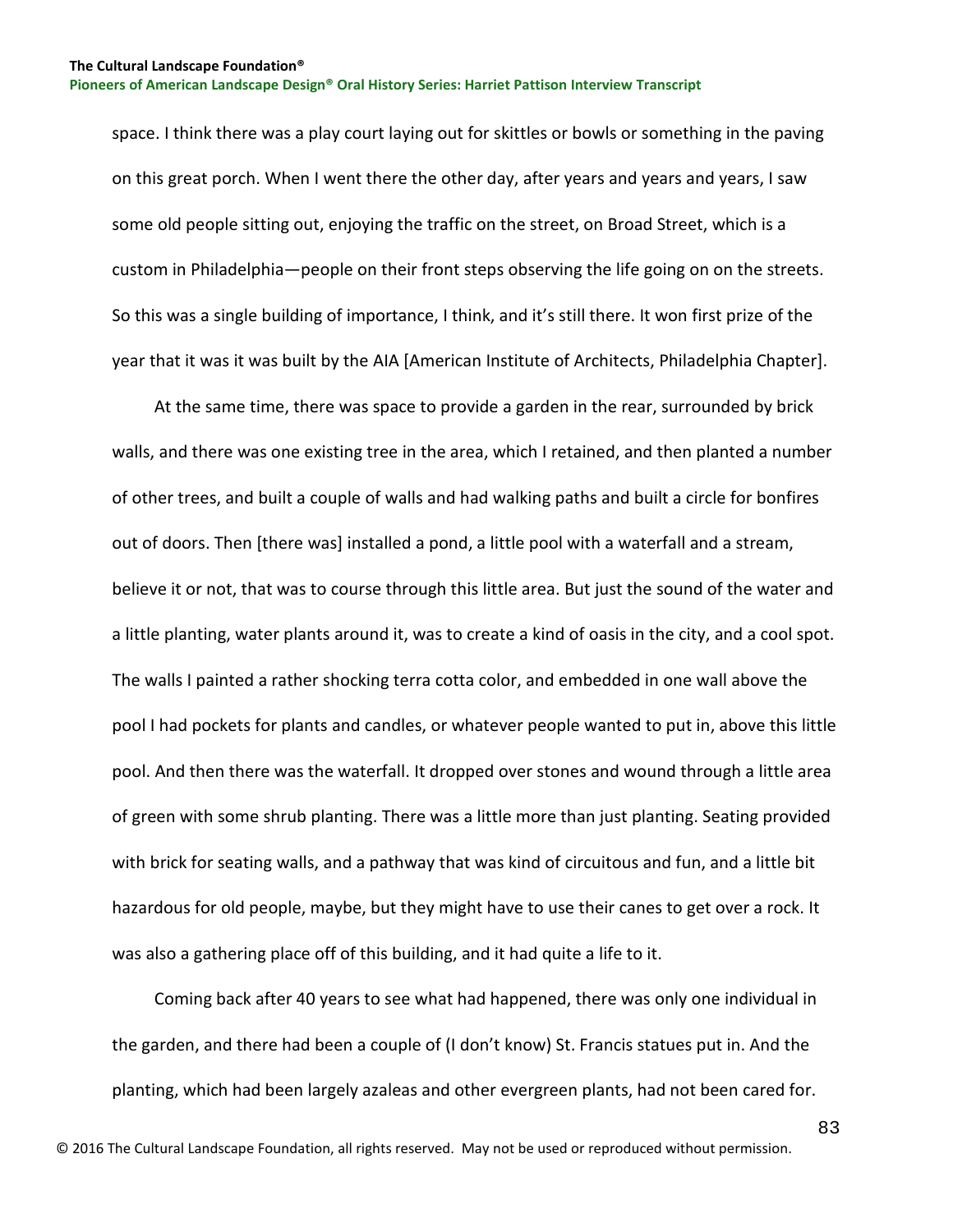But the bones were still there—the brick bones—and the pathway. [With] the possibility of restoring the water and of painting over the graffitied walls, which was very disconcerting and unfriendly, it could be an oasis again. Without much cost it could be restored, and it should be, because it's a welcome place in the midst of the summer with great shade trees. I put in a Circidyphyllum [tree] and some pines and a magnolia, a Magnolia grandiflora, at the entrance, which is still there. So the trees are there, and it wouldn't take much to bring it back. And it should be restored, because it could still perform as a gathering place for any number of people, and it's also a retreat in the city away from the sounds and traffic.

### **Cecil B. Moore Station Plaza (Columbia Avenue Station Plaza)**

 This project was given to me by Aldo Giurgola from Mitchell/Giurgola, another wonderful architect in the city. [The plaza is] part of Temple University, and the entrance to the city from the subway on Broad Street and Cecil Moore Avenue. It was a wonderful challenge, a couple of levels, and was to greet students coming from the dark of the subway and mounting to an intermediate level and arriving in a plaza, which was to be the center of the opening entrance to Temple University, for which George Patton had done the master plan for the university.

 It was a great privilege to be at work on this. I started out with many fanciful ideas. I felt that this was to be a passageway through, but it was also to be a plaza where celebrations could occur, or even a market could take place at times. It was just the arrival from the dark of the train down below to come into this space, which was intermediate between the traffic of Broad Street, and then the campus life. So it was a convergence of the city and the campus. And [it was] to be a symbolic sort of place, but a fun place, full of fun. I started out with some crazy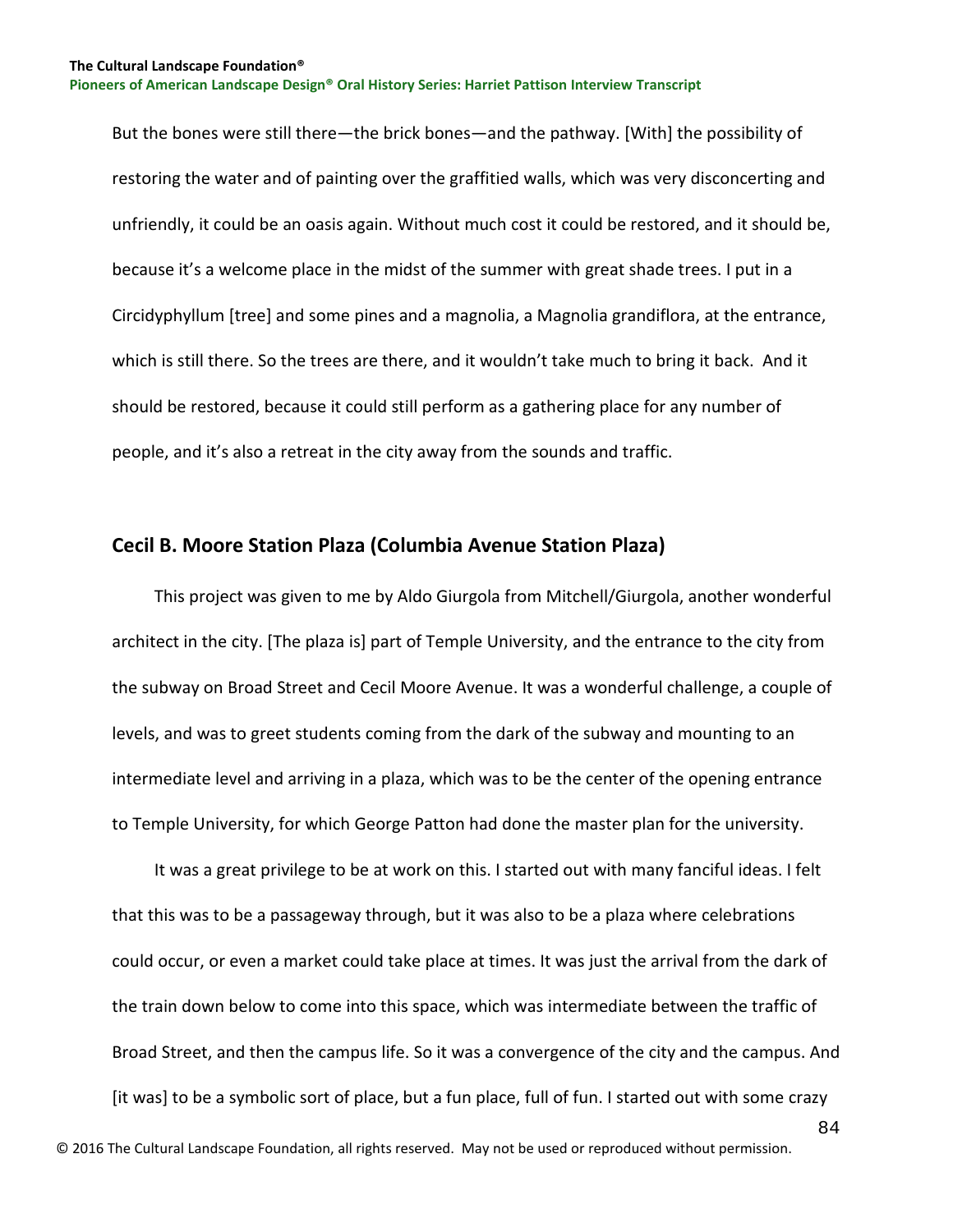ideas about the paving and about the layout. I chose four drawings of these crazy ideas of what public space could be, but I didn't have a lot to work with, because this had to be a space that could be filled with people, or empty. It had multiple uses and possibilities, mostly as a passageway. So I worked with the paving and with two levels, and a crazy use of water—kind of [a] maze—and also then a rather elaborate garden midway, using sculpture and a water fountain. [It was] also taking use of a set of columns from the original building of Temple University, and I was going to plunk them into an area, which was suddenly taken over by a sculptor, who made a piece in the center. So that became an essential feature of the garden, or of the plaza.

 The sculptor was very particular about his work and said it was unique. I discovered, unfortunately, that it was so unique that he repeated it for another site in Dallas. I happened to mention this, and I received a phone call from his lawyer that I'd better not pay attention to this. So there were all kinds of interesting conflicts, and being very partial to sculptors, because my brother and sister were sculptors, I was kind of taken aback by this approach to originality. But in any case, I emerged with rather a rigid plan, but at two levels, and I really had very little to work with, except a very simple paving plan with trees. Eventually I chose London planes, and of all things, I chose callery pear, Bradford pear before it became a toy for everybody. Surprisingly, when I returned after years, the Bradford pear had matured, and they were a kind of wonderful cover along the Columbia Avenue or the Moore Street, and a favorite spot for just passers-by to settle, because there were benches and it was very shaded. They were quite marvelous trees. These were the original Bradford pears, before they became favorites from nurseries. They became a wonderful shelter and midpoint of the traffic street, and a very restful

85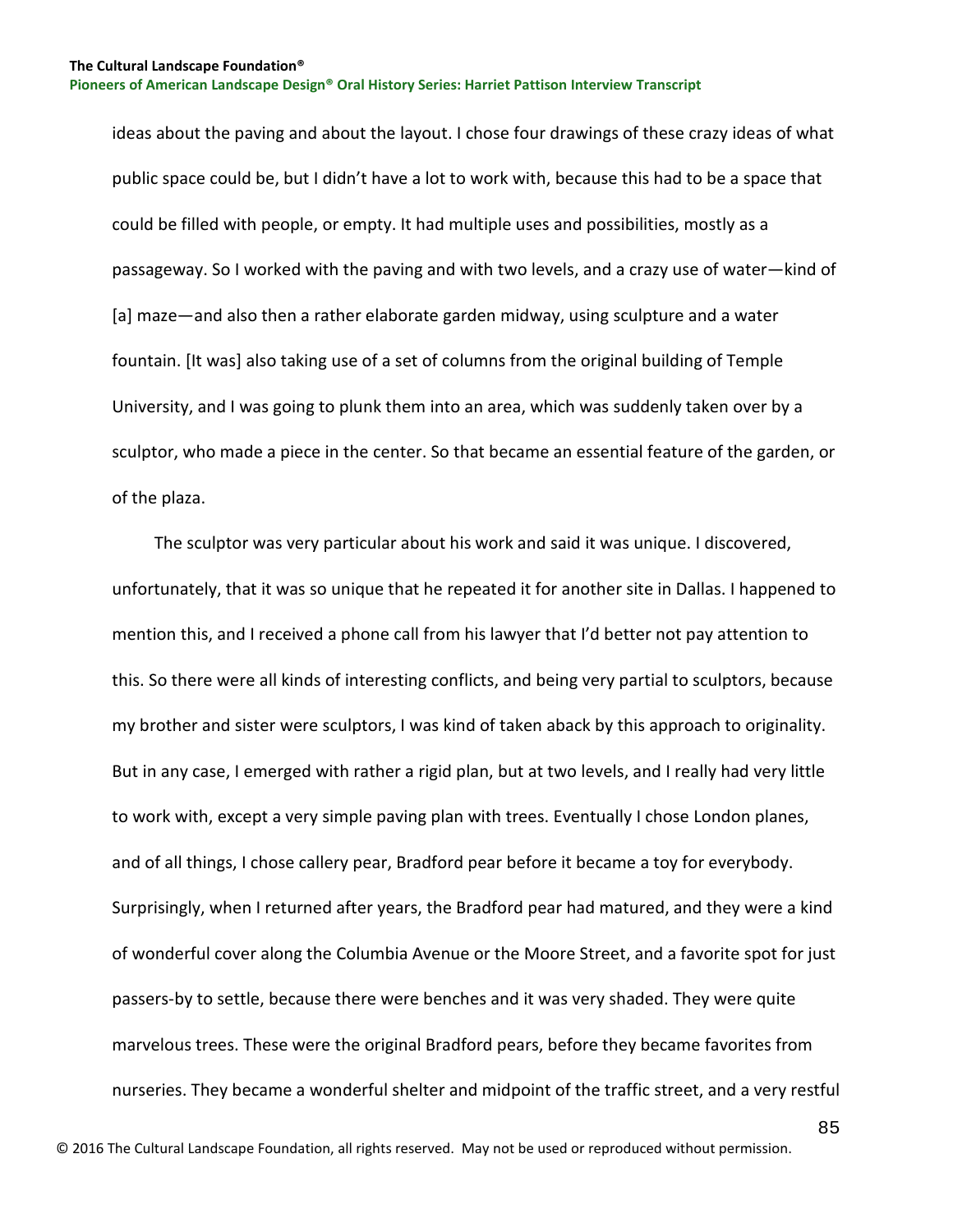place for people who lived in the neighborhood. [It] wasn't just a campus possession, but it was a public, pleasant place for people to stop and have their lunch or just talk and visit under the trees.

 The plaza was very simple, but with a paving pattern, and with a grove of sycamore, or London planes. [There were] very simple seating arrangements along the walls, with a small ornament that was a mosaic embedded in the concrete. The sculpture [was] on the lawn, but [it was] a staging area for all kinds of things, and movement. Unfortunately, the city has closed off some of the exits or entrances to the subway. It would be great if they could reopen them, because there would be a better flow of individuals, and a better diffusion of crowds, if all of the entrances were featured. But it [the plaza] functions when school is out as a great skateboarding place among the trees, and is a very busy place when the campus is working. I have heard that the master plan now is hoping to utilize this space now, which has been slightly overtaken by other buildings around it, but to use it for other festivities. [It] is nice to know that they will retain it.

 In a public space like this design, there has to be room for alternate uses, and for both movement through and also occupation of it, and utilization of it in various ways that you can't even imagine. This was before skateboarding occurred, so there were all kinds of activities that you can't envision ahead of time, but to provide the opportunity to make for improvisation, which is important in a public space.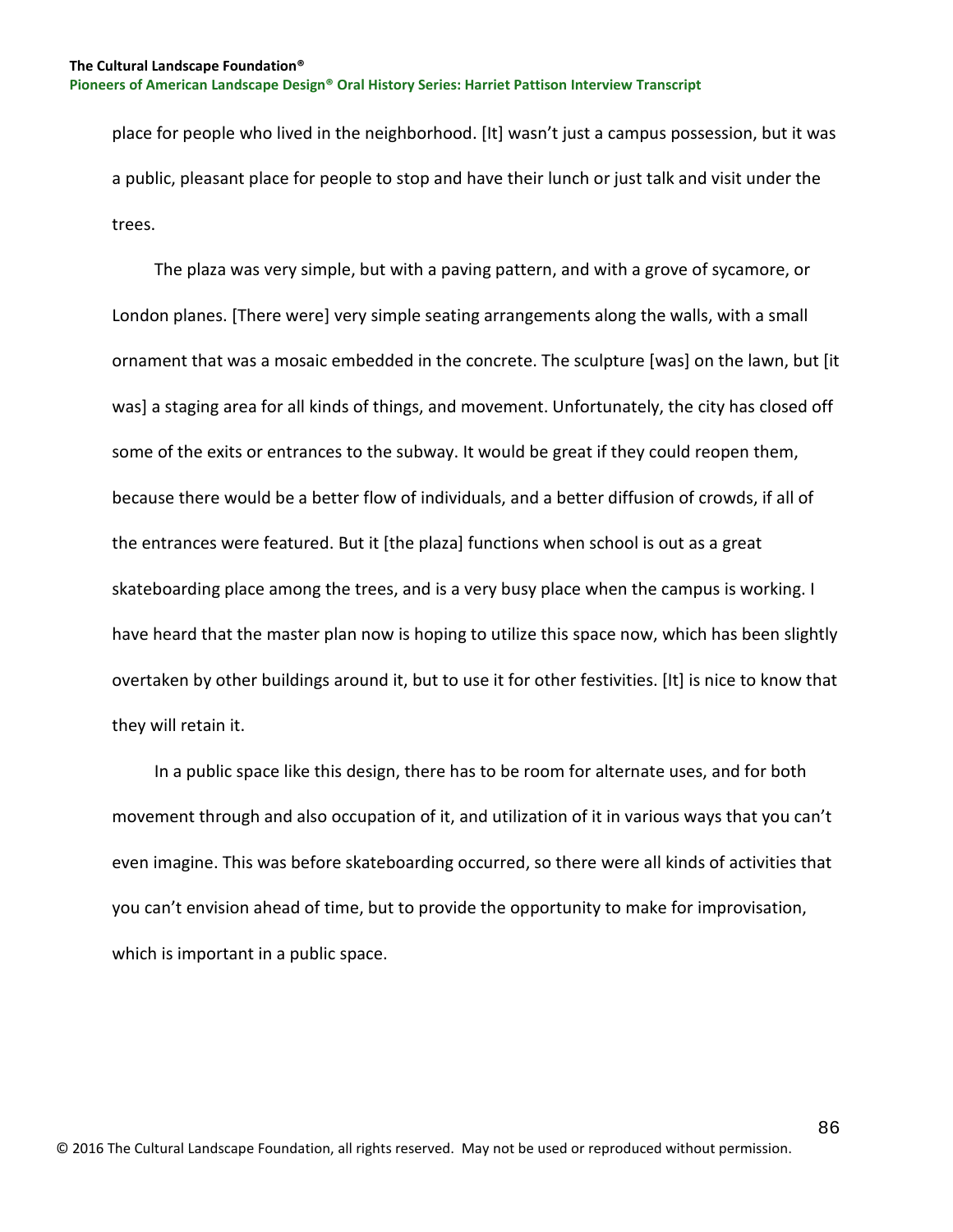#### **Cecil B. Moore Station Plaza (Columbia Ave Station Plaza) (on site)**

We are at the Columbia Avenue Station campus of Temple University in Philadelphia.

There is a subway station that was designed by [the architectural firm] Mitchell/Giurgola, and this was to be the entrance to the campus from below, and also from bus service. It was a space for movement and a lot of traffic, and a dispersal of crowds, but also a possible gathering place for crowds, or festivities, or even for a market on occasion. It could have a number of functions, and the seating is confined, really, to the walls, to the sides so that movement is unencumbered. But there's room for improvisation, and it's very minimal and simple. I think the change in levels is important. There's a play on levels from the pit of the subway and the noise and the clamor, and it would be nice to come up into the sunlight to a rather sheltered place from the other traffic of the street. So it's a good filter. It's also inviting just to stop and rest and have your lunch or skateboard, which people do. It could be anything at all. You could put up tents. You could put up awnings, if you wanted to. Move tables. Have a wedding anything that suits people. It's just a general usable space. But for the most part, traffic, but allpurpose.

 There's very little ornament to the area. It's just a collection of a grove of trees and paving, which, as you can see, the paving is very good for skateboarding, but it's also very good for many hundreds of feet going from subways to campus and also it has possibilities, because it's for movement, but also for stationary activities and for improvisations and for night gatherings. It's well lighted at night, and it's slightly protected from Broad Street and the traffic, because of the mid-level position it has, so that all kinds of activities could be conducted here,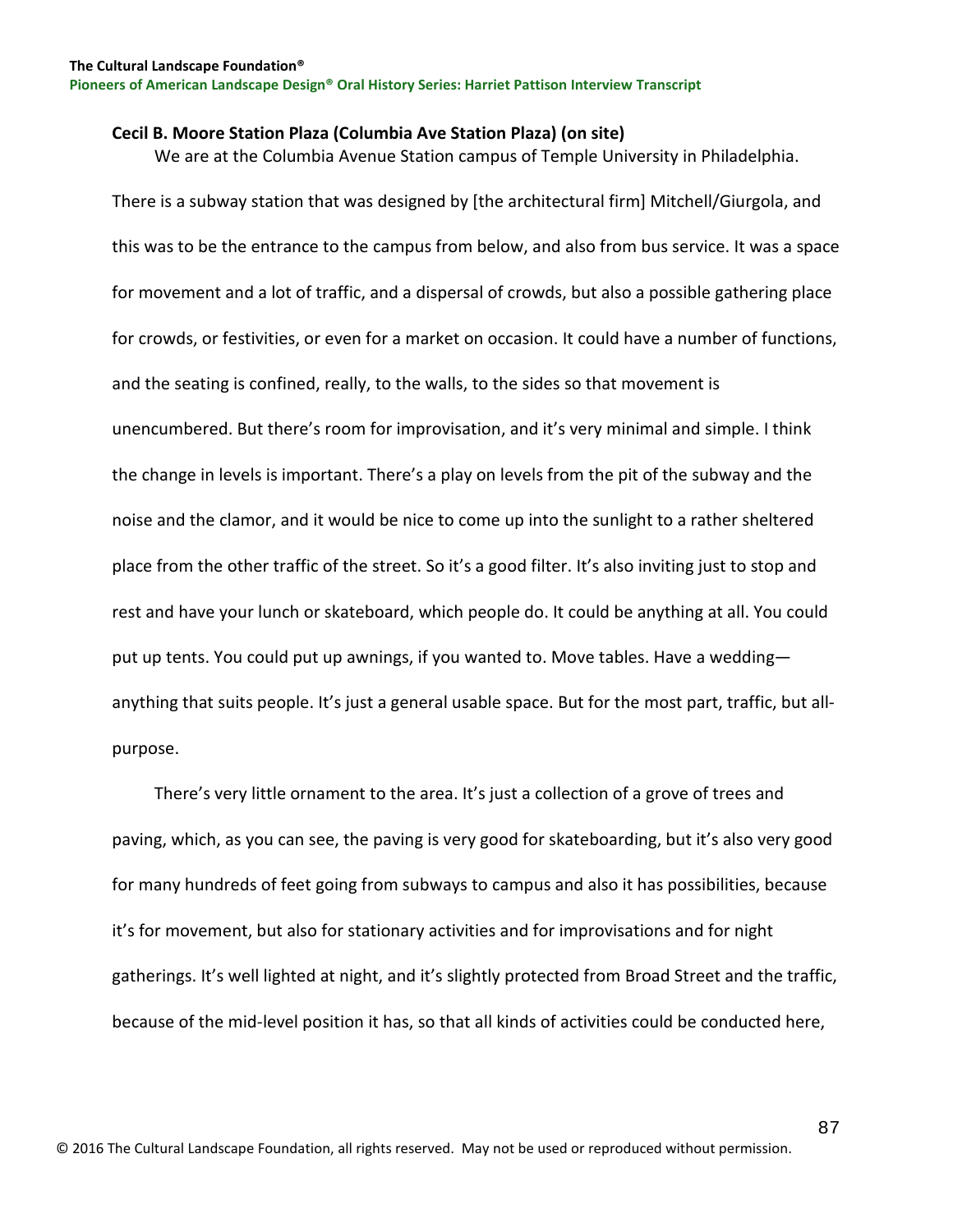such as festivities that relate to the university, or an open market of some sort that could go up on weekends or something, and celebrations of all kinds.

 This was a collaborative project. I worked with [the architectural firm] Mitchell/Giurgola, Aldo Giurgola specifically, a wonderful firm, and it was a very friendly, fun relationship, and we did seem to think along the same lines in designing. I would say those are Mitchell/Giurgola railings up there, but those are my railings down below. The idea of using mosaics along these [walls], and patterning the wall of concrete was my plan. [As was] having a grove of trees that were all light, but with a certain character, that even in the winter the trunks are quite remarkable, and the structure is [UNINTELLIGIBLE]. And they're in scale with the size of this square, particularly. And then there is the advantage of another level, which is on Columbia Avenue, which is now Cecil B. Moore Avenue, which has bus stops and lots of traffic going by. But it is a broad walkway under, of all things, Bradford pear, before it became such a popular tree, and they behaved themselves beautifully. It's become a very pleasant walk-through space, and with generous benches for them to come and have their lunch, or visit, or wait for the bus stop, so that there is the outer community of the city and the movement there, and then there is the specific movement of the students from the subway coming into the campus. This is the introduction to the campus, but very simple and made for movement. And that's why the seating, for the most part, is just peripheral, so that it's expected that there will be plenty of traffic. On lax days, when there are no students, the skateboarders can come and take over, and kids can come and play here. It's an all-purpose space, but well lighted at night, so that this could be a great place for night meetings and festivities connected with the university.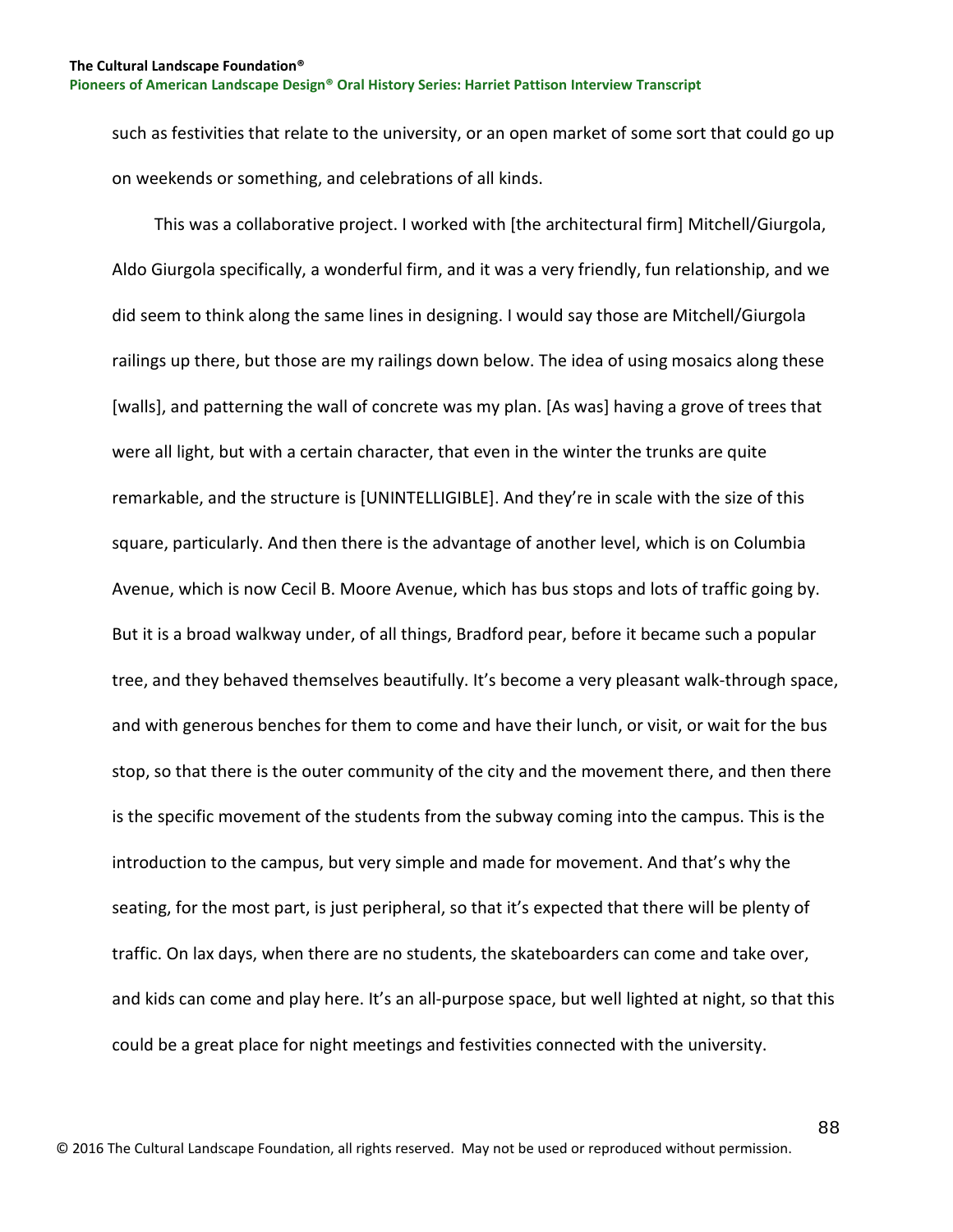### **Watson Residence**

 In 1974, when I was still working for Lou [Kahn], this was my first commission, and this was 1974, my first commission for Thomas J. Watson, and on North Haven Island. I was to give a master plan for him, and we walked the site together. It was to be a family residence. There was already an existing residence, and then there were to be sites for his children's houses later on. And [for] the area, it was important to preserve its native forest, which was spruce, largely spruce pine, but to establish a network of roadways and pathways that would connect to the main house. So there were all kind of ways of arriving on this site by boat (there were docks) and by aircraft. There was a flying field that Tom Watson used constantly, and [there were] roadways from the island town, North Haven. Laying out a road system for future areas of his family houses was part of it, and to get a general sense of it as an entire property, and unify it in some respects, without upsetting the natural ecology or the wonderful variety of views.

 The house was already located with a pool, a not particularly exciting spot. But it was the center of activity for the family. I made my first master plan, which is here, and then I made a plan for the existing house and its outlying barns and flying field, where his aircraft settled, and trying to play around with a kidney-shaped pool, and to surround it with Rosa rugosa [a species of rose], so that kids wouldn't fall in if they were too little to swim. [I used] largely native plants in creating rooms, spaces, that led off of the major house. There were just many occupations that were going on, barns with horses and lots of arriving guests and a great flower garden, and just with plant material, to see, to enhance a rather forlorn looking residence with plants and to give all kinds of possibilities of choices for people to use the spaces.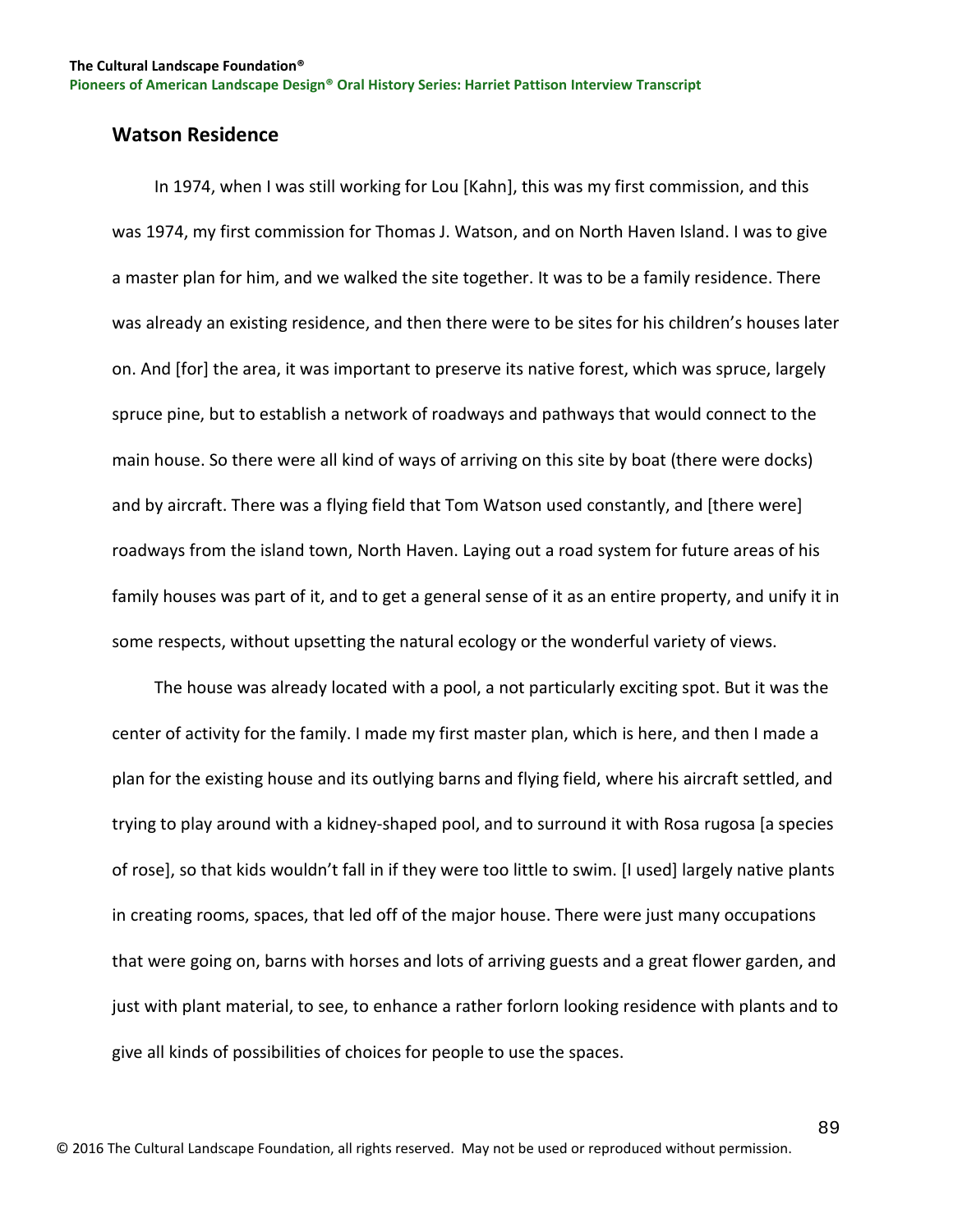## **Talbot Porter Garden**

 This project in 1978 was for one of my favorite people in all the world. It was for Barbara Cooney, who was an illustrator of children's books. Her first book was special. Her books were about Maine, and she was a marvelous illustrator, and she was engaged to my brother at one point, and she had quite an interesting life. Her books were marvelous, and they're still in print. She won the Newbury Prize [the Newberry Medal], and they [the books] were all about Maine. Her first book was called *King of Wreck Island*. It was a magical book, and she drew me as a little girl, which I was, in one of her drawings. So I'm there for all time. This was when she was a grown woman with great reputation. Her son, [Charles] Talbot Porter, who was an explorer, recently died, had designed a house for her, which was very magical in the woods in Damariscotta, Maine. She actually had come from Long Island but had spent her summers in Maine, in Waldoboro, Maine, on a wonderful estate, family owned. So Maine was in her world very much so. I wanted to give her on this house, a Maine environment, where I used mosses and ferns and evergreens and varied birches, just the local plants that were around this house, (which was really inspired by Japanese houses) which her son designed, in nature. This was maybe before the native plant fad came about, but I was driven by the locale. I just wanted to be true to the place. It was near the water, surrounded by rocks, by stones, granite, and woodlands—very simple. Not a great design, but just incorporating the world and representing it that surrounding it with a kind of magic, because she represented magic. And that first book was about a magician who was part of a carnival and got shipwrecked on Wreck Island. Anyhow, her stories were full of magic, and I wanted this to be a magical place. [The site comprised] very small acreage. I would say, probably, she had about four acres, and they were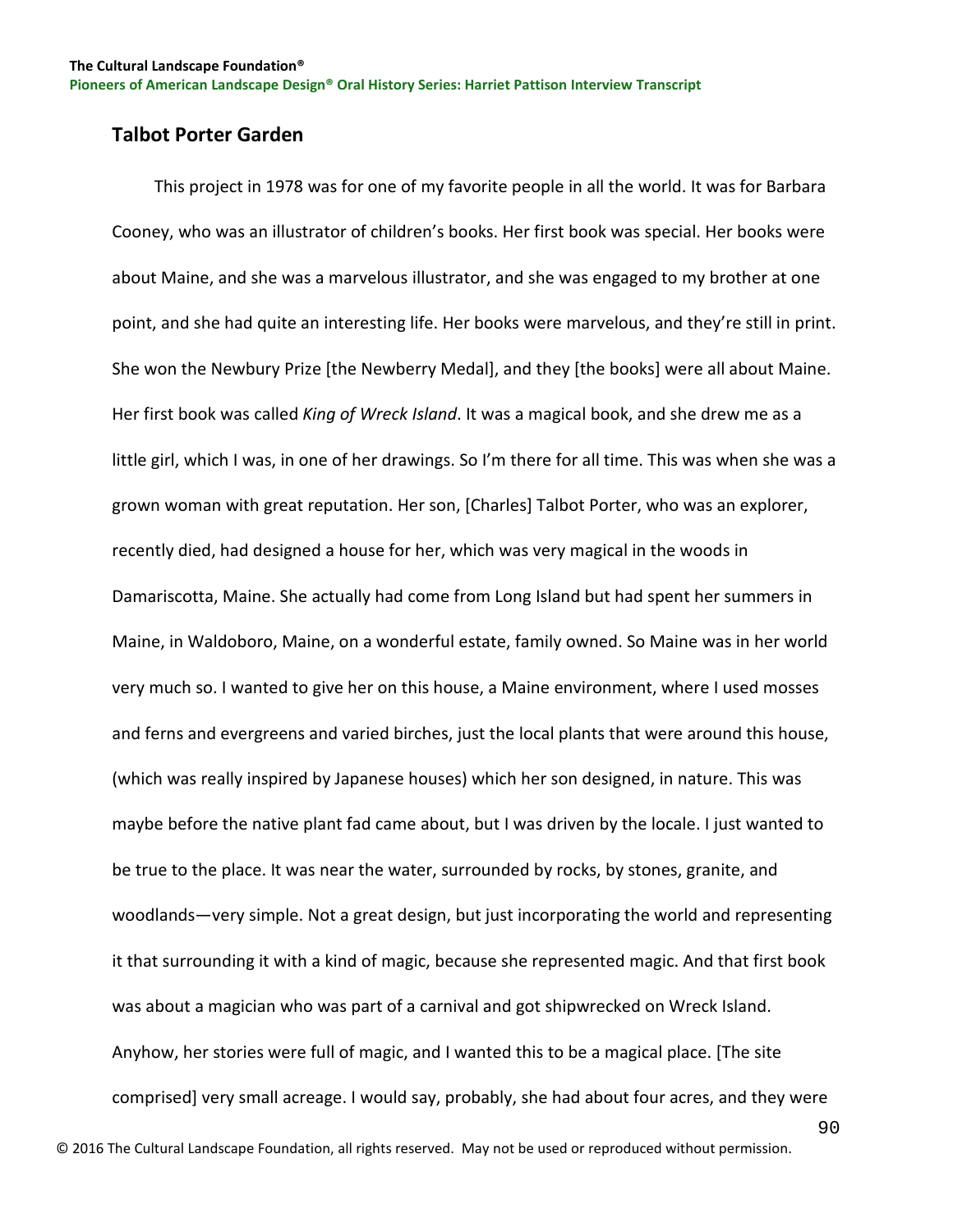on the Meadowlark River—very limited. There was a field over here, [but] it's hard for me to remember exactly what was there, and the water.

### **Merry Spring Foundation Park**

 Merry Spring is a project that I started in 1976 in Camden, Maine, for Mary Ellen Ross and her husband, who ran a nursery in Camden. She had come from a famous nursery family in Connecticut, and she was very interesting, very civic-minded, and was very successful with her nursery. She wrote articles occasionally for the *New York Times* on gardens. She left to the town a property of (I'm trying to think how many acres). It was not vast, but it was maybe more than 50 acres, to create a park for the town. She had already established a program for kids learning the nursery trade and growing their own gardens and vegetables. Anyhow, it was a great idea, and she managed to get enough patrons to raise money to create Merry Spring, which she named. And so I made a master plan for her.

 In the middle of the land there was high-wire electric powerlines that were going through it. It had a variety of landforms, including a defunct quarry, and then there was part of a river that came in. There were all kinds of possibilities, many possibilities in this area that was largely forested, but also cleared, too, for farming. There was an existing small orchard. There were wetlands connected with the river. She wanted to have an arboretum, and it was quite possible because of the varied topography and possibilities that were here. She was a great plantswoman. She could make anything grow (very, rather cantankerous, but wonderful character). She had gardened for my mother, [in the] first garden that I designed for my mother. And she was Merry Gardens, [that is] she called her establishment Merry Gardens, and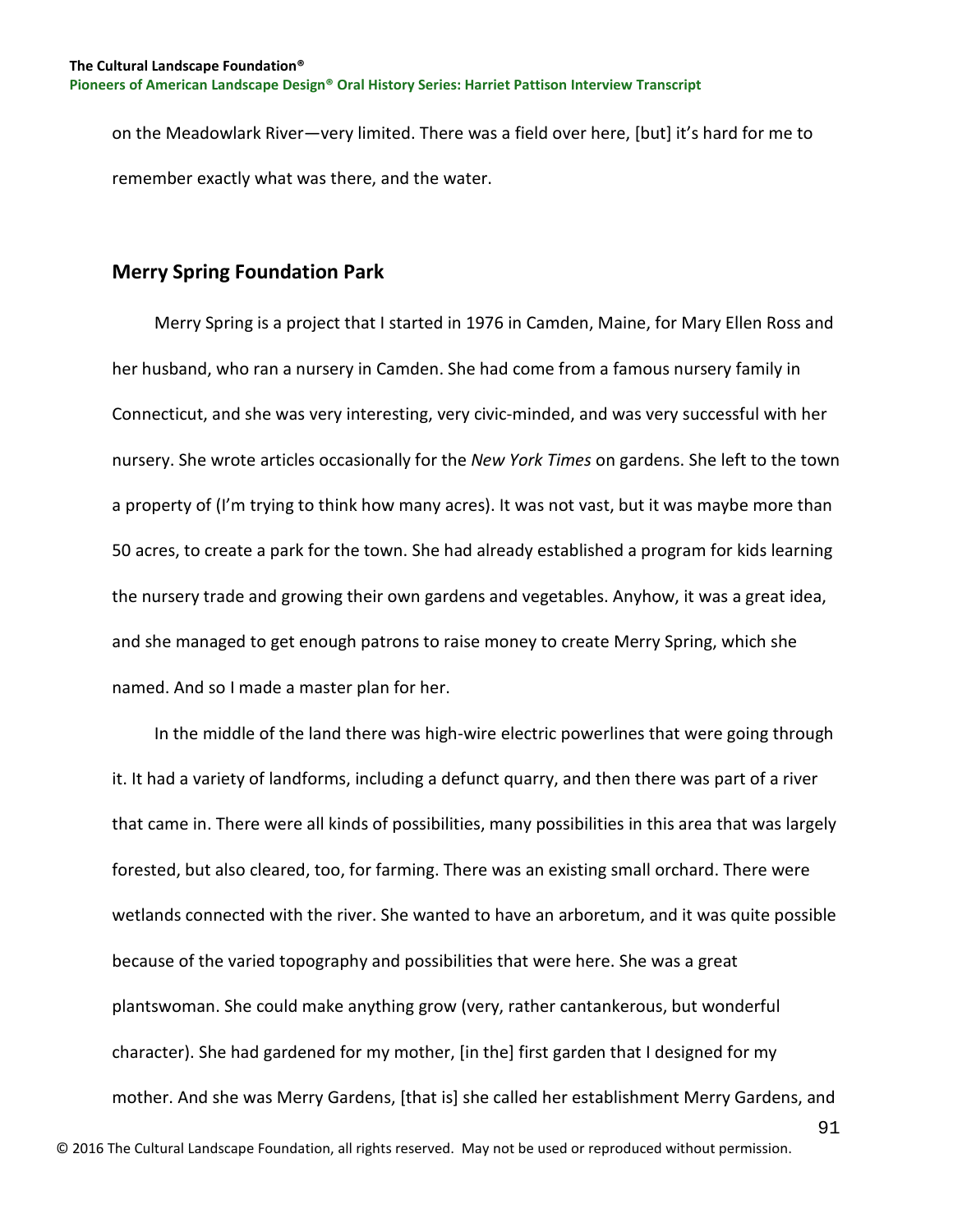grew all kind of begonias and geraniums and shipped them off across the country. She was very successful, a workaholic, and one of my nieces worked for her for a while. It was stunning work.

 The plan I came up with was recognizing the variety of spaces and the possibility for demonstration gardens, and also a general meeting house for the population. She was very concerned and very interested in gathering in the community through plants. She wanted to establish a nursery there for growing, with experimenting with plants. She wanted gardens, and so I gave her several gardens. This relates to the naming of these places and the titles that I put on to each, to the variety of areas. There was to be a central gathering place for meetings and for great outdoor spectacles, and a central roadway, which was the circle that could have access to all of the other path systems throughout. The central plateau was flat, and it was very hilly, very extraordinary. There was a great amphitheater that [was] put in where a quarry had been. So I gave a selection of names: The meeting house. There was a nursery, there [was a] garden, an arboretum, water gardens—there was an abundant area for that. Merry Meeting, which all connected with her word, Merry Spring, which was an amphitheater, and the Iron, which was a great place for birding and eagles. And then there was the Elf Spring, which was a spring in the springtime, and then it dried up in the later times; a Mayflower Glen. And there was an Odyssey Trail, which went throughout the entire arboretum and organized the spaces and connected them by walking. And there was a Cedar Fern Trail, and a Feather Trail, which was for birding plants. And then [there was] a greenhouse and maintenance. So that is what I created: a whole program of an arboretum for her, and for the town, and for a public park.

 The whole concept couldn't be carried out. There was not enough money to do it. I came to this circle because this was a plateau. I wanted to restrain the use of a driveway, or a road.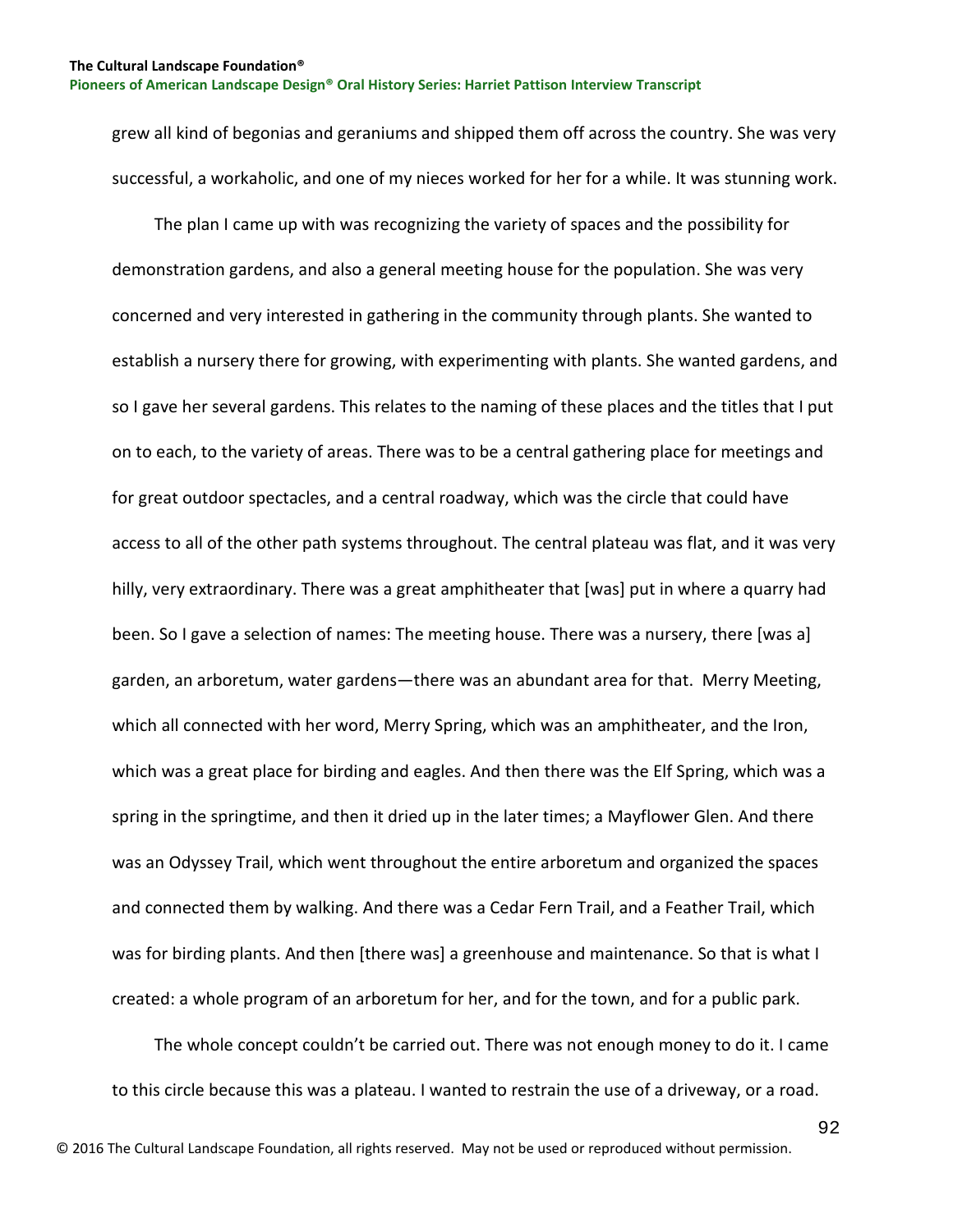But it had to service many different areas. And what could be a better image of Merry Meeting than a circle, as the circle was, even for Lou Kahn, in creating the Palazzo dei Congressi, which he compressed. But the circle was a beginning geometry of gathering a community, and so the circle here is a community at large, and indented to collect people, largely in an open space; but also that could service all of the other areas without invading them.

 The circle included the Elf Spring, which was a central source of a water source. If there was going to be any structure, it was, to me, that people were to be collected there en masse, so that it was a great circular space, but it also harbored the soul and the heart of this whole property. I started with the geometry and the given powerlines that cut through, so what was going on there. But at the same time there was the invasion of nature, which was the spring. That was pretty insistent, and it could break down any kind of geometry that you could create. And certainly the circle was superimposed on what was there. But the possibility was there, because largely, it was a level area and the whole idea of the circle was to gather individuals and be central, a central kind of idea. But at the same time, it was invaded by nature, and it had its power and its own right, it's only right of way, this whole thing. It was pretty arbitrary to collect this varied piece of land, some of which had been an orchard and had been used as farmland, and the other was just woodland that had been neglected, but that had possibilities. And it had been quarried. It had been misused. But to make it a collective was the task, and it was great fun to imagine all the variety that was there, to try and organize it into a whole landscape. The spring, which is not on axis, had its own way of being, and it had to be respected and welcomed. It destroyed the whole: the only sense that you would have that a circle had been imposed would be from the air, and you would not experience it on the ground at all.

93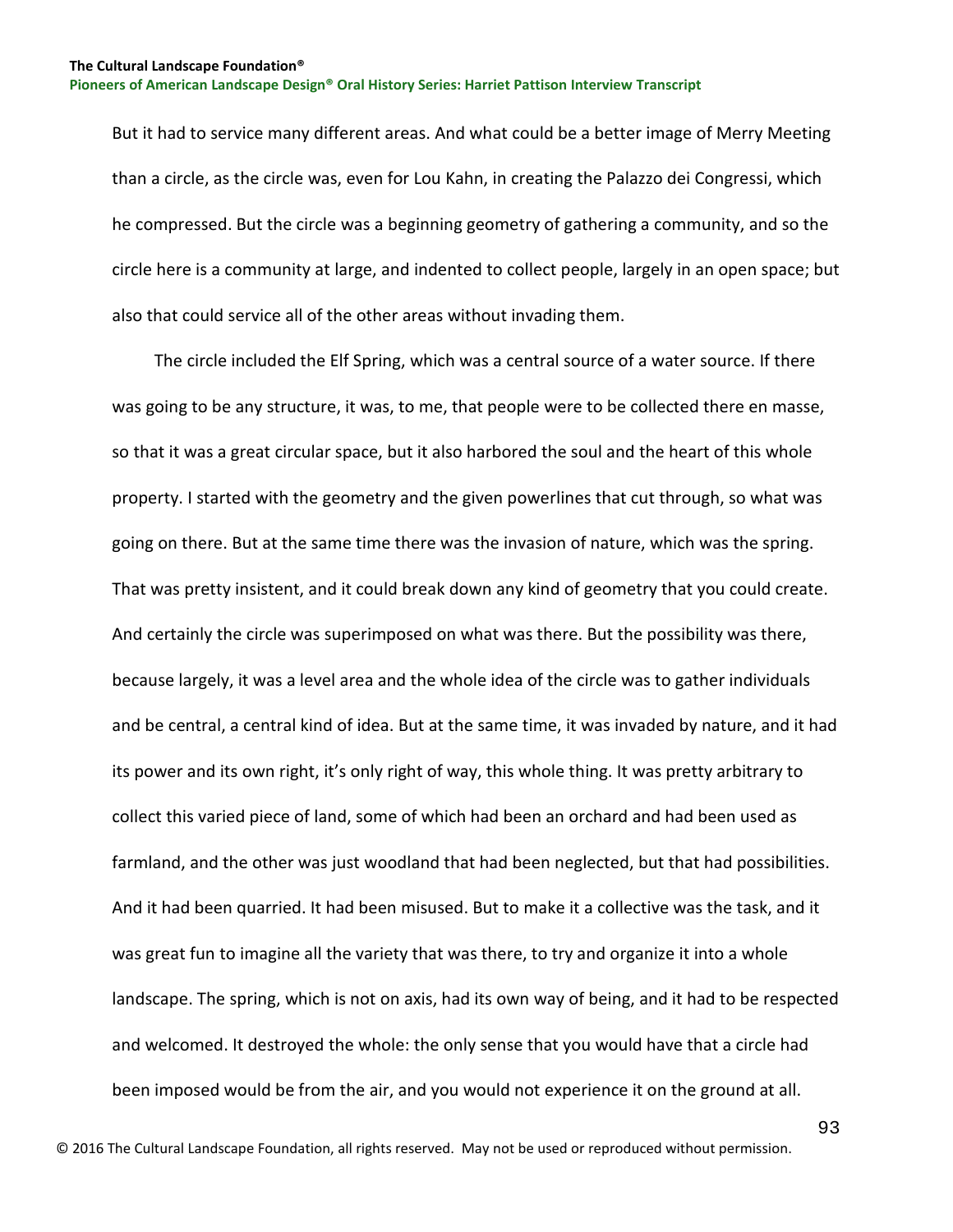### **Korman Residence**

 This is the Steven and Toby Korman property, and [the] Honickman property. Brother and sister Kormans, who were developers originally, had a tract of, oh, 70 acres or something that they put together to become a family gathering place for cousins and family members. A young couple, who were very appealing to Lou Kahn, asked him to design a house for them. And then also the Kormans wanted a house for themselves as well. Lou was very involved with so many other projects, but at the same time, these were such beguiling young people, and so eager to have a modern house that he [Louis Kahn] succumbed. There would be problems, because Steven Korman was a builder and he had his own notions about things. Often times over a drink of vodka, he would battle with Lou about what should be done and what he didn't want to do. But it was interesting, and I think that Steven Korman thought that Lou was a klutz with hammer and nails, but he respected his judgment finally.

 This originally, I think, started out as a stone building, but became a wood house. The notions, to begin with, were kind of suburban, but Lou was really geared to design a country house, and that was his notion. I remember going with him with the crew, with the Kormans, into a field which was [a] very mediocre site. It was a boring site, leftover farming land, but with a hedgerow, but nothing inspiring about it. And tall grasses, and Lou kept describing it as a savannah, and there would be lions up ahead as we walked. There was a steep hill to climb. But he was selecting a site, which was interesting to see what he chose for the two houses. One here, one in the savannah, and one of the plateau, [a] very scrubby plateau. There was a line of callery pear [trees], believe it or not, along one edge of it, and then just field. Nothing else.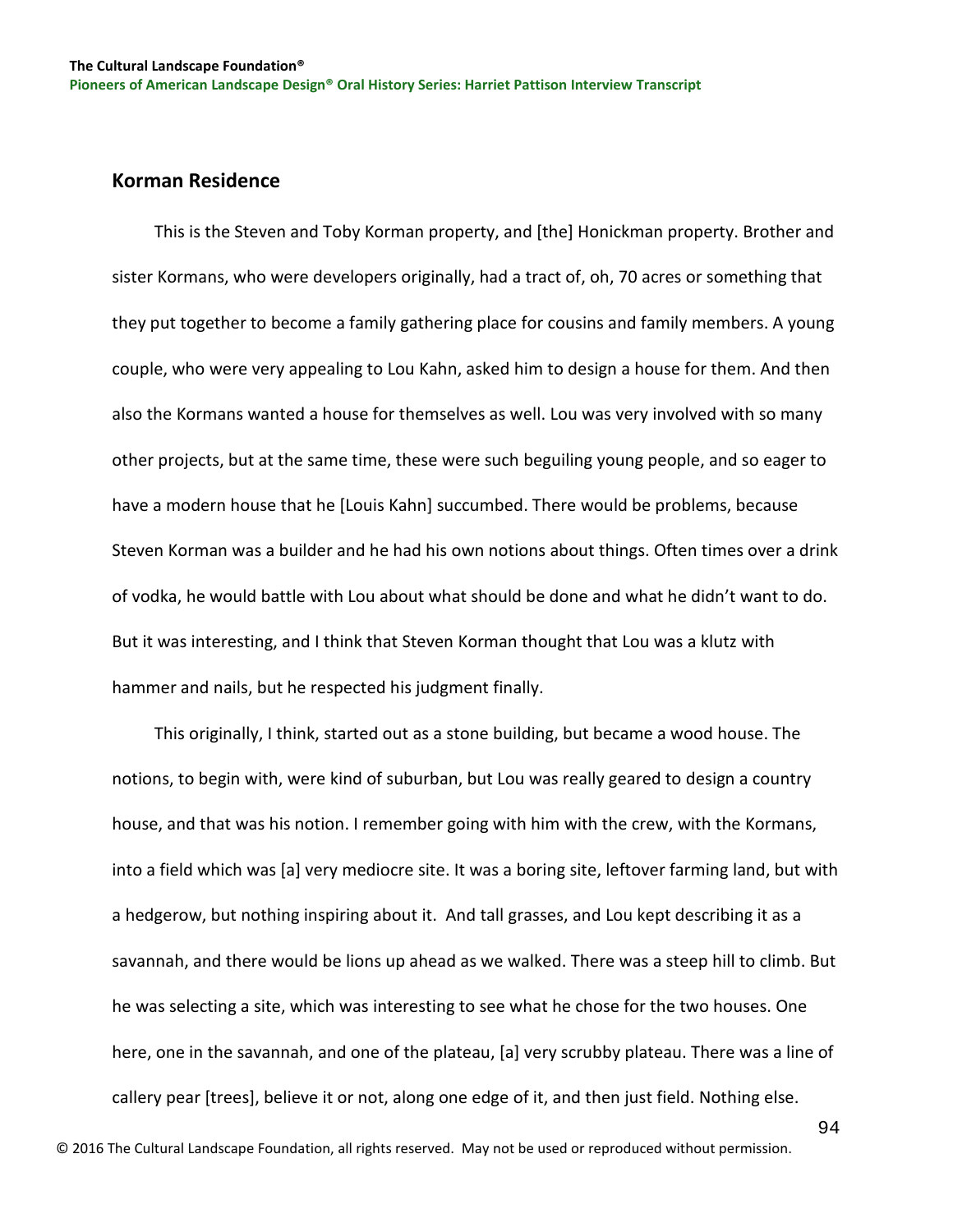So I started out immediately. I studied Lou's plans, which kept evolving, and it was a very precise demand in both houses for children, for three boys for the Kormans. [The] Honickman [residence] took a longer time to design, and they were sports-oriented. They wanted tennis courts and a swimming pool. Lynn Honickman wanted an orchard. Their demands were not ostentation, but they had suburban demands. It was interesting to try and think of this in the tradition of Philadelphia country houses, and [of architects] Meller, Meiggs & Howe, and [of] everything that was part of Lou's background, of house design or residence design. The first thing that I did was to plant a forest of pine trees. I probably should have tried to create a deciduous forest, but I didn't. I chose pine trees. They're there now. They are very mature. I wanted to begin to create a landscape that enveloped the house and welcomed the house and made it feel as though it had always been there, which was not there at that point. So that was rather fun. And then to determine where the tennis court and the swimming pool would not be so conspicuous, [so that] you weren't staring at an empty swimming pool, in the middle of the winter, from the house. And the design of the Korman house, which was built (the Honickman house was not built) was interesting. It really did not open up to the outside very much, except for one elevation, which faced the north, which was a huge windowscape. You may have seen photographs of the house, which was characterized by some great chimneys, and I think the great chimneys were the remnants from the country house idiom that established this as more than a suburban house—that it had pretentions to scale that related to a broader landscape. One of the exciting things was to create an arrival, which was a kind of processional, to discover this house, but not to have it revealed immediately. In the Farrand site, when it went up, it was completely naked and alone and desolate, really, when it was built. But to create a sense of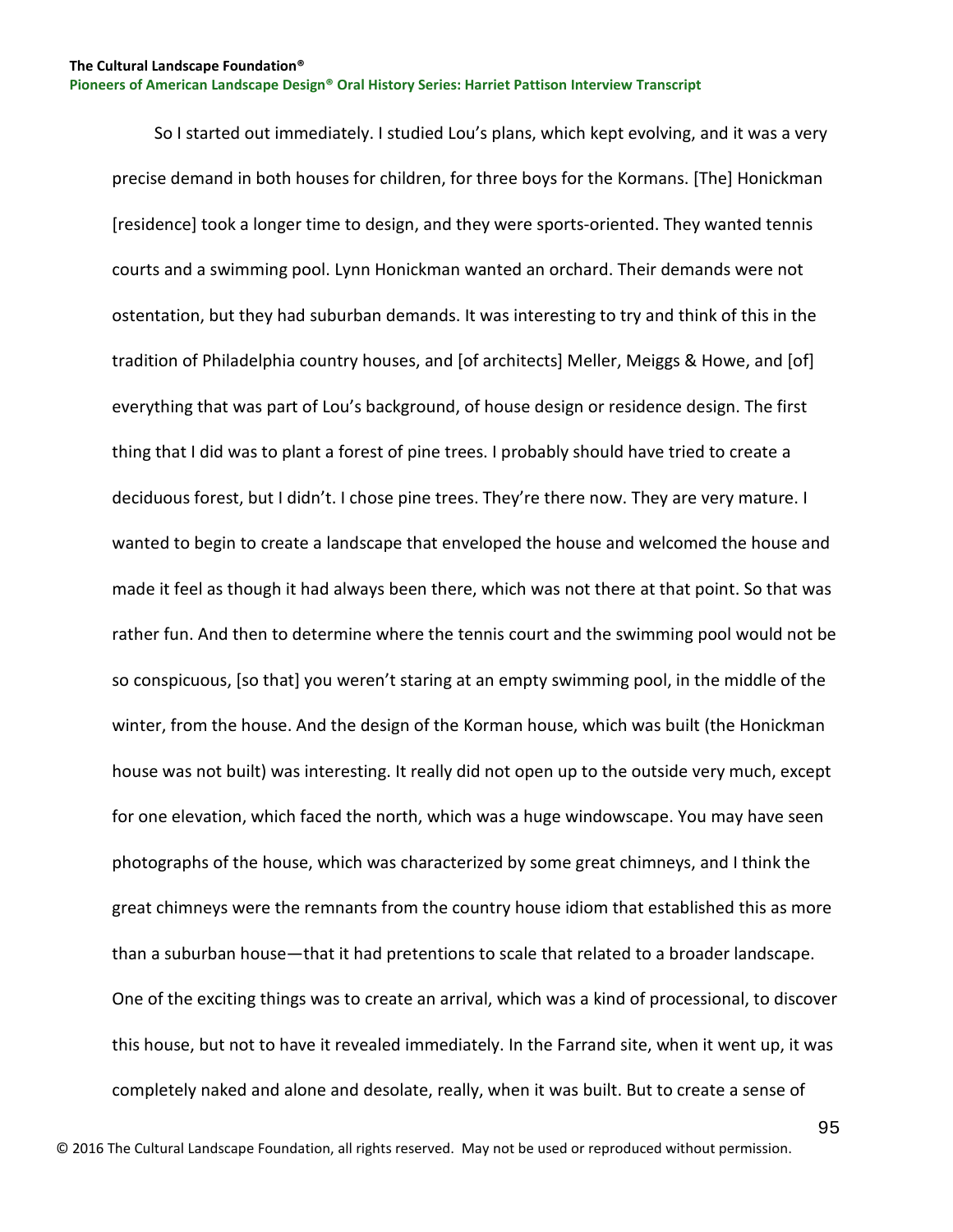arrival and mystery, and to hide some of the aspects of this great field that stretched out in front of the window façade, and with a distant view, [this] made Lou Kahn speak about the traveler from the distance, who comes and sees from the distance the chimneys, smells the smoke of the hearth and the lights of a dwelling in the distance, and it is about an American landscape of a traveler arriving, not by car, as by the usual route, but from the distance across the savannah. And so there was this broad outlook. Not all of the property was owned at the time. It has been acquired. At the very distant view, the next property had a line of plane trees, which was an avenue or plane trees. Ultimately, I did persuade the present owner to continue that property line of the traveler going through the landscape and to continue the avenue of the plane trees. So it was part of the history of moving through the landscape. And then also, the present property owner wanted to establish an orchard. Both the Honickmans and the Kormans wanted an orchard, to somehow connect it with the field prospect and the farming prospect, which the far distant areas were still farmland. So this had a broader relationship to the surrounding landscape, and this great field was really a possible pallet for manipulation of the ground. I really hoped to establish some mounding of the field so that it had a kind of rhythm that it didn't have at this point, the sweep of ground.

 These were some ideas that I had about the savannah, as Lou called it. But then directly to work with the house, which we will see, and the arrival, to create some sense of surprise, and with a curved driveway, and also to stop your view at one point. You would see the house emerge from the woodland that was created, but also to close your view and prevent your experience of seeing the far savannah until you got into the house, when you came into the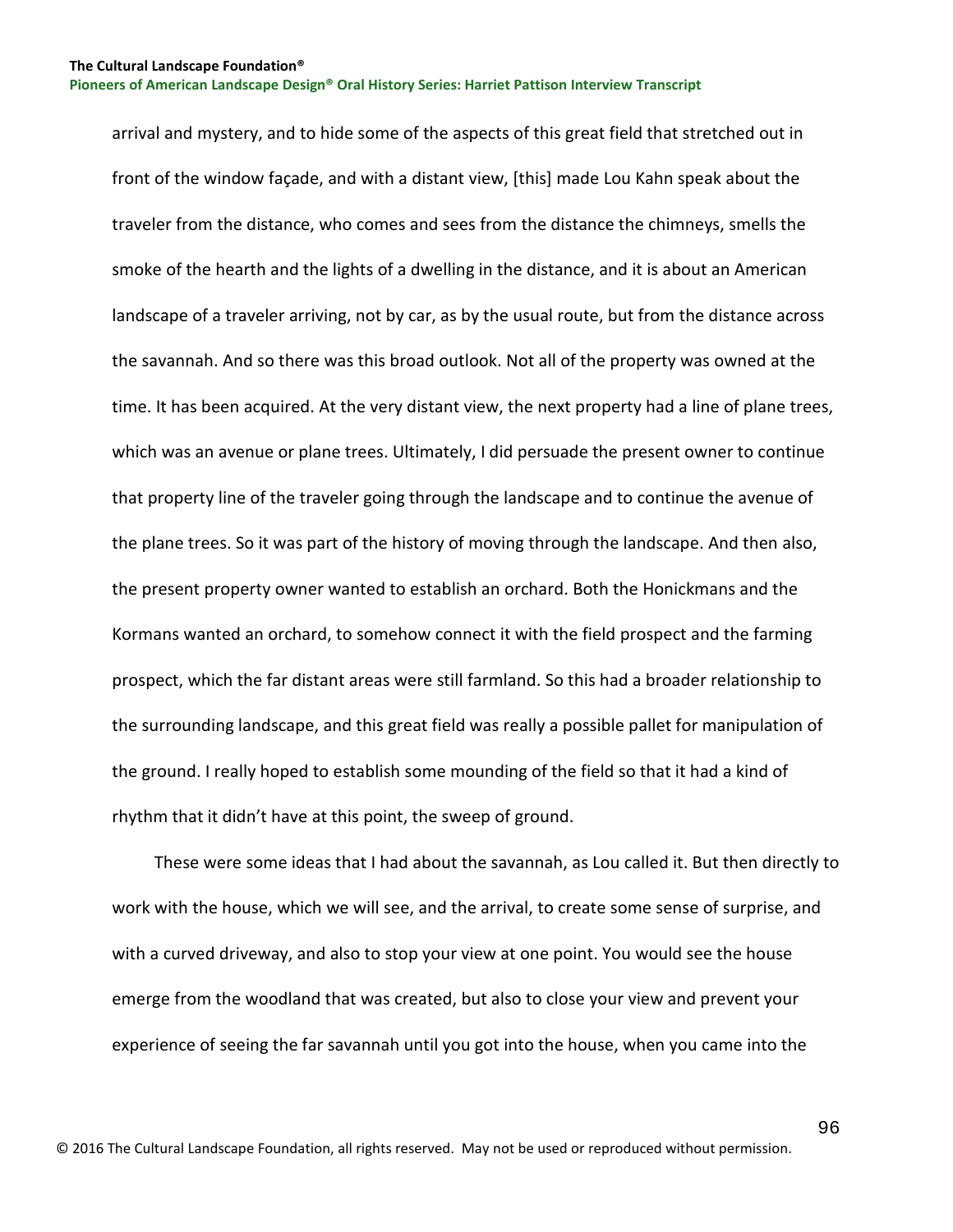great room and sudden vista of the long view. So it was a definite kind of arrival and discovery and surprise experience of this particular landscape.

 The American country house is different from the English country house, which is where my first love came. But then when I saw Biltmore [and] that was a whole other experience. That's probably the only important thing that we can say about the Korman house, that it was a conflict in my own mind, really, of my love of the country house and the demands of an American place, an American expression.

## **Haas Residence**

 In the woods in the distance, which is now being developed (100 acres), there were wildflower walks and bluebells and all kinds of things that I established. It was a five-year program, really, and a lot of money was spent on it, and then it was sold over a dozen years ago. This whole area was with a formal sort of terrace. I had a heather garden. And so this side was very formal, but then it led out into a long vista and the lawn, and then the woodlands beyond, of which there were all kinds of paths and woodland planning.

 It was great fun. I loved working with Peter [Bohlin]. But he had already devised what he wanted. And Carole Haas, who is now Mrs. Gravagno, she wanted a pool that was natural, and so actually, the watercourse went from there into nature, and the connection. Peter just had very definite ideas about what he wanted to create. I was very happy to work with him, but it was not really collaborative, because he had already decided what he wanted to create.

 I wanted to create a natural environment for him [Otto Haas] that would welcome it, I mean, and feature it as well. It was just lovely to work with him, and he approved of everything.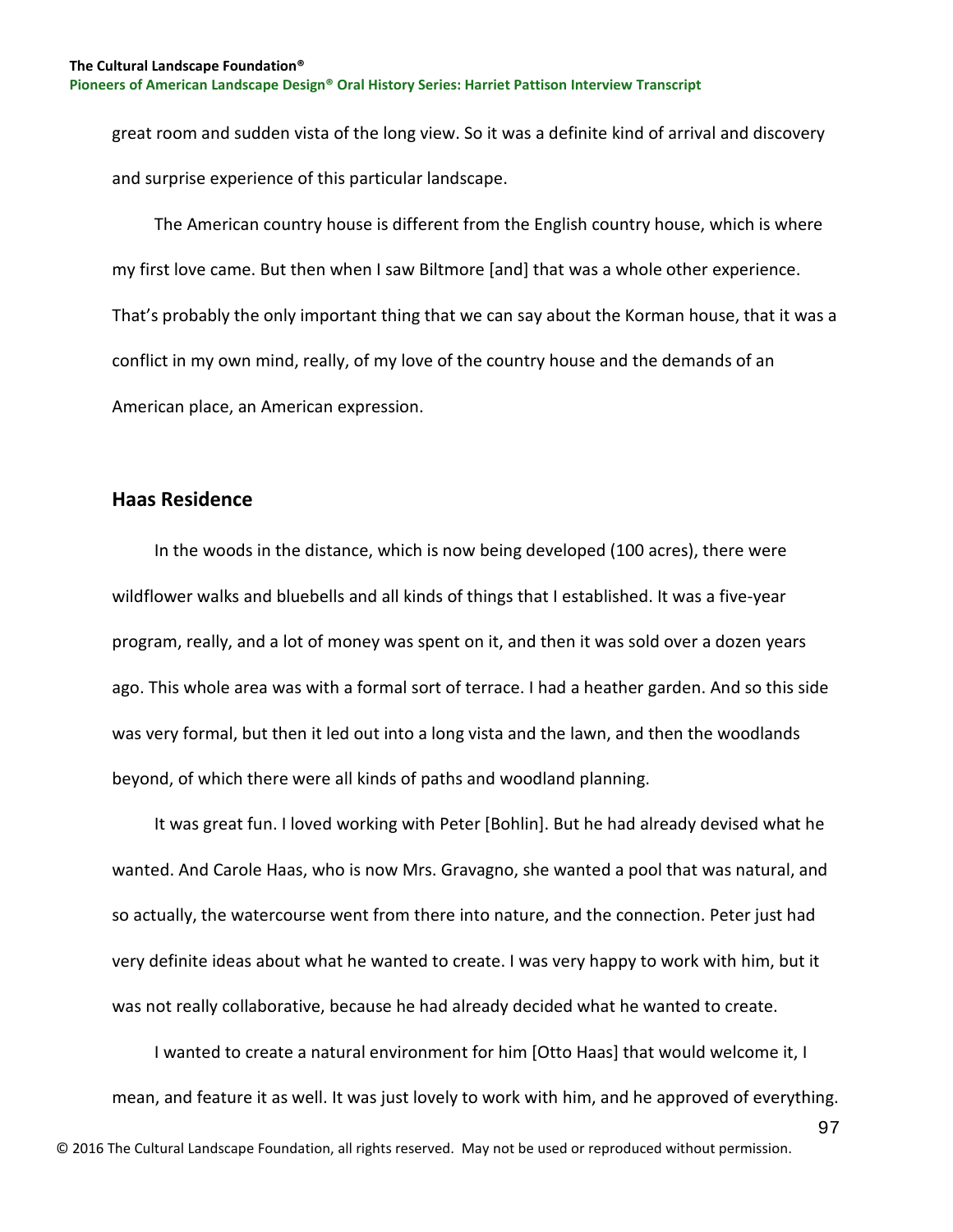Otto [Haas] was quite ill some of the time, and Carole was his second wife, and she was from the South and had certain desires, but was willing to go to every length to have the environment created. And so she was marvelous. I just had a free hand. It was wonderful to use plants and to create a natural, native garden, and also to find something that was compatible with a very modern structure, just to blend things.

 It's a stroll garden. I would say it's a stroll garden, definitely. But at the same time, at the time, there were some horticulturally interesting plants that were scattered all over the site by the former Mrs. Haas, I think; so to feature some of those, but to make everything compatible, which was fun. I mean, it wasn't hard work.

## **Walsh Residence**

 This landscape is in Chestnut Hill [Philadelphia] for Patricia Walsh. Originally the house had been owned by Francis Adler, who had been a patron of Lou Kahn's, and he later purchased this house. And I lived in the cottage. I rented the cottage, and my son grew up from a little boy living on the edge of the Wissahickon Woods, which he adored, and I loved, and it was a beautiful spot. When Dr. Adler died, and his widow left, the house was purchased again, and I moved away. But I was called back to design the landscape, to redesign it, and having lived there, I was very familiar with all of its properties and its wonderful trees and its great location. And so I tried to make some changes to give unification to the whole site. It started with the entryway, which I changed.

98 I was very fortunate with my client, who was very indulgent and willing to spend money and time, and indulge my wishes to build a folly, which I always had wanted to do. The idea of a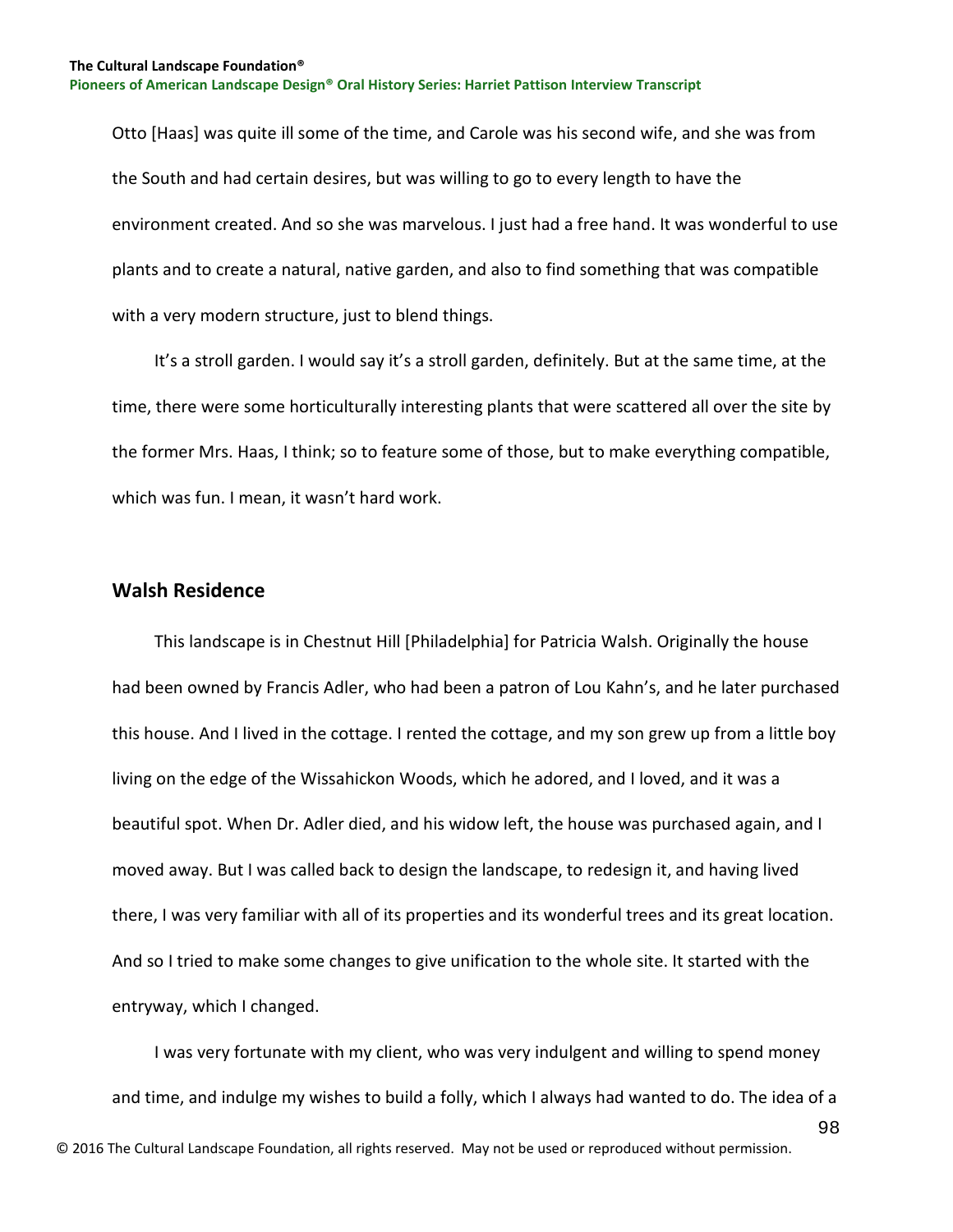folly is most appealing to me, and I think of banqueting houses in English landscapes, and adored them, with the whimsy and the fun and making the garden a new focus for entertainment and life, of festivities. So I had the fun of inventing a folly, and I poured my heart into it, and managed to resurrect all kinds of ideas and made gargoyles, and designed a great railing fence imagined from gingko leaves, actually. A local marvelous firm of metal workers fashioned it, and also a very good stone mason, Marcolina Brothers, who had done work on great country houses in the Chestnut Hill area, a marvelous firm. They carried out my ideas about an elaborate paving plan, which was so well installed that the present owners (who delighted in destroying most of the rest of the property and the outlying pathways and gardens, which I did develop, and dramatizing the Wissahickon landscape), at least they could not destroy the paving pattern, because it was so well-embedded. So it's still there. However, my folly, which I adored, it had a second story over which I imagine a tent could be flown at certain times, and it overlooked the Wissahickon with also a balcony over the woodlands, as well as access, direct access, to the pool yard, which I created new walls for. It was truly a folly, and I imagined midnight banquets inside this little building. It was destroyed recently by the present owner. That grieved me very much, because it was my indulgence, my secret indulgence. But it was in a beautiful landscape to begin with, the great tulip trees, and originally tulip and hemlock forest, pitched high over the river, and it's an incomparable world for birders and for all kinds of wonderful wildlife. The landscape plan is really very mannerist and based on very rigid lines, but I gradually fed out the paths into the woods in stages, and really enhanced the building itself by all the additions that I made. I was given some sculpture, the sphinxes that are in the driveway, that are not gone. However, the lanterns I designed and had made, they're still

99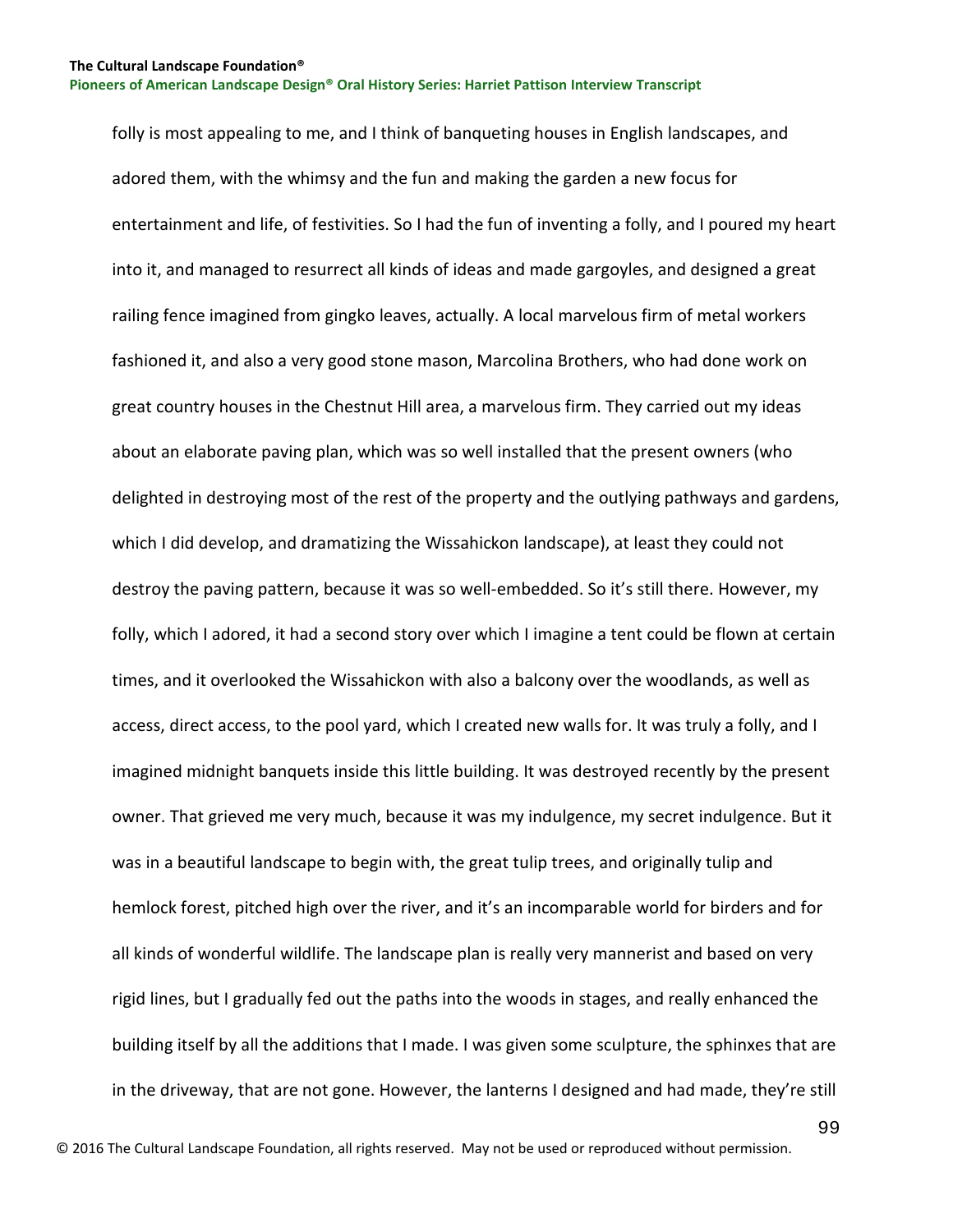there for some reason, by some quirk. Nothing else remains. So it's gone. That's all that I can say. But I had just immense delight in creating it and in finding medallions from Michelangelo which were reproduced and placed on the building, and they were just wonderful sort of embellishments and ideas that I had. So that was my folly. That's all I have to say.

#### **The Highlands Historic Restoration**

 The Highlands is a project that George Patton asked me to collaborate [on] with him. And it was great, a landscape for an early Georgian house. The landscape had been designed at a much later date, 1917 I think, by Wilson Eyre, the architect. But that had gone to rack and ruin, and so the project was to restore it. Following the old designs, I made a phased plan for George and for the owners for reconstituting the original design. It was a pleasure, because it was a beautiful design, very symmetrical, but with all kind of delights, including pergolas and a kitchen garden and wonderful vista from the main house. And it just was an entire environment that was very charming, eventually, and had been at one time. So it was a pleasure to restore an historic landscape and to work with George on it, and it was just a delight.

100 It wasn't hard to realize what my task should be. I did want to be as authentic as possible in the use, and [in] the particular plants that had been chosen, and to find them again. There was no opportunity, except, I think, in the arrival system to accommodate parking and visitor crowds. There was no other chance, except it had a marvelous crenulated wall, a pink wall, which was gorgeous, and to recognize its virtues and just bring them out without any demands of my own to be expressive or creative. It was just a pleasure, really, to bring back what had been created and had been so perfect before, and to break down the phases, which could allow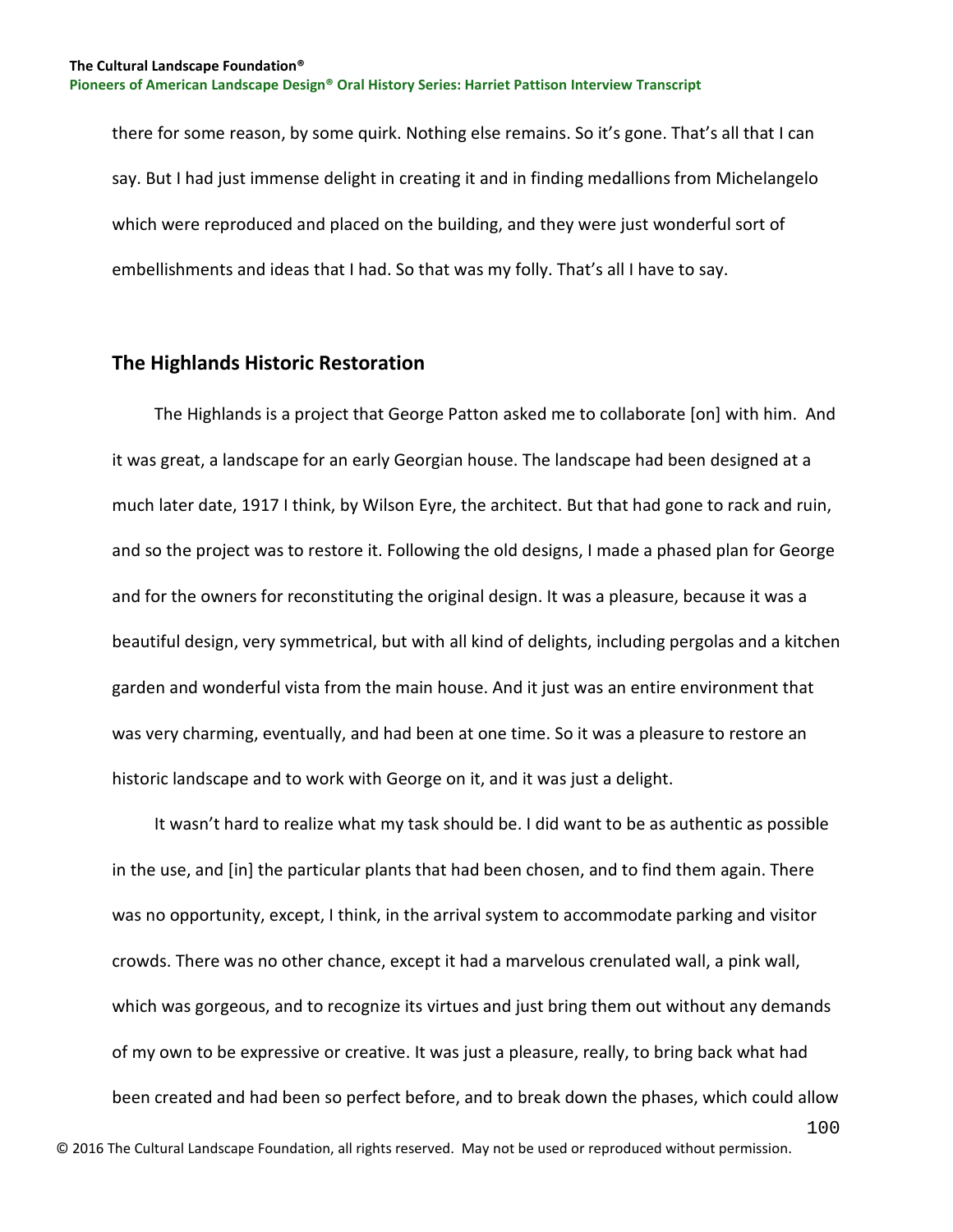it to be done, because of its cost and expense, now that it was a public institution, and it was not particularly well funded. But certainly restoring the garden would make the building much more important and significant as a whole, because the architecture itself was not extraordinary, but the garden was. It was a great creation, and to bring it back was a wonderful possibility and responsibility, which I raised, and George joined me very much so and really turned it over to me. It was fun.

## **Kimbell Art Museum**

 It was never quite completed the way we saw it. For one thing, I would still request the return of the [Joan] Miró sculpture to the place where we thought it ought to be, which was in the theater garden overlooking a pool, beneath the myrtle court, the court of the myrtles. At the other end was the possibility of continuing in the Odyssey of Water, so that the original idea of the beginning of the water course was in what is presently the myrtle court, and then the water was to proceed to the reflecting pools underneath the canopy and then drop into the short waterfalls and pools, and then eventually find its way into a grotto in the theater court down below, ten feet below. There was quite a fall of water into this grotto. I imagined in the ha-ha, which Lou [Kahn] had designed, [that] it was for an audience to overlook the theater court in both directions, one direction and then opposite and above the Miró sculpture, overlooking the theater presentations, which could be before the wonderful façade of Lou Kahn's building. At present, there are [Isamu] Noguchi sculptures, which are safe from harm. Nobody's going to cart them away, which they might do with the Miró. But I also saw this an area for dance performances, for theater performances against the great backdrop. And Lou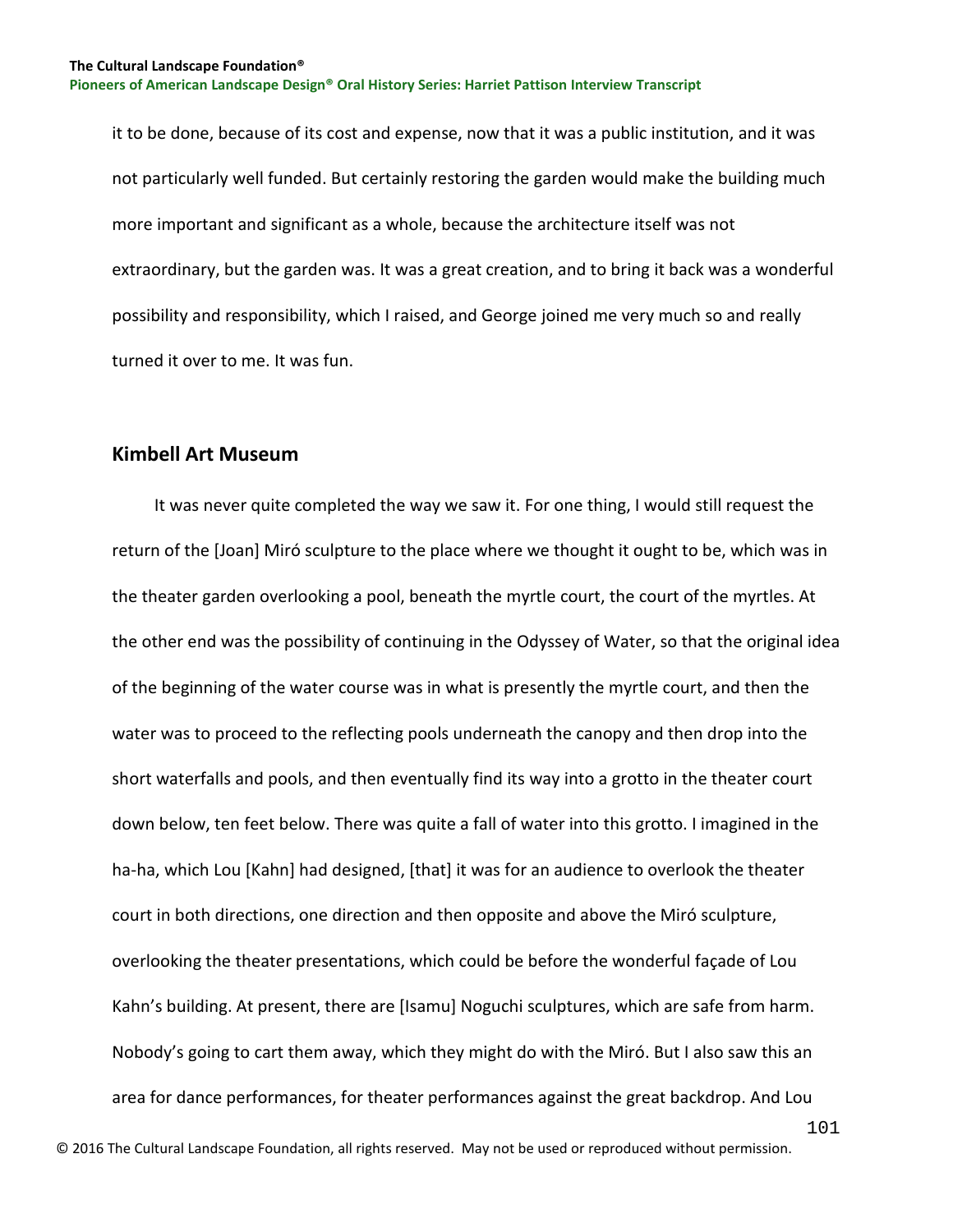even describes it in his letter to Mrs. Kimbell, which I had phrased—all of the procedures and the things that could go on around the Kimbell in the landscape, related to the landscape. At the present time, because of the changes to the park, which as I will show in a wonderful drawing that is fourteen feet long, that Lou made about the trees that were in the park, and how they absolutely enveloped the building and the relationship of building to garden to landscape, that they were interknitted, interrelated, and inseparable somehow. But this connection has been disturbed, and so my response is that there is a possibility of utilizing the theater court itself. It could have a grotto restored or built, which we had envisioned in the first place, and hearing the sound of water echoing in this enclosed courtyard could be a very peaceful scene. It could also be a very entertaining area that the museum could use for festivities of all kinds, and it is located next to the outdoor parking area, which we conceived. And in itself, it could become a great center for activities that are not underground entertainment at all, but entertainment in the landscape and out-of-doors, and in an enclosed space, which would be protected from outer views and surrounded with landscape—an entire environment in itself that remains to be exploited and could enhance the museum in the Kahn Kimbell Museum, which I would hope for in the future.

 We are looking at three drawings of Lou Kahn's for the Kimbell Museum, and it's the development of the theater court, which we had in mind, which would be the ending of the Odyssey of Water in a very echoing chamber, which was a grotto just beneath the so called haha, which was a balcony overlooking the theater court. It was restoring the Miró sculpture to its original position, and that's it.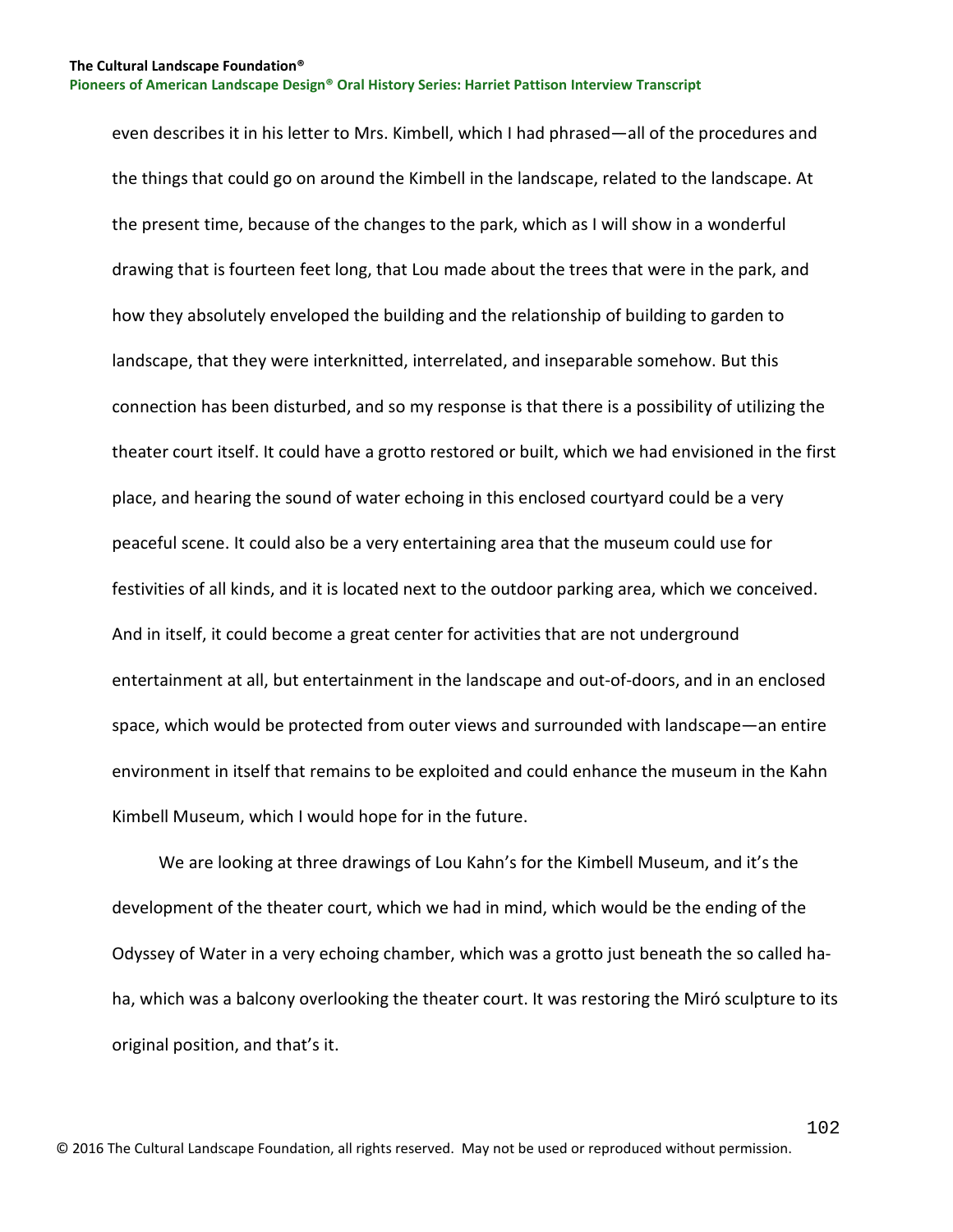On the site, there was nothing, except there were remnants of street trees that were taken out, with the avenue of elm trees, and also at the very beginning of Lou's first large plan, he incorporated the whole half of an avenue of trees at the center of his building that was broken up by the trees marching through, which is a very brave move to have made. But considering that the building itself occupied almost all of the nine acres of the site that he was given, what else was he to do, but to incorporate the landscape, which were the trees? And the only virtue of the landscape were the street trees; that was all that was there. So when the building shrank, and George Patton and I were able to create a landscape that welcomed the building and melded with the building, we added an avenue of oaks onto the elms that are there to reinforce that form strongly and to embrace the building and further unite it with landscape elements.

 This is how Louis Kahn really represented a time in his career when the landscape began to be thoroughly integrated with his design, and his building and landscape become one. He went to great pains to create this fourteen-foot-long drawing that shows his building, but it's enveloped by a canopy of trees. And it just goes on, so that you suddenly realize how important the trees were and the park was to the whole concept of his museum. See? And the scale: this is what he called "the villa and the garden."

 The whole continuation of the experience of the museum extends out into the landscape, and it's just [that] they're one. It's all embracing. It's inner and outer worlds that are  $(...)$  what's more enduring?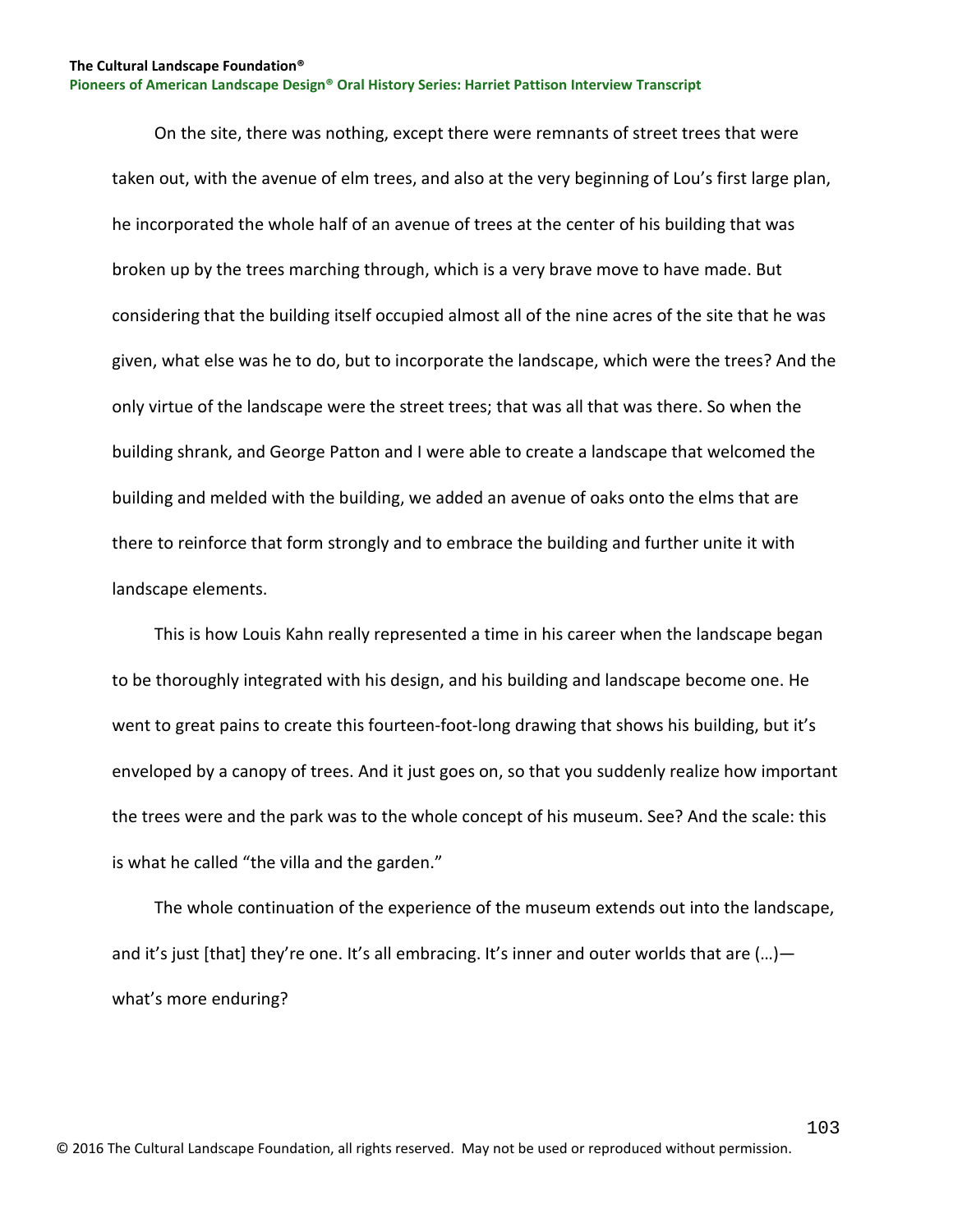### **Hershey Company Headquarters**

 Hershey was one project that was given to me by Ballinger [architects] that was the largest-scale commission that I was given, and which I would love to have more of, and I made a master plan for them. The project was to incorporate (I'm trying to think how many hundred acres) a major corporate headquarters and additional buildings and future building site, perhaps, as they expanded, on farmland. One interesting connection had been George Patton's work for the Hershey community, [for] whom he'd done beautiful work there. So this was an honor to be called into on this project, which was large wooded and also farmland, with an orchard and a farmhouse, and to turn farmland and woodland into a corporate headquarters and campus. But to incorporate nature in a way that is not being contaminated by the acres of parked cars and paving, and also to create an environment that would dramatize the building itself that Ballinger wanted. At the same time, not to make it overwhelm this wonderful acreage which I did not alter very much the topography. But the drainage problems were enormous because of the paving that was involved. And so the creation of a small lake could itself enhance the building, but could serve for restitution of the land that was being destroyed, or spoiled, really. But also, to make the entire campus a place where the people who worked at Hershey—an exciting place to be—where they could exercise in the middle of the day, and where they had a place in the playground for their children for daycare, which was down below in a farmhouse area. I designed a playground there, and a great sort of overlook on the center of the property where in the future they might add another building, but hopefully a kind of central rise in the ground, which you could walk to and find a kind of oasis and a place to rest and overlook, and see the Hershey landscape, and see in the distance the whole Hershey

© 2016 The Cultural Landscape Foundation, all rights reserved. May not be used or reproduced without permission.

104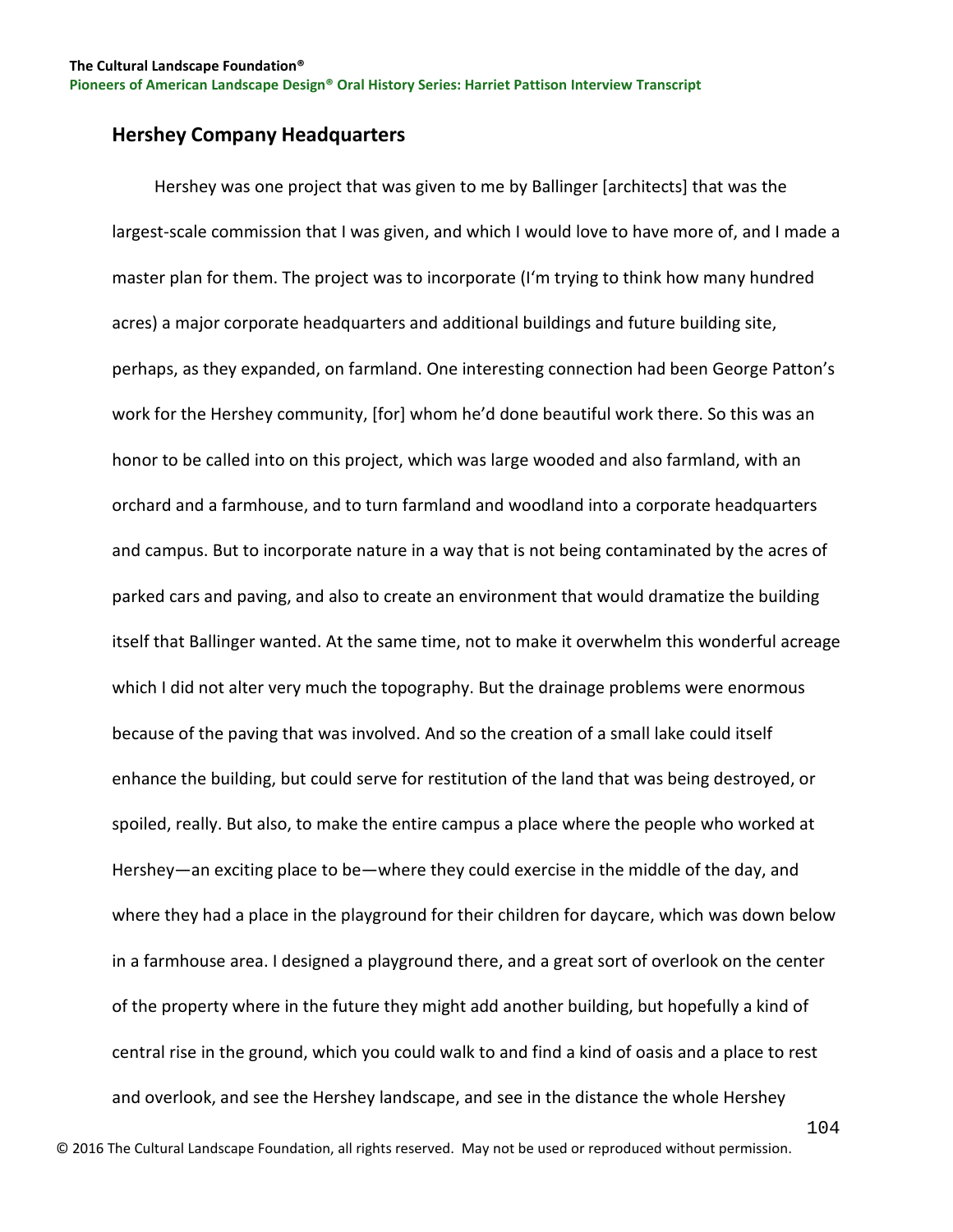campus, also for the school, and the existing landscape. And [I sought] to give a sense of responsibility for the corporate establishment in the landscape—that they had responsibilities to maintain the ecosystem, to use native plants, and in the layout of roads and circulation not to disrupt native processes too much; but also to create a sense of wholeness, [a] very simple assignment, but kind of wonderful at the same time. I was very lucky to have this chance.

#### **Roundtop Arts Center**

 This is a landscape in Maine, and a wonderful assignment on a farm that had been called Round Top Milk Farm. There were barns scattered in the landscape, and an ice cream parlor, and one patron was very interested in turning this into an arts center as part of the Damariscotta community; and of a broader sense of art in Maine, to gather Maine artists, and also theater, and also the Portland Orchestra. It was an entire kind of community for art that was attempted here. I was given the acreage to work over and a few farm buildings, and to establish an open-air field for performance, outdoor performances, and also the theater, an enclosed theater, with parking areas, for the Portland Orchestra when they came, and then to create along the roadside [a] commercial center for artisans and craftsmen and painters to show their wares. [There would also be] workshops around, in connection with the commercial center, and also a broadcasting center, where they could begin to talk about art in Maine. And then [there would be] a library, which was right here, a main library. So it was a cultural center that was being established from farm buildings to begin with. And the main gallery and theater performance area was a huge barn, which was a wonderful space. It could have made a great stage area, and so that was located here. And then for artists in residence to come and spend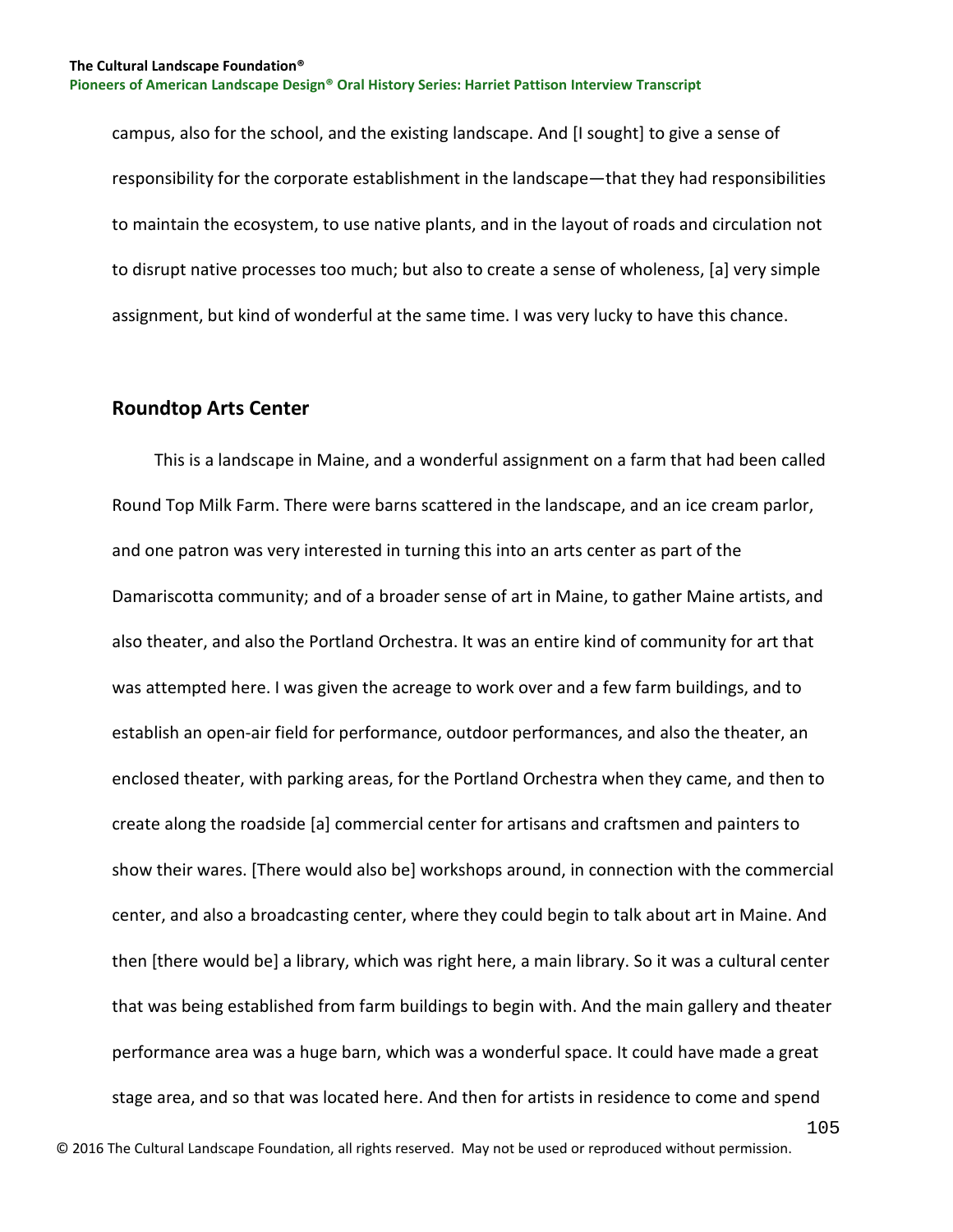the summer or paint. It was a working community of artists as well. It was a whole concept, which could have been very exciting. I also thought this was a great area to bring along a barge, like Lou Kahn's barge for an orchestra down here, along the river, the Damariscotta River, so that this could be the scene of all kinds of generating activity for artists and for showing in galleries their works. There was a sculpture garden, and a great area for picnics for the town, and also the remnants of the ice cream stand of Round Top Ice Cream. But just to make a center for the arts in Maine.

 Partially they began to realize it, and then they ran out of money and couldn't carry it through. But the bones and the whole possibility was there, and it could have been an entire environment dedicated to the arts in Maine. Unfortunately it wasn't carried through.

#### **Ursinus College Campus Plan**

 This was a fun project. It was along the main street of the campus of Ursinus College in Collegeville, Pennsylvania. It was incorporating some period houses along the main street, to add them to the campus and to give them a campus enclosure. [It was] also to provide parking for residents, and not to be too invasive to the neighborhood that continued, but also to give it a sense of belonging to the main campus, which was across the street. There were a couple of main buildings with classrooms, which were located here and here and here. The rest of these are separate residences. Now, how to provide parking for them, out of sight, and how to create a continuous connection for all of them and a sense of belonging in some respect, then the only way you could (because they were all disparate, and very different sort of styles, the buildings, and how to bring them together), the only way you could do it is with landscape. This is the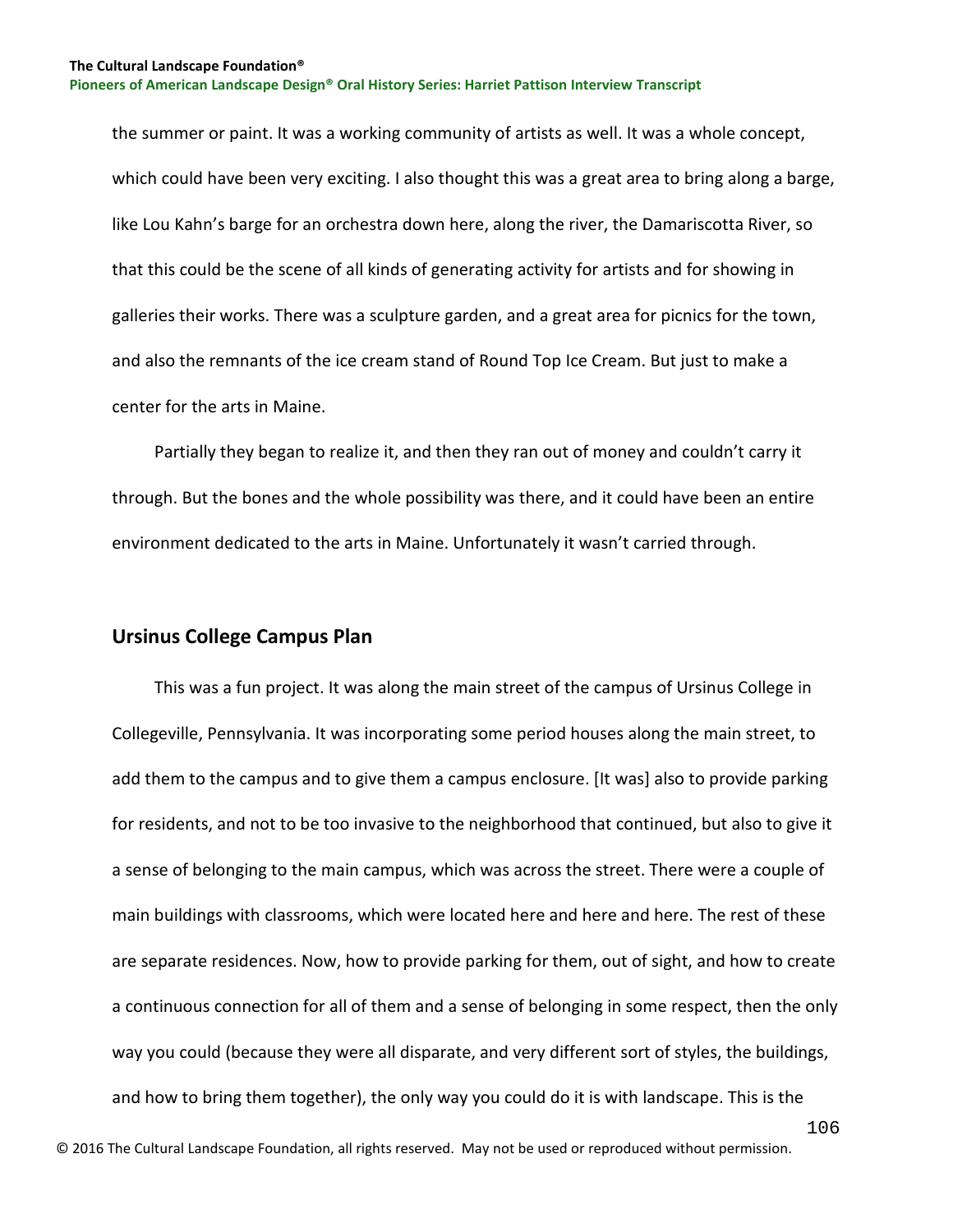plan that I worked out. There were a few areas where people were to gather, opening spaces with some columns, on which I placed a bear, because Ursinus is bears. This became a kind of emblem and symbol of a public space, and a garden area, with connectors all the way through, but with pathways through a kind of central landscape, with gathering places, pergolas, gardens for each building, with distinct sort of character. You knew when you were walking in a certain area, that that was where you lived, because these were for dormitories, dormitory houses. So they're not cookie-cutters, but also to continue the historic layout of a main street of a town, to keep it in scale and the same kind of dignity that a main street had in some of these towns that were taken over by colleges. It was a dialogue between a college campus, which was over on this side of the street, and the residences and the character of the town, to bring them together without too much disruption, but to give them cohesion.

#### **Menil Collection**

 I learned a great deal from de Menil [project], and the idea of a campus, perched into a bungalow community (really, a simple residential town community) and how to project the sense and the scale of community without being a disruption and a distraction, but to create a continuous idea of a campus and to maintain the character of this town, which is established by these wonderful houses. They were all different, but of approximately the same period, and they were very nice, because they were in the main street of the town, before the town was taken over by the college. The main area of the college is on this side of the main street, but at one point they determined to incorporate more of these buildings as separate dormitories, instead of building a gigantic dormitory. The idea of these as separate dwellings is kind of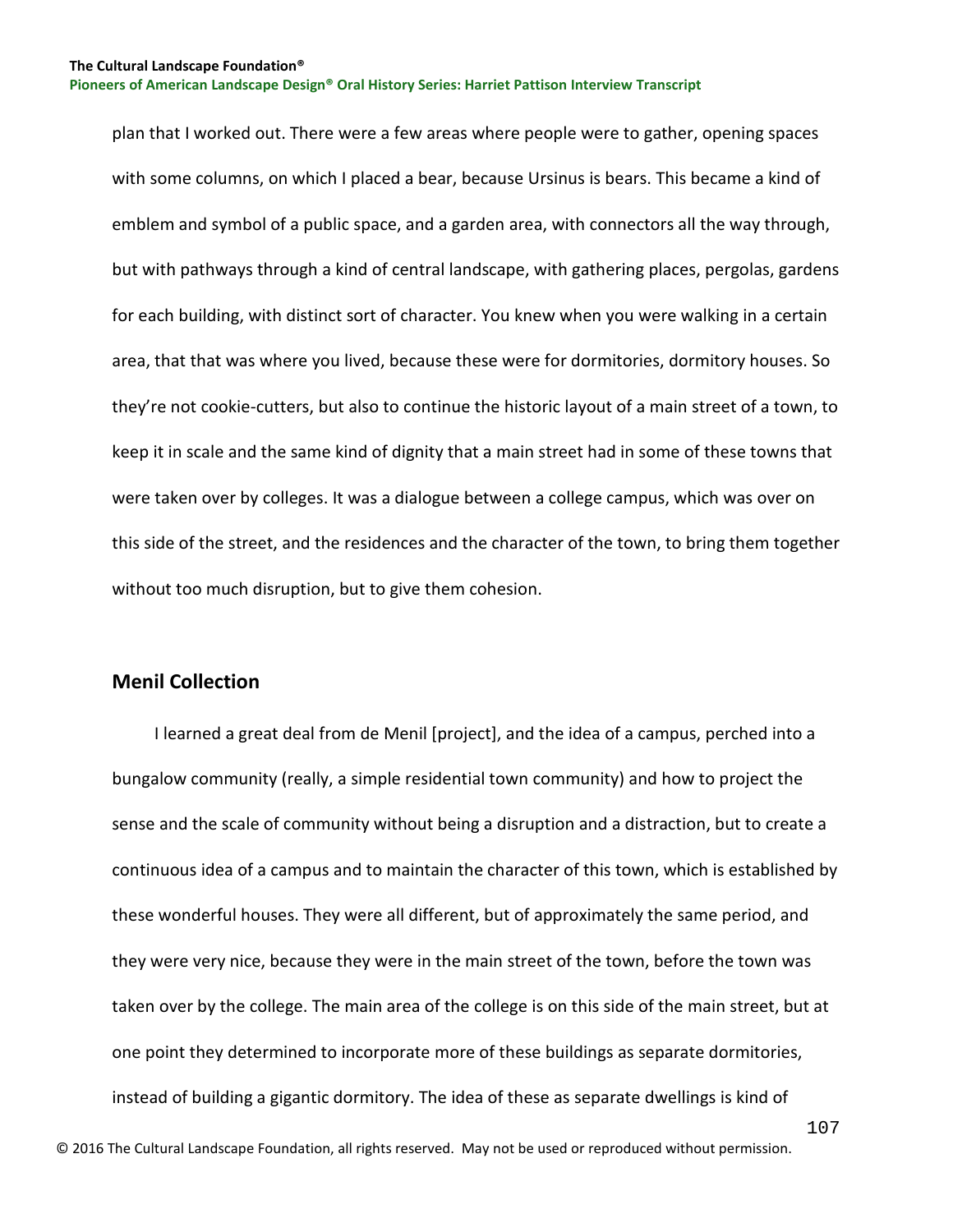wonderful, and a new idea for campuses. I welcomed that opportunity. It was important to protect the existing residences beyond from the disruption of traffic and parked cars, which, from the paving, is very invasive, and the noise and tumult, also, that kids generate, too, in their houses. So the residents needed protection from some of the activities of the campus. I tried to protect them as well. [I sought] to establish a sense of continuity and a pathway through, and, since these houses were placed almost directly on the main street, to utilize the area behind, which had been separate yards, and to unify them into a single landscape, a parklike landscape with path connections and accessibility, giving each house its own territory but its connection to the whole as well. And then to center a couple of major buildings with a larger park and an overlook for gathering. It's just a sense of creating a landscape that will unify and make a whole living experience that could be quite different on a campus, very different from being housed in a big dormitory, and very domestic scene, really.

 [The project was] initiated by a couple, the de Menils, who had come to this country from France and who had prospered and were great philanthropists in the arts. They settled in Texas, and have been benefactors to the St. Thomas University, which was in this area. Then Dominique de Menil commissioned Philip Johnson to design a chapel, really, for art, with Barnett Newman's paintings. And so this was established, this building. They had an art collection of very Modern art, and determined to build a gallery as continuation, in a way, of the university campus, but to incorporate it with a bungalow community. It was along on the side streets, on the margins of Houston, a very low-key kind of community based on art. This was a very appealing idea to Lou Kahn, who was interested in the program of a museum, which was conceived as a storage center, and that's what Dominique called it. She called it the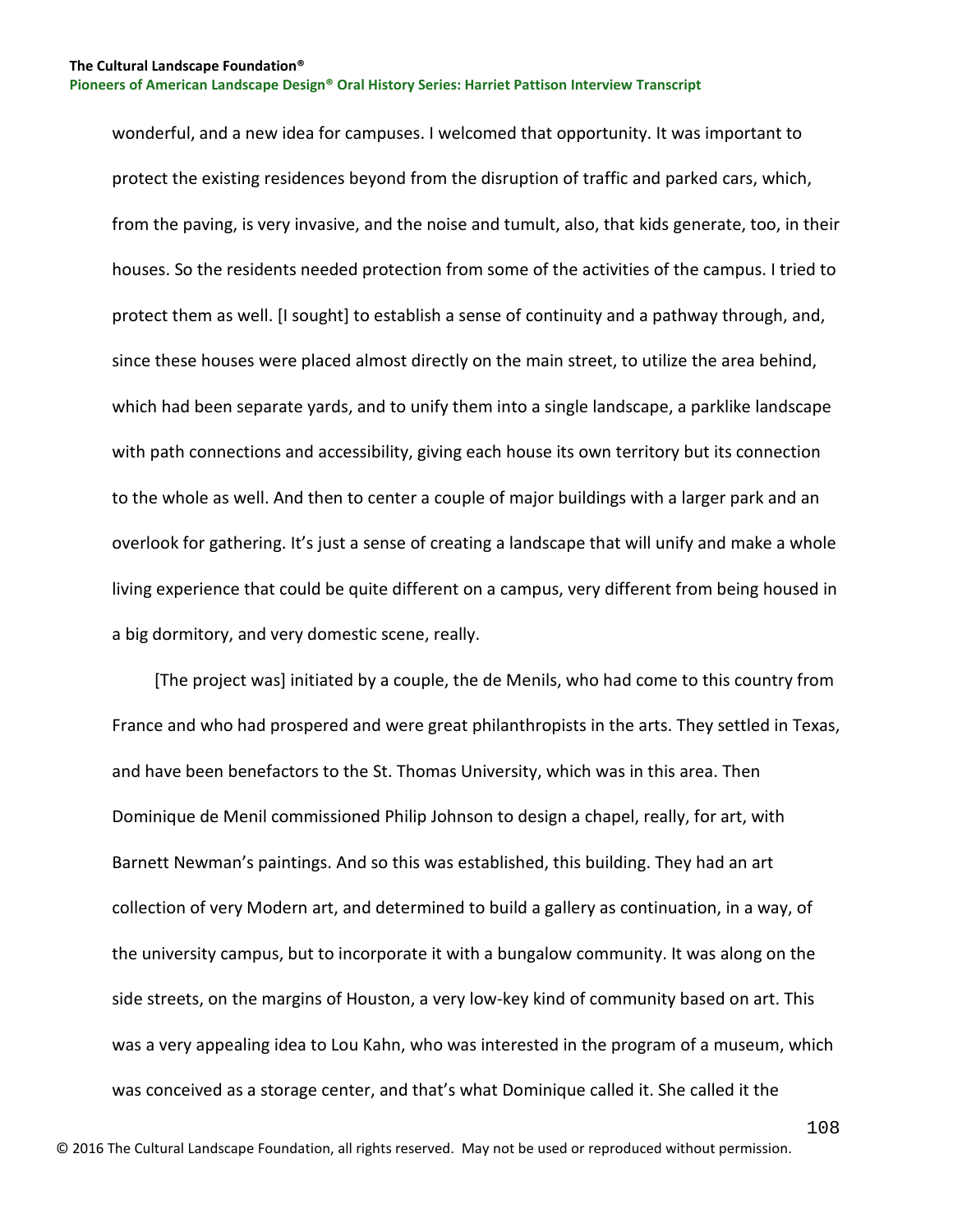storage, which was an odd way to look at art, and was thinking of a low building that you walk into with great sort of panels as you would find in a fabric store. You could turn the panels and look at different paintings that were mounted. So it was a kind of hands on relationship to looking at art. It was not that you stood in awe in a gallery at a distance from a painting which was highlighted. But there was interaction somehow.

 That was the beginning of an idea of an interacting art museum. And the art museum was, at the beginning, the core of this idea of an art community. [It was] the basis of creating a community based on art and not on commerce, not on protection, but another kind of whole neighborhood that was related to the making of art as well as to the appreciation of art, and to bring all its inhabitants around to have complete accessibility to a building of art, so that it was part of one's daily life. To have residents who were painters and sculptors and craftsmen working in the community, living in it, was a wonderful idea. I think I sense that it appealed enormously to Lou Kahn, who, as a child, valued his trips to a community center for art in Philadelphia. He learned his trade as an artist, where he could explore music and painting, drawing, and just a haven in a city, but to make a whole new city based on art was an incredible idea, and I think that he had this notion when he was designing the art center for Fort Wayne, which was never fully realized. There was only one building that was built there. But it was part of the renovation of his idea of what could be done for Fort Wayne—that it could be the real locus for rebirth in a city. Anyhow, this idea of the de Menils was so generous, and it also appealed to Lou, I think. The scale was so human, and for one thing, he started next to this building of Philip Johnson's, and I think there was a bit of rivalry that was involved, too. But Lou, by establishing a grove of trees, for him, the grove of trees was both nature and structure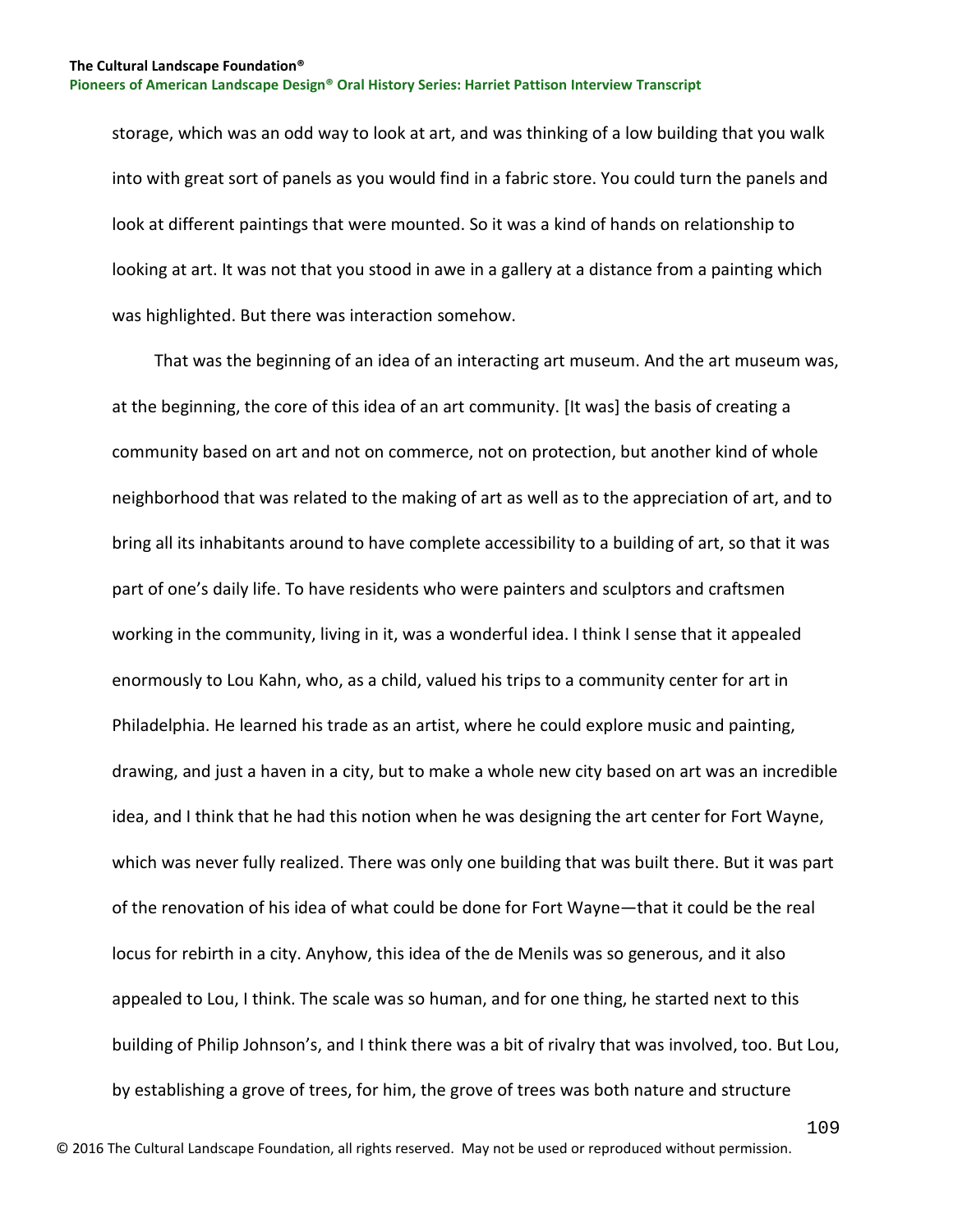together. The columns of trees were architectural and the idea of planting them in rows was architectural. But at the same time, nature took over and gave you the roof and the whole environment, and especially in this kind of environment, which is very relaxed. He had rarely been able to design for such a very hospitable environment, where outside living could be carried on at low scale and low key, and not beset by traffic and the city. He closed a major street, which was along this area, closed it, primarily, but wanted to respect the scale of the bungalows across the street, which was part of the de Menils' plan, and in their low-key twostory building, which was to be very easily accessible and interpenetrated with courtyards and trees and kind of dissolve in the landscape as well. These are the gallery spaces. And then further development continued along this route, where [there was] an amphitheater, and there were people and art students to live in some of these buildings and to have gathering spaces. At the very end (and it's not in this drawing) was to be a hotel, a kind of frontier hotel, very rustic, very Texan, where visitors who were interested in art could come and observe artists at work. And so there were studios for artists to be making work all along, and for educating of kids in the arts. It was a whole environment that was desired.

 It's not the collaboration in a way. I mean, it's Lou's transformation from an architect to even a broader view of what architecture encompasses, that it is a whole site. It's not just a structure that is a building, but it's an environment, so that he concentrated on the environment in this project and was very slow to come up with a structure. And I wanted to show what he did come up with in that drawing of the structure.

 What struck me by thinking about this video we're doing [is] that this was an idea that was generating in Lou Kahn for a long time, from the time that he was a child going to the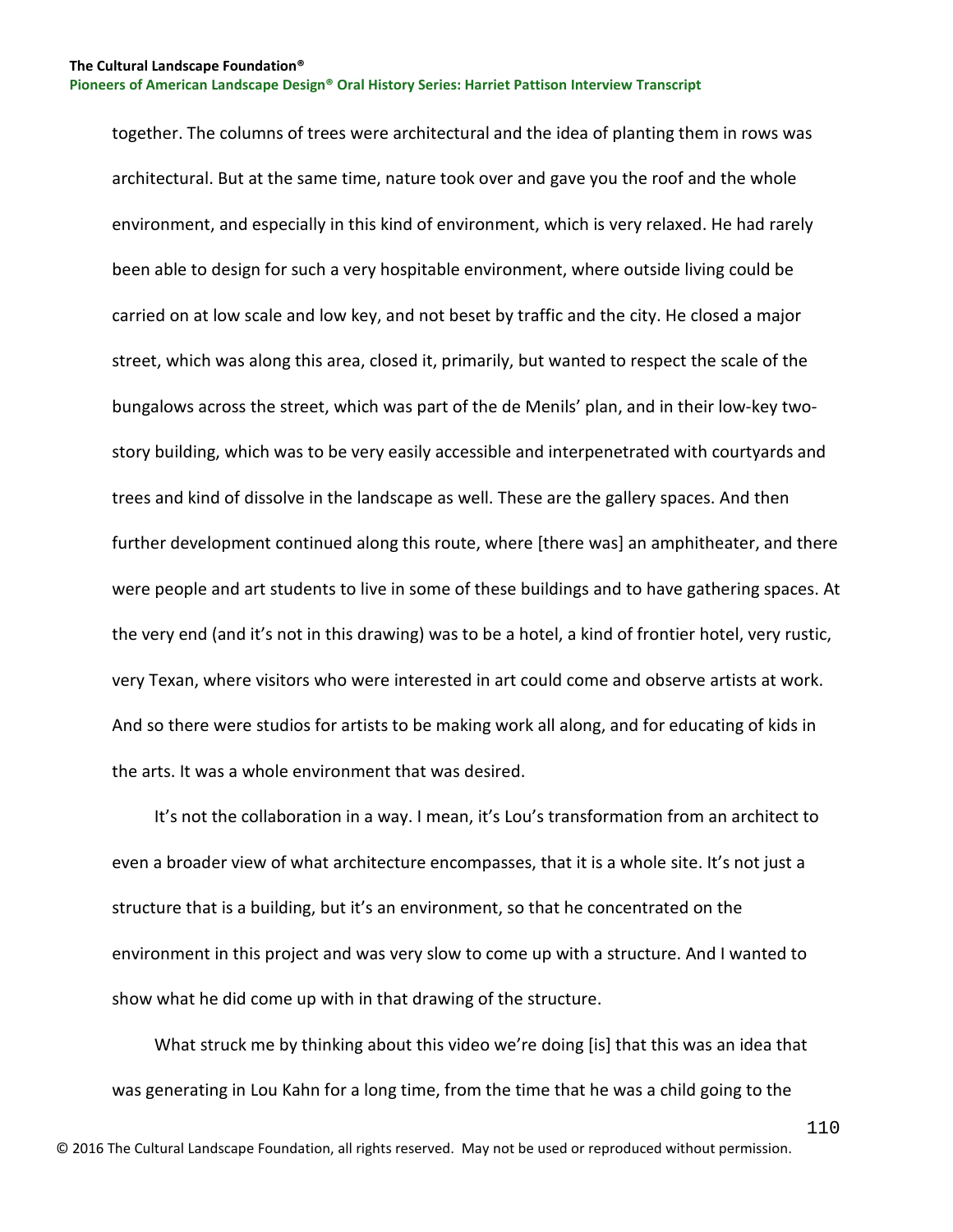school in Philadelphia for artists (I'm trying to think of the name of it). As a boy, he would cross town to go to art classes, and it's also where he discovered the piano, and he began to play, by ear, completely, on a grand piano. Pretty soon he was playing the Hungarian Rhapsody and people began to listen in awe and he was leant a piano, because he thought that he was a musical genius. But at the same time, he was taking art lessons. What a place in a city to discover these things and to be discovered. So all along, I think this was an idea of what an art center could do in a community in the city for children and for adults as well. And [an idea] that art was a living process that he wanted to reform a city, and I think that I harken back to his work for the Biennale in Florence (I mean in Venice) and a major building. There was the famous Palazzo dei Congressi, which everybody marveled at, but there was another building, which was the exhibition building, which was really just two slabs of 60-foot-wide buildings, four stories high, which were placed opposite each other in a very broad plaza-like space, which could be also covered with a glass ceiling and huge monumental doors to close it in the wintertime. And in those two slabs were located galleries on the first floor, and the second floors were studios, and this was a whole working community for artists. The whole concept of the Biennale itself, which was established in the only arboretum in Venice, Lou was very careful to save the 800 trees that were there with his structure, but he also created a plaza, so Italian, in this building, which would open up to the canal on one side, and to the arboretum on the other in fine weather, but would enclose and become a working place for artists in the winter. In the Biennale Park itself were separate pavilions, which were four other nations.

 This was an idea that I think he also utilized in the Biennale, in the bicentennial plan that we worked on for Philadelphia, when the bicentennial was going to come here. His first concept

111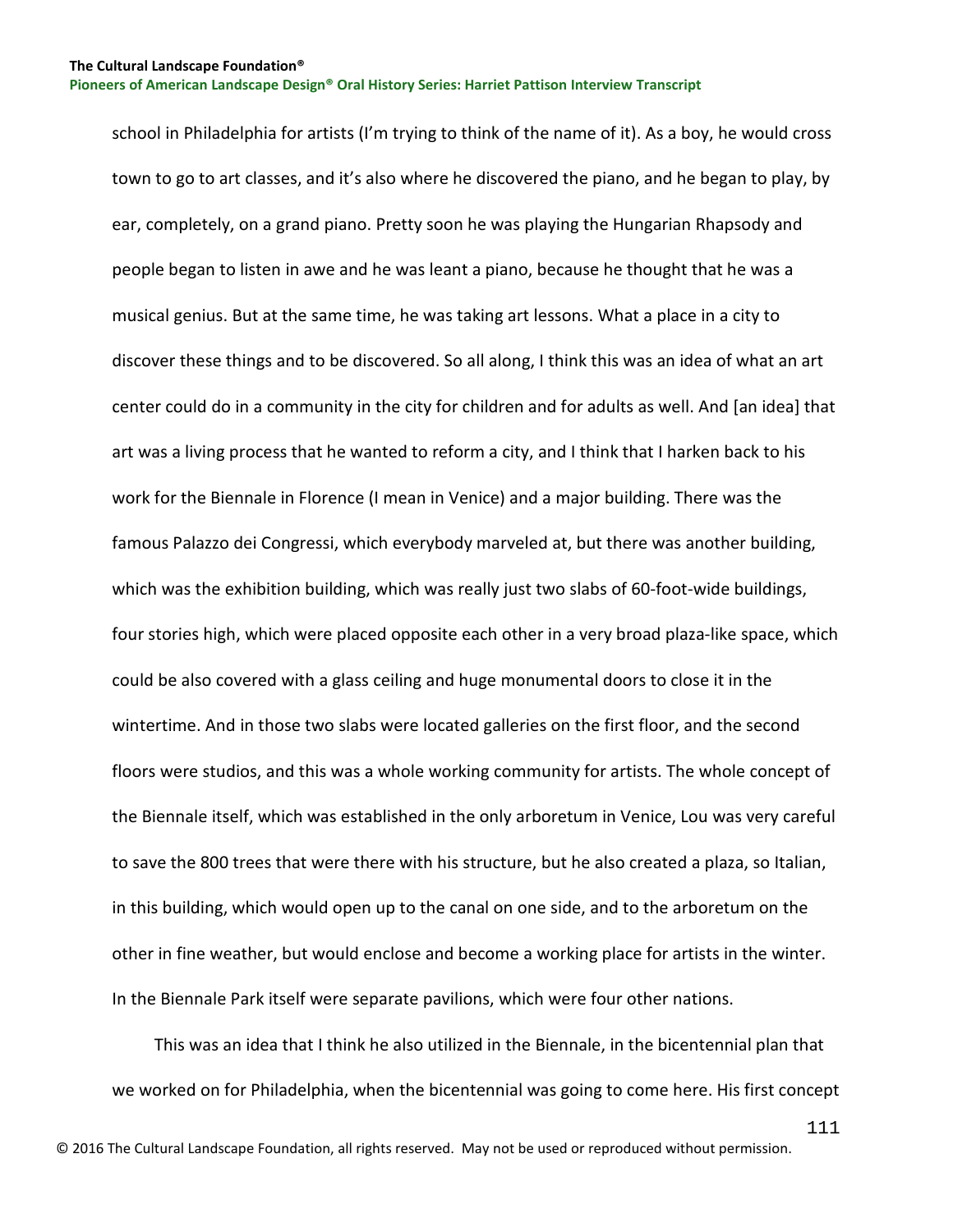was a building, not unlike the Palazzo dei Congressi in Venice, and it was called the Anonymity Building. It was a huge kind of translucent building that hovered in the city, to make the city come alive with all the activities that would be contained in this one anonymous building. That was his first proposal for the bicentennial. Then he moved out to the plan for the bicentennial in Eastwick, which was many acres, but which carried the kernel of the idea of whole community, almost, for arts coming together from across the world, and with the representative buildings for different nations, wrapped in a matrix of gardens, with a central canal, which I proposed, from knowing the [World's] Columbian Exposition, knowing the importance of water movement, which would unify one major building, which was the Congress of Ideas and Arts, and then the other was of science. But a whole complex, which was unified by the idea of bringing together a community with a great idea that was not commerce, necessarily, that was not protection, again I wanted to say, but that to form a new community based on culture. This was world culture for the bicentennial. Some of these ideas are in the de Menil and were stimulated by the plan that the de Menils had for incorporating the bungalows and the neighborhood into a whole neighborhood of art. And what better reason for people to come together at all ages and have it so open to every person who was in the area and that it was a generating idea that could be planted in anywhere in a city to give it new life. So that was at the basis of this.

 It's so interesting, because the storage unit that I realized that Lou was beginning to design (and he was very slow to conceive of a structure specifically) was based on a drawing that he made for me of his exhibition room that was given to him at the Biennale, that was to show his work. And the very form, which was additive of this storage, was very like the form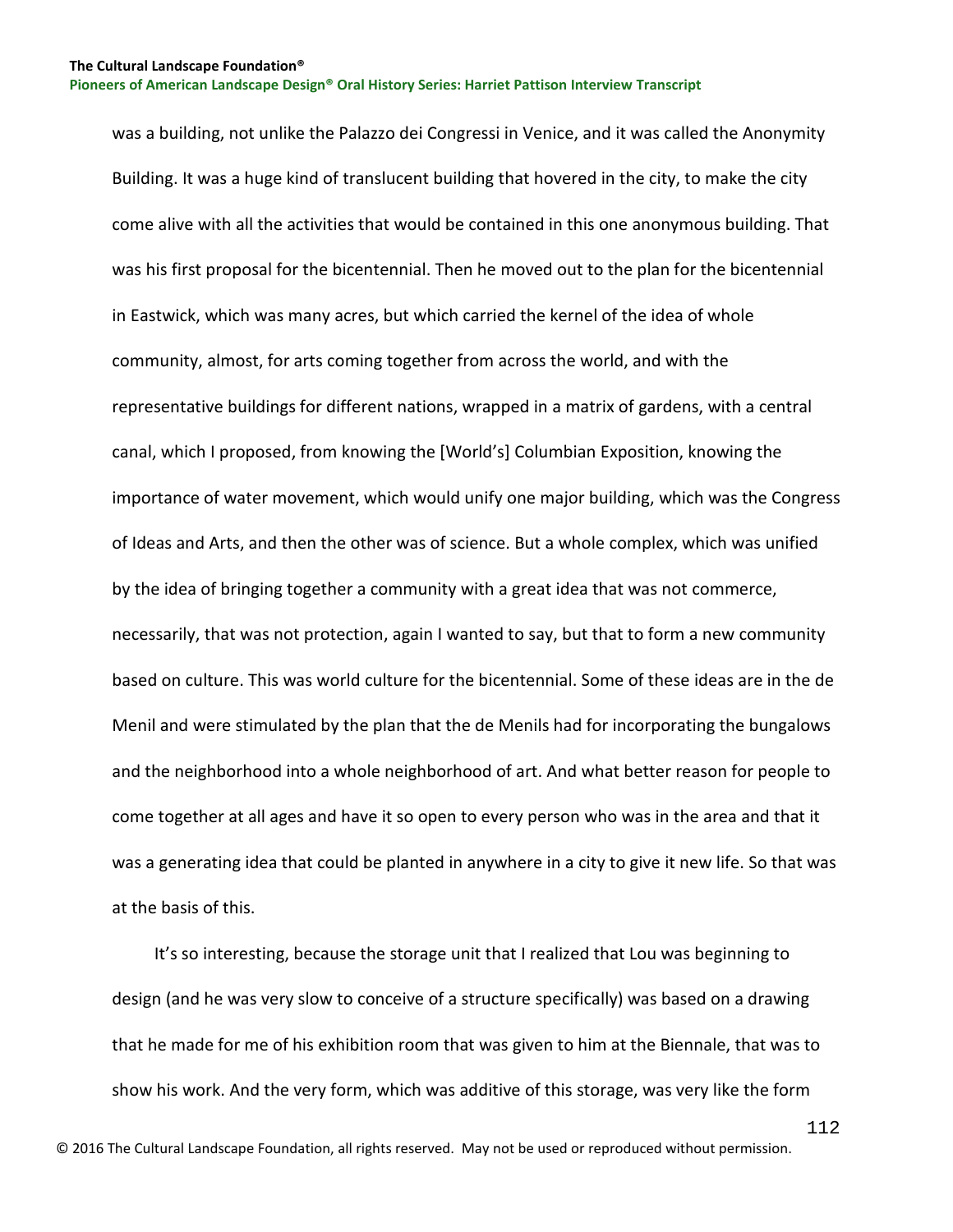that he had created in which to show his work in a single room. So they were related, and that's what told me that this idea had been generating in his mind, and it would come back every so often into a vision for a whole city.

## **The Duke of Gonzaga**

 I just wanted to put my two cents in. And it's the idea of a community that I came across that was built in Italy in 1565 by the Duke of Gonzaga. It was called Sabbioneta, and almost nobody knows about. It was a model community. A duke, who had served the Spaniards, had designed a mannerist community, and instead of housing all of the functions of the palace in a single glorious building, he built this wonderful community of mannerist houses, buildings, and separate identities, and a church, and a small castle. But housing for all of the functionaries and for the services, and it was based on the Duke of Gonzaga's idea that he'd wanted to build a community that was entirely walled. It was built for humanism, and to invite humanists from across the world to attend. And the very interesting aspect for me, when I discovered this town, was that it was called *Piccola Atene*, Little Athens. In *Midsummer Night's Dream*, there is a reference to the sort of simpleminded workers meeting for their play that they're going to present under the Duke's Oak. Now, there is a place in Sabbioneta that is called the Duke's Oak. Shakespearean scholars have often wondered, "Was it a great tree?" No, it wasn't. It was the entranceway to this town of Sabbioneta, and it was called the Duke's Oak because it faced onto the oak forest that belonged to the Duke, in which where was a temple, and in which there were all kinds of references that you come across in the *Midsummer Night's Dream*, in the play, that nobody has been able to determine. Everyone thinks it was made in Greece. But no, it was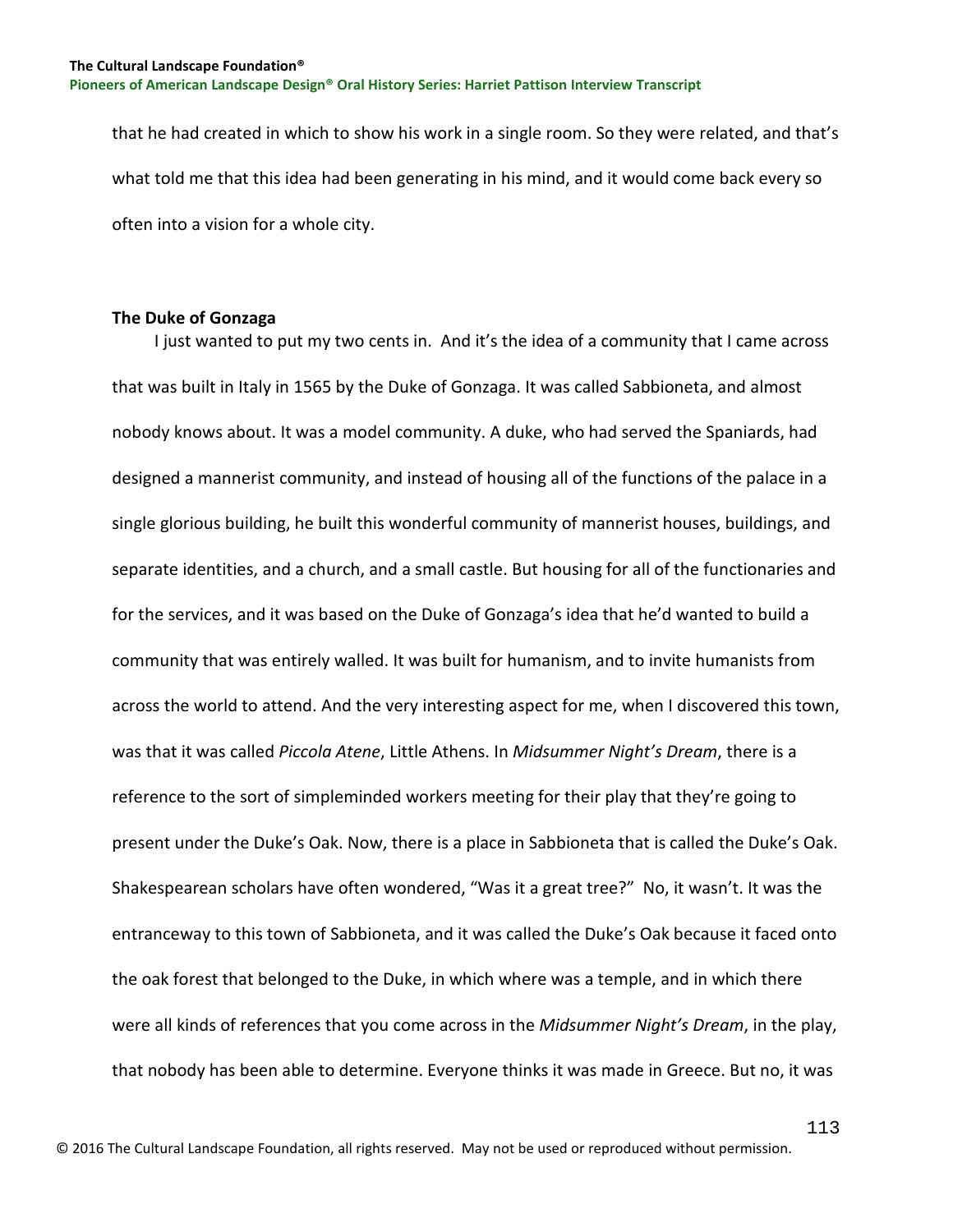made for this town, for humanists. [It] is a clue for me, along with a few other people, like Justice [John Paul] Stevens, who believe that Shakespeare was actually Edward De Vere, who traveled in Italy at this time and probably was a guest of the Duke of Gonzaga in this village, in this town, this mannerist city that was built simply to invite artists and writers into this city of the arts. And the whole idea of a city of the arts is an incredible notion that I think Lou had in the back of his mind; so I had to put that in. [That's] my two cents about Shakespeare.

# **Abbottsford Homes**

 This is a community center [for which] Robert Couch was the architect, who was called in by the Philadelphia Housing Authority, to renovate a community of houses that were built for the workers for the Second World War, in which to live. Then it was turned over to the Philadelphia Housing Authority, and it was a very derelict area, but they finally experimented and turned it over to residents, so that it was the only project, which was resident-driven by a committee, largely of women, who lived there, and it was a sorry sight. It was about three blocks away from a very pleasant neighborhood in Mount Airy. It was near a boulevard not far from the Roosevelt Highway, and a reservoir. It was called Abbottsford Homes. There you have the name, which I think is almost too bad, because it already establishes it as something that was housing for the poor, really. But anyhow, Bob Couch came in and asked me to help him, and the first thing that the residents wanted were roofs on these boring buildings, which were largely brick. They just wanted the appearance of houses. They also were given the possibility that they could individually own them eventually. They needed to have additional space added in some way with an extension of each of the row buildings, and Bob did a very good job of

114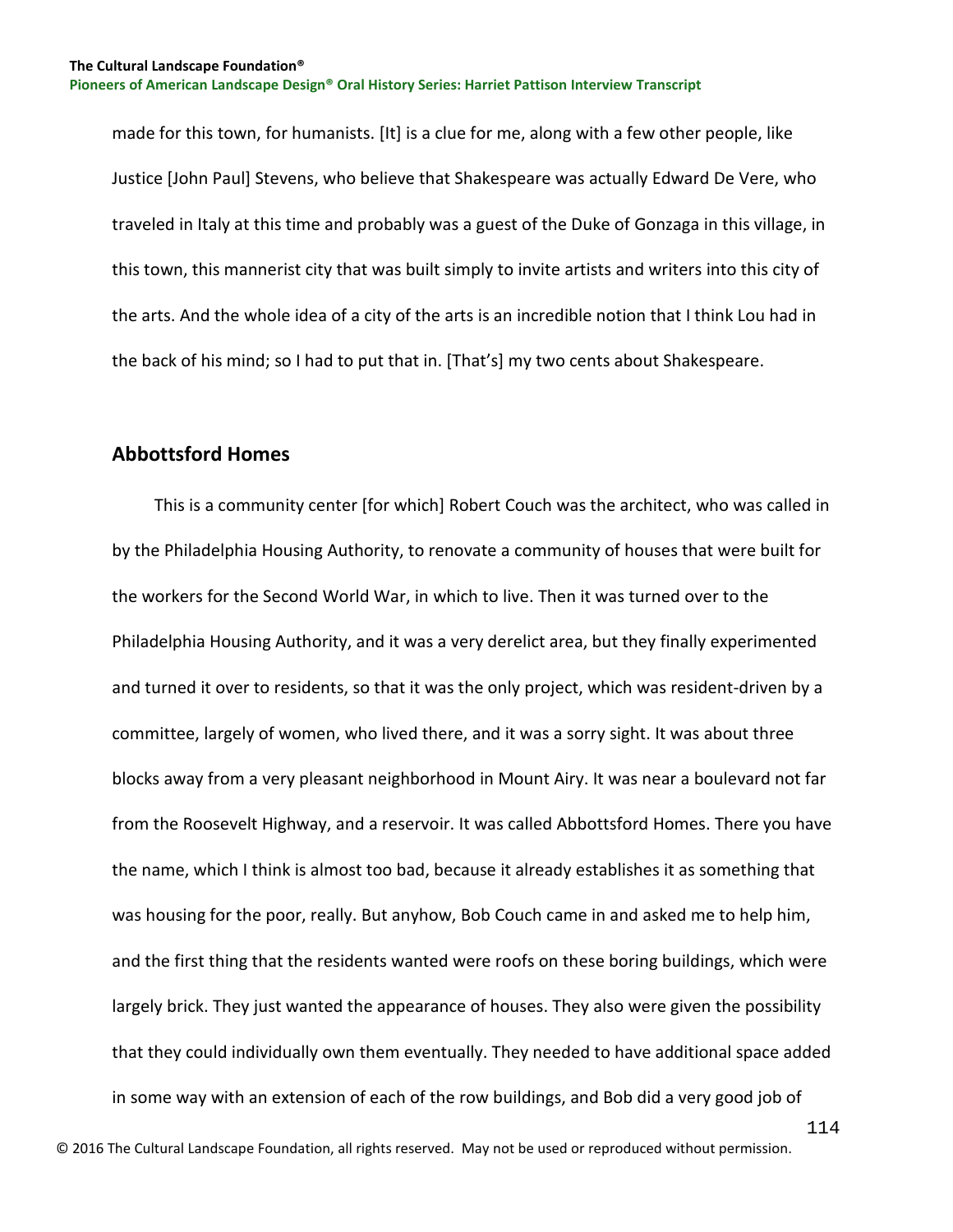making them into dwellings. There were, I don't know how many. I originally had the number of buildings that were there, and the tenants. Ultimately they tore down a number of buildings, because they couldn't afford to renovate all of them.

 Looking at the plan, you can see the location of the buildings and that the green spaces were interspersed and were possible. There was very little else that could be done to ameliorate the conditions that were there, except to clean up the basements and begin with a landscape plan. There was enough money to plant trees and to give a sense of an entire community and to plant over these empty spaces.

 Everyone had a garden. That was my goal. I just want to say this: that the idea that you can better the situation for people by providing housing is not enough. You've got to give them a garden. You have to give them nature. If you're going to give them dignity and means of raising their children in an environment that is nurturing, it isn't just housing.

#### **Abbottsford Homes (on site)**

 We are at Abbottsford Homes, on the edge of Philadelphia, a collection of apartment blocks which were built for the Second World War workers and subsequently turned over to the Philadelphia Housing Authority, and which is also governed by a community board—the only housing unit in the city that is run by the tenants and the people who live here. The purpose was to enhance these buildings, because they were very minimal, to enlarge the spaces, if at all possible, [and] to give rooftops to the tenants who desired them, and [who] did not like the ugly brick buildings, which were very barren.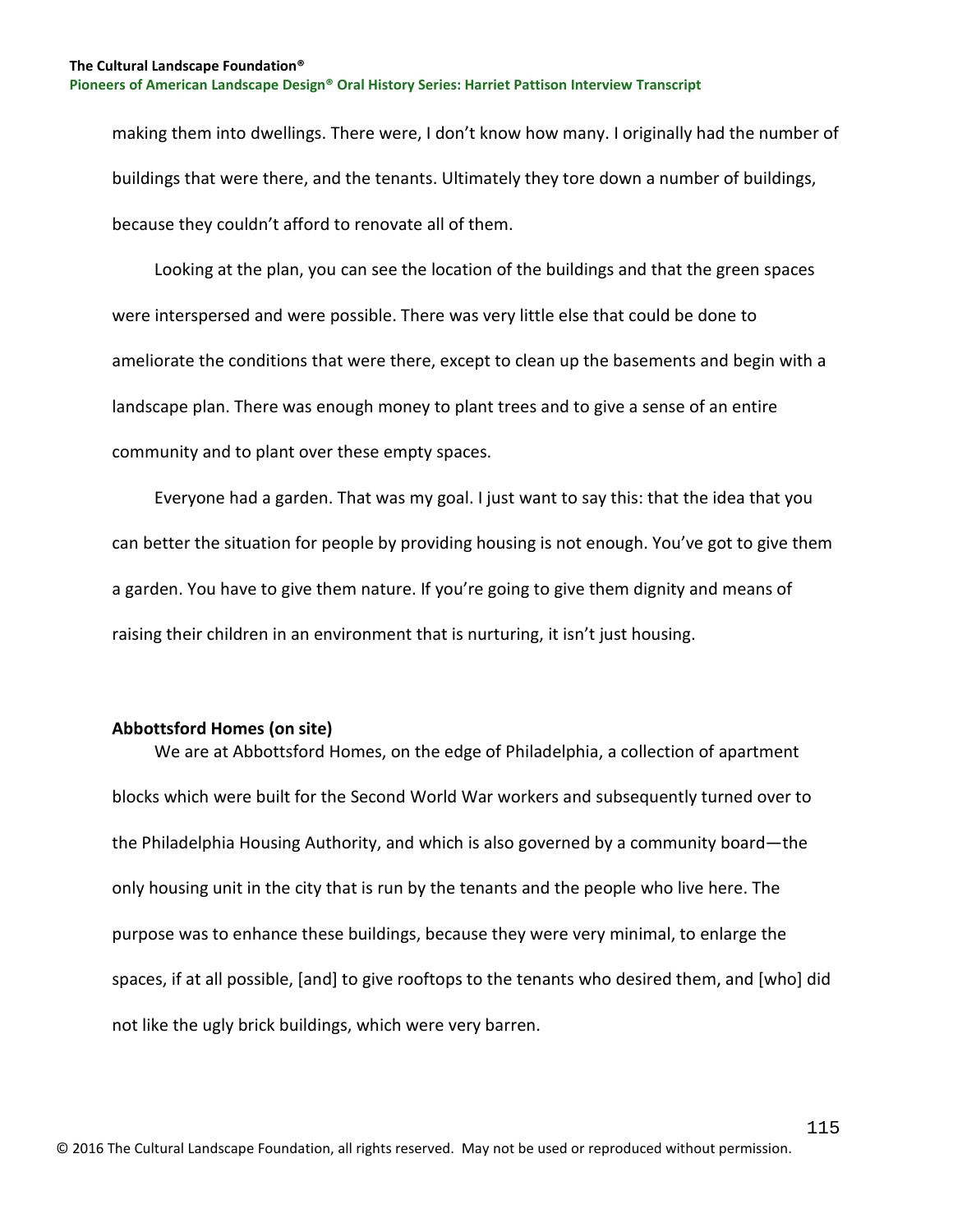The buildings were matched by a very barren landscape, which was not developed in any respect. So to deal with units of housing, to make it possible for people to own their own houses, too, was one of the purposes, so that there was a separate identity, and they weren't all cookie-cutter collections, that there was some ability to improvise your dwelling and to expand the space somewhat. So that was the purpose that was given to Bob Couch, who was the architect of the community center and of the renovation of these buildings. Unfortunately, they ran out of funds, partly, and so a number of the buildings were torn down, and there are great open spaces surrounding the entire area. But the intent was to create a community in the neighborhood, and to make the houses and the separate dwellings with gardens.

 The linear layout of the War Department was very rigid. [We tried to] break up and make use of the interior spaces between the buildings, between the alignment, and to give a sense of variety to the spaces, [a sense] that these weren't just aligned buildings to house people. [We tried] to give everybody the sense that they could have a little garden in their front yard, and a communal space between the linear layouts of the building blocks and then to have common public spaces for activities associated with the community center. There were arrangements to have playgrounds and daycare centers, and even the thought that I proposed of a children's enterprise to learn about having vegetable gardens and growing their own vegetables, and building outdoor furniture and creating something that wasn't just plastic, but that could be made and designed by kids and produced, so that there could be a real industry, an Abbottsford industry of outdoor furnishings, which could have been a great enterprise. Kids could have learned a lot from that experience, and also could improve the neighborhood by giving people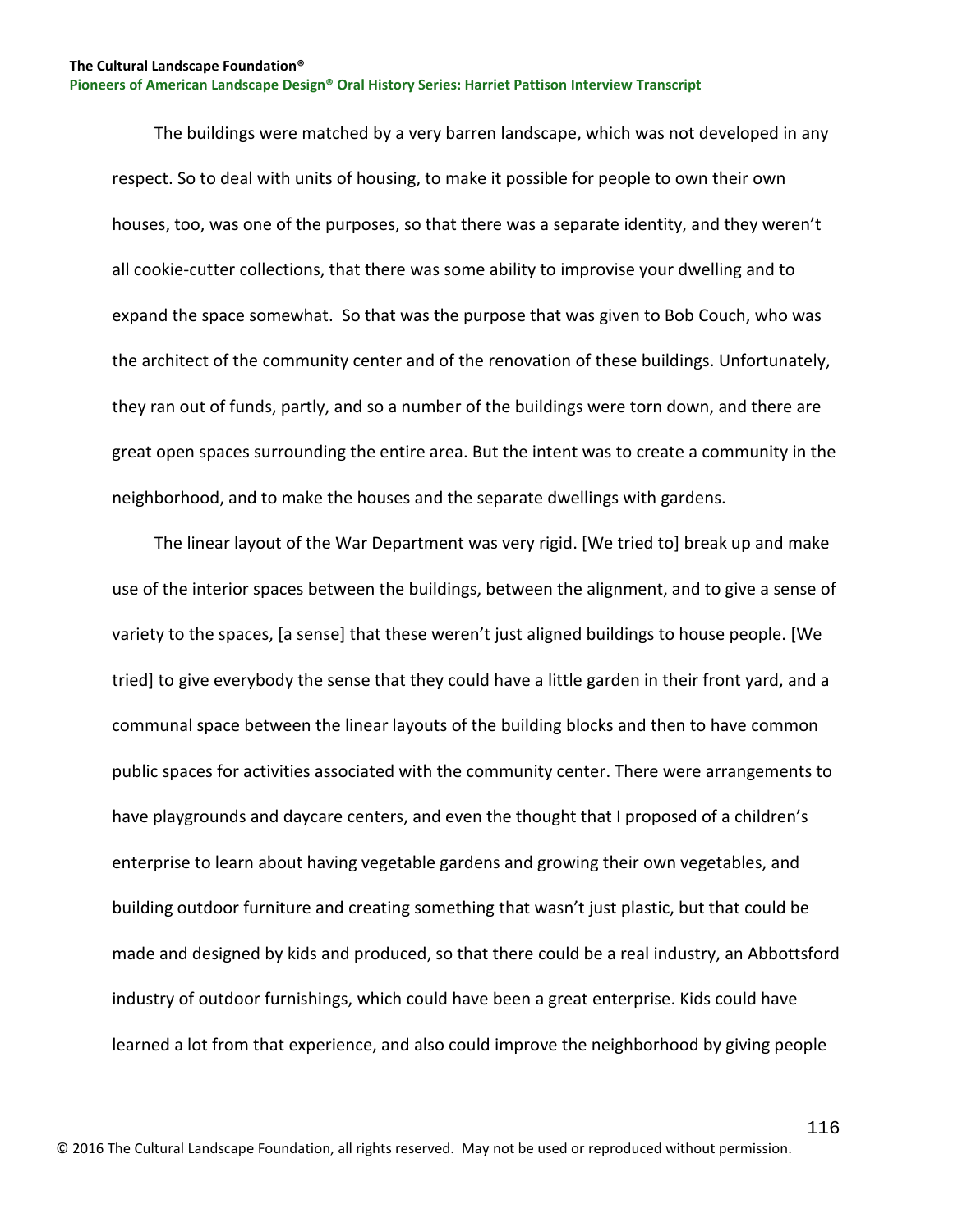outdoor furniture, taking them out into the landscape, and then also to enhance the public spaces.

 It was an ongoing enterprise, and it was very barren, and there was hardly a tree in sight, no path system whatsoever. Railings had to be provided, steps and access, new forms of communication, but also to create a sense of privacy and individuality for each of these dwellings, and that people had some control over their surroundings and could use them imaginatively. Housing itself isn't the answer, but housing with gardens could become a solution for many people to bring nature back into the city, and into their lives in workable daily moments. And also to create a whole sense of a community that people could be very proud of. I kind of object to the name Abbottsford Homes, because it sounds too much like a housing project. But just "Abbottsford" could become a brand name for the furniture that they were making, and for the place where they lived—to say they lived at Abbottsford and be proud of it. So it was a great enterprise, and largely led by the women of the community who were on the governing board. There were countless meetings and discussions, and it was a very democratically run operation until at one point they had a czar who came in, supposedly an architect who could advise everybody and in a very confrontational, unfortunate position of power, which he desired. So there were difficulties, whereas the women themselves really knew how to govern, and should have been allowed to make the decisions.

 First of all, I wanted to bring trees in here, because this was a totally desolate spot. I also wanted to bring in flowering plants, and even fruit-bearing trees, to connect people with nature in so many different forms, and not just to shrub it up. One had to be careful about planting shrubs, because the general opinion was that they were just a hiding place for thieves and for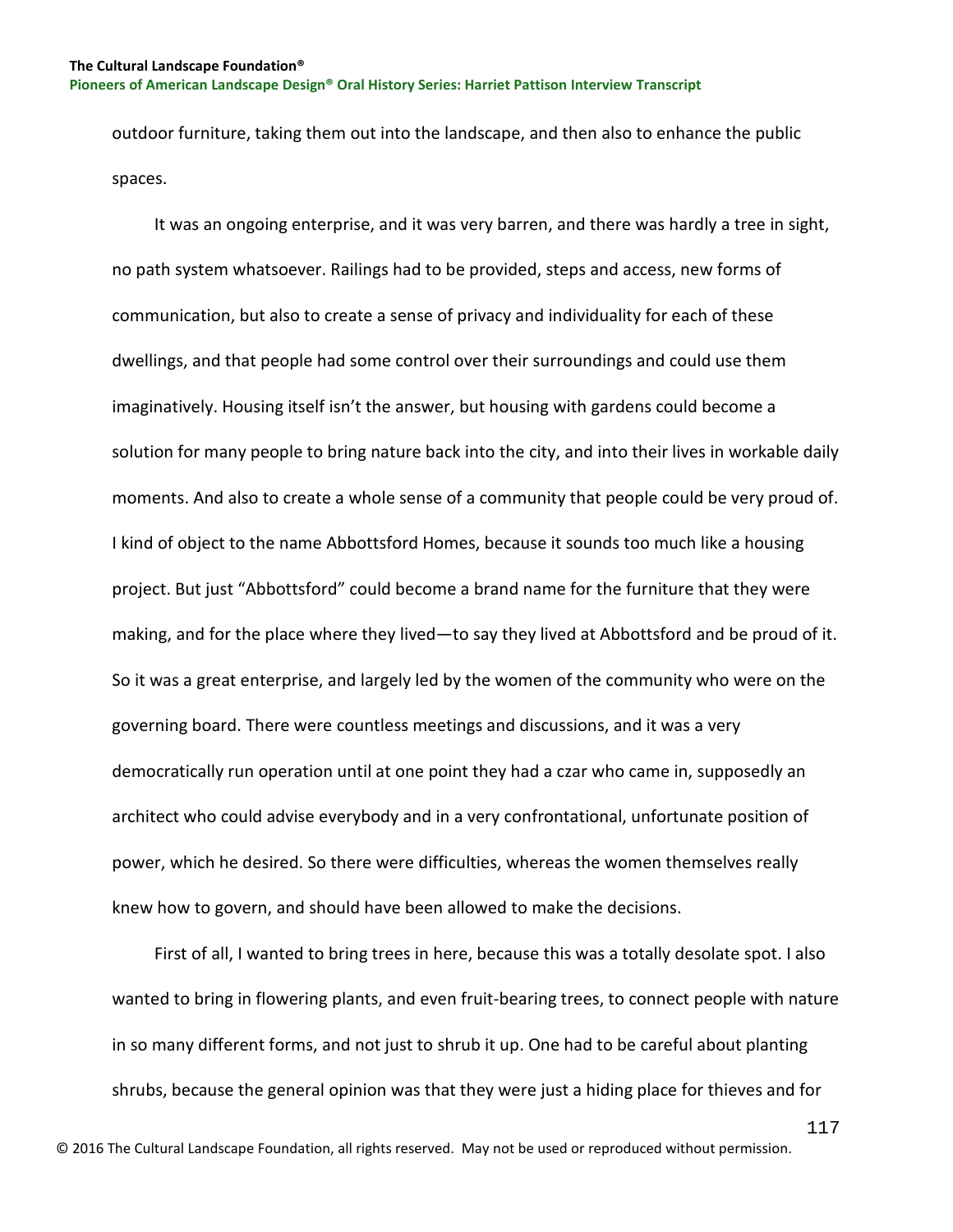mischief. So that was something that had to be overcome. But when you offered shrubs that have flowers on, it becomes a different kind of situation, or brilliant fall colors, and definitely one wanted to add color to the palette of these spaces. So it was a combination of creating semi-public spaces between the linear alignments of the buildings, and then to have a few broad, open spaces, such as this one off of the community center, and another long stretch further over, where a playground could be established, and running space and then tolerate an Arthur Ashe tennis courts at the base of the buildings and basketball courts and game places.

 It was fun to design a children's playground, but with minimal funds. I knew that everybody loved water, and I wanted to give the kids a fountain. And what to do? So a single jet coming out of a pavement, and the pavement had to be scooped to contain some water. And then to give it a pattern, which was a maze, just a simple maze, a mosaic it could be. That was one sort of fun thing—to give kids a play place, and then an amphitheater where they could gather and give plays and just a whole system of community activities that would be out of doors and gathering places for festivals or fireworks or anything that would be, or group picnics. And [also] to give people a sense that they belong to a place they were proud of, and that they could care for. When you plant trees, there's nothing worse than seeing trash under trees. If you just see trash lying around on the sidewalks or something, you don't pay much attention. But if you see trash piling up under trees, it hits everybody, I think. So I think trees were the answer to this landscape, largely; and the changing of the forms and the shapes of the Earth, because there was a lot of excavation and building up of mounds, and an interesting topography. Unfortunately [with] the sheltering aspects of the whole community, of shielding from the noise of traffic and everything, there was a great borderline of trees, and to dampen

118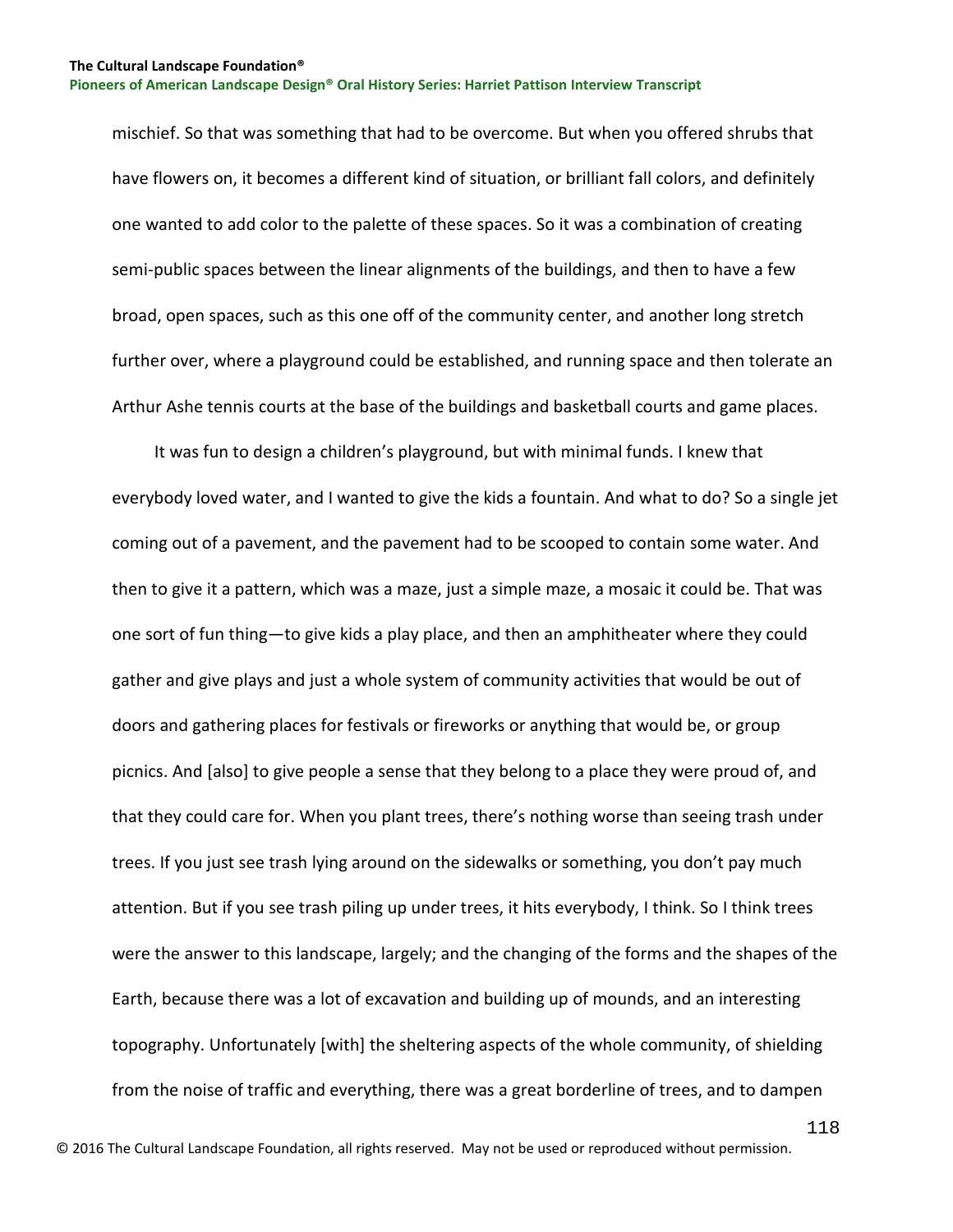down the sounds of traffic on Henry Avenue, which is a major thoroughfare, and to contain kids from running out in the streets and playing in the streets, because they would have places here to play in, and to locate parking so it was not too oppressive and not too vast of an area of paving.

 Of course, the idea which I started with, with Lou Kahn, [was] about streets and the hierarchy of different types of streets and how he saw streets positively for kids as when he was a child, and how they played ball in the streets, and they were not menaced by cars. But when cars became ubiquitous, it was necessary to protect kids from going out in the streets and improvising and making their own ball courts in the streets, [necessary] to try and keep the cars under control, and not [have] too large [of] parking lots. The street layout was already here, as you can see from the names; they're already Army names for the streets, and they were here. So we had to work with what was given in the overall imprint or footprint.

 My impression is that I'm happy about it [when returning to the site today]. I'm pleased, because things were completed or carried out, but [also] it was wonderful to see the concerted effort of the people who lived here, of the residents, [to see] that they really cared, and they put their heart in having these changes made, and they accepted them. And now there is a sense that it is a place that has been established by the landscape, and even cats are happy.

## **Pennsylvania Avenue Development Corporation**

119 © 2016 The Cultural Landscape Foundation, all rights reserved. May not be used or reproduced without permission. This is Pennsylvania Avenue in Washington, [D.C.]. Originally, [landscaper architect] George Patton was given the commission, and George invited me to participate. Then he invited [architect] Bob Venturi to come in, and there were three areas. There was Pershing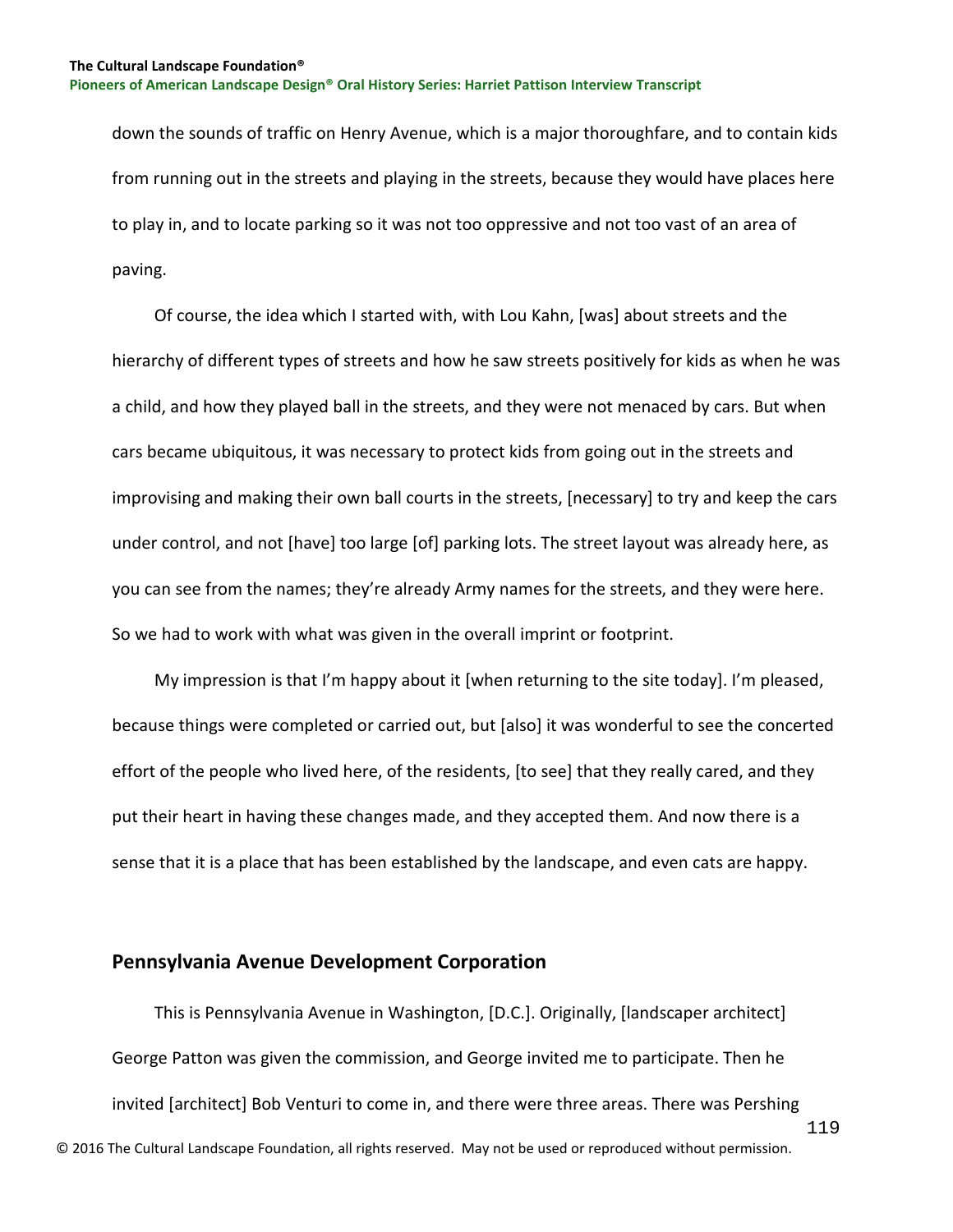Park, and then two other areas, one was to be a park and then other was to be a plaza. Bob Venturi managed to take hold of the whole project [and] designed it himself. George, being a very polite man, didn't fight back. And so there were meetings that were held, and eventually when Bob came up with his idea of the copy of the L'Enfant plan, I made the remark, I said, "Oh, this was great for Lilliputians." And that just polished me off, I'm afraid. Bob was very angry, but I was the second person to be fired. The first one was [artist] Richard Serra, who had come up with his ideas. Bob finally took over and won over what was built. But in the meantime, before that, I had the fun of playing around with ideas of what could be done. And for me, this was kind of a dynamic principle, the diagonal is a wonderful kind of a line, and it's really part of L'Enfant as well, part of the layout of Washington, in some ways. But I don't know, it was just crazy, and it was fun, and it was very experimental to begin with. And so this is what I came up with, but it very soon got washed out. So I just wanted to show it.

## **Franklin D. Roosevelt Four Freedoms Park**

 Immediately Lou determined that there would be a monument at the end, a blunt end that petered out, and this was all spoil. I mean, it was just a heap of nothing at all, and it had to be built. Since there was no room at all to build up, (because what else can you do? It was just a narrow spit—nothing else) I built up this, especially because I wanted to see a profile across from Manhattan and such, instead of just this thing. So the mount was my idea.

 This is my drawing, my crazy ideas, initial ideas. Lou [Kahn] was concentrating on making a structure at the end of the island. Here was the ruin, which was a marvelous building that was built in 1848. It was a hospital on Welfare Island, as it was called, later called Roosevelt Island.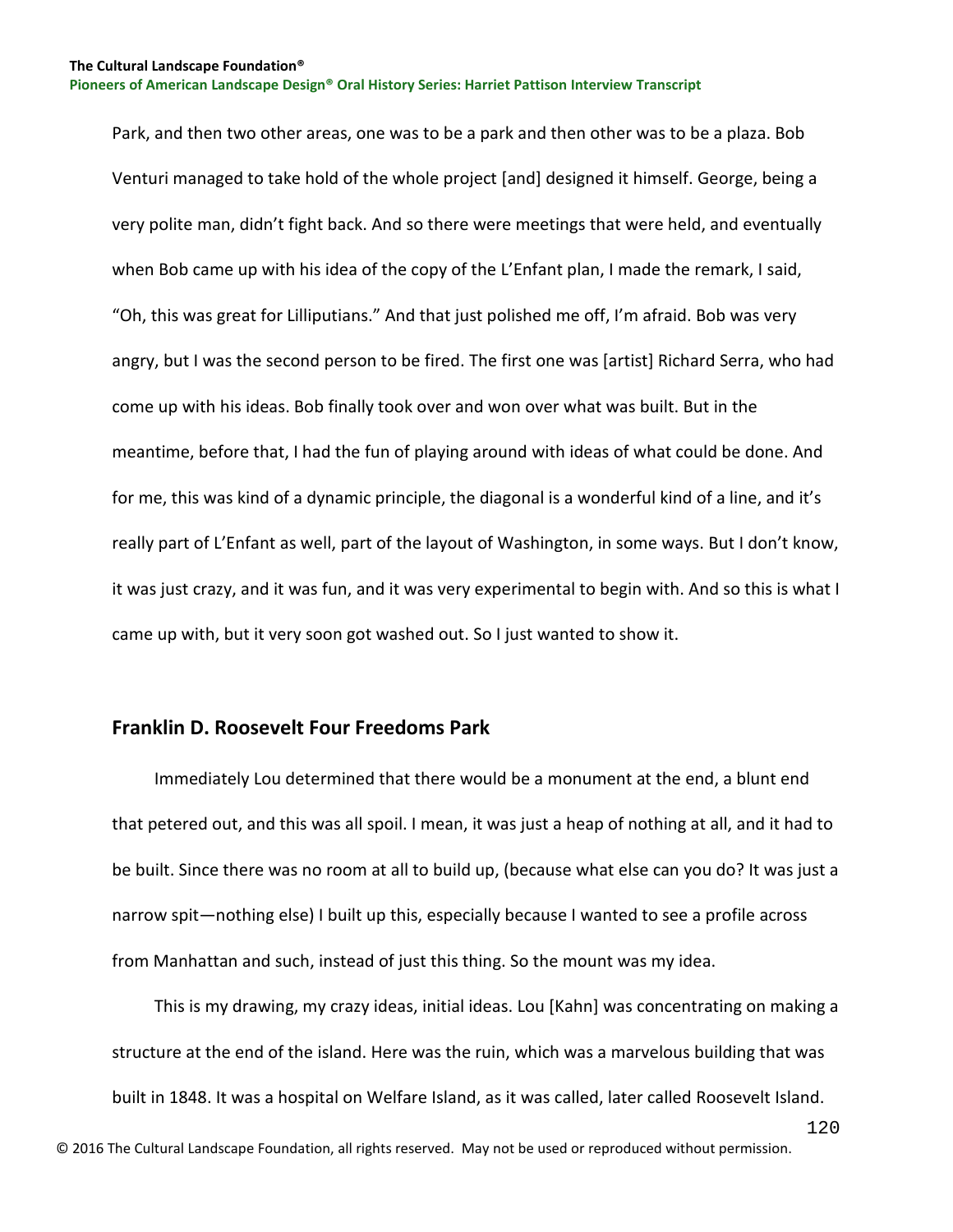And it was a magnificent ruin, which Lou and I both valued and treasured, and actually it had been lighted at night, and was quite exciting. But the Roosevelt Island people let it deteriorate pretty badly. Now if they're going to save it at all (and they've lost the roof and the crenulations and all of the wonderful details), it would cost \$15 million to stabilize the walls. But at the time that we were working on it, we had hopes of utilizing it, because, in the project, that was the entryway to the big memorial.

 We didn't think of it as a park. We thought of it as a memorial. And I had worked with Lou a little bit, and enjoyed doing it on the Six Million Martyrs Memorial [Monument to Six Million Jewish Martyrs], which I so revered, and I still wish could be built. And that was all of glass, which was remarkable, because he rarely used glass. But it was such a marvelous concept and still is. But for this remarkable site couldn't fail but be noticed. It was a great site, both visiting it because of the view of the city, and then also the possible view across to a memorial from Manhattan and Queens, it just was outstanding. And of course the bridge was in itself a great image, too. So this had to be something strong, and it's interesting to me, because at one point, Lou made a drawing for me, a little sketch in which he drew very tall obelisk, and then he wrote down "55 feet wide" and then he drew this island area, 55 feet long. And he said, "This has got to be as good as that." The obelisk was the Washington Monument, so then he knew what his ambition was, that this had to be a horizontal monument, but it had to have a power that was as great as the Washington Monument. That was his ambition.

 Well, he first started out with a huge bastion, which was to be (how many feet high?) 60 feet high, which was metallic, like the cladding on the British Museum of Art. So it would be very reflective and be like the bastion that was at the site for the Six Million Martyrs, because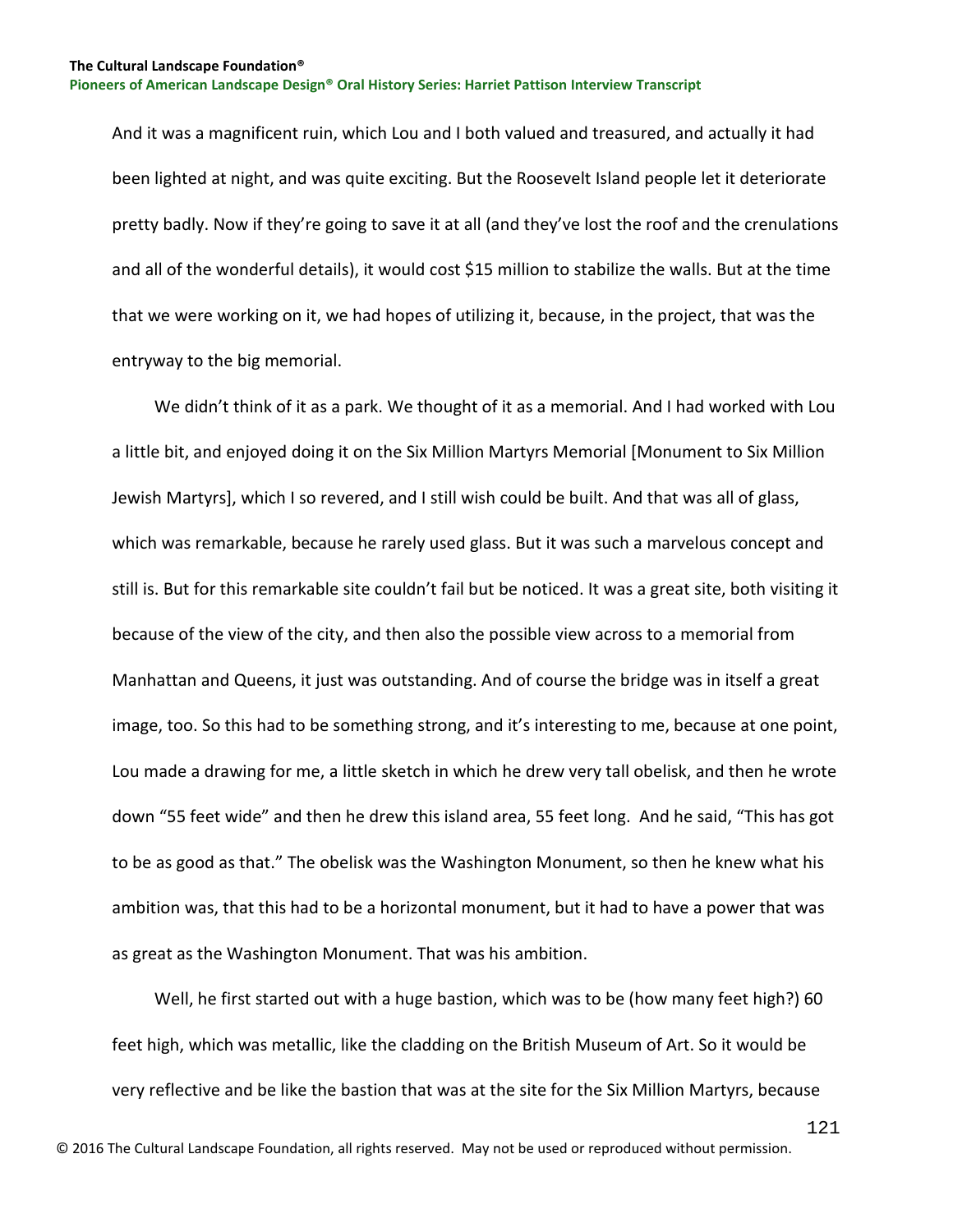there was Castle Clinton, which was a solid stone bastion, but it was a harbor landmark, and this was to be of the same power, only it was to be gossamer at the same time, because it was metal. It was not stone. And in it, the interior of it was to harbor all kinds of functions and activities, on the inside of this circle. So it was a circular structure, which would have been very dominant in the harbor scene. That was the first thing that Lou started out with, and it was very exciting. We both loved the idea of it. It was very quickly knocked down, because it was four times higher than the budget. Lou had to start all over again, and we had about a month to produce something, maybe six weeks. So then we came up with something very different. But this was a very early design, thinking about landscape, thinking about, for me, a processional down to the end, which whatever it was going to be, was going to be monumental, maybe. And I employed Cedrus [cedar] trees, because of the scale.

 Anyhow, what we produced in April, the whole idea had to be throw out, and that was in the middle of March. By the end of April, we had to come up with something brand new that would be a synch. So the first thing that Lou did was to cut down the height of his 60-foot bastion, which was circular, and it became a much smaller structure, which he called the room. And it went through various iterations, and he had to present for the first time in April, [that's] where he's photographed with Averell Harriman and Rockefeller—no, Franklin Roosevelt standing, towering above this little guy. He was pointing down to two bewildered hem, these canopies which are, there was a choice, one group was made of concrete, and then another, it wasn't stone, but it was another construction entirely. But they were called canopies, which were two structures opening the wide view down the river, but enclosing them in this room, so that you weren't looking out at Manhattan or anything until you got down to this point. This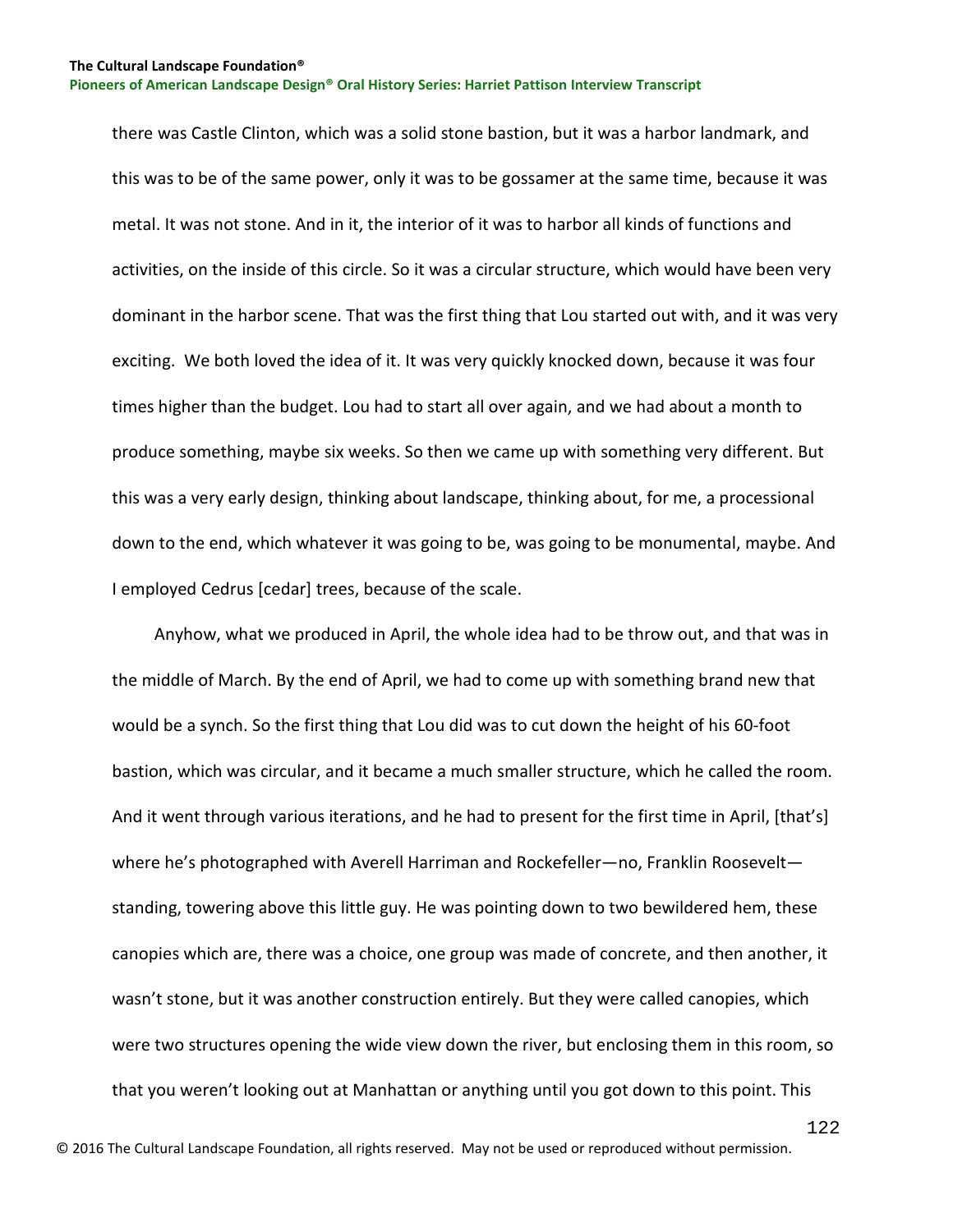was to become the entrance, first of all, the marvelous hospital building, the ruin, was at the entrance.

 Then we thought of having a group of trees, and I was going to use 40 trees of columnar height. I was inspired by a little drawing that Lou made of Isfahan [in Iran], when he had visited the column in Isfahan. There were 40 columns, and he was so impressed with this great room of columns, which looked onto a garden. And so there were 40 trees in here that were inspired by Isfahan. This was to be the arrival for people from the city into a general diffusion of the crowd, in gravel, and 40 columnar trees that could be lighted [by] myriad lights at night. It could be as a festival, kind of a welcoming for people, and a sort of preparation for what was to come. Originally, the bastion was like a theater with interior levels of niches and things, and with historical elements and stories about FDR and all kinds of amusements in a way. And this was kind of a circular carnival for people.

 Well, all of this was eliminated, and it became very severe, cut down to 12 feet high, with the canopies, which is not monumental; but it's also larger than individual height. So there was a kind of 'in between' ambiguity to this building. Then the activities that were taken from this bastion were decided to be put underground into the raised mound, which I had created. They were going to have underground the galleries and interpretive rooms for commemorating Roosevelt with, naturally, a bust of Roosevelt in one of these rooms, and then a kind of club for people, a public place that would really welcome people, even in the winter, in accord with the welcoming of Hyde Park and of the Roosevelts and of every man to have a public place that was his club, really. Then midway (this went up 14 feet or something) was a garden, a rose garden for Eleanor [Roosevelt], to commemorate her as well. And then [there were] staircases on both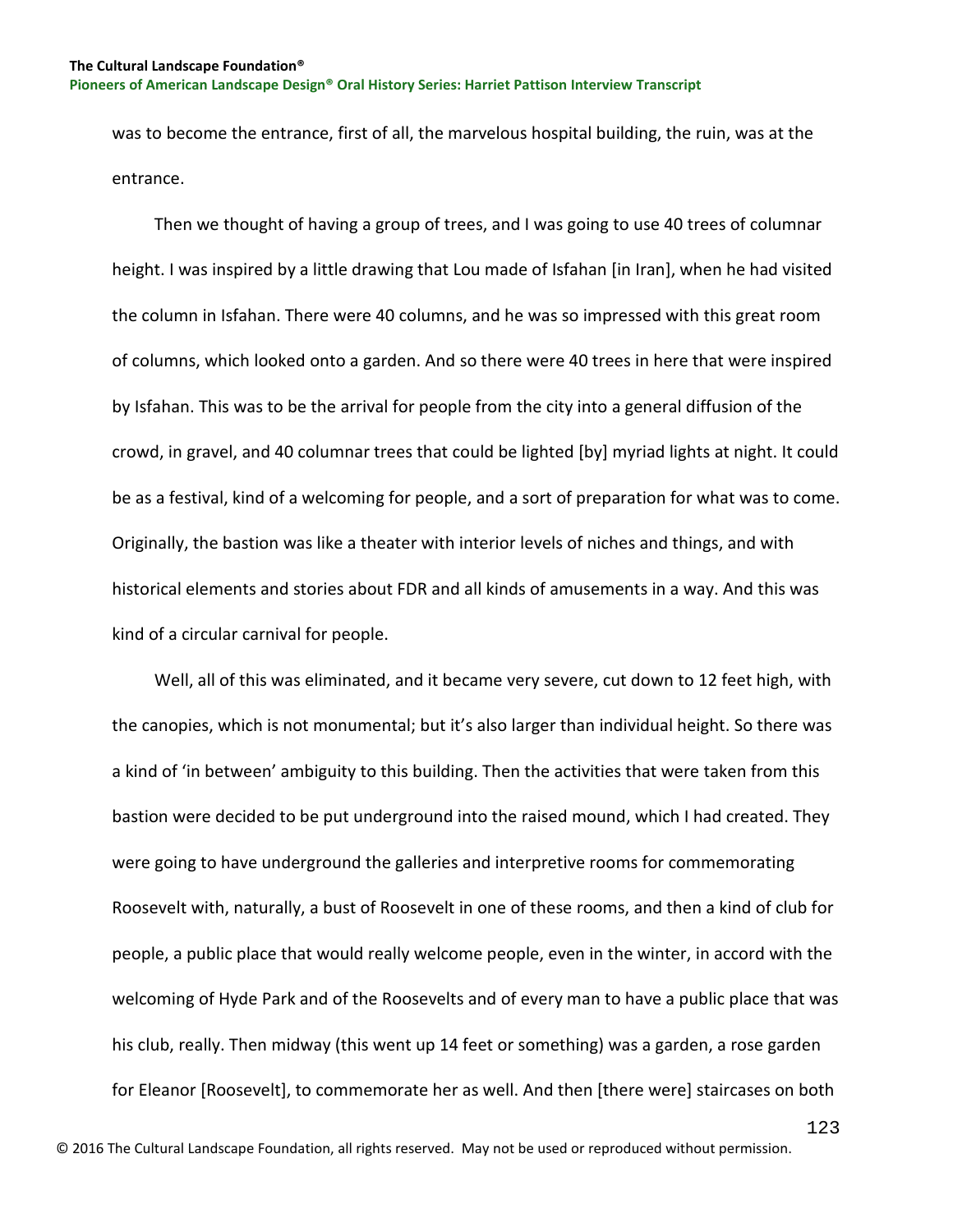sides that would lead up to the very top view down a great lawn. And then to have, instead of just one central walkway (which I had in the kitchen sink garden), the aisle approach along both sides for a promenade. So there were choices. One could simply walk or ride a bicycle along the promenade, and rest and sit and look at the view, or there was the avenue of trees. And these trees were to be (as Lou always felt and described them) sheltering, probably orchard-size in a way. And this was to be not a grand allée, as in the war memorials that were made by [architect] Paul Cret, for example, after the First World War, with sculpted trees, pollarded trees—nothing like that. But [rather] a procession and a whole, so that you had an experience of going through a very communal welcoming space, and then suddenly you were at your clubhouse. But you would go beyond that, and you could come up to a great lawn. And this lawn was to be representative of the American countryside and not to be a grand allée, or like the Tuileries or anything, but a place for people to fly kites and for people to bring picnics and for walking—an alternative space, and quite different from the promenades. It was to be enclosed with the avenues of trees, which were overhanging and enveloping.

 This idea persisted, and even in the last notebook that Lou carried with him his last trip, there are a series of drawings, and it shows that the central lawn area was to be enclosed and encased. You were to be not distracted by the views out to the city. You were to be in a kind of orcharded place that was the American country, really. So it was not grand; it was not the Champs-Elysées or Kaiser Wilhelm, or anything like that. But instead of having Kaiser Wilhelm at the end on a horse, it was suddenly the idea of [sculptor] Jo Davidson's enlarged head of FDR, which was facing the crowd. Lou would not have it inside the room at all, because this was to be a duly secularized place. [It was to be] the head of Roosevelt, as you see it on the dime, or as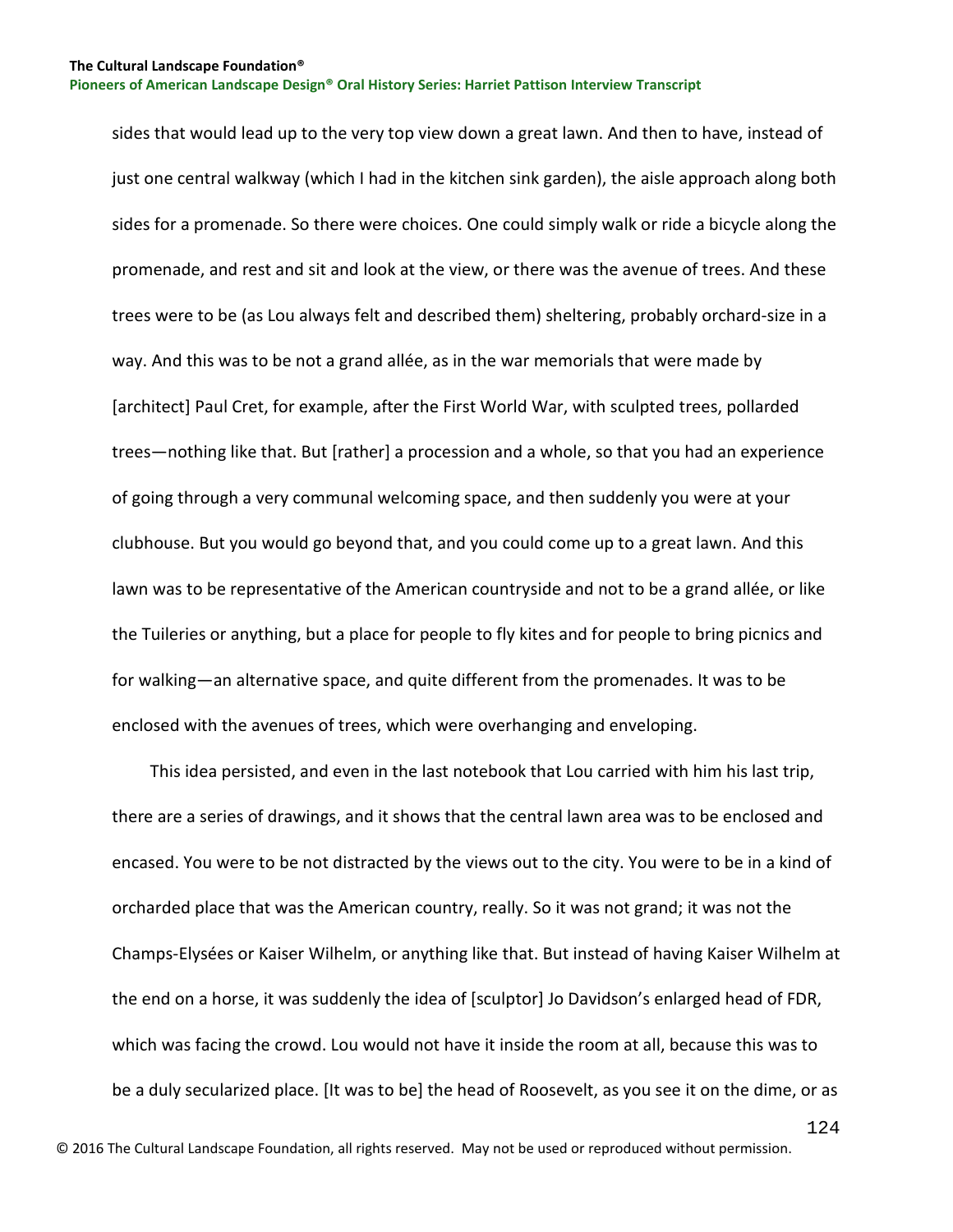you heard him on the radio, and nothing about his being crippled or anything like that. Of course, all the disabled people wanted to have him shown in a wheelchair. No way. It was just his head, which was welcoming the people, and he was not on horseback. It was a distinctly American kind of monument that Lou had in mind, without any other embellishments, without flagpoles and banners and stuff like that. It was very minimal and to be made by the people who would come and gather here, and so that was really what was in mind, but that it was a processional, and that you went through various experiences of the landscape.

 He called it "the garden and the room," and thought of them together as one unit, that they balanced each other very much so. And the room, the structure, the architecture becomes part of the garden as well. You can proceed in so many different ways along the promenade or under that allée of trees, and then suddenly you come out to a paved area, which is manmade. So you go through the continent. You go through […] not the ramble; I mean, it's not Central Park or anything, but it is still wild in respect, and carefree, and people cannot be regimented in this kind of space. They can improvise and do whatever they please. But then the processional becomes attenuated and you descend to this point, which is manmade. So it's the combination of nature and then this minimum of a room, which, instead of confronting, instead of having Roosevelt inside, he was outside. When you get to the room, you're on your own. You're suddenly confronted with the river moving on. It's eternity, and you're faced with questions yourself. It could be a wonderful meeting place, but it could also be a contemplative place.

 The walls went from being metal and concrete to finally granite sizes, and huge blocks, which were too heavy to be transported on the bridge. They had to be brought by barge the way they were in Egypt and installed with the crack between them. At one point, Lou's idea was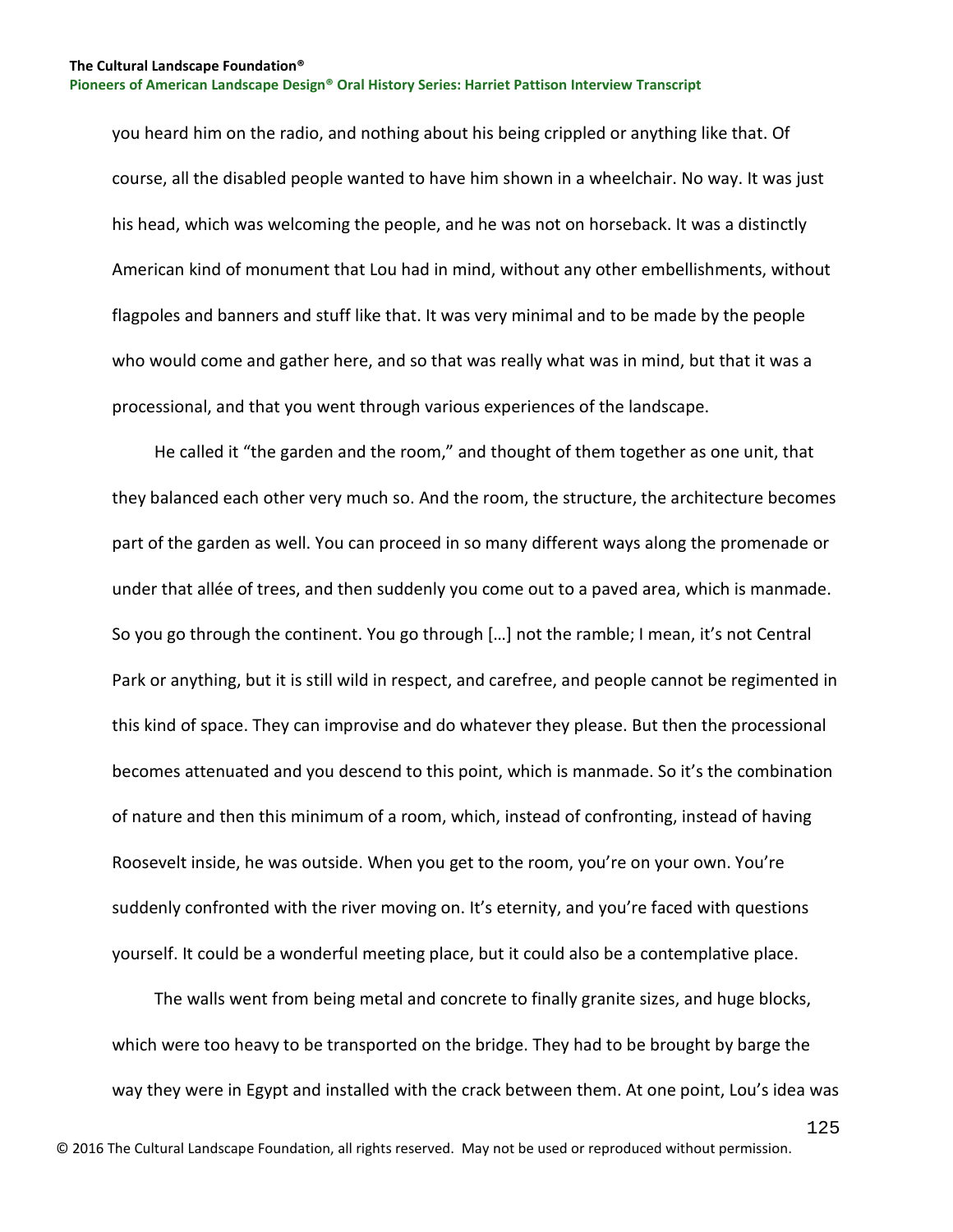to have a single crack where the light would come in at dawn on the day that Roosevelt was born, and then at sunset on the day that he died, with a crack in the walls. Well, this was separated, but the whole idea of the walls separating and space becoming was all wrapped up in what he created here. It was a drama, and there were all kinds of choices of approaches and all kinds of responses that it evoked. And then, of course, there was the return journey, which you could choose a way of going back. You would see the bridge in the distance, and it would be up hill. It would be a lot harder in some respects, but it was that space was realized through movement, that not through construction, really. It was an experience that took time, and you were not plunked in front of a figure statue to commemorate Roosevelt, but you were really confronted, finally, on your own. So it's a place full of questions and the future, and a sense of rededication, somehow, that he wanted to establish.

 [Regarding] the timespan from concept to execution, it was conceived, I was looking to my room and brought the first (as I describe it), the first photographs and plans, site studies, grading studies, to my room, and he [Louis Kahn] laid them out. He laid out the photographs like a stack of cards. And this is what we had to start with. And that was on his birthday, February 20<sup>th</sup>, in 1973. And we had a date that Lou had to present to the mayor of the city and to Franklin Roosevelt and everyone, on April 27<sup>th</sup>. That was what we had to work for. So we started out with the bastion, which everybody was very excited about.

 I'll just tell you right now what it took. It took 40 years. It was put in storage, because the city didn't have the money to produce it. It was put away for 40 years, and then brought out, in part, I think, because of Nathaniel [Kahn]'s film [*My Architect*]. They were able to raise the money, which was ten times what it originally cost, to build it. It was interpreted from the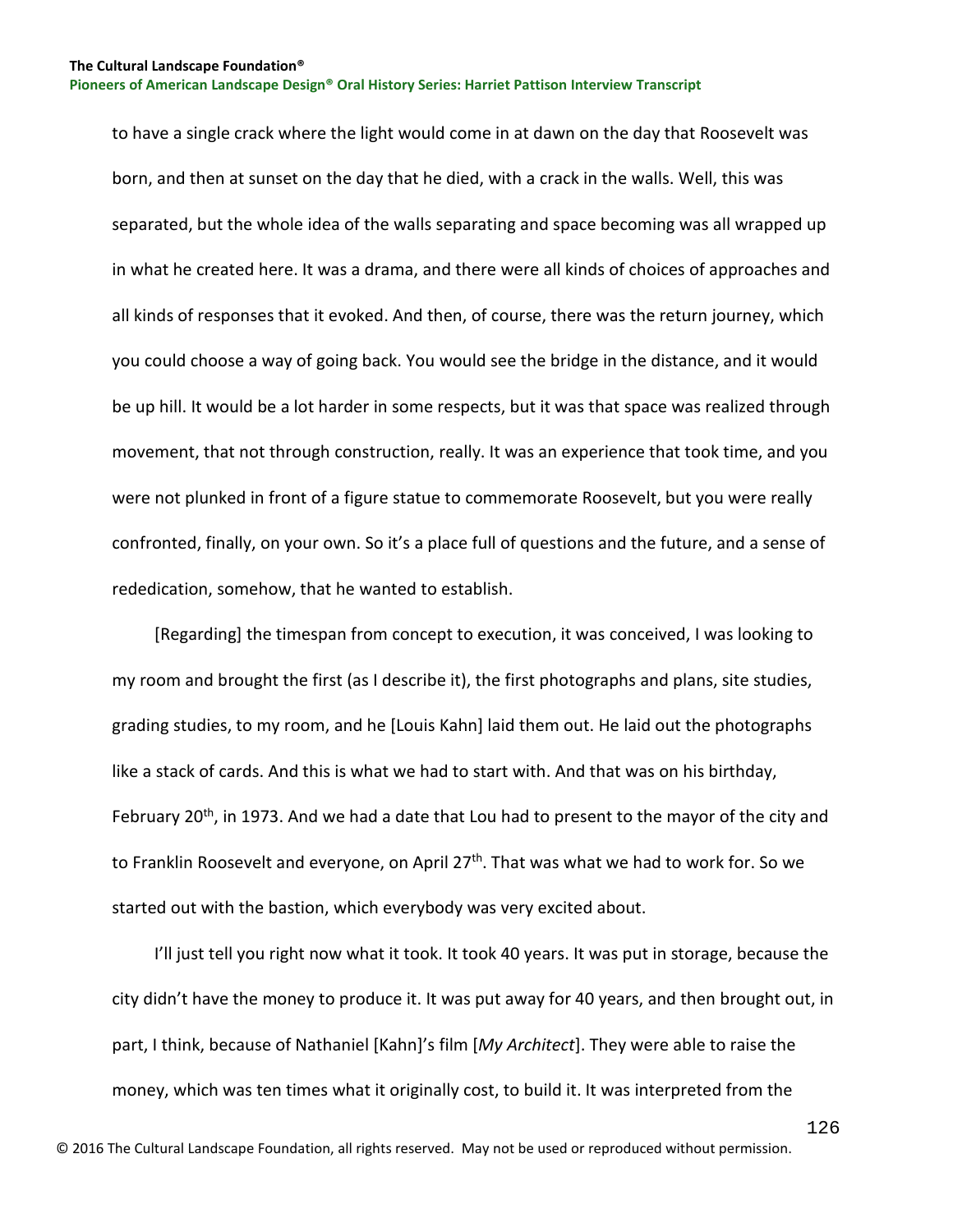drawings of [the architectural firm] Mitchell/Giurgola that they made, and produced, and it was marvelous that it was made. But there are flaws to the interpretation of what was intended. But it's there.

# **Gravagno Residence (on site)**

 Here we are in Wayne, Pennsylvania, at the house and garden of Emilio and Carole Gravagno. I have not been back for a dozen years, when we first planted a barren site with a new house. It's wonderful to come back and see mature trees and a beautifully cared for and maintained grounds, which is such a rarity and such a bounty. So the plants have all responded to this great care and affection for them. Carole Gravagno was also the owner of a former garden that I designed for her and her first husband in Ambler, [Pennsylvania] and that has since gone away. It's been lost. So it's doubly exciting to see that some of the plants that we gathered from that area we replanted, and that they're flourishing, and that they're very happy in this environment. It was a great marvel to work with Carole and Emilio. Every step of the way, the choice of the plants and the areas that we created that were very special. We had places that were particular, and yet I was given latitude to experiment with plants. I'm so grateful for those wonderful, wonderful people, who have enjoyed being here.

 You may have noticed when we entered the courtyard that there is a tree that's very curious in shape, a bit exotic. But I remember it as in childhood, and I remembered the name as a child, that it was called a camperdown elm. I was accustomed to the wonderful American elms, which I adore, which are some of my favorite trees and which make New England towns absolutely remarkable, and let's hope that we can still have, have been preserved. But the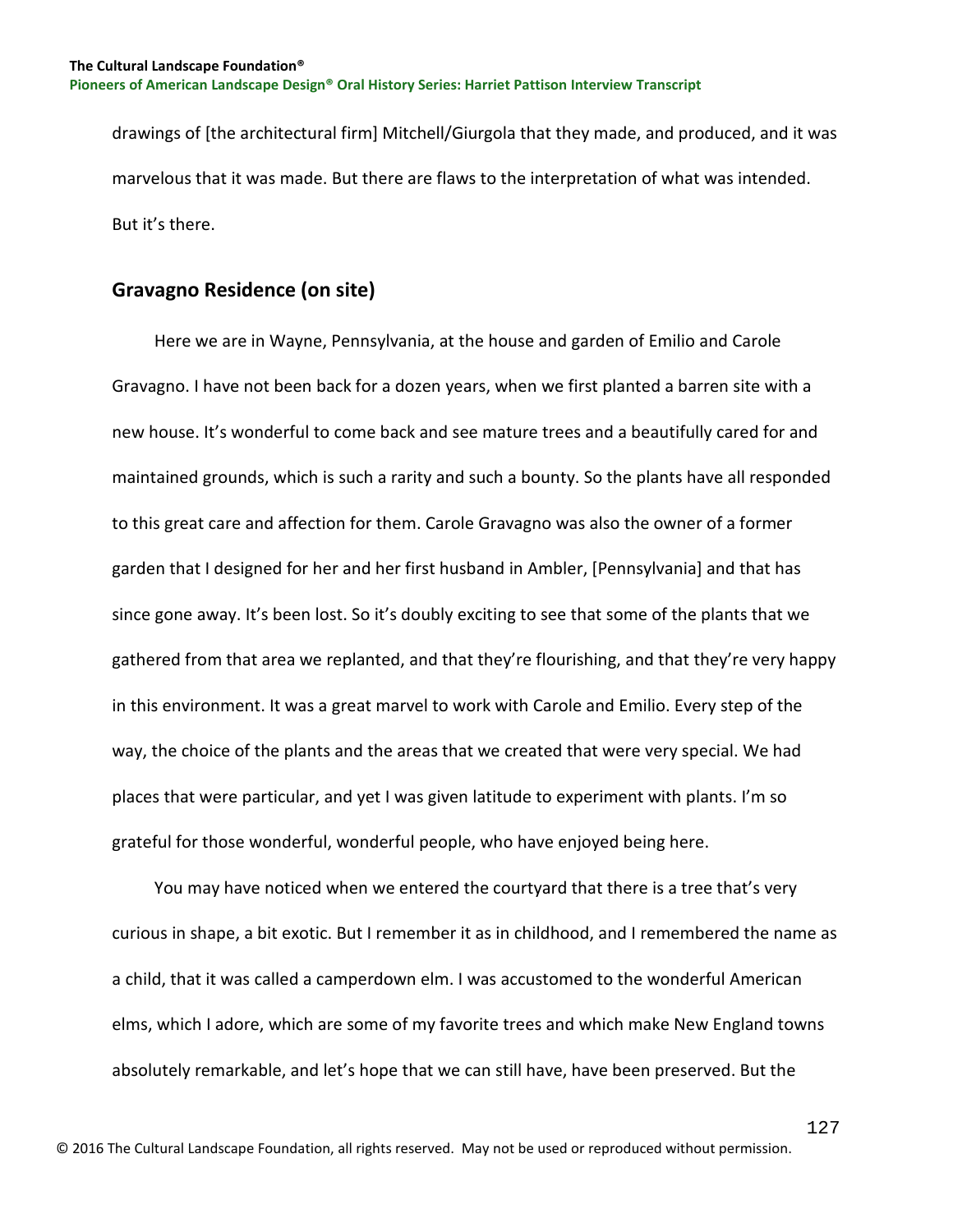camperdown elm is definitely an ornamental, and it can be used very sparingly. But if you have a chance, if you want to make a statement of sorts, use a camperdown elm, which I did here. I think it's the only work where I have used it. I can't say that it's a favorite tree or a signature tree, but I do have affection for it, and I was delighted that I found the right spot.

 This was a marvelous opportunity to explore my love of various trees and plants, and I plucked a few from the Ambler house, a number of them, as Carole had her preferences, too, and we shipped them over here, and put them in, and lo and behold, they took hold. That was a delight to see that they were saved somehow, and that they were flourishing. It was a great opportunity to play some of my favorites, and I do have favorites; and [an opportunity] to experiment and to bring plants together, which probably the orthodox believers in native plants would shiver at the thought of my audacity or my daring to put certain plants together. But what fun. I mean, the plants are the palette of a landscape designer, and you paint with them, very much so, with the colors and the textures, the forms. They're very distinctive, and I hope that one can note the distinction and stop in front of a certain plant and admire it just for itself, and be thrilled that it's surviving here among, probably, aliens. I took great latitude. The idea of an arboretum in a garden is a wonderful opportunity to experiment and put together a whole community that nature would not have created, but that still is compatible, and we enjoy their association.

[END]